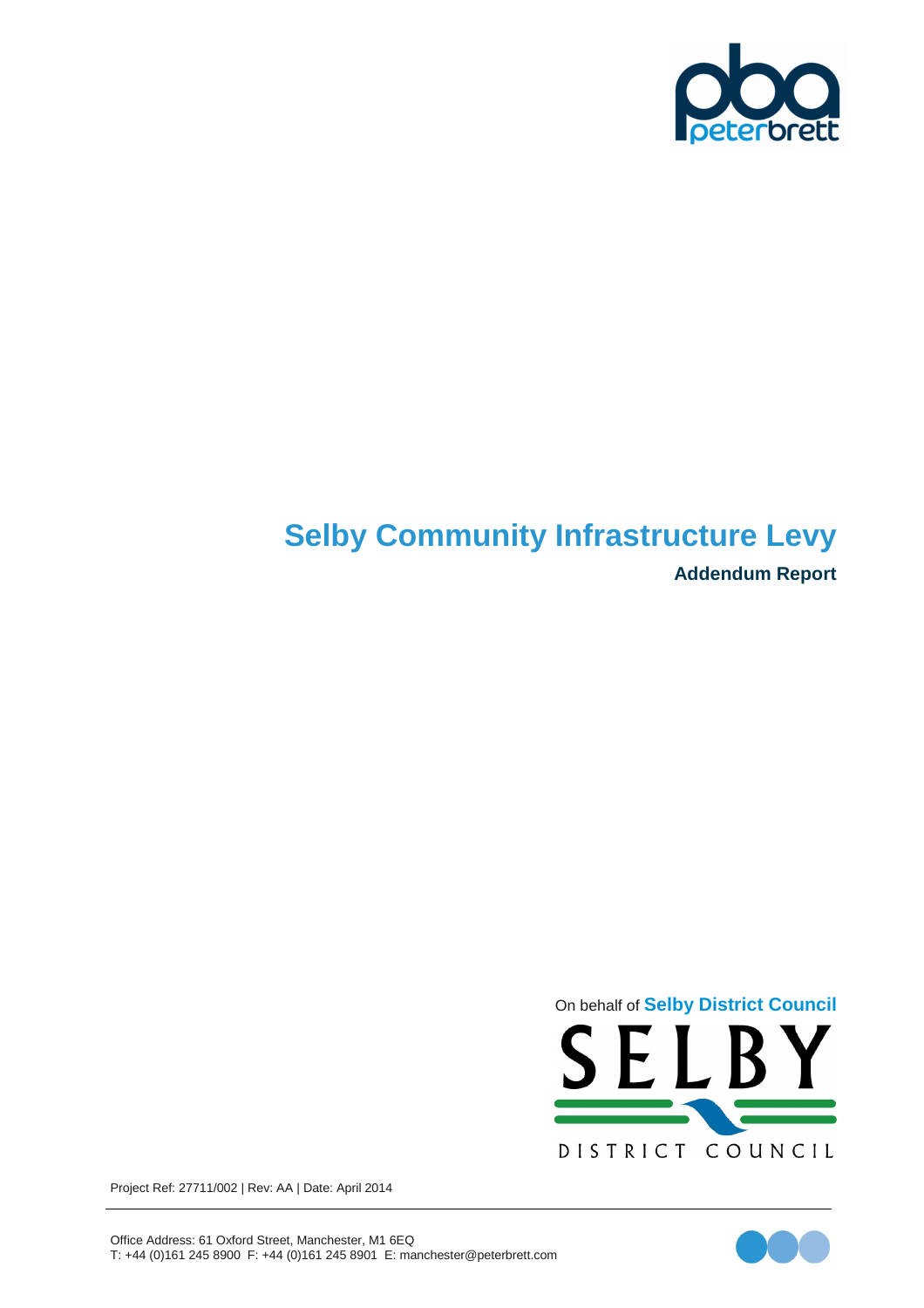

### **Document Control Sheet**

**Project Name: Selby Community Infrastructure Levy** 

**Project Ref: 27711** 

**Report Title: Addendum Report** 

**Doc Ref: Addendum Report** 

**Date: April 2014** 

|                                                 | <b>Name</b> | <b>Position</b> | <b>Signature</b> | <b>Date</b> |  |  |
|-------------------------------------------------|-------------|-----------------|------------------|-------------|--|--|
| <b>Prepared by:</b>                             |             |                 |                  |             |  |  |
| <b>Reviewed by:</b>                             |             |                 |                  |             |  |  |
| <b>Approved by:</b>                             |             |                 |                  |             |  |  |
| For and on behalf of Peter Brett Associates LLP |             |                 |                  |             |  |  |

| <b>Revision</b> | <b>Date</b> | <b>Description</b> | Prepared   Reviewed   Approved |  |
|-----------------|-------------|--------------------|--------------------------------|--|
|                 |             |                    |                                |  |
|                 |             |                    |                                |  |

Peter Brett Associates LLP disclaims any responsibility to the Client and others in respect of any matters outside the scope of this report. This report has been prepared with reasonable skill, care and diligence within the terms of the Contract with the Client and generally in accordance with the appropriate ACE Agreement and taking account of the manpower, resources, investigations and testing devoted to it by agreement with the Client. This report is confidential to the Client and Peter Brett Associates LLP accepts no responsibility of whatsoever nature to third parties to whom this report or any part thereof is made known. Any such party relies upon the report at their own risk.

© Peter Brett Associates LLP 2014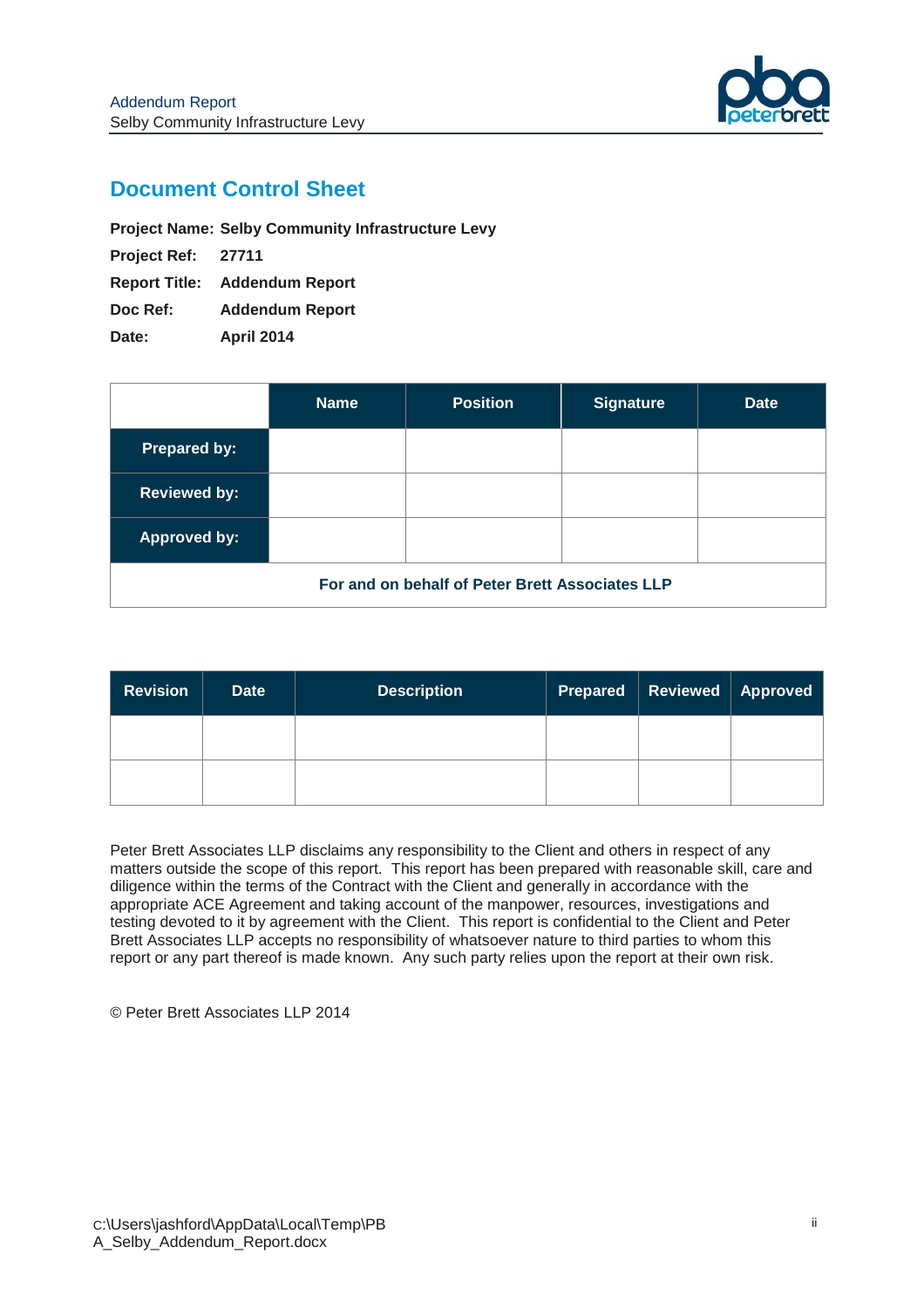

### **Contents**

| 1                       |     |  |
|-------------------------|-----|--|
|                         | 1.1 |  |
| $\overline{2}$          |     |  |
|                         | 2.1 |  |
|                         | 2.2 |  |
|                         | 2.3 |  |
|                         | 2.4 |  |
|                         | 2.5 |  |
| 3                       |     |  |
|                         | 3.1 |  |
| $\overline{\mathbf{A}}$ |     |  |
|                         | 4.1 |  |
|                         | 4.2 |  |
|                         | 4.3 |  |
|                         | 4.4 |  |
| 5                       |     |  |
|                         | 5.2 |  |
|                         | 5.3 |  |
| 6                       |     |  |
|                         | 6.2 |  |
| <b>Figures</b>          |     |  |

### 

#### **Tables**

| Table 5.3 S106 and CIL Comparison - Residential (at achieved Affordable Housing provision) 17 |  |
|-----------------------------------------------------------------------------------------------|--|
|                                                                                               |  |
|                                                                                               |  |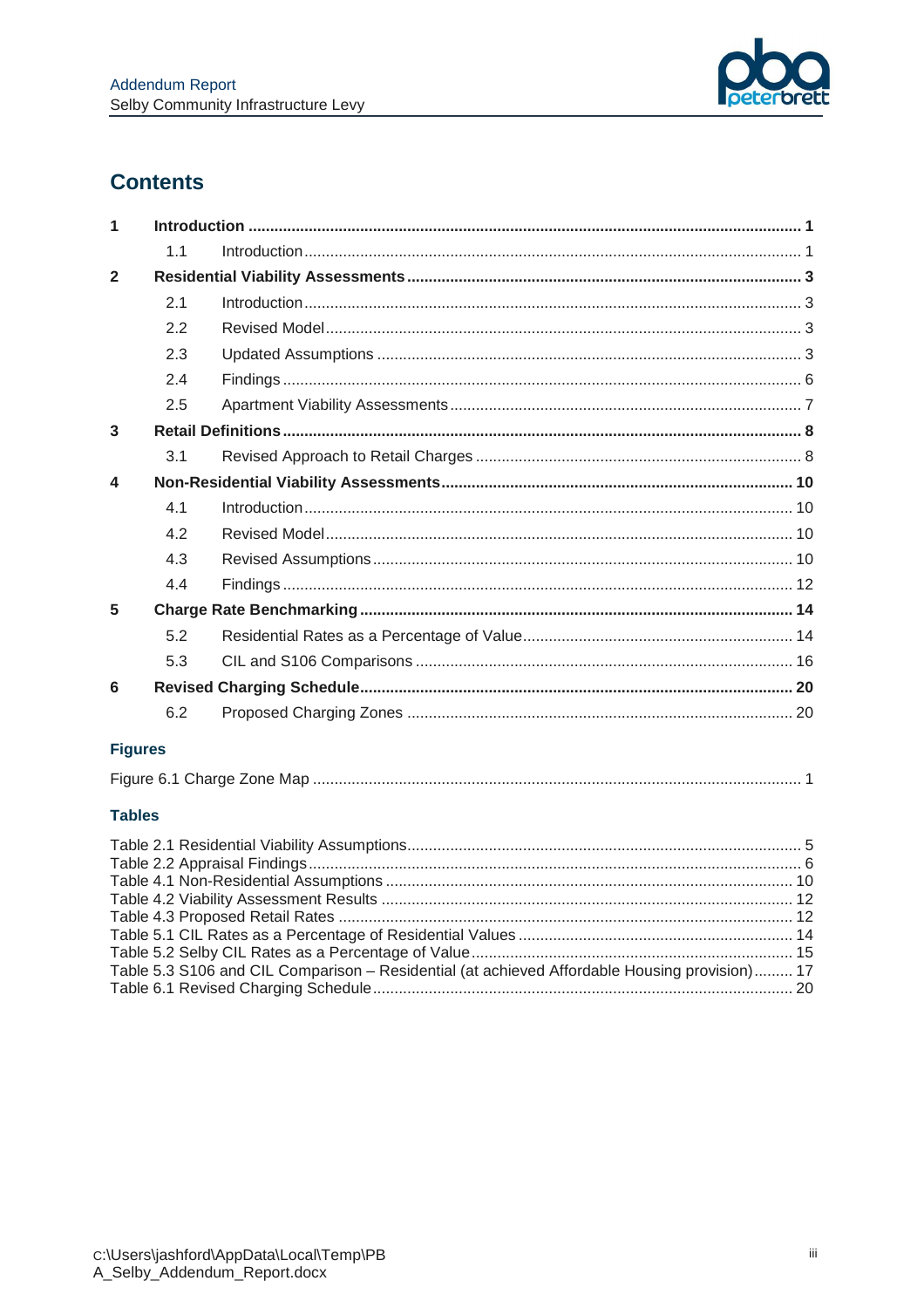

#### **Appendices**

- Appendix A Residential Sales Value Analyses Appendix B Residential Viability Assessments Appendix C Non-Residential Market Data
- Appendix D Non-Residential Viability Assessment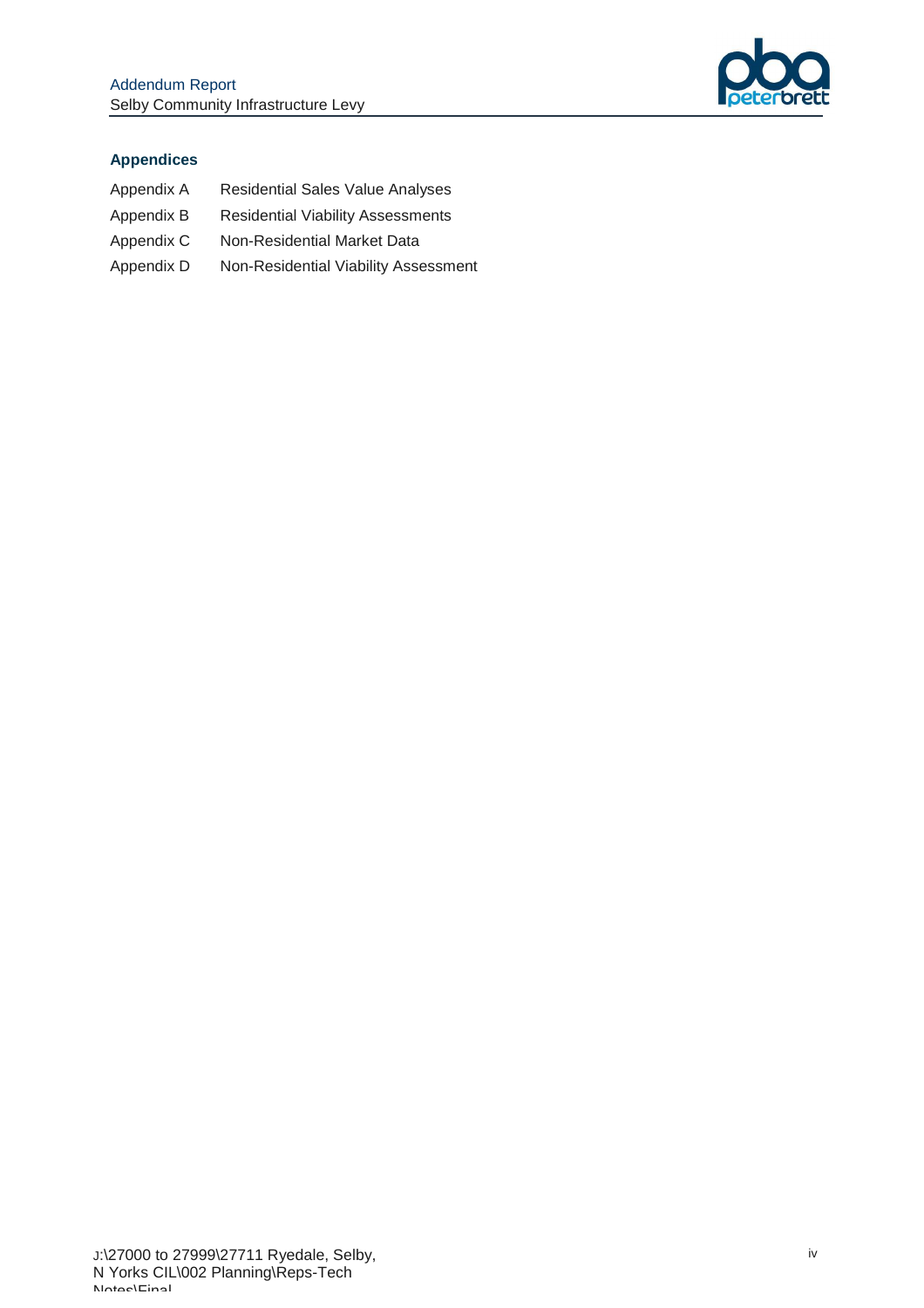

This gage is intertionally joint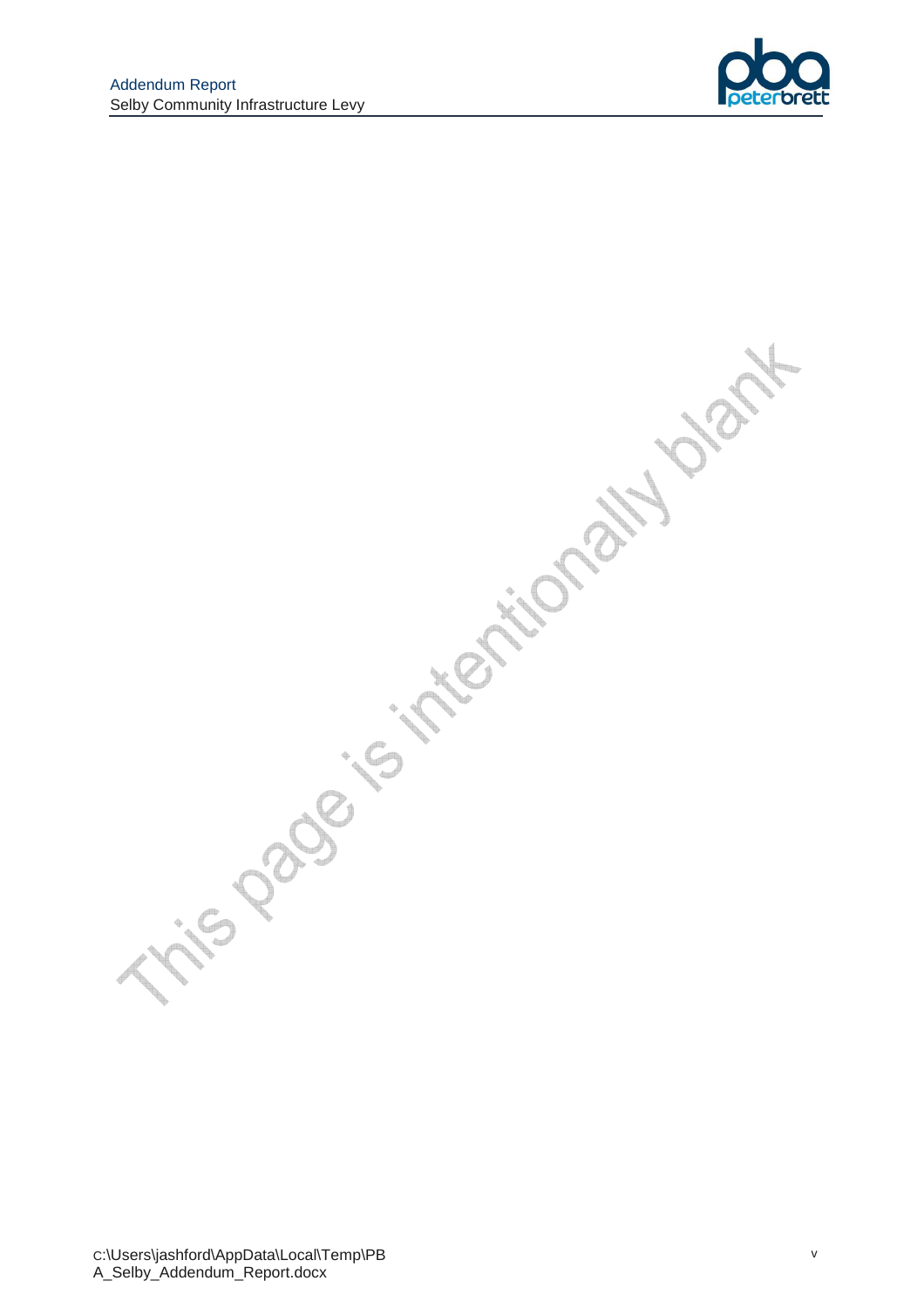

## **1 Introduction**

#### **1.1 Introduction**

- 1.1.1 The consultation on Selby District Council's Preliminary Draft Charging Schedule (PDCS) took place during a six week period ending 28 February 2014. Peter Brett Associates have been retained by the Council to support them in refining the viability evidence as a result of consultation comments received.
- 1.1.2 To provide context for this Addendum Report we summarise the main points raised during the consultation period.

#### **Residential**

- Queries in relation to the evidential basis for the land value assumptions, opinion that the assumptions are too low;
- The assumed sales rates are considered optimistic;
- **Underestimation of potential policy costs;**
- No published evidence base;
- Assumptions used for discounts and affordable housing values are too optimistic;
- **Profit margins should be tested at 20% of GDV as a minimum; and**
- Specific assessments to cater for retirement accommodation should be undertaken.

#### **Non-Residential**

- Opposition to a £10 base charge;
- Build cost data should be reviewed;
- Lack of transparency with some of the viability modelling;
- Agricultural developments should be exempt from CIL
- Retail definitions lack clarity and disagree with the fundamental issue of retail differentiation; and
- **P** Opposition to the level of rate suggested for retail development
- 1.1.3 All comments received have been taken into consideration, although changes are not necessary in every case. This report sets out the refinements to the assessments and the assumptions that underpin them undertaken following the comments receive and additional research by the study team. This report does not seek to repeat everything that was included in the preliminary draft stage report, but instead focuses on the key changes proposed to the approach to CIL in Selby, the structure of the proposed Charging Schedule and the viability assessments that underpin it.
- 1.1.4 The changes set out in this report seek to reflect:
	- Emerging best practice and the conclusions of recent Examiner's Reports on CIL charging schedules;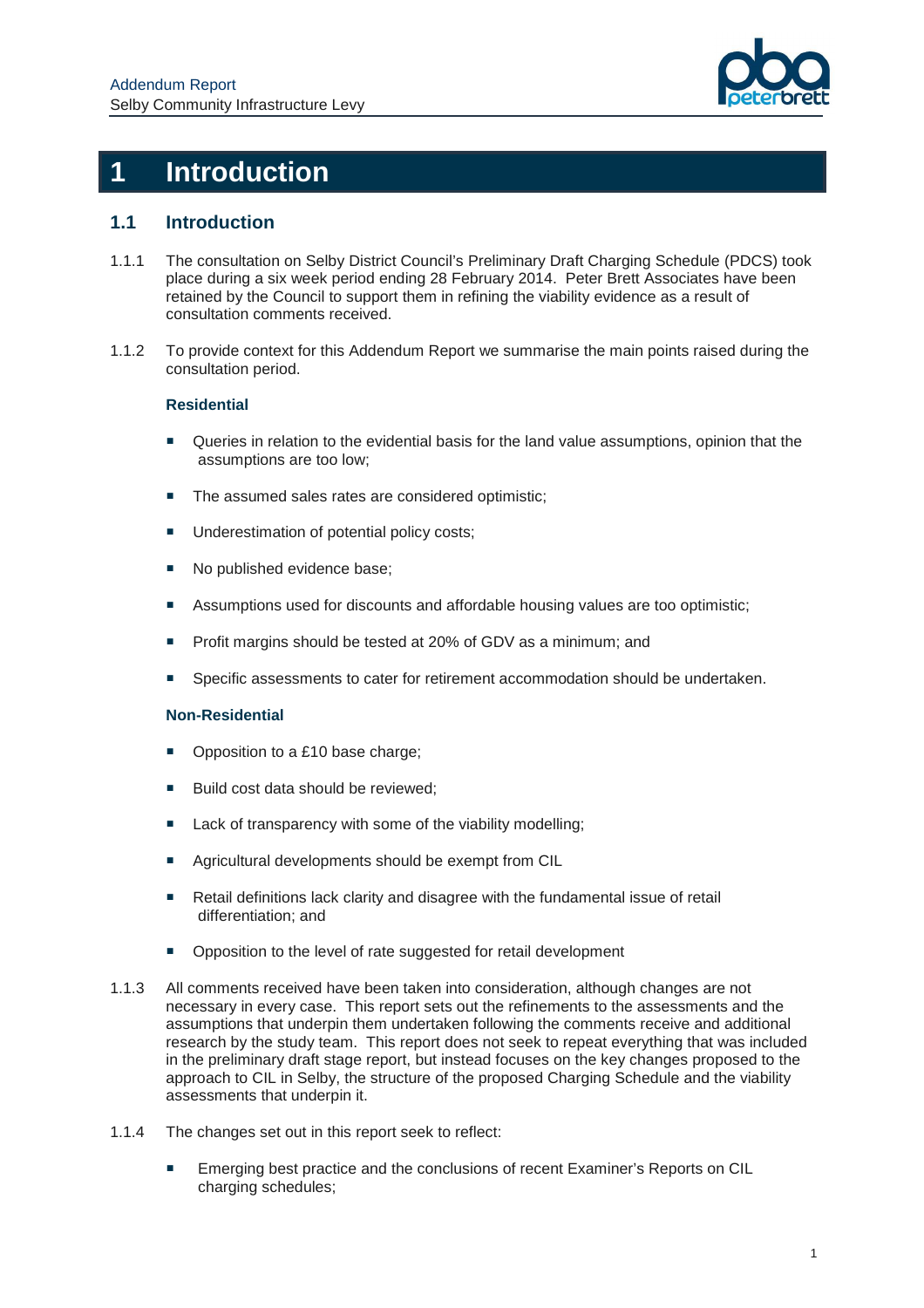

- The most recent update for the Government's guidance on CIL and CIL (Amendment) Regulations 2014; and
- Comments received through the PDCS consultation.
- 1.1.5 The key changes in approach and areas of additional evidence and/or clarification of approach that are set out in this report include:
	- **The application of a revised and new viability model to both residential and non**residential viability assessments that is both more refined and more transparent;
	- A review of the assumptions and assessments that underpin our findings and the inclusion of additional modelling to cover additional development types;
	- **Revising the definitions of retail uses for the purposes of the CIL charging schedule; and**
	- A benchmarking of the proposed CIL rates.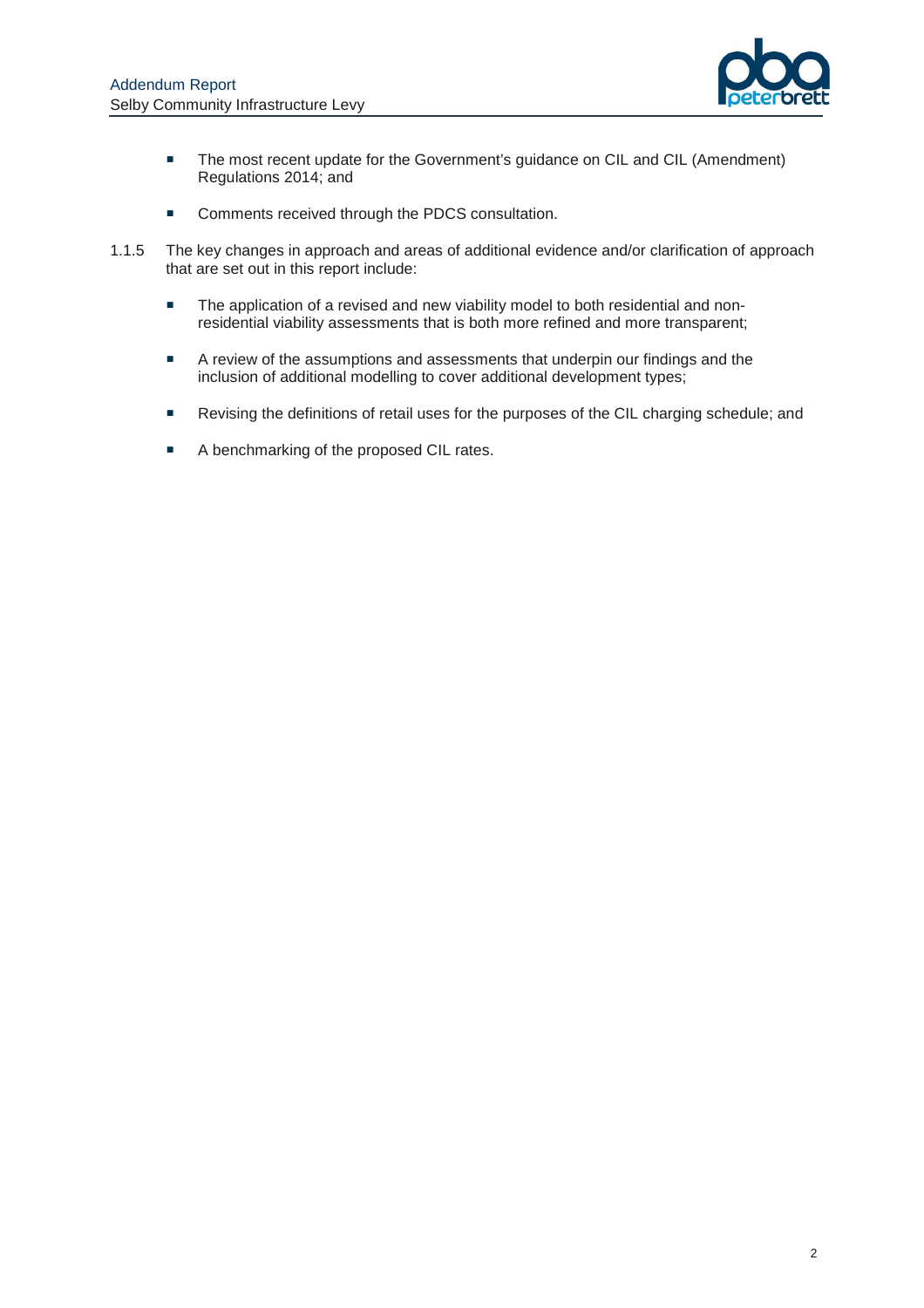

## **2 Residential Viability Assessments**

#### **2.1 Introduction**

2.1.1 This section of the report sets out the changes made in response to representations received on the assumptions and assessments that informed the PDCS. In addition, some assumptions have been updated to reflect most recent data. The changes made and the findings of our revised assessments are set out below.

#### **2.2 Revised Model**

- 2.2.1 Since the original assessments, PBA has developed a new financial model for assessing development viability, for the purposes of CIL. This new model is more detailed and allows for more detailed assumptions to be made in many respects and as such is considered more appropriate in this case.
- 2.2.2 It also differs from previous model in that it assesses the residual land value produced by the different schemes assessed and comparing this against a 'benchmark' land value, at a fixed level of developer's profit. The previous model calculated the level of residual profit (to be compared against benchmark profit levels), assuming a fixed land value.
- 2.2.3 The model is specifically designed for the purposes of CIL viability assessments and as such the output is the 'overage' of the scheme (i.e. the residual land value generated over and above benchmark levels) expressed as a value per sq. m. This value can be thought of as the maximum potential CIL charge rates or a 'ceiling' level of CIL charge.

#### **2.3 Updated Assumptions**

#### **Land Values**

- 2.3.1 Our assessments of residential development viability seek to test the range of likely market conditions evident across the District, applying a range of different land value assumptions related to different scenarios in terms of sales value and site size. We have also sought to ensure that, as far as is possible in all other respects, we are comparing like with like.
- 2.3.2 Therefore, our assumptions in terms of benchmark land value are that all sites will be cleared and remediated (if they are brownfield) and are fully serviced parcels (if they are greenfield) so that in either scenario they are readily developable or 'oven ready'. For sites that are not in this condition, the costs of making them readily developable ('oven ready') would ordinarily be subtracted from the gross land value in the offer that any rational developer would make to a landowner, in any case.
- 2.3.3 This approach ensures that the qualitative characteristics of a site are reflected in the price that developers are willing to pay. Sites that require significant up-front investment, either for demolition and remediation or in terms of utilities/services capacity/extensions and access infrastructure, will have lower values if these issues are not addressed prior to the sale of the land. This approach also ensures that we are comparing like with like through the assessments.
- 2.3.4 Consultation comments suggested that the land value assumptions used in the modelling are too low. We have sought to obtain further data to add to the existing evidence base and to inform the decisions made on land values in our assumptions. Given the lack of market activity recently, there are only limited comparable land transactions or plots for sale on which to base judgement. However we are aware of a small number of comparable transactions, details of which were provided on a confidential basis. We have also asked representors on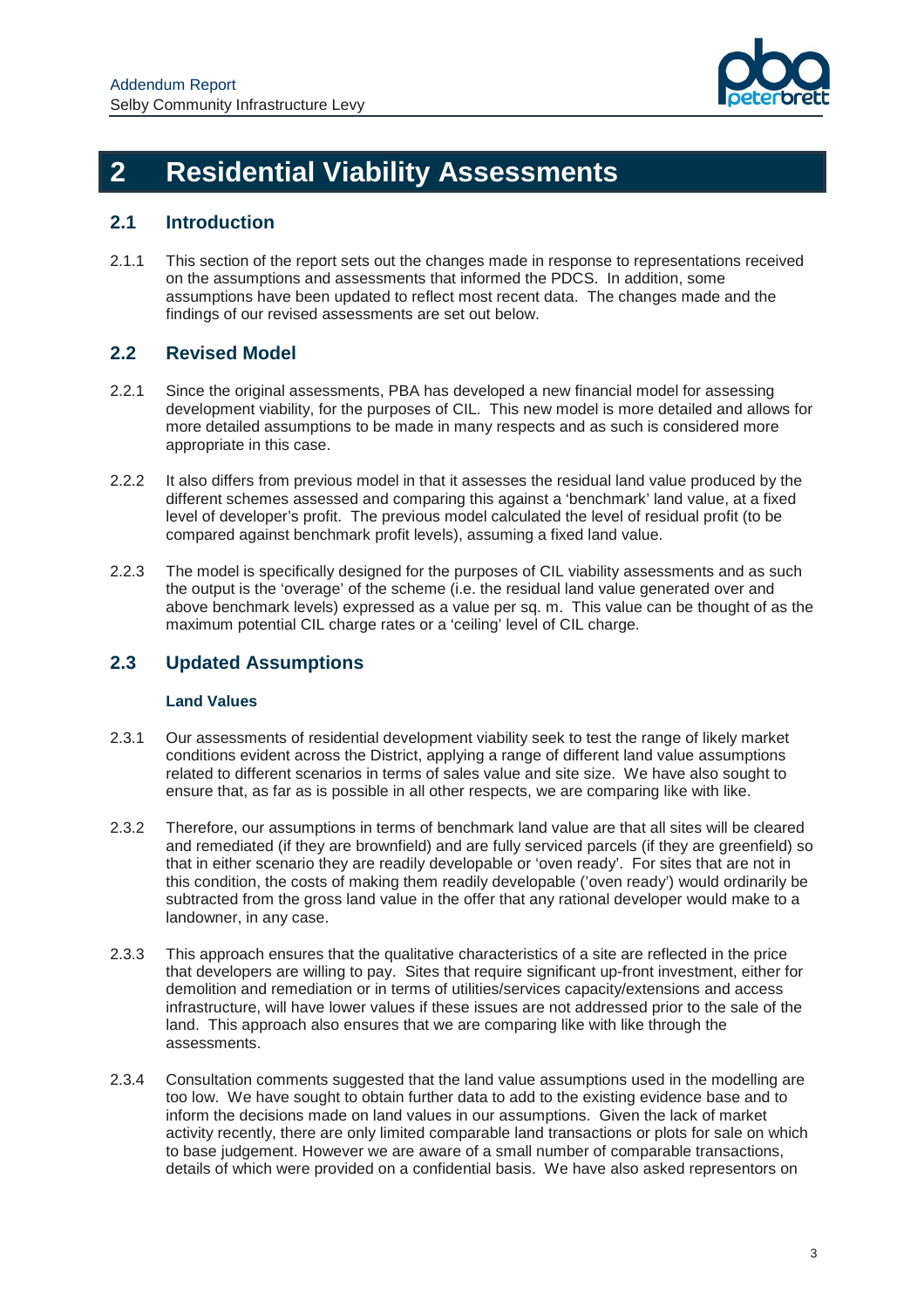

several occasions to provide details of comparable transactions which may support assertions that previous assumptions were too low. No information was forthcoming

- 2.3.5 We have also spoken to a number of agents and consultants that are active in the local market in order to gather opinions on prevailing residential land values. Values are generally in the region of £400,000 - £1,000,000 per net developable hectare (net of all policy costs). This assumption was tested at the Developer Workshop and found general agreement.
- 2.3.6 We have supplemented this additional information with the existing data set that informed the PDCS study. The results of discussions have suggested that our land value figures should be revised to the following
	- Low value areas £450,000 per ha
	- Moderate value areas £650,000 per ha
	- High value areas £900,000 per ha

#### **Other Assumptions**

- 2.3.7 The original appraisals covered development types of 0.25ha, 1ha and 5ha across three value areas. These high level appraisals cover development types that could potentially come forward over the plan period. The revised modelling covers the same development typologies in the three value areas.
- 2.3.8 The evidence base in respect of sales values has been updated. This includes an additional review of new residential developments currently on the market, their size and asking prices in order to determine an asking price per sq. m from which a deduction is made to take account of discounts offered by developers. We have also updated our analysis of Land Registry data on the achieved sales values of new build houses assuming a typical floorspace for each house type to derive an average value per sq. m. These analyses are included at Appendix A of this report.
- 2.3.9 The analysis of dwellings currently being marketed shows average asking prices for houses in Selby of £2,208 per sq. m. Typical levels of discounting from asking prices are between 5% and 10%. Applying this to the average excluding townhouses suggests average achieved sales values of £1,987 - £2,098 per sq. m.
- 2.3.10 Analysis of the Land Registry data covering a two year period to January 2014 shows average achieved sales values as follows:
	- Detached (assuming 120 sq. m average size) £2,016 per sq. m
	- Semi-detached (assuming 100 sq. m average size) £1,668 per sq. m
	- Terrace (assuming 80 sq. m average size)  $-$  £1,781 per sq. m
- 2.3.11 In summary, the most recent data, considered alongside the original data, does not suggest a significant change in sales values has taken place since our previous report. As such the sales value scenarios have not been changed and remain as follows:
	- **Lower value £1,850 per sq. m**
	- Moderate value £2,000 per sq. m
	- Higher value £2,150 per sq. m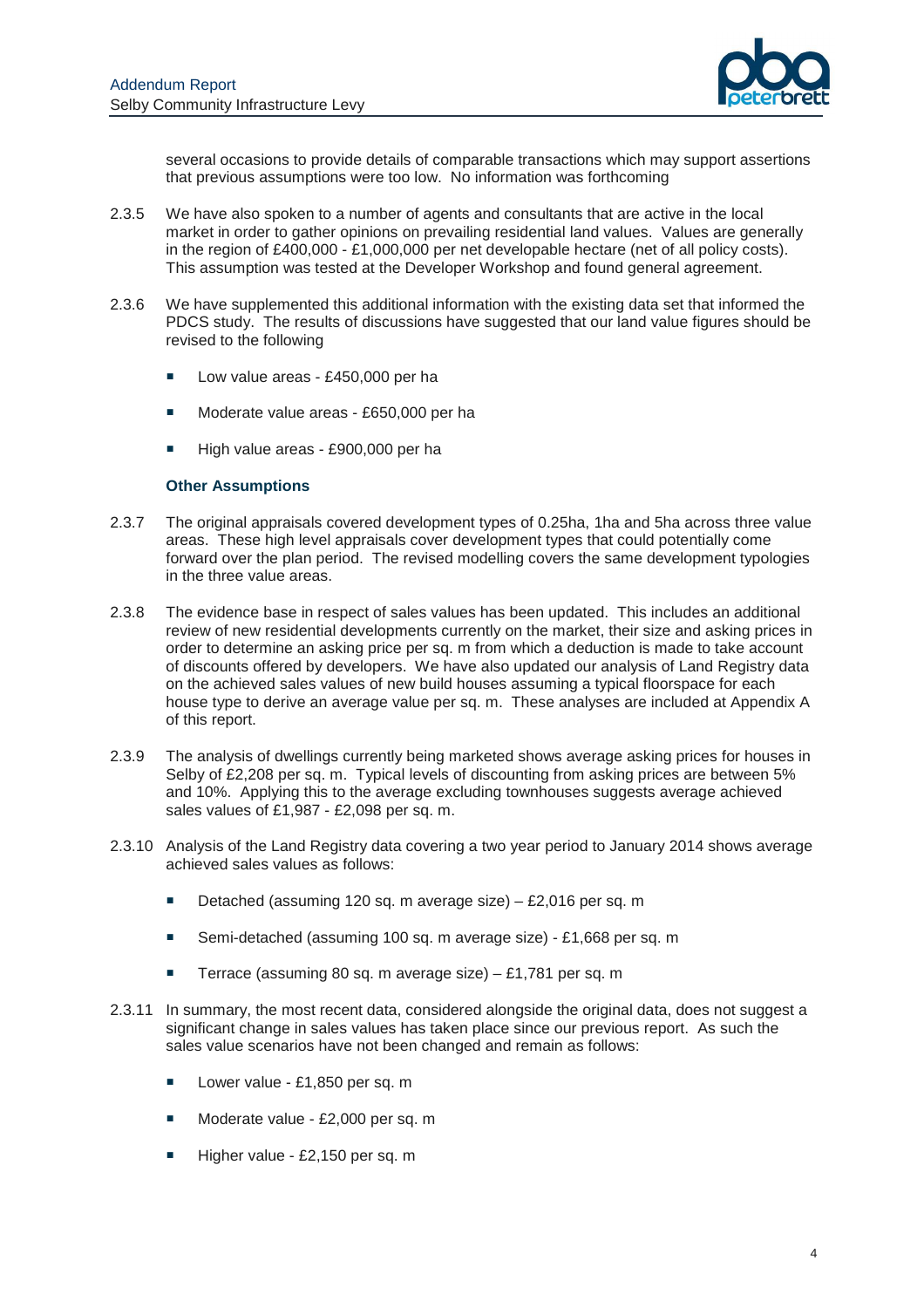

- 2.3.12 Several representations were received in respect of the developer's profit assumption, stating that profit should be considered as a proportion of Gross Development Value (GDV), rather than development costs. For the purposes of these assessments, we have assumed developer's profit at 20% of GDV in respect of market housing and 6% of GDV in respect of the affordable element – reflecting the fact that there is little or no risk involved in developing the affordable element.
- 2.3.13 We have also updated the build cost assumptions to reflect the latest information available from BCIS. Assumptions in respect of external works and contingency are included at industry standard levels that have repeatedly been found sound for the purposes of CIL, and have been confirmed by developers and agents as part of consultations both in Selby and elsewhere. As such, no change is proposed to the external works and contingency assumptions.
- 2.3.14 The revised assumptions used in the modelling are summarised in table 2.1. Other assumptions not mentioned in the summary table below remained unchanged.

| <b>Assumption</b>                   | <b>Value</b>               |  |  |
|-------------------------------------|----------------------------|--|--|
| <b>Sales Value</b>                  |                            |  |  |
| Low Value                           | £1,850 per sq. m           |  |  |
| Moderate Value                      | £2,000 per sq. m           |  |  |
| <b>High Value</b>                   | £2,150 per sq. m           |  |  |
| Affordable Housing                  | At adopted transfer values |  |  |
| <b>Build Cost<sup>1</sup></b>       |                            |  |  |
| Low Value                           | £830 per sq. m             |  |  |
| Moderate Value                      | £840 per sq. m             |  |  |
| <b>High Value</b>                   | £850 per sq. m             |  |  |
| Affordable Housing                  | £830 per sq. m             |  |  |
| Land Value (per net developable ha) |                            |  |  |
| Low Value                           | £450,000                   |  |  |
| Moderate Value                      | £650,000                   |  |  |
| <b>High Value</b>                   | £900,000                   |  |  |

Table 2.1 Residential Viability Assumptions

l

 $1$  This is the basic build cost figure. 10% is added to take account of external works and 5% for contingency. The figure relates to the 1ha scenario. A 2.5% increase is applied for the 0.25ha scenario and a 2.5% decrease for the 5ha scenario.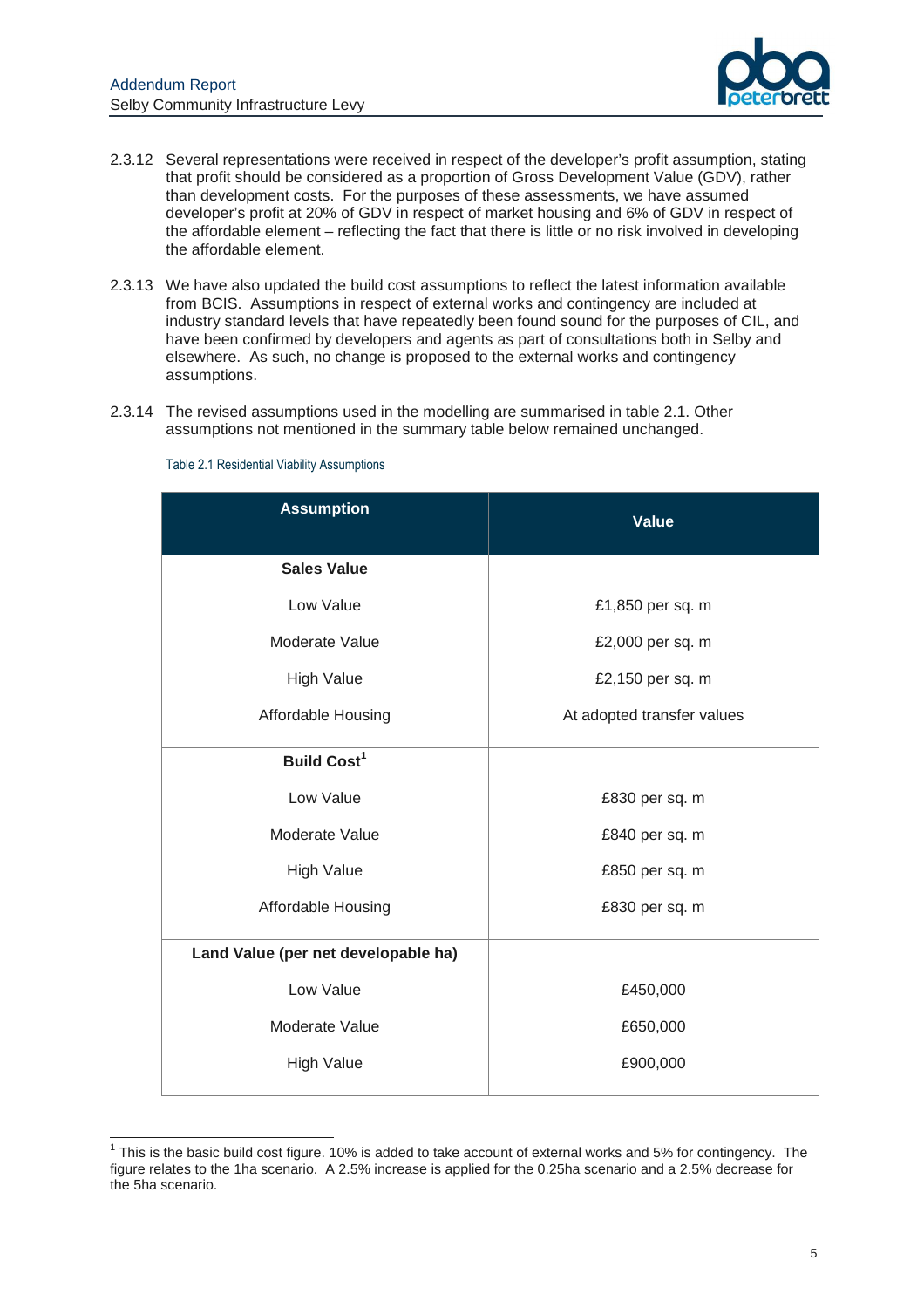

| <b>Affordable Housing</b>  | (on sites over 0.3ha/10 dwellings) |  |  |
|----------------------------|------------------------------------|--|--|
| All Value areas            | 40%                                |  |  |
| Sites under threshold      | Commuted sum in line with SPD      |  |  |
| Residual S106 <sup>2</sup> |                                    |  |  |
| 0.25ha and 1ha scenarios   | £500 per unit                      |  |  |
| 5ha scenarios              | £2,500 per unit                    |  |  |
| <b>Dwelling Sizes</b>      |                                    |  |  |
| Low Value                  | 100 sq. m                          |  |  |
| Moderate Value             | 110 sq. m                          |  |  |
| <b>High Value</b>          | 125 sq. m                          |  |  |
| Affordable Housing         | 80 sq. m                           |  |  |
| Densities <sup>3</sup>     |                                    |  |  |
| Low Value                  | 40 dph                             |  |  |
| Moderate Value             | 35 dph                             |  |  |
| <b>High Value</b>          | 30 dph                             |  |  |

### **2.4 Findings**

2.4.1 The findings of the revised modelling are outlined in the tables below. The final column shows the assessed 'overage' on a per sq. m basis. This represents the 'surplus' residual land value generated over and above the assumed benchmark land values and at the profit levels identified above. This figure can be seen as the maximum potential charge rate. The summary findings of the assessments are shown in Table 2.2 below, whilst more detailed assessments summaries are provided at Appendix B.

| 0.25ha            |                              |      |                       |          |                      |                 |                |          |
|-------------------|------------------------------|------|-----------------------|----------|----------------------|-----------------|----------------|----------|
| <b>Site</b>       | Site area CIL Chargeable GIA |      | <b>Residual value</b> |          | Benchmark land value |                 | Overage per ha |          |
|                   | lper ha                      | sa m | per ha                | per sa m | per ha               | per sa miper ha |                | per sa m |
| <b>ILow value</b> | 0.250                        | 850  | £685,763              | £202     | £450,000             | £132            | £235.763       | £69      |
| Moderate value    | 0.250                        | 825  | £1.012.529            | £307     | £650,000             | £197            | £362.529       | £110     |
| High value        | 0.250                        | 813  | £1.408.162            | £433     | £900,000             | £277            | £508.162       | £156     |

 2 The 0.25ha scenario has an additional commuted sum figure added to reflect the requirements of the Affordable Housing SPD. The commuted sum equates to £9,600 per unit.

 $^3$  These densities apply to the 1ha and 5ha scenarios. Reduced densities of 34dph, 32dph and 30dph have been applied to the 0.25ha scenario as no affordable is required on site.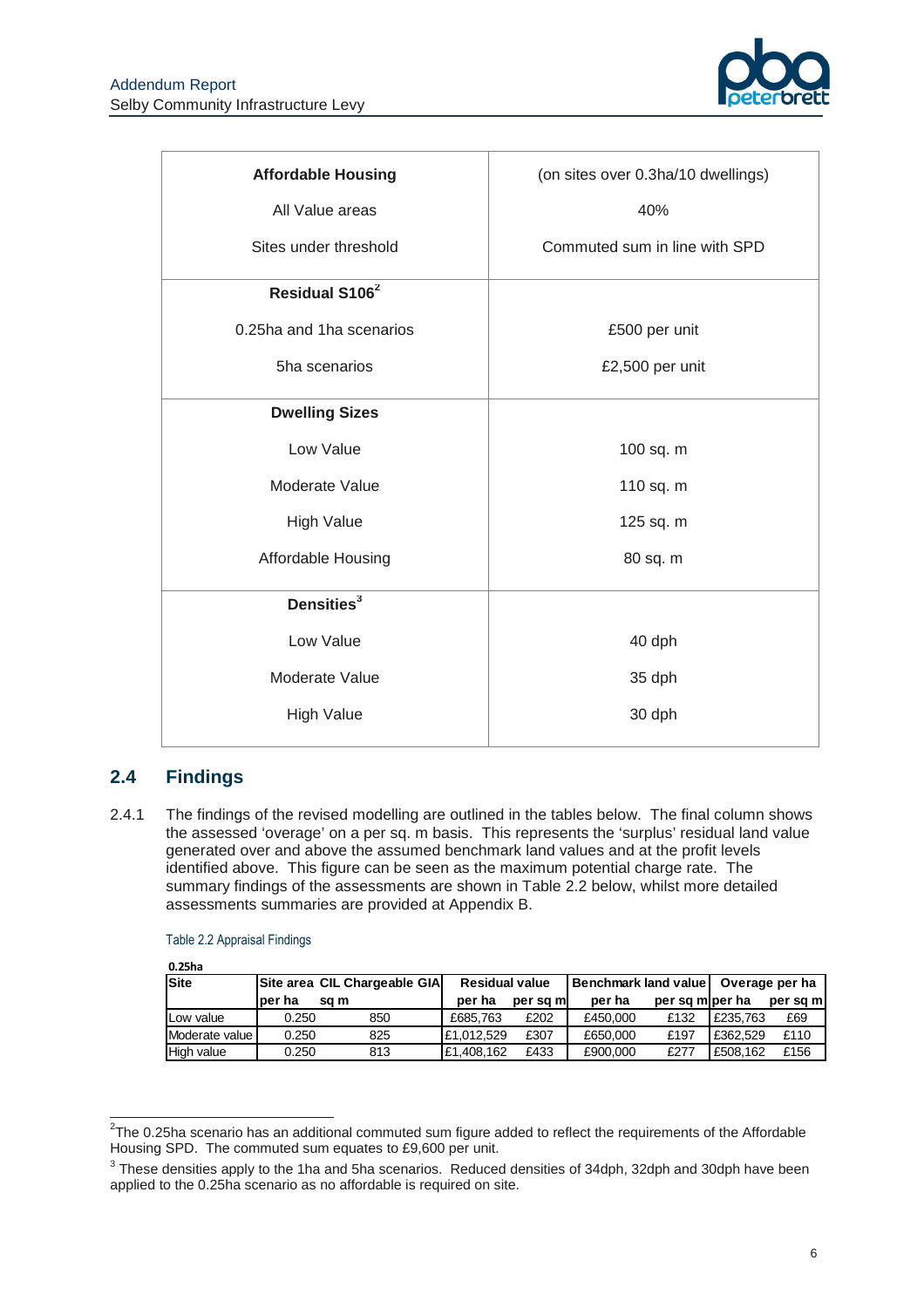

| 1ha            |                              |       |                       |           |                      |         |                |          |
|----------------|------------------------------|-------|-----------------------|-----------|----------------------|---------|----------------|----------|
| <b>Site</b>    | Site area CIL Chargeable GIA |       | <b>Residual value</b> |           | Benchmark land value |         | Overage per ha |          |
|                | lper ha                      | sa m  | per ha                | per sa mi | per ha               | per sam | lper ha        | per sa m |
| Low value      | 0.95                         | 2,280 | £541.758              | £226      | £450,000             | £188    | £91.758        | £38      |
| Moderate value | 0.95                         | 2.195 | £796.984              | £345      | £650,000             | £281    | £146.984       | £64      |
| High value     | 0.95                         | 2.138 | £1.064.792            | £473      | £900,000             | £400    | £164.792       | £73      |

**5ha**

| <b>Site</b>    | Site area CIL Chargeable GIA |       | <b>Residual value</b> |          | Benchmark land value |          | Overage per ha |          |
|----------------|------------------------------|-------|-----------------------|----------|----------------------|----------|----------------|----------|
|                | <b>ber</b> ha                | sa m  | per ha                | per sa m | per ha               | per sa m | lper ha        | per sa m |
| Low value      | 3.50                         | 8.400 | £532.382              | £222     | £450.000             | £188     | £82.382        | £34      |
| Moderate value | 3.50                         | 8.085 | £798.301              | £346     | £650,000             | £281     | £148.301       | £64      |
| High value     | 3.50                         | 7.875 | £1.068.108            | £475     | £900,000             | £400     | £168.108       | £75      |

- 2.4.2 The revised models show that all of the scenarios tested are demonstrably viable, albeit to varying degrees. The lower value scenarios show the overage per sq. m varying between £34 per sq. m in respect of the 5 ha scenario, up to £69 per sq. m in the 0.25 ha scenario. The moderate and higher value scenarios show above reveal overages of between £64 per sq. m and £156 per sq. m.
- 2.4.3 Our approach to recommending charge rates is to take the lowest common denominator as the starting point, and set charges that are within the range of 50% and 75% of the identified theoretical maximum. This range allows a balance to be created between the need to fund the infrastructure requirements in the district whilst maintaining development viabilities. The level of infrastructure requirements will dictate where within this range a rate is set. It is not set at the ceiling of our range which allows for additional buffer over and above the initial 25% draw down from the maximum.
- 2.4.4 Two charging zones are proposed for Selby. For the lower value zone, the lowest overage identified is £34 per sq. m, suggesting charges should be between £17 and £26 per sq. m. The previously recommended charge rate for the lower value zone of £25 falls within this range and represents 74% of the theoretical maximum.
- 2.4.5 For the moderate and higher value scenarios, the lowest overage identified is £64 per sq. m, suggesting charges within the range  $£32 - £48$ . The previously proposed charge rate of £45 per sq. m again falls within this range, representing 70% of the theoretical maximum.
- 2.4.6 On the basis of these findings, we do not propose to change the residential charges relating to houses.

#### **2.5 Apartment Viability Assessments**

- 2.5.1 The report which accompanied the PDCS contained residential appraisals which covered developments of housing schemes. No assessments were undertaken on apartment developments. The main reason for this decision is the lack of available evidence related to apartment developments.
- 2.5.2 We have sought to revisit and review the evidence base for apartments to highlight data that may have come to light since the PDCS viability report was published. The review of the evidence generated the same results as previous. There are no new build apartment properties currently being marketed and no transactions of new build apartments have taken have taken place since November 2012. This lack of development activity in the apartment sub-sector suggests that they are not currently a viable development product.
- 2.5.3 Given the lack of transactional evidence on which to base robust viability modelling, and the de facto evidence of unviability shown by the lack of development activity, we propose a zero rate charge on all apartment developments.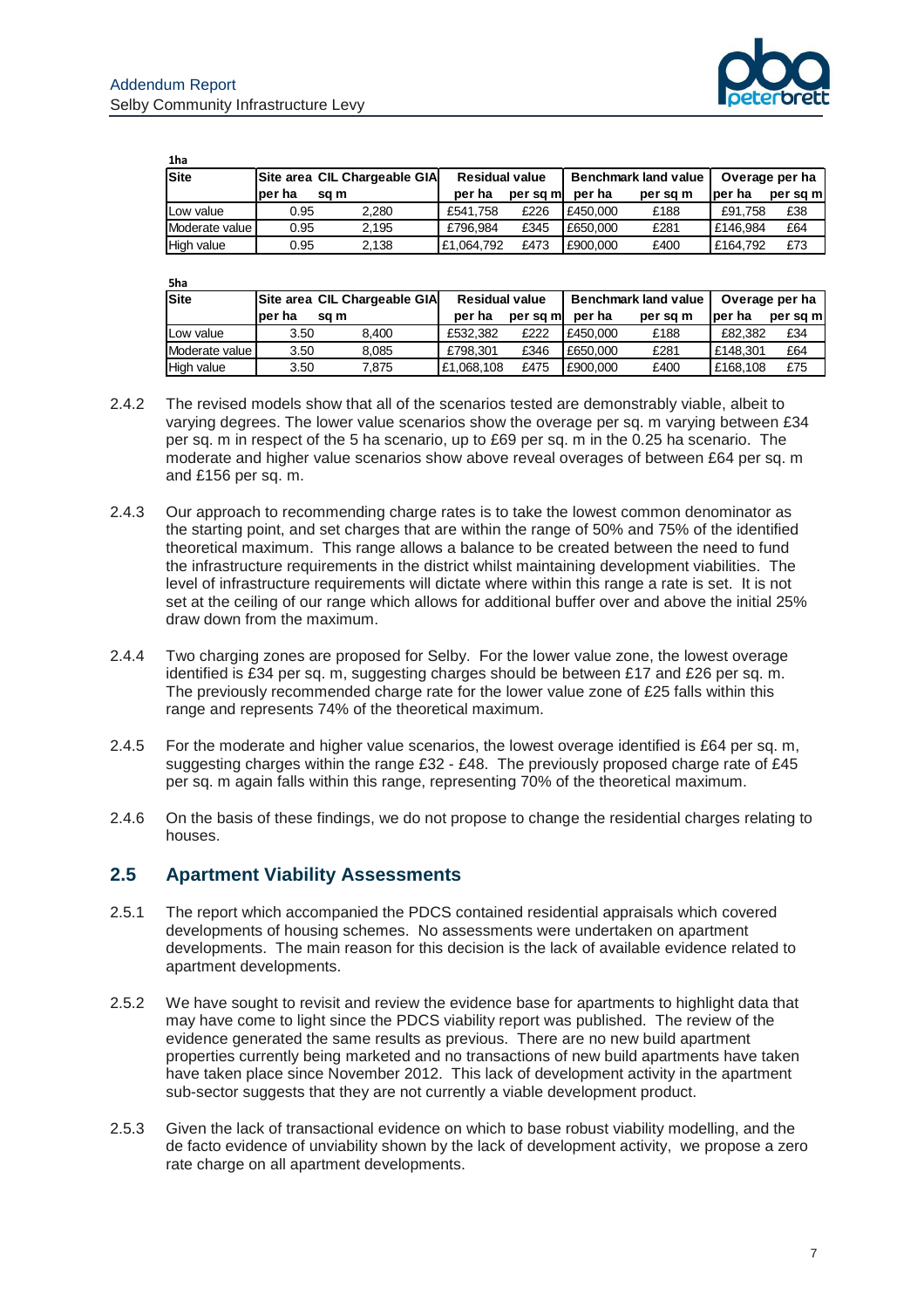

## **3 Retail Definitions**

#### **3.1 Revised Approach to Retail Charges**

- 3.1.1 Representations submitted on behalf of ALDI Stores Ltd and J Sainsburys disputed the ability to differentiate between retail development types, citing a lack of clarity in the definitions proposed and raising issues in respect of the viability evidence.
- 3.1.2 There is clear evidence to support the differences development costs and values between different types of retail development, and resultant differences in viability, it remains the desire of the Council to reflect this in the way that CIL is levied. The CIL regulations also support such an approach and enable authorities to vary charges where viability differs according to how buildings are used, the scale of development or by zone. As such, it is necessary to define how different forms of retail development are used differently in order to justify charge variation.
- 3.1.3 The Council proposes to differentiate charges by use. The word 'use' in the context of the CIL regulations is as normally defined, rather a reference to the Use Classes Order. Therefore, we set out below a series of definitions that describe how different types of retail development are used. These definitions have been refined to add greater clarity following the representations received. In defining these uses, we also make reference to a scale of development as one of several indicators that would help to determine how any given proposal should be defined for the purpose of CIL charges in Selby. Our consideration of the viability of each different type of use is then set out in Section 4.
- 3.1.4 Our assessments are based takes as its basis the different types of retail development which have potential to take place in Selby, each of which has materially different key viability assessment assumptions, in particular rental values, yields, build cost and land acquisition costs. The types of development assessed are:
	- High Street Comparison Retail High street comparison retail development will usually involve redevelopment of existing buildings to provide new retail accommodation that better meets the demands of modern retail businesses. Typically such development will provide a wide range of unit sizes, including one or two large spaces for 'anchor tenants' and a much larger number of small spaces. They will typically have frontage on to areas of high footfall, aiming to capture the passing trade of shoppers on foot, who are also likely to visit other stores and other parts of the centre, many of whom will arrive in the centre by non-car modes.
	- Retail Warehouses Retail warehouses are usually large stores specialising in the sale of household goods (such as carpets, furniture and electrical goods), DIY items and other ranges of goods. They can be stand-alone units, but are also often developed as part of retail parks. In either case, they are usually located outside of existing town centres and cater mainly for car-borne customers. As such, they usually have large adjacent, dedicated surface parking.
	- Supermarkets Supermarkets are large convenience-led stores where the majority of custom is from people doing their main weekly food shop. As such, they provide a very wide range of convenience goods, often along with some element of comparison goods. In addition to this, the key characteristics of the way a supermarket is used include:
		- The area used for the sale of goods will generally be above 500 sq. m.
		- The majority of customers will use a trolley to gather a large number of products;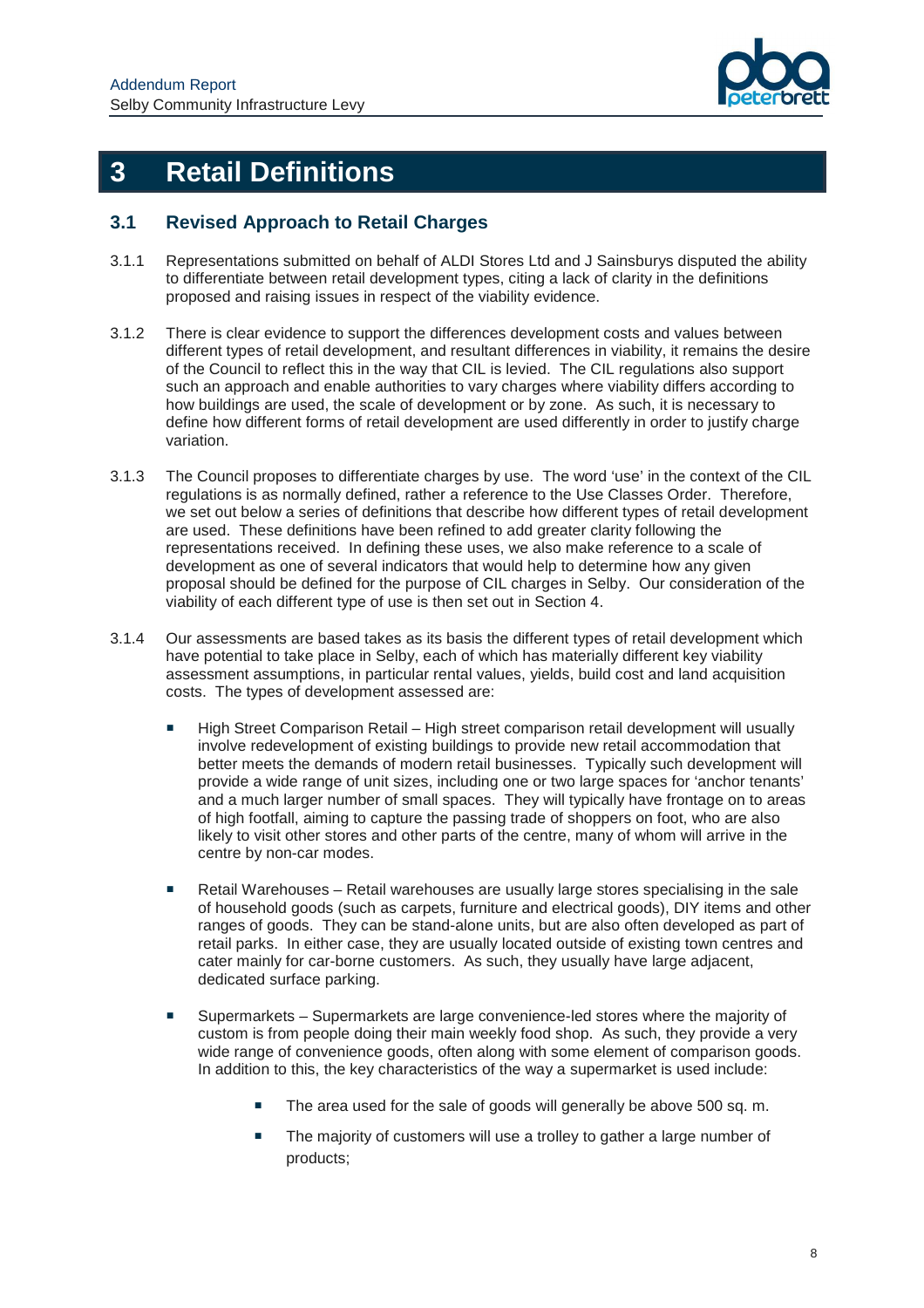

- The majority of customers will access the store by car, using the large adjacent car parks provided; and
- Servicing is undertaken via a dedicated service area, rather than from the street.
- Neighbourhood Convenience Neighbourhood convenience stores are used primarily by customers undertaking 'top-up' shopping. They sell a limited range of convenience goods and usually do not sell comparison goods. The key characteristics of their use include:
	- Trading areas of generally less than 500 sq. m;
	- The majority of customers will buy only a small number of items that can be carried around the store by hand or in a small basket;
	- The majority of customers will access the store on foot and as such there is usually little or no dedicated parking; and
	- Servicing is often undertaken from the street, rather than dedicated service areas.
- 3.1.5 The representation by Aldi Stores Ltd states that no separate assessment has been undertaken, for which they say the development economics are different. It is not possible under the CIL regulations to differentiate a charge according to different types of operator. Charges may only vary where the evidence shows that there is a material difference in viability by the use of the building, the scale of development or by zone. Whilst it is possible to discern a difference in the use (and viability) of buildings used as small neighbourhood convenience stores for top-up shopping and supermarkets used for main weekly food shopping, this is not possible between discount supermarkets and those operated by others. They are, for all intents and purposes, used in the same way. As such, it would not be possible to set different charges for discount operators.
- 3.1.6 The assumptions used in our viability assessment reflect the forms of development of this use considered most likely to come forward – namely supermarkets operated by the 'big four' supermarket chains. Nonetheless, it may be accurate to suggest that the development economics vary somewhat between discount and major supermarket operators. Our evidence shows that rental values for discount supermarkets are often lower than those for major supermarket operators and that the covenant strength of the discount operators means that yields are slightly higher. These two factors will reduce development value. Conversely, build costs are known to be lower for discount supermarkets, and lower value development sites are more typical. To a large extent therefore, these factors will balance one another out.
- 3.1.7 In any case, the charge rates proposed are well below the theoretical maximum charges for each use precisely in order to allow for developments that have higher costs or lower values, and therefore lower viability, than is typical and acts as a safeguard to viability.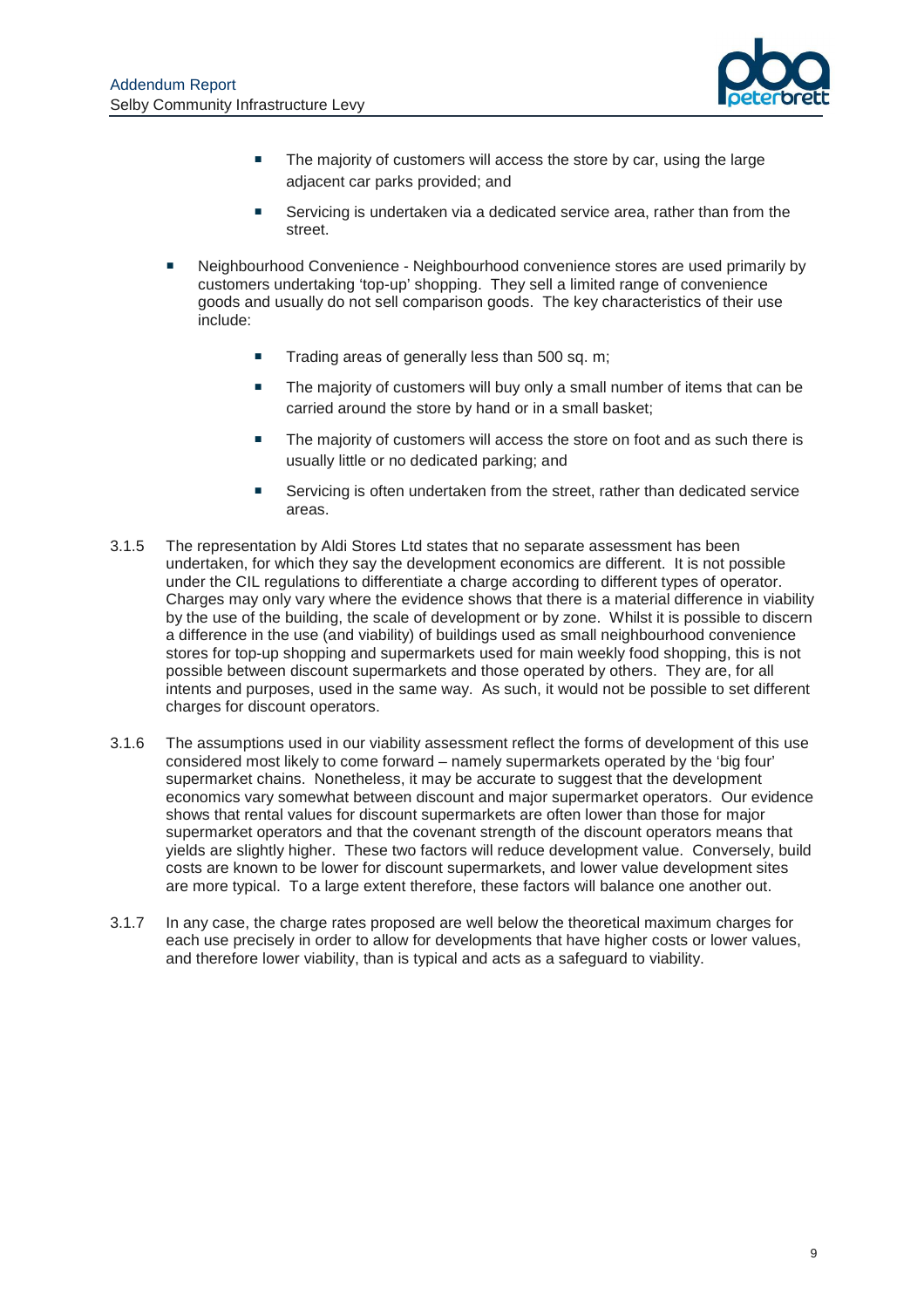

## **4 Non-Residential Viability Assessments**

#### **4.1 Introduction**

4.1.1 As with the residential assessments, the non-residential viability modelling has also been updated since the original study. Our assessment of development viability of each of the uses tested previously is set out in Table 4.1 below. Much of the data used in the assessments remain from the original calculations. An additional viability assessment has been undertaken with respect to Neighbourhood Convenience Stores.

#### **4.2 Revised Model**

- 4.2.1 The previous report included viability assessments based on a single sq. m of development for simplicity. Several representations suggested that this approach lacked transparency, and requested an approach based on typologies of development. To reflect these comments, we have now applied a revised model for the purposes of assessing non-residential development viability that is based on development typologies.
- 4.2.2 As with the residential model, the model assesses residual land value after all development costs including developer's profit, and the output of the assessment is an 'overage' when considered against 'benchmark' land values for each use. This overage is expressed as a value per sq. m which can be seen as the theoretical maximum from which a CIL charge can be drawn.

#### **4.3 Revised Assumptions**

4.3.1 The model has been based on the same assumptions as outlined in the original work for the PDCS, there have been some minor amendments to elements of the data. The key input assumptions are outlined in table 4.1. Build cost data has been updated to the most recent dataset (accessed April 2014).

| <b>Development Type</b>     | <b>Assumption</b>    | <b>Value</b> |
|-----------------------------|----------------------|--------------|
|                             | Rent per sq. m       | £130         |
| <b>Town Centre Office</b>   | Yield                | 9.00%        |
|                             | Build cost per sq. m | £1,240       |
|                             | Rent per sq. m       | £130         |
| <b>Business Park Office</b> | Yield                | 8.50%        |
|                             | Build cost per sq. m | £1,050       |
| Industrial                  | Rent per sq. m       | £60          |

Table 4.1 Non-Residential Assumptions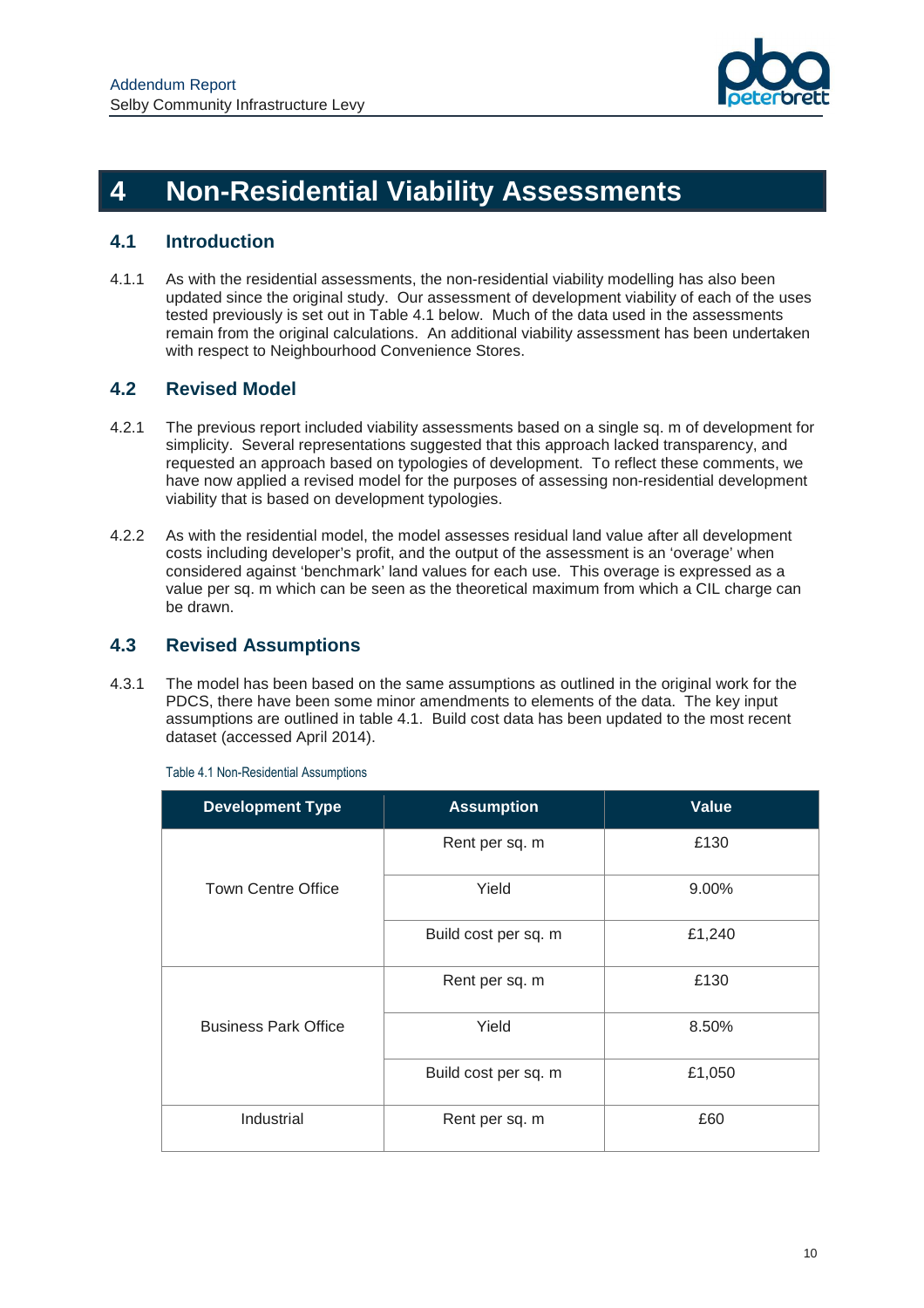

|                                     | Yield                | 8.75%  |
|-------------------------------------|----------------------|--------|
|                                     | Build cost per sq. m | £450   |
|                                     | Rent per sq. m       | £250   |
| High Street Comparison Retail       | Yield                | 7.50%  |
|                                     | Build cost per sq. m | £910   |
|                                     | Rent per sq. m       | £140   |
| <b>Retail Warehouse</b>             | Yield                | 7.25%  |
|                                     | Build cost per sq. m | £535   |
|                                     | Rent per sq. m       | £200   |
| Supermarket                         | Yield                | 5.50%  |
|                                     | Build cost per sq. m | £1,160 |
|                                     | Rent per sq. m       | £150   |
| Neighbourhood Convenience<br>Retail | Yield                | 6.50%  |
|                                     | Build cost per sq. m | £1,010 |

- 4.3.2 A review of land values was undertaken. For the most part land values have remained unchanged with the exception of high street comparison retail and neighbourhood convenience retail. The assumed land values are as follows:
	- Town centre office £1,000,000 per ha;
	- Business park office £400,000 per ha;
	- $\blacksquare$  Industrial £400,000 per ha;
	- High street comparison retail £8,500,000 per ha;
	- Retail warehouse £1,750,000 per ha;
	- Supermarket £2,250,000 per ha; and
	- Neighbourhood convenience retail £650,000 per ha.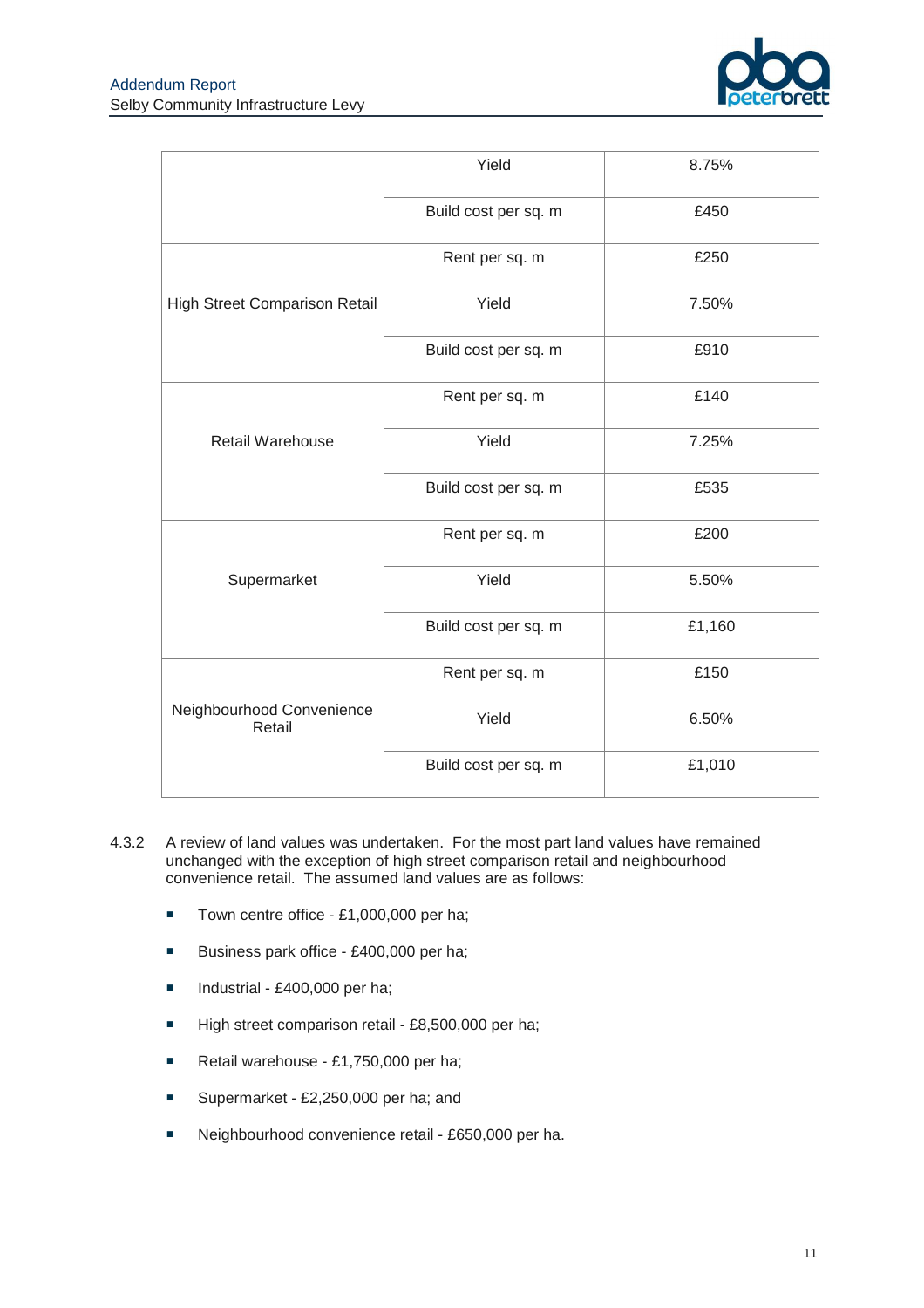

#### **4.4 Findings**

4.4.1 The results of the revised assessments, applying the new model and the revised assumptions as set out above, are shown in the table 4.2 below. The assessments themselves are included at Appendix C of this report.

|                               |       |       |                   | <b>Residual value</b> |          | <b>Benchmark</b> |           | <b>CIL Overage</b> |          |
|-------------------------------|-------|-------|-------------------|-----------------------|----------|------------------|-----------|--------------------|----------|
|                               | GIA   | ΝIΑ   | Net site area hal | Per Ha                | Per £psm | Per Ha           | Per £psml | Per Ha             | Per £psm |
| <b>Town Centre Office</b>     | 6.000 | 5.100 | 0.25              | -£17,875,315          | $-E745$  | £1.000.000       | £42       | $-£18,875,315$     | $-E786$  |
| <b>Business Park Office</b>   | 4.000 | 3.400 | 0.50              | $-£3,685,406$         | $-E461$  | £400.000         | £50       | $-E4,085,406$      | $-E511$  |
| Industrial                    | 4.000 | 3.800 | 1.00              | $-£578,983$           | $-E145$  | £400.000         | £100      | $-E978.983$        | $-E245$  |
| High Street Comparison Retail | 6.000 | 5.100 | 0.50              | £8.423.120            | £702     | £8,500,000       | £708      | $-E76,880$         | $-E6$    |
| <b>Retail Warehouse</b>       | 4.000 | 3.800 | 1.00              | £2.132.472            | £533     | £1.750.000       | £438      | £382,472           | £96      |
| Supermarket                   | 4.000 | 3.800 | 1.00              | £3.311.057            | £828     | £2,250,000       | £563      | £661.057           | £165     |
| Neighbourhood Convenience     | 1.200 | .140  | 0.20              | £1,370,790            | £228     | £650,000         | £108      | £120.790           | £20      |

#### Table 4.2 Viability Assessment Results

- 4.4.2 The results shown above broadly correlate with those of the original assessments. The output figures are slightly different to those originally calculated but they continue to demonstrate that the only development types showing materially positive overages are retail warehousing and supermarket developments.
- 4.4.3 As previously set out in the Economic Viability Assessment, office, industrial, high street comparison retail and neighbourhood convenience retail developments are not currently viable, or are only marginally so (in the case of neighbourhood convenience retail), under current market conditions and the assumptions applied that reflect them.
- 4.4.4 As previously, retail warehouse development is shown to benefit from healthy levels of viability showing a maximum potential CIL charge of £96 per sq. m. Similarly, supermarkets show a significant level of viability with a maximum potential CIL charge of £165 per sq. m. Neighbourhood convenience retail shows a marginal overage of £20 per sq. m.
- 4.4.5 These figures represent the theoretical 'ceiling' of viability from which proposed charges must draw down in order to take account of potential market changes and sites where costs may be higher and/or values lower than is typical.
- 4.4.6 Using a range of 50-75% of the maximum as a guide for an acceptable charge rate we are able to identify potential charge rates for the development types that show viability. Table 4.3 below provides a synopsis of our calculations.

| <b>Development</b>           | <b>Maximum Rate</b><br>$(\text{per sq. m})$ | <b>Suggested Rate</b><br>Range (per sq. m) | <b>Suggested Rate</b><br>(per sq. m) |
|------------------------------|---------------------------------------------|--------------------------------------------|--------------------------------------|
| Retail warehouse             | £96                                         | £48 - £72                                  | £60                                  |
| Supermarket                  | £165                                        | £83 - £124                                 | £110                                 |
| Neighbourhood<br>convenience | £20                                         | £10 - £15                                  | £0                                   |

Table 4.3 Proposed Retail Rates

4.4.7 We therefore conclude that the charges previously proposed of £60 per sq. m for retail warehousing and £110 per sq. m for supermarkets to remain appropriate. Whilst the new modelling of neighbourhood convenience retail shows the potential for a small CIL charge, the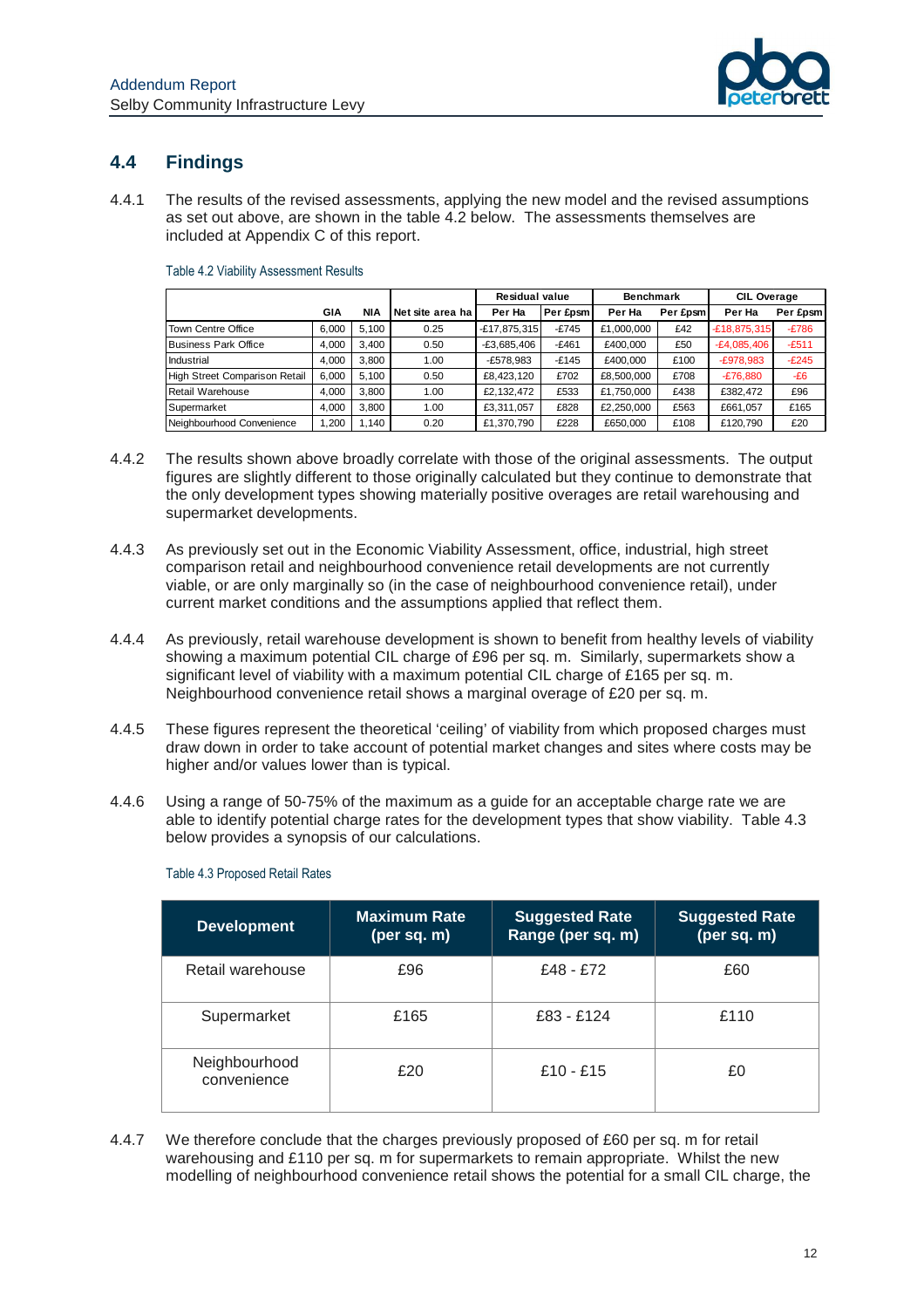

amount of development anticipated is not significant enough to consider a charge to be appropriate. We therefore suggest a zero rate for neighbourhood convenience.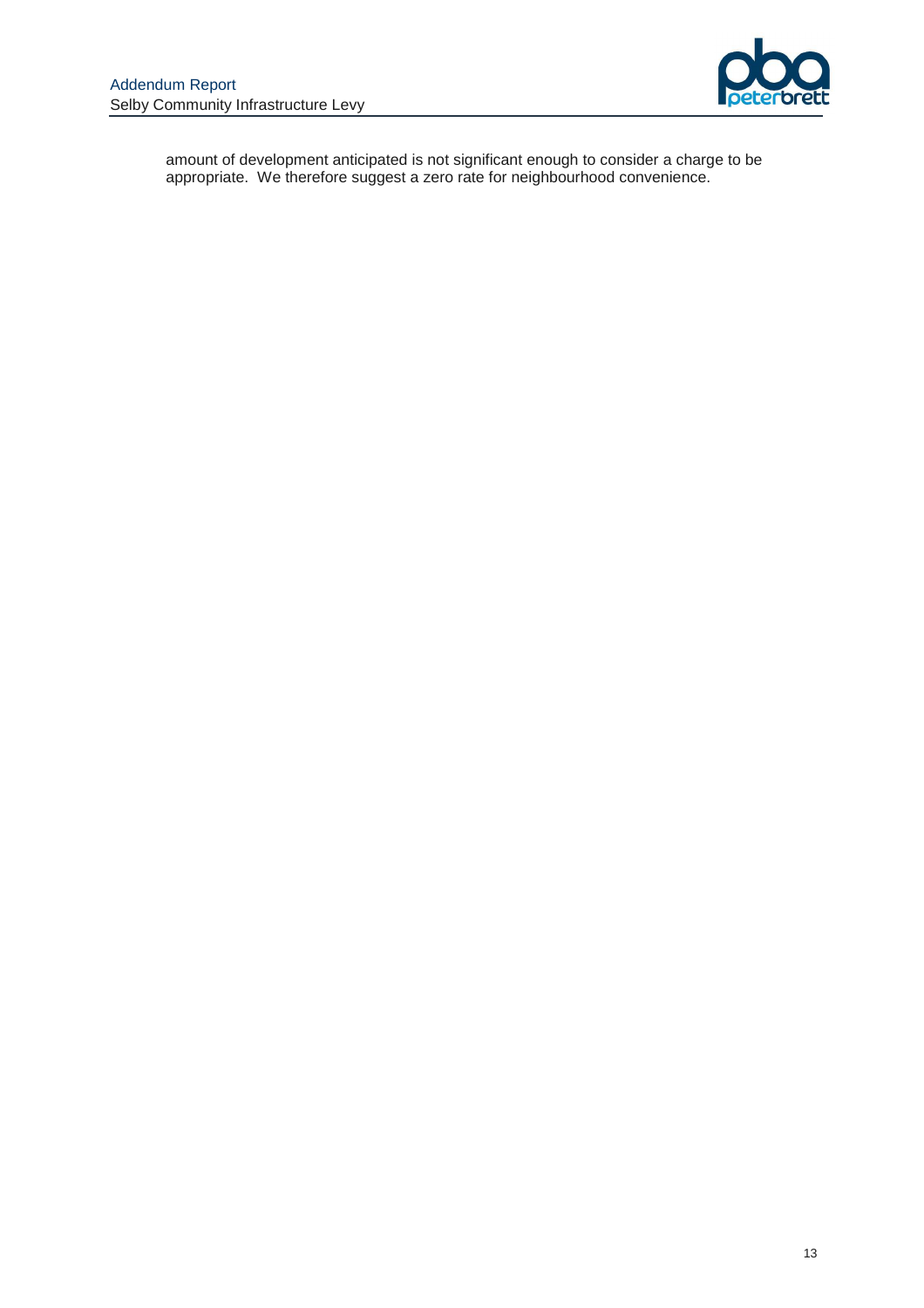

## **5 Charge Rate Benchmarking**

- 5.1.1 In this section of the report, we seek to test the appropriateness of the levels of CIL charge recommended for Selby by benchmarking the rates in two different ways. Firstly, we test the charge rates as a percentage of development value and compare this against the levels that have been found to be viable and are now adopted and in operation elsewhere.
- 5.1.2 Secondly, we benchmark the CIL charges against the developer contributions provided through Section 106 agreements as part of recent developments in Selby to enable a 'likewith-like' comparison between the two approaches.

#### **5.2 Residential Rates as a Percentage of Value**

- 5.2.1 An effective way of benchmarking residential CIL charge rates is to consider the scale of the charge as a proportion of development value – i.e. the assumed sales values of development. Not only does it put the scale of charges in context in terms of their importance to overall viability, it also enables direct comparison between different authorities.
- 5.2.2 The charge rates per sq. m, expressed as a percentage of sales values per sq. m, can then be considered against the alongside that for authorities where CIL has been adopted and the charge rates found to be viable by an examiner. We have undertaken this exercise for each of the CIL Charging schedules adopted nationally to date. The findings are shown in Table 5.1 below.

| <b>Local Authority</b>                                                 | <b>Adoption Date</b>                             | <b>CIL Rate</b> | <b>Assumed</b><br><b>Residential Value</b><br>$(\text{per sq. m})$ | <b>CIL Rate as</b><br>%age of Value |
|------------------------------------------------------------------------|--------------------------------------------------|-----------------|--------------------------------------------------------------------|-------------------------------------|
| Redbridge                                                              | 1 January 2012                                   | £70             | £3,767                                                             | 1.9%                                |
| Portsmouth                                                             | 1 April 2012                                     | £105            | £2,850                                                             | 3.7%                                |
| Huntingdonshire                                                        | 1 May 2012                                       | £85             | £1,884                                                             | 4.5%                                |
| Wandsworth                                                             | 1 November 2012                                  | £575            | £10,764                                                            | 5.3%                                |
| <b>Bristol</b>                                                         | 1 January 2013                                   | £70             | £3,496                                                             | 2.0%                                |
| Wycombe                                                                | 1 November 2012                                  | £125            | £3,500                                                             | 3.6%                                |
| Croydon                                                                | 1 April 2013                                     | £120            | £3,636                                                             | 3.3%                                |
| Havant                                                                 | 1 August 2013                                    | £100            | £3,014                                                             | 3.3%                                |
| East Cambridge                                                         | 1 February 2013                                  | £40             | £2,000                                                             | 2.0%                                |
| <b>Greater Norwich</b><br><b>Broadland</b><br>Norwich<br>South Norfolk | 1 July 2013<br>15 July 2013<br>Expected Feb 2014 | £115<br>£115    | £2,600<br>£2,520                                                   | 4.4%<br>4.9%                        |

Table 5.1 CIL Rates as a Percentage of Residential Values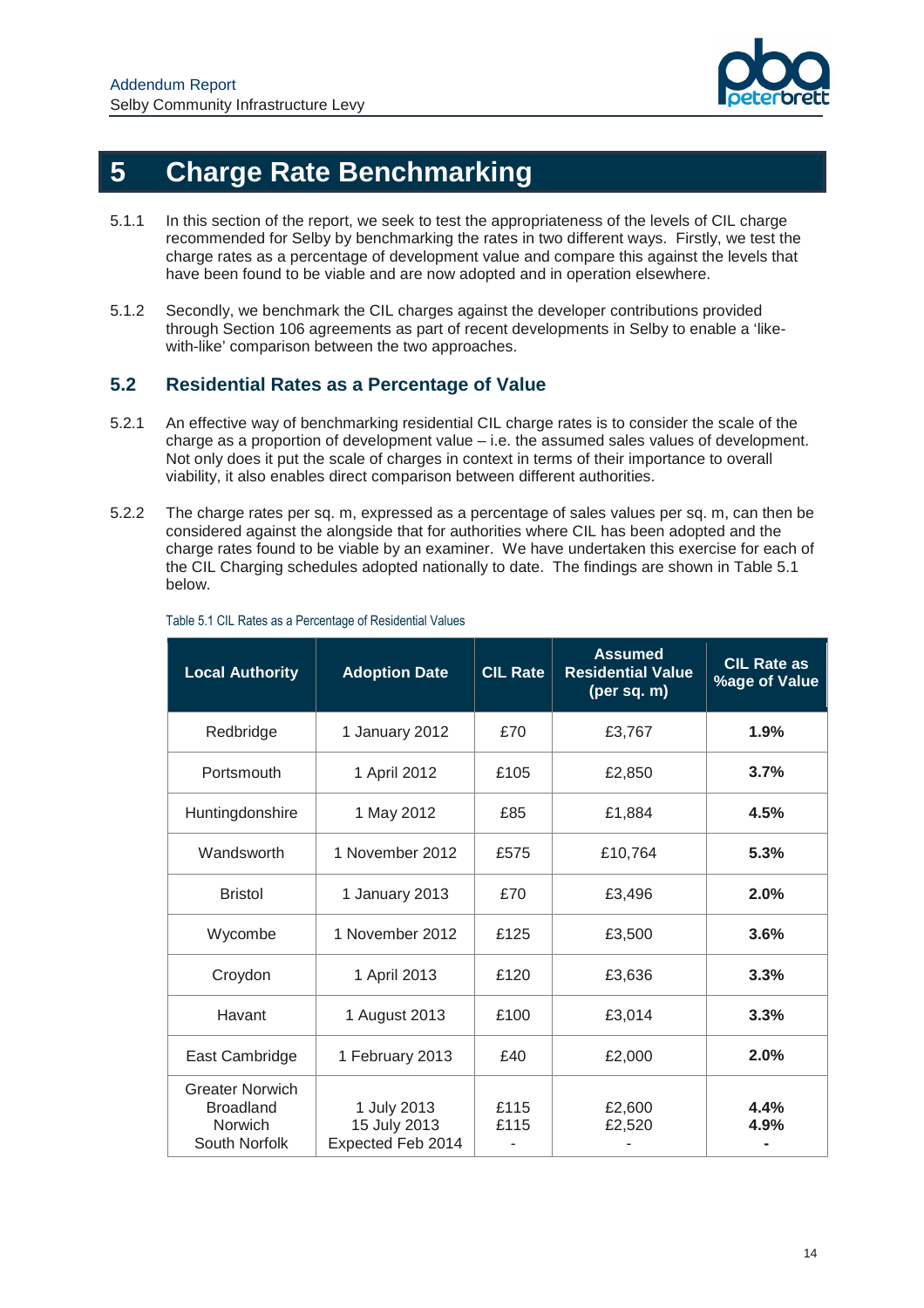

| Mid Devon            | 1 October 2013   | £90  | £2,200                 | 4.0%  |
|----------------------|------------------|------|------------------------|-------|
| Elmbridge            | 1 April 2013     | £125 | £4,000                 | 3.1%  |
| Plymouth             | 1 June 2013      | £30  | £2,153                 | 1.4%  |
| <b>Barnet</b>        | 1 May 2013       | £135 | £6,735                 | 2.0%  |
| Fareham              | 1 May 2013       | £105 | £2,800                 | 3.8%  |
| Exeter               | 1 November 2013  | £80  | £2,380                 | 3.4%  |
| Waveney              | 1 August 2013    | £150 | £4,500                 | 3.3%  |
| Southampton          | 1 September 2013 | £70  | £2,905                 | 2.4%  |
| Oxford               | 21 October 2013  | £100 | £2,985                 | 3.4%  |
| Harrow               | 1 October 2013   | £110 | £4,390                 | 2.5%  |
| <b>Taunton Deane</b> | 1 April 2014     | £70  | £2,090                 | 3.4%  |
|                      |                  |      | <b>Overall Average</b> | 3.25% |

5.2.3 The findings show that there is significant diversity in rates as a proportion of value across the country. The lowest figure is just 1.4% of value, whilst the highest is 5.3%. The average across all of the authorities assessed is 3.25%. We set out the corresponding assessment for the rates proposed for Selby in Table 5.2 below.

Table 5.2 Selby CIL Rates as a Percentage of Value

| <b>Value Zone</b> | <b>Residential Value</b><br>(per sq. m) | <b>Proposed CIL</b><br>Rate | <b>CIL Rate as</b><br><b>Percentage of Value</b> |
|-------------------|-----------------------------------------|-----------------------------|--------------------------------------------------|
| Low Value         | £1,850                                  | £25                         | 1.4%                                             |
| Moderate Value    | £2,000                                  | £45                         | 2.3%                                             |
| <b>High Value</b> | £2,150                                  | £45                         | 2.1%                                             |

- 5.2.4 Table 5.2 shows the proposed rates for Selby range between 1.4% and 2.3% of the sales value. As such all of the rates proposed are lower than the national average.
- 5.2.5 A key point to note is that the charge rate for the lower value zone represents a lower percentage of development value, reflecting that development of such sites is likely to be more challenging in viability terms. This approach has been commended at Examination<sup>4</sup>.
- 5.2.6 Overall, it is clear from this assessment that the proposed charges for Selby are in line with, if not more conservative than, those that have been set elsewhere in the country, were considered viable by an Examiner and are in operation.

 4 Trafford CIL Examiner's Report February 2014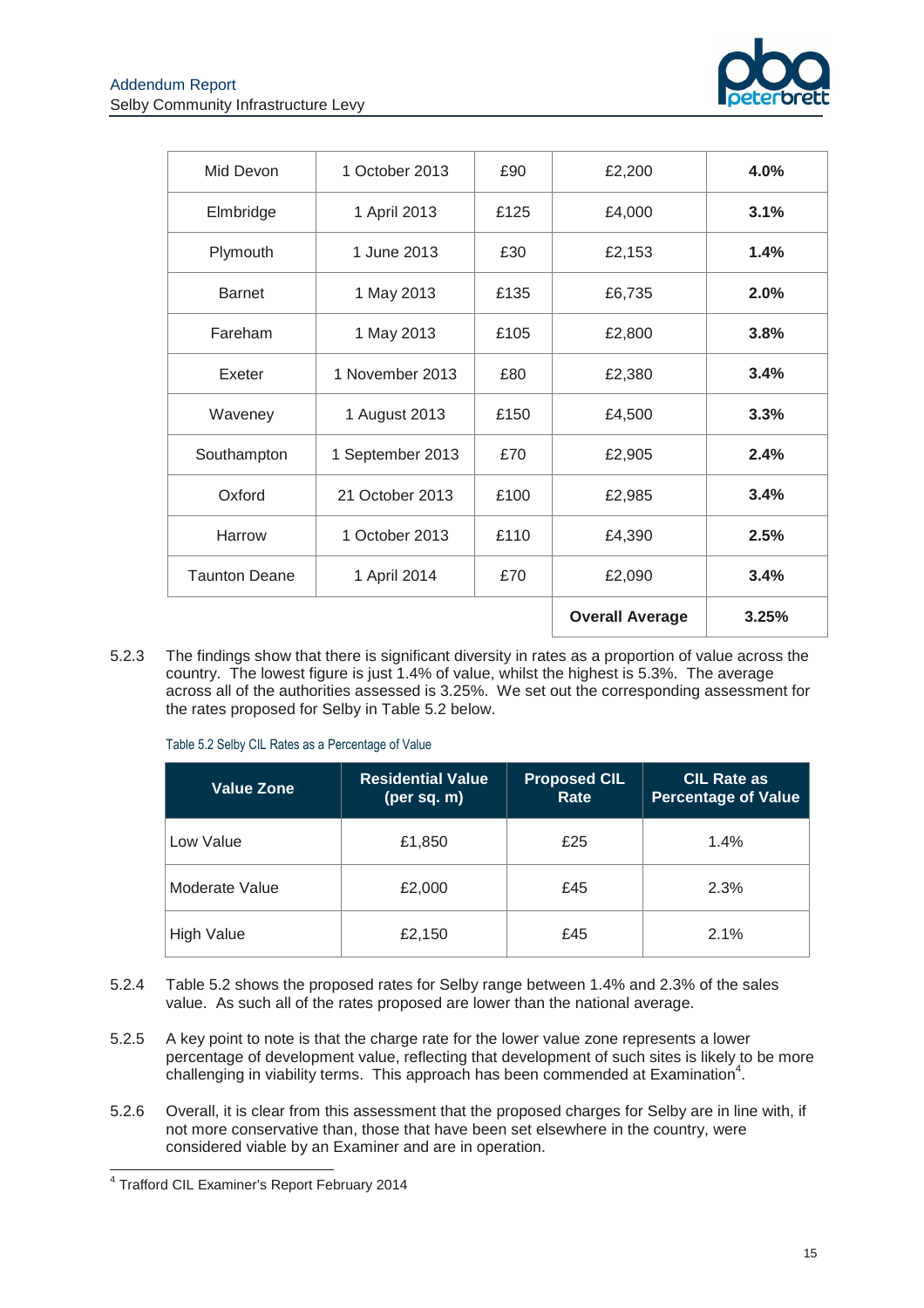

#### **5.3 CIL and S106 Comparisons**

- 5.3.1 A further means of benchmarking proposed CIL rates is to compare the costs to developers of CIL against that the equivalent costs under the current S016 regime. In order to undertake this analysis, the Council has provided us with recent planning approvals which have a signed S106 agreement from which we can draw comparisons. The schemes are:
	- Manor Farm, North Duffield (2005/0226/FUL) 34 dwellings;
	- Station Road, Riccall (2007/1103/FUL) 58 dwellings;
	- Dunelm Farm, Riccall (2011/1048/FUL) 13 dwellings;
	- Land South of Ousegate, Selby (2010/044/FUL) 10 dwellings;
	- White House Farm, Thorpe Willoughby 149 dwellings; and
	- Water Lane, Eggborough (2011/0261/FUL) 7 dwellings.
- 5.3.2 Using the details of the approved schemes, Table 6.3 below provides a 'like-with-like' comparison of S106 and CIL contributions for the residential developments, applying the proposed CIL rates to the net additional market floorspace at the achieved level of affordable housing.
- 5.3.3 It should be noted that if the full policy level of affordable housing is provided (which is not achieved in some cases) then the CIL liability would be smaller because affordable housing is not liable for CIL.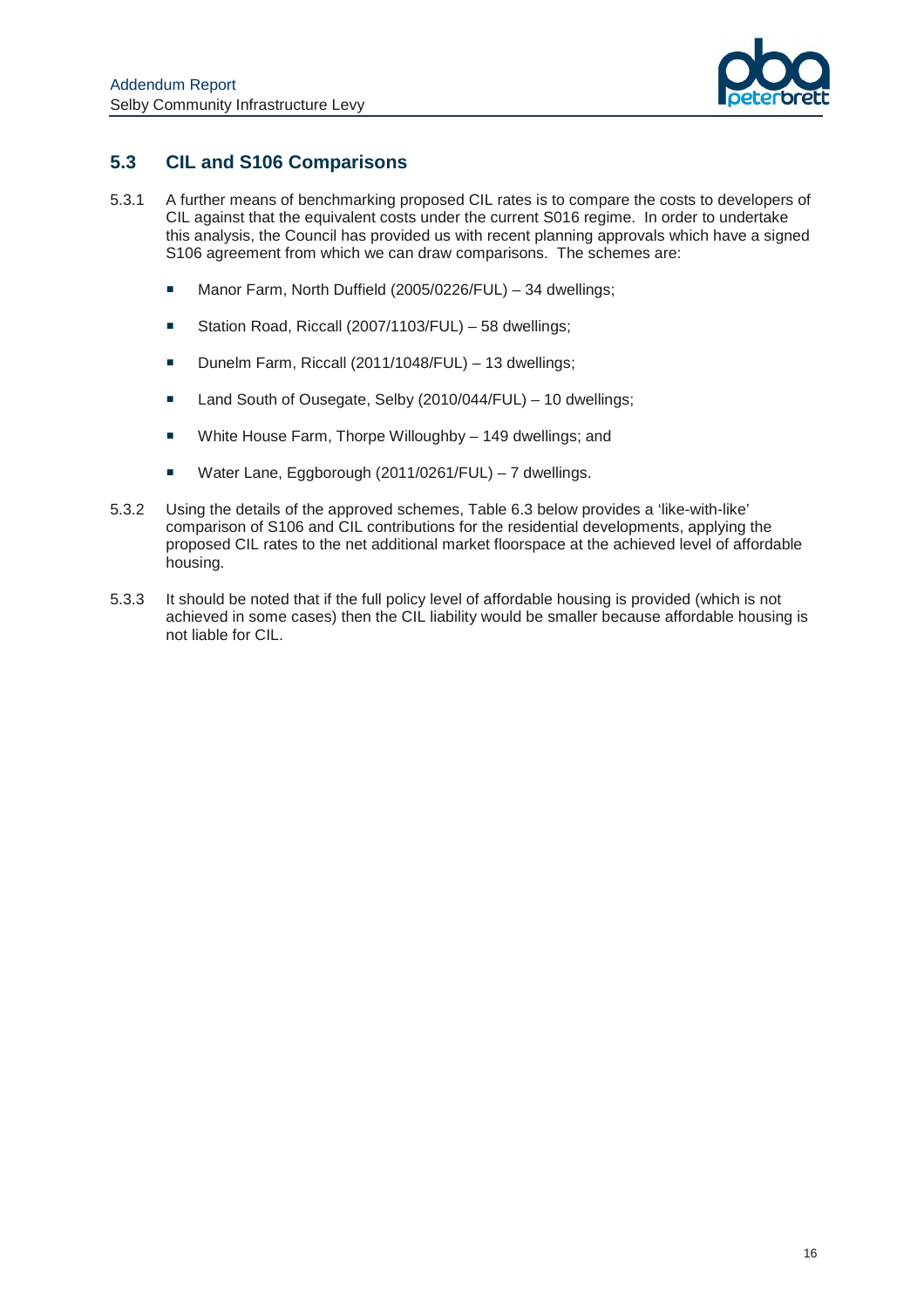

Table 5.3 S106 and CIL Comparison – Residential (at achieved Affordable Housing provision)

| <b>Residential</b>                                  |                         |                                    |            |                                                |               |                                    |                                      |  |  |
|-----------------------------------------------------|-------------------------|------------------------------------|------------|------------------------------------------------|---------------|------------------------------------|--------------------------------------|--|--|
| <b>Development Location</b>                         | <b>Application Ref:</b> | Number/Type Affordable<br>of Units | Percentage | <b>Total S106</b><br>Contribution <sup>2</sup> | S106 per unit | <b>CIL Revenue at</b><br>£45/sq. m | <b>CIL Revenue at</b><br>£25/sq. $m$ |  |  |
|                                                     |                         |                                    |            |                                                |               |                                    |                                      |  |  |
| Manor Farm, North Duffield (Barratt)                | 2005/0226/FUL           | 34                                 | 41.2       | £102,543                                       | £3,015.97     | £99,000                            |                                      |  |  |
| <b>Station Road, Riccall (Stamford Homes)</b>       | 2007/1103/FUL           | 58                                 | 18.9       | £260,647                                       | £4,493.91     | £232,650                           |                                      |  |  |
| <b>Dunelm Farm, Riccall (Linden Homes)</b>          | 2011/1048/FUL           | 13                                 |            | £13,546                                        | £1,042.00     | £64,350                            |                                      |  |  |
| Land South of Ousegate, Selby                       | 2010/0044/FUL           | 10                                 |            | £11,730                                        | £1,173.00     |                                    | £27,500                              |  |  |
| <b>White House Farm, Thorpe Willoughby (Linden)</b> | 2012/0852/FUL           | 149                                | 40.3       | £1,004,623                                     | E6,742.44     |                                    | £244,750                             |  |  |
| <b>Water Lane, Eggborough</b>                       | 2011/0261/FUL           |                                    |            | £8,022                                         | £1,146.00     |                                    | £19,250                              |  |  |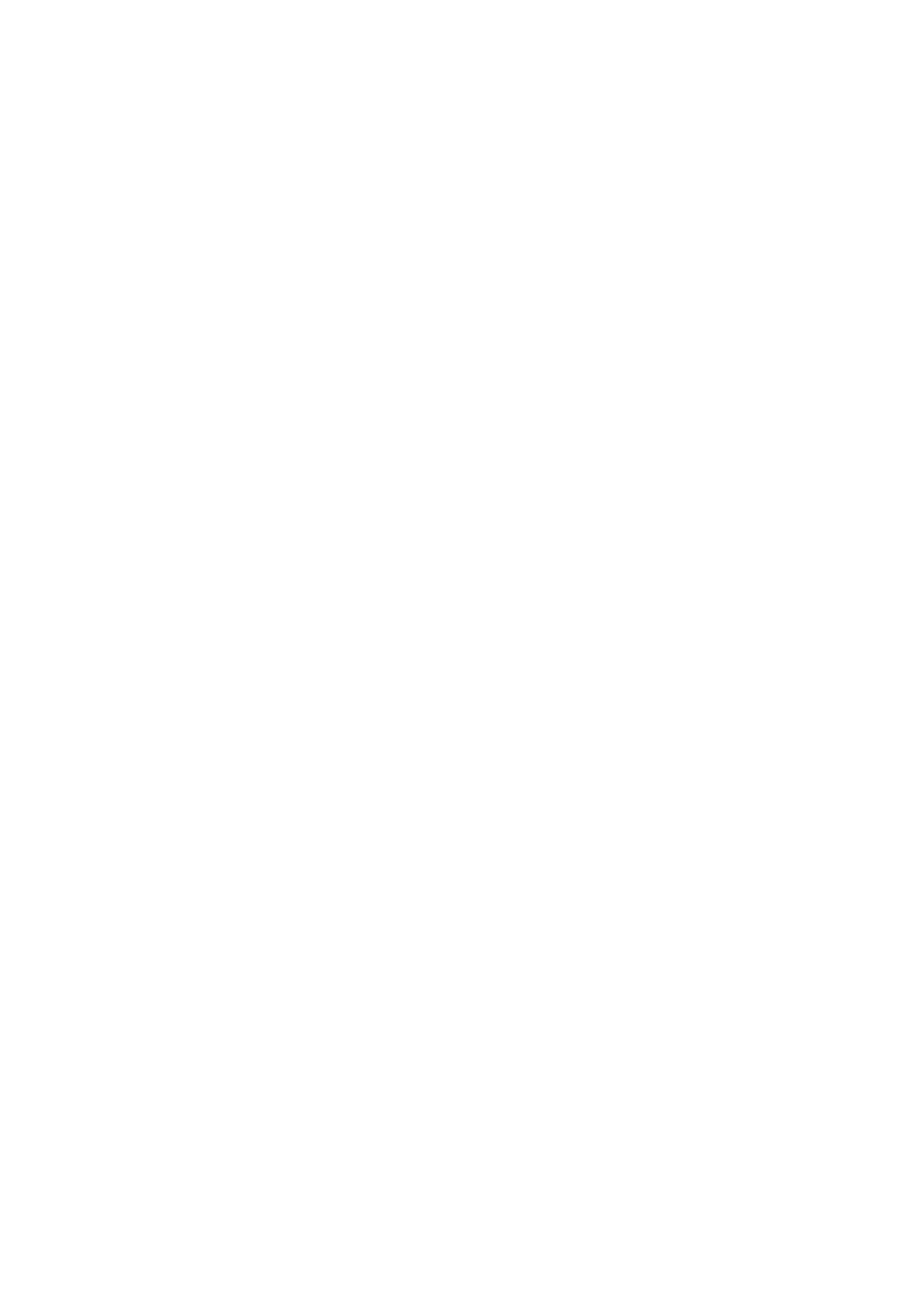

- 5.3.4 Of the six residential schemes considered, three are shown to have incurred higher costs under the current Section 106 regime that would have been the case if CIL were in place, whilst the other three would have contributed more under CIL. As mentioned above, if policy levels of affordable housing are assumed then the CIL cost would be further reduced. Of the schemes where CIL is lower than S106, the CIL liability represents between 24.4% and 96.5% of the cost of the S106.
- 5.3.5 Overall, these findings show that the cost to developers of the proposed CIL charges are generally comparable to the level of developer contributions that have been made in recent years. Indeed, in 50% of the cases, CIL would have resulted in lower costs to the developer.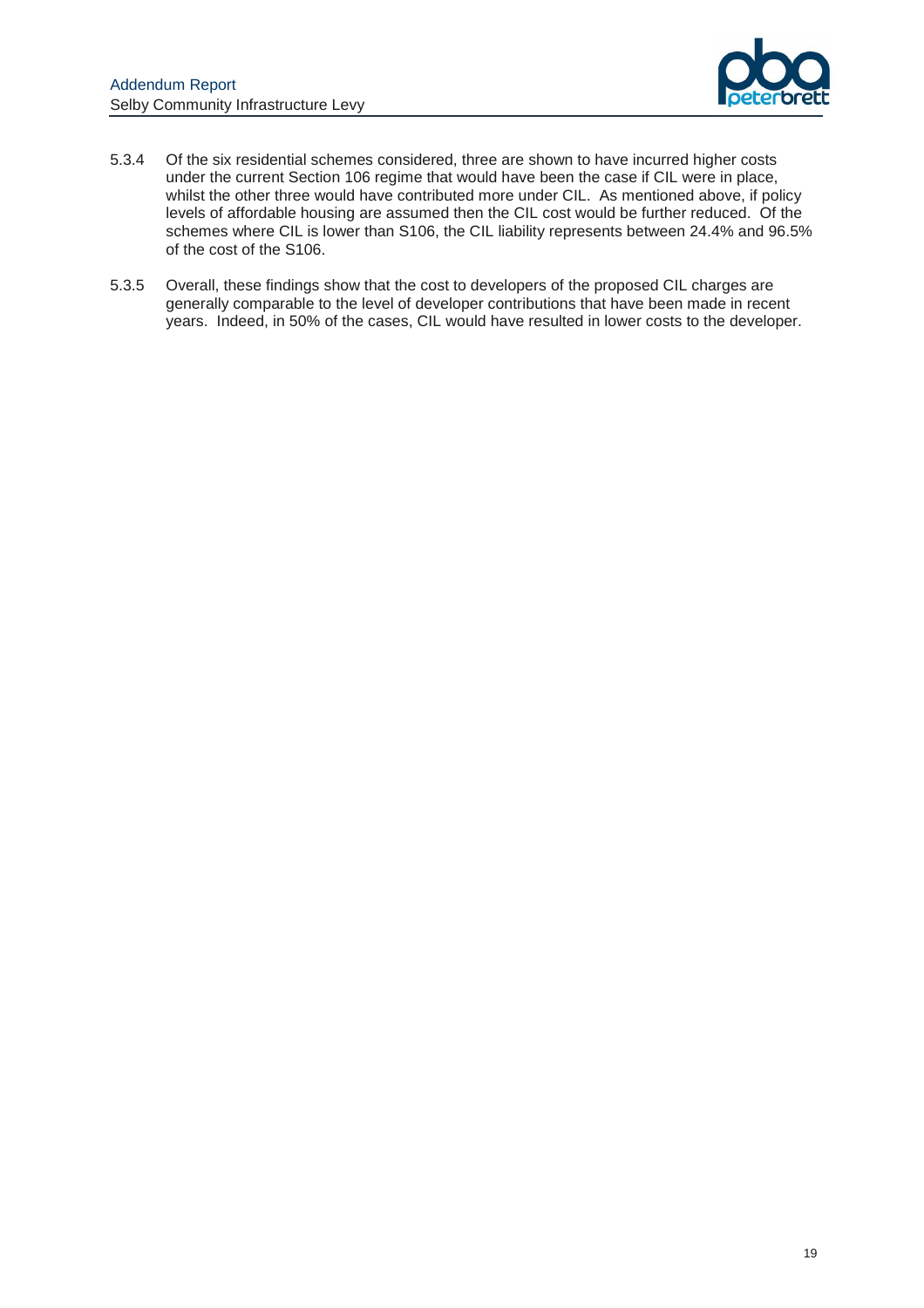

## **6 Revised Charging Schedule**

6.1.1 As a result of this further analysis outlined in sections 3 and 5, we are suggesting revisions to the charging schedule as originally drafted. The revised charging schedule will read as follows.

Table 6.1 Revised Charging Schedule

| <b>Use</b>                                                                                         | Proposed CIL Charge per sq. m |
|----------------------------------------------------------------------------------------------------|-------------------------------|
| Private market houses (excl. apartments)                                                           |                               |
| Low value areas                                                                                    | £25                           |
| All other areas                                                                                    | £45                           |
|                                                                                                    |                               |
| Supermarkets <sup>5</sup>                                                                          | £110                          |
| Retail Warehouse <sup>5</sup>                                                                      | £60                           |
| Public/Institutional facilities as follows: education,<br>health, community and emergency services | £0                            |
| All other chargeable development (incl.<br>apartments)                                             | £٥                            |

#### **6.2 Proposed Charging Zones**

- 6.2.1 In line with the evidence presented in the September 2013 Viability Study, a two zone approach to charging for private market housing is proposed. No comments were received as part of the PDCS consultation in respect of the proposed charging zone boundaries and it is considered that the boundaries continue to reflect local evidence.
- 6.2.2 The proposed rates are £25 per sq. m for houses in the in low value areas (yellow) and £45 per sq. m in all other areas (red), as defined by the charge zone map below.

 5 As defined in section 4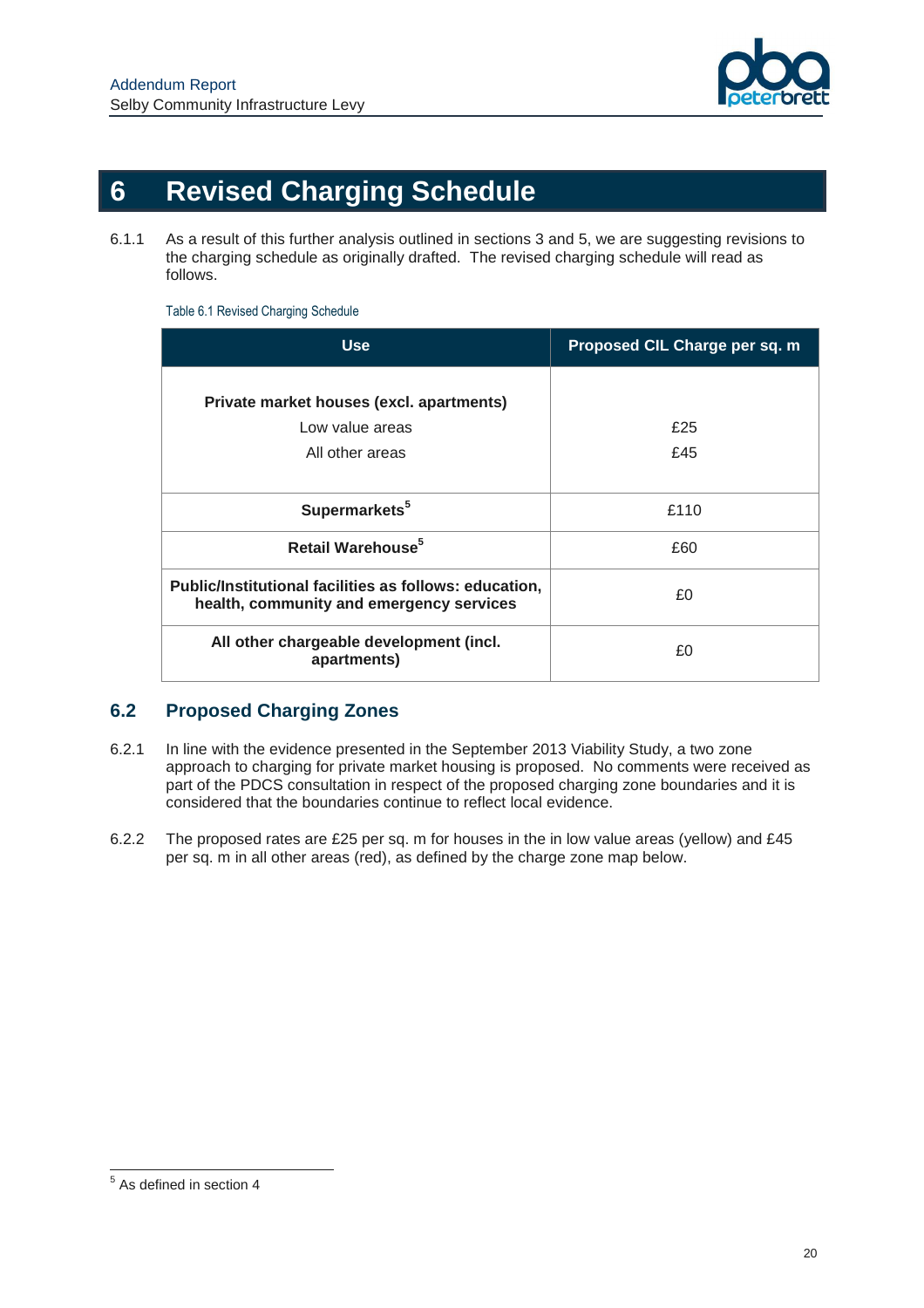

#### Figure 6.1 Charge Zone Map

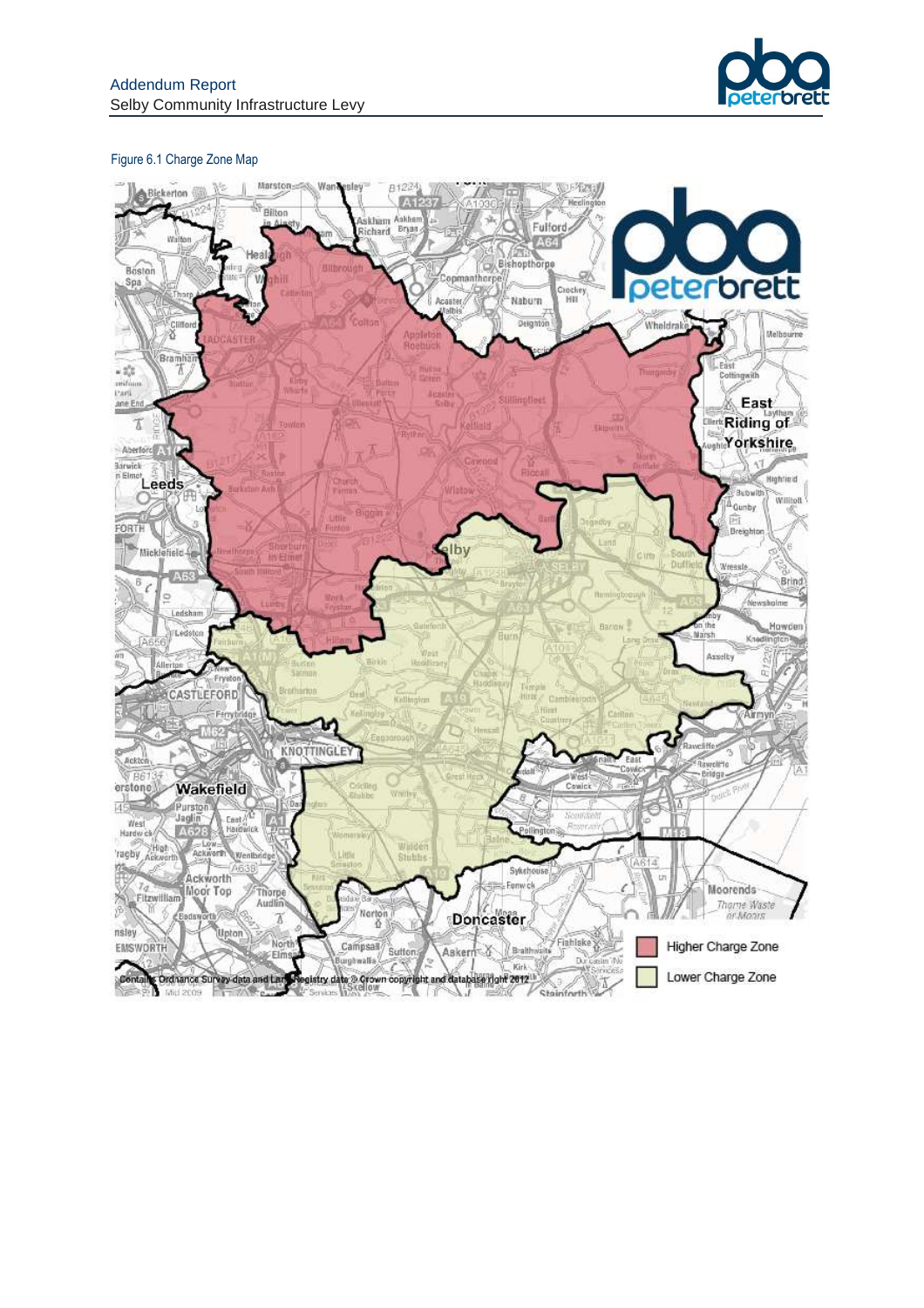

# **Appendix A Residential Sales Value Analysis**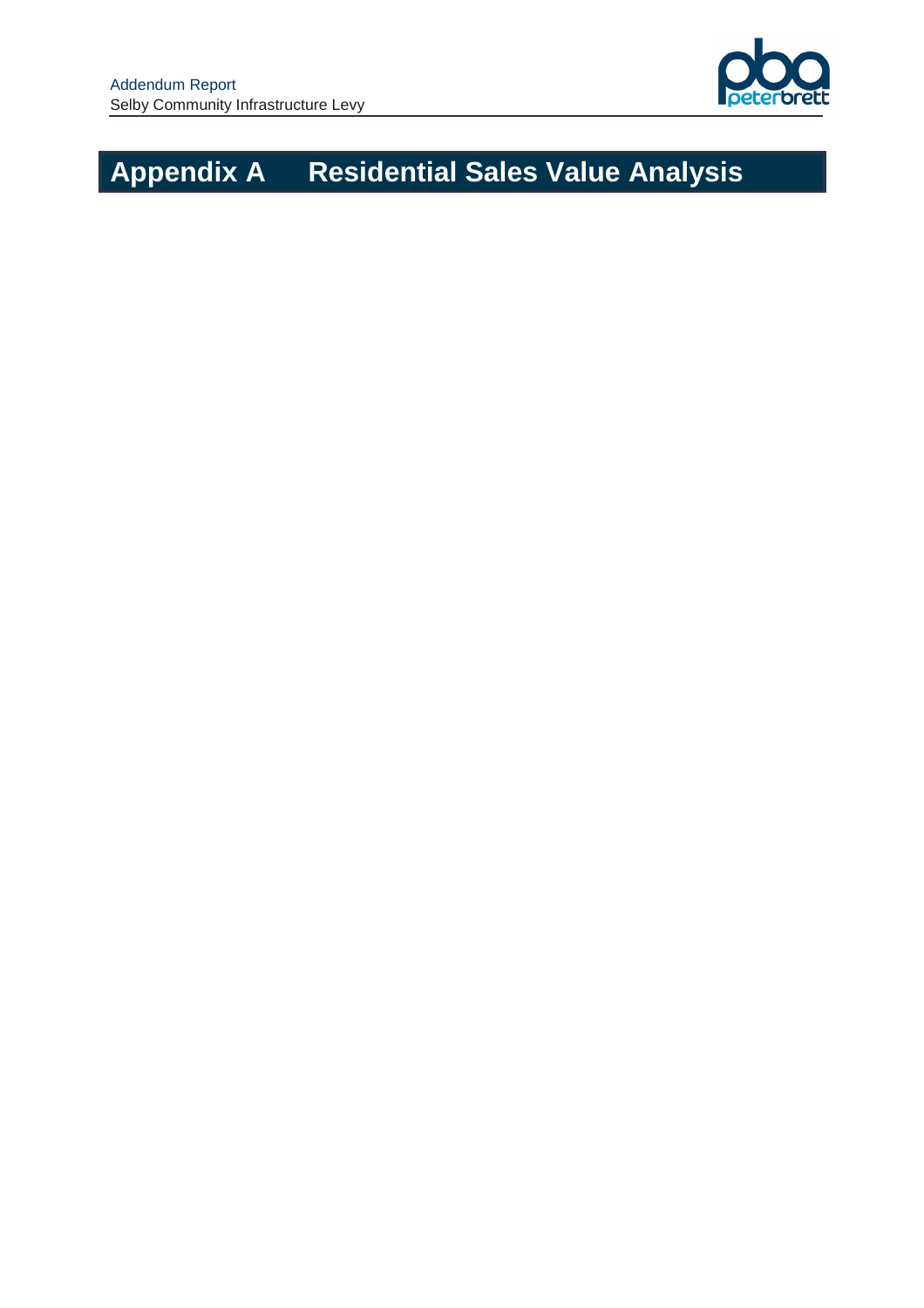| <b>Property Name</b>           | <b>Address</b>                                                                         | Post code                  | Type                     | <b>Bedrooms</b> | Area (sq.ft)     | Area (sq.m)    | Price                | Price per sq.ft    | Price per sq.m         |
|--------------------------------|----------------------------------------------------------------------------------------|----------------------------|--------------------------|-----------------|------------------|----------------|----------------------|--------------------|------------------------|
|                                | Holmes Meadow, Coupland Road, Selby                                                    | YO8 3GE                    |                          |                 |                  |                |                      |                    |                        |
| The Cheyney                    | Dunelm Farm, Main Street, Riccall                                                      |                            | Detached                 |                 | 1164.7           | 108.2          | £204,995             | £176.01            | £1,894.59              |
| The Thoresby                   | Dunelm Farm, Main Street, Riccall                                                      | YO19                       | Detached                 |                 | 1050.6           | 97.6           | £289,950             | £275.99            | £2,970.80              |
| The Wetherby                   | Doncaster Road, Selby                                                                  | YO19<br>YO8                | Detached                 |                 | 1076.4           | 100.0          | £299,950             | £278.66            | £2,999.50<br>£2,602.08 |
|                                | Dunelm Farm, Main Street, Riccall                                                      |                            | Detached                 |                 | 1344.4           | 124.9          | £325,000             | £241.74            | £3,034.99              |
| The Linton                     |                                                                                        | YO19<br><b>LS23</b>        | Detached<br>Detached     | $\overline{4}$  | 1276.6<br>1043.0 | 118.6<br>96.9  | £359,950<br>£384,995 | £281.96<br>£369.12 | £3,973.12              |
| The Fernlea                    | Church Fields, High Street, Boston Spa                                                 |                            |                          | 4               |                  |                |                      |                    |                        |
|                                | Church Mews, Church Fenton                                                             | <b>YO26 7NN</b>            | Detached                 | $\overline{4}$  | 2150.0           | 199.7          | £395,000             | £183.72<br>£230.79 | £1,977.97              |
| Maple Tree Cottage             | Church Street, Bilton-in-Ainsty<br>Southfield Park, Southlands Close,<br>South Milford | <b>LS25</b>                | Detached                 | 3               | 1711.5<br>1143.0 | 159.0<br>106.2 | £395,000<br>£219,950 | £192.43            | £2,484.28<br>£2,071.09 |
| The Somersby<br>The Conisholme | Southfield Park, Southlands Close,<br>South Milford                                    | <b>LS25</b>                | Detached<br>Detached     | ıз              | 1143.0           | 106.2          | £249,950             | £218.68            | £2,353.58              |
|                                | Southfield Park, Southlands Close,<br>South Milford                                    |                            |                          | $\overline{4}$  |                  |                |                      |                    |                        |
| The Deighton                   | Southfield Park, Southlands Close,<br>South Milford                                    | <b>LS25</b><br><b>LS25</b> | Detached                 |                 | 1140.0<br>1324.0 | 105.9<br>123.0 | £259,950             | £228.03<br>£226.55 | £2,454.67<br>£2,438.62 |
| The Bramham                    |                                                                                        |                            | Detached                 | $\overline{4}$  |                  |                | £299,950             |                    |                        |
|                                | Ings Lane, Beal, Goole                                                                 | <b>DN14</b>                | Detached                 | $\overline{4}$  | 982.7            | 91.3           | £220,000             | £223.87            | £2,409.64              |
|                                | Weeland Road, Knottingley                                                              | <b>WF11</b>                | Detached                 | $\overline{4}$  | 2133.4           | 198.2          | £250,000             | £117.18            | £1,261.35              |
| The Hatfield                   | Staynor Hall, Selby                                                                    | <b>YO8 8RX</b>             | Detached                 | 3               | 969.8            | 90.1           | £185,999             | £191.79            | £2,064.36              |
| The Roseberry                  | Staynor Hall, Selby                                                                    | <b>YO8 8RX</b>             | Detached                 |                 | 1204.5           | 111.9          | £206,999             | £171.85            | £1,849.86              |
| The Rosefield                  | Staynor Manor, Selby                                                                   | <b>YO8 8RX</b>             | Detached                 |                 | 1335.8           | 124.1          | £229,999             | £172.18            | £1,853.34              |
| The Lumley                     | Staynor Hall, Selby                                                                    | <b>YO8 8RX</b>             | Detached                 |                 | 1252.9           | 116.4          | £209,999             | £167.61            | £1,804.12              |
| The Rosefield                  | Staynor Manor, Selby                                                                   | <b>YO8 8RX</b>             | Detached                 |                 | 1335.8           | 124.1          | £235,999             | £176.67            | £1,901.53              |
| The Winster                    | Staynor Hall, Selby                                                                    | <b>YO8 8RX</b>             | Detached                 |                 | 1195.9           | 111.1          | £229,999             | £192.32            | £2,070.20              |
| The Escrick                    | Staynor Hall, Selby                                                                    | <b>YO8 8RX</b>             | Detached                 |                 | 1087.2           | 101.0          | £209,999             | £193.16            | £2,079.20              |
| The Chichester                 | Staynor Manor, Selby                                                                   | <b>YO8 8RX</b>             | Detached                 | $\overline{4}$  | 1355.2           | 125.9          | £259,999             | £191.85            | £2,065.12              |
| The Rufford                    | Staynor Hall, Selby                                                                    | <b>YO8 8RX</b>             | Detached                 | 3               | 871.8            | 81.0           | £179,999             | £206.47            | £2,222.48              |
| The Chichester                 | Staynor Manor, Selby                                                                   | <b>YO8 8RX</b>             | Detached                 | $\overline{4}$  | 1355.2           | 125.9          | £254,999             | £188.16            | £2,025.41              |
| The Clevedon                   | Staynor Hall, Selby                                                                    | <b>YO8 8RX</b>             | Detached                 | 3               | 972.0            | 90.3           | £189,999             | £195.48            | £2,104.09              |
| The Loxwood                    | Staynor Manor, Selby                                                                   | <b>YO8 8RX</b>             | Detached                 |                 | 1858.9           | 172.7          | £289,999             | £156.01            | £1,679.21              |
| The Dunster                    | Staynor Manor, Selby                                                                   | <b>YO8 8RX</b>             | Detached                 |                 | 1951.5           | 181.3          | £309,999             | £158.85            | £1,709.87              |
| The Hatfield                   | Staynor Hall, Selby                                                                    | YO8 8RX                    | Detached                 |                 | 969.8            | 90.1           | £186,999             | £192.82            | £2,075.46              |
| The Rufford                    | Staynor Hall, Selby<br>Southfield Park, Southlands Close,                              | <b>YO8 8RX</b>             | Detached                 | 3               | 871.8            | 81.0           | £167,999             | £192.70            | £2,074.06              |
| The Marston                    | South Milford                                                                          | <b>LS25</b>                | Link Detached            |                 | 843.0            | 78.3           | £169,950             | £201.60            | £2,170.50              |
| The Collingham                 | Holmes Meadow, Coupland Road, Selby YO8 3GE<br>Chapel Street, Riccall, York            |                            | Semi-Detached            | 3               | 766.4            | 71.2           | £152,995             | £199.63            | £2,148.81              |
| <b>Cherry Cottage</b>          | Church Fields, High Street, Boston Spa                                                 | YO19                       | Semi-Detached            | 2               | 762.1            | 70.8           | £179,995             | £236.18            | £2,542.30              |
| The Kensford                   |                                                                                        | <b>LS23</b>                | Semi-Detached            |                 | 1008.6           | 93.7           | £299,995             | £297.44            | £3,201.65              |
| The Gainsby                    | Church Fields, High Street, Boston Spa                                                 | <b>LS23</b>                | Semi-Detached            |                 | 1107.6           | 102.9          | £349,995             | £315.99            | £3,401.31              |
| The Aylesbury                  | Church Fields, High Street, Boston Spa                                                 | <b>LS23</b>                | Semi-Detached            |                 | 1598.4           | 148.5          | £424,995             | £265.89            | £2,861.92              |
|                                | Barn Elms, Camblesforth                                                                | YO8                        | Semi-Detached            |                 | 1399.3           | 130.0          | £215,000             | £153.65            | £1,653.85              |
|                                | Barn Elms, Camblesforth                                                                | YO9                        | Semi-Detached            | 5               | 1700.7           | 158.0          | £275,000             | £161.70            | £1,740.51              |
|                                | Weeland Road, Knottingley                                                              | <b>WF11</b>                | Semi-Detached            |                 | 1388.4           | 129.0          | £180,000             | £129.65            | £1,395.35              |
| The Askham                     | Staynor Hall, Selby                                                                    | YO8 8RX                    | Semi-Detached            |                 | 581.3            | 54.0           | £125,999             | £216.75            | £2,333.31              |
| The Beardsley                  | Holmes Meadow, Coupland Road, Selby YO8 3GE                                            |                            | Terrace                  | 3               | 764.2            | 71.0           | £149,995             | £196.28            | £2,112.61              |
| The Stretton                   | Holmes Meadow, Coupland Road, Selby YO8 3GE                                            |                            | Terrace                  | 3               | 1033.3           | 96.0           | £167,995             | £162.58            | £1,749.95              |
| The Oakley                     | Holmes Meadow, Coupland Road, Selby YO8 3GE                                            |                            | Terrace                  | 3               | 1033.3           | 96.0           | £169,995             | £164.52            | £1,770.78              |
| The Hornby                     | Long Acre, Camblesforth                                                                | <b>YO8 8HD</b>             | Terrace                  | 2               | 764.2            | 71.0           | £119,950             | £156.96            | £1,689.44              |
| The Kilnwick                   | Long Acre, Camblesforth                                                                | <b>YO8 8HD</b>             | Terrace                  | $\overline{2}$  | 762.5            | 70.8           | £119,950             | £157.31            | £1,694.21              |
| The Hornby                     | Long Acre, Camblesforth                                                                | <b>YO8 8HD</b>             | Terrace                  | $\mathfrak{p}$  | 785.8            | 73.0           | £124,950             | £159.01            | £1,711.64              |
| The Askham                     | Staynor Hall, Selby                                                                    | <b>YO8 8RX</b>             | Terrace<br>Terrace (Town | $\overline{2}$  | 646.9            | 60.1           | £126,999             | £196.32            | £2,113.13              |
|                                | Holmes Meadow, Coupland Road, Selby YO8 3GE                                            |                            | House)                   | 3               | 1033.3           | 96.0           | £167,995             | £162.58            | £1,749.95              |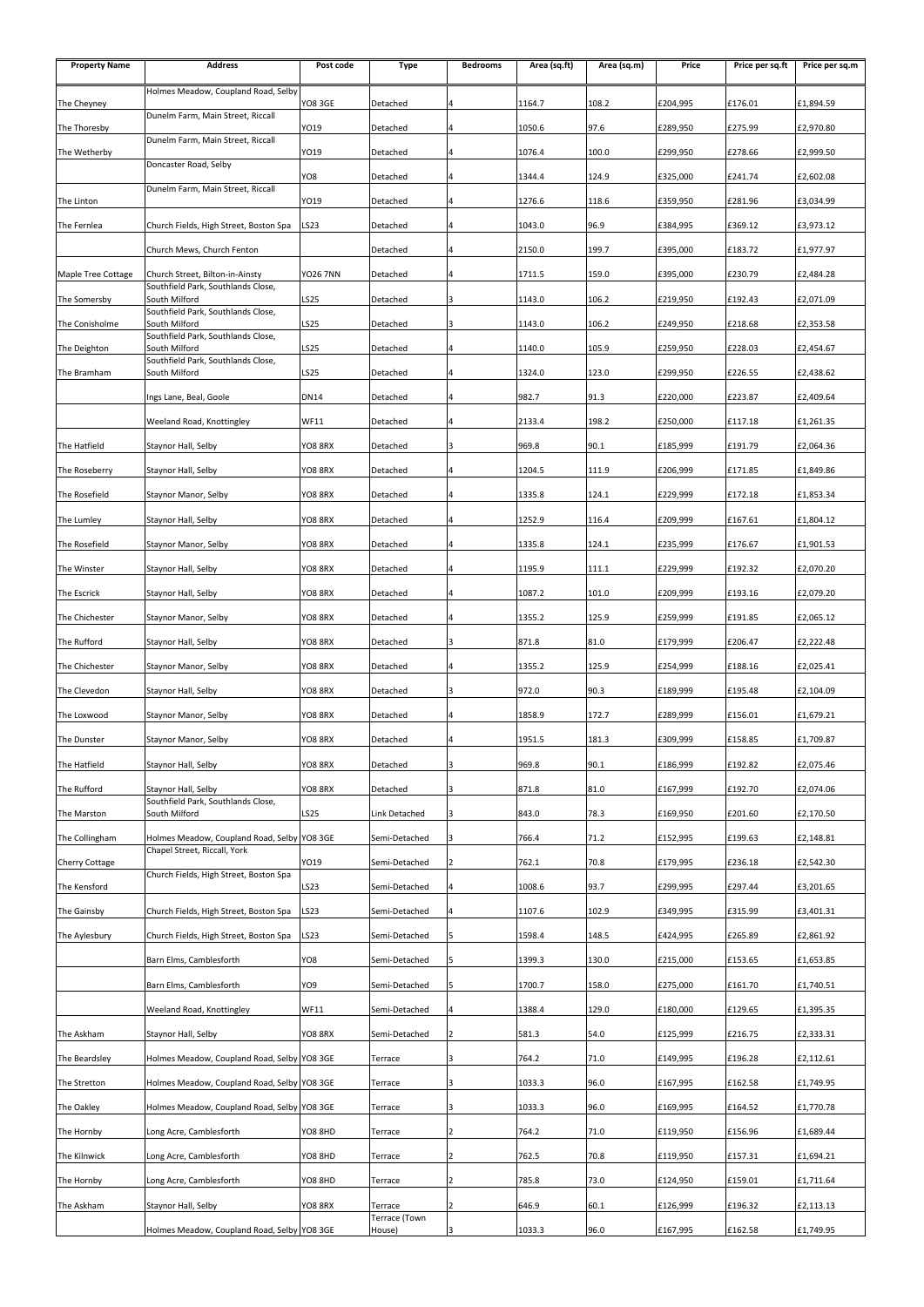|                    | Holmes Meadow, Coupland Road, Selby    |                 | Terrace (Town   |                         |        |       |          |         |           |
|--------------------|----------------------------------------|-----------------|-----------------|-------------------------|--------|-------|----------|---------|-----------|
| The Wheatley       |                                        | <b>YO8 3GE</b>  | House)          |                         | 1173.2 | 109.0 | £176,995 | £150.87 | £1.623.81 |
|                    | Holmes Meadow, Coupland Road, Selby    |                 | Terrace (Town   |                         |        |       |          |         |           |
| The Farrington     |                                        | <b>YO8 3GE</b>  | House)          |                         | 1173.2 | 109.0 | £184,995 | £157.68 | £1,697.20 |
|                    | Holmes Meadow, Coupland Road, Selby    |                 | Terrace (Town   |                         |        |       |          |         |           |
| The Farrington     |                                        | <b>YO8 3GE</b>  | House)          |                         | 1173.2 | 109.0 | £184,995 | £157.68 | £1,697.20 |
|                    |                                        |                 | Terrace (Town   |                         |        |       |          |         |           |
|                    | Coopers Fold, Boston Spa               | <b>LS23 6SJ</b> | House)          |                         | 1636.1 | 152.0 | £349,950 | £213.89 | £2,302.30 |
|                    |                                        |                 | Terrace (Town   |                         |        |       |          |         |           |
| The Boathouse      | Church Fields, High Street, Boston Spa | <b>LS23</b>     | House)          |                         | 1457.4 | 135.4 | £449,995 | £308.77 | £3,323.45 |
| The Boathouse (End |                                        |                 | Terrace (Town   |                         |        |       |          |         |           |
| of Terrace)        | Church Fields, High Street, Boston Spa | <b>LS23</b>     | House)          |                         | 1470.4 | 136.6 | £459,995 | £312.84 | £3,367.46 |
|                    | Willeby Heights, Londesborough Grove,  |                 |                 |                         |        |       |          |         |           |
| The Skelton        | Thorpe Willoughby                      | YO <sub>8</sub> | Bungalow        |                         | 964.0  | 89.6  | £189,950 | £197.04 | £2,119.98 |
|                    | Willeby Heights, Londesborough Grove,  |                 |                 |                         |        |       |          |         |           |
| The Everingham     | Thorpe Willoughby                      | YO <sub>8</sub> | Detached        | $\overline{\mathbf{3}}$ | 1012.0 | 94.0  | £199,950 | £197.58 | £2,127.13 |
|                    | Willeby Heights, Londesborough Grove,  |                 |                 |                         |        |       |          |         |           |
| The Overton        | Thorpe Willoughby                      | YO <sub>8</sub> | <b>Bungalow</b> | 3                       | 1118.0 | 103.9 | £230,000 | £205.72 | £2,213.67 |
|                    | Willeby Heights, Londesborough Grove,  |                 |                 |                         |        |       |          |         |           |
| The Conisholme     | Thorpe Willoughby                      | YO <sub>8</sub> | Detached        | 3                       | 1143.0 | 106.2 | £239,950 | £209.93 | £2,259.42 |
|                    | Willeby Heights, Londesborough Grove,  |                 |                 |                         |        |       |          |         |           |
| The Burnby         | Thorpe Willoughby                      | YO8             | Detached        | 4                       | 1176.0 | 109.3 | £235,000 | £199.83 | £2,150.05 |
|                    | Willeby Heights, Londesborough Grove,  |                 |                 |                         |        |       |          |         |           |
| The Allerthorpe    | Thorpe Willoughby                      | YO <sub>8</sub> | Detached        | 4                       | 1360.0 | 126.3 | £275,000 | £202.21 | £2,177.36 |
|                    | Willeby Heights, Londesborough Grove,  |                 |                 |                         |        |       |          |         |           |
| The Hunsley        | Thorpe Willoughby                      | YO8             | Detached        | 4                       | 1436.0 | 133.4 | £299,950 | £208.88 | £2,248.50 |
|                    | Willeby Heights, Londesborough Grove,  |                 |                 |                         |        |       |          |         |           |
| The Ripingham      | Thorpe Willoughby                      | YO <sub>8</sub> | Detached        | 4                       | 1603.0 | 148.9 | £320,000 | £199.63 | £2,149.09 |
|                    | Willeby Heights, Londesborough Grove,  |                 |                 |                         |        |       |          |         |           |
| The Wynton         | Thorpe Willoughby                      | YO8             | Detached        | 4                       | 1646.0 | 152.9 | £325,000 | £197.45 | £2,125.57 |
|                    | Willeby Heights, Londesborough Grove,  |                 |                 |                         |        |       |          |         |           |
| The Hayton         | Thorpe Willoughby                      | YO <sub>8</sub> | Detached        | 4                       | 1822.0 | 169.3 | £329,995 | £181.12 | £1,949.17 |
|                    | Ash Tree Gardens, Apleton Roebuck,     |                 |                 |                         |        |       |          |         |           |
|                    | York                                   | YO23            | Terraced        | 3                       | 850.3  | 79.0  | £245,000 | £288.13 | £3,101.27 |
|                    | Ash Tree Gardens, Apleton Roebuck,     |                 |                 |                         |        |       |          |         |           |
|                    | York                                   | YO23            | Terraced        | 3                       | 850.3  | 79.0  | £240,000 | £282.25 | £3,037.97 |
|                    | Ash Tree Gardens, Apleton Roebuck,     |                 |                 |                         |        |       |          |         |           |
|                    | York                                   | <b>YO23</b>     | Terraced        | 3                       | 850.3  | 79.0  | £240,000 | £282.25 | £3,037.97 |
|                    | Ash Tree Gardens, Apleton Roebuck,     |                 |                 |                         |        |       |          |         |           |
|                    | York                                   | YO23            | Terraced        |                         | 850.3  | 79.0  | £235,000 | £276.37 | £2,974.68 |

|               | Average Values per sq.ft |           |
|---------------|--------------------------|-----------|
| <b>Houses</b> |                          | £208.31   |
|               | Average Values per sq.m  |           |
| <b>Houses</b> |                          | £2,242.22 |
|               |                          |           |
|               | Average Size sq.ft       |           |
| <b>Houses</b> |                          | 1,194.26  |
|               | Average Size sq.m        |           |
| Houses        |                          | 110.95    |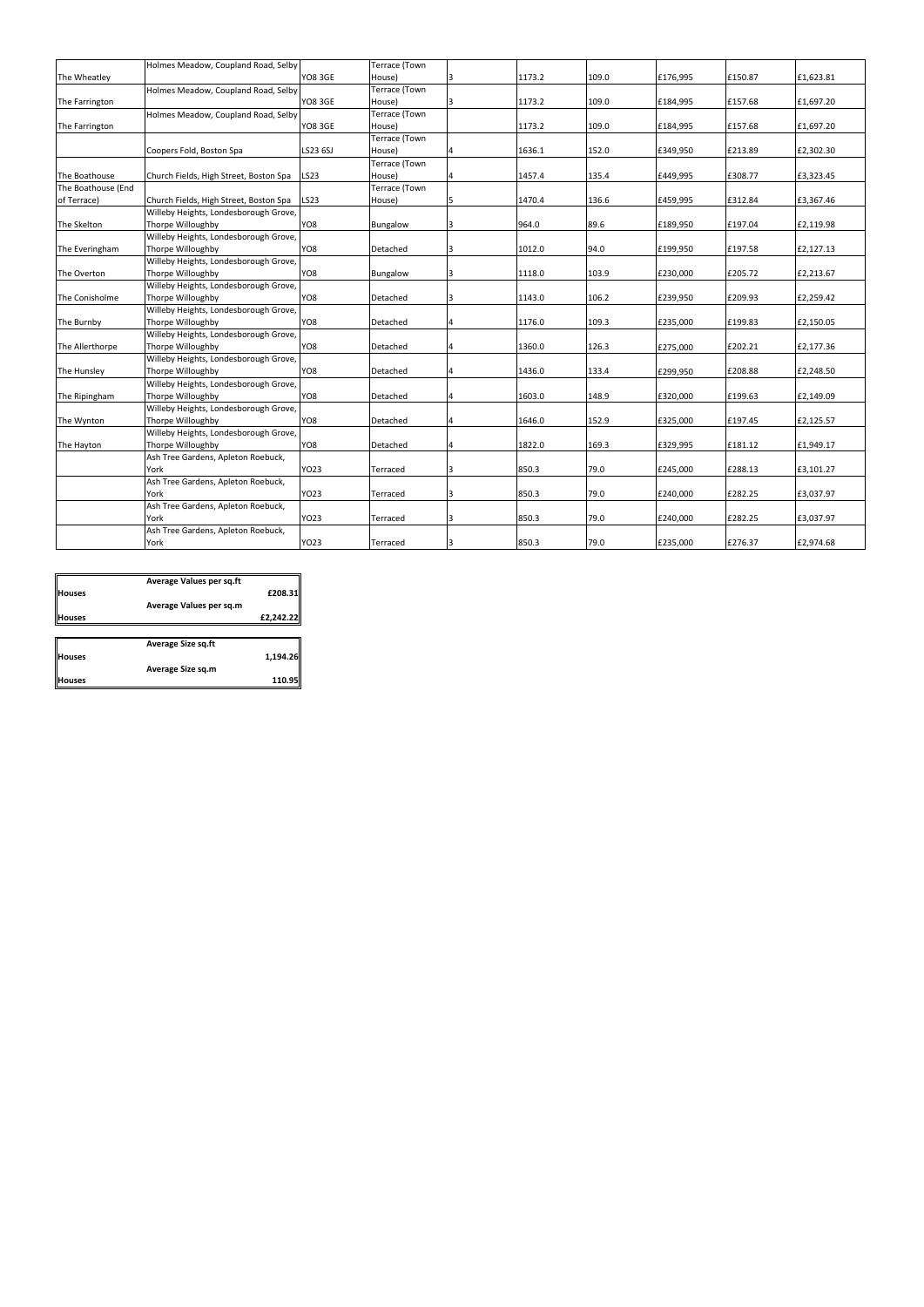| 199999 30/09/2010 LS25 6FN D |              | Υ | F |                   | 25 MOORLAND WAY           | <b>SHERBURN LEEDS</b> |                       | SELBY | <b>NORTH YORKSHIRE</b> |
|------------------------------|--------------|---|---|-------------------|---------------------------|-----------------------|-----------------------|-------|------------------------|
| 199950 22/10/2010 YO8 8GY    | D            | Υ | F |                   | 12 BARN ELMS              | CAMBLESFISELBY        |                       | SELBY | <b>NORTH YORKSHIRE</b> |
| 170000 27/10/2010 YO8 8SD    | D            | Υ | F |                   | 2 CEDAR WAY               |                       | SELBY                 | SELBY | <b>NORTH YORKSHIRE</b> |
| 230000 29/10/2010 YO8 9TL    | D            | Υ | F |                   | 2 FORRESTER CLOSE         | <b>BRAYTON SELBY</b>  |                       | SELBY | <b>NORTH YORKSHIRE</b> |
| 279999 29/10/2010 LS25 6PP   | D            | Υ | F |                   | 36 SAXON WAY              | <b>SHERBURN LEEDS</b> |                       | SELBY | <b>NORTH YORKSHIRE</b> |
| 249995 29/10/2010 YO8 9TL    | D            | Υ | F |                   | 4 FORRESTER CLOSE         | <b>BRAYTON SELBY</b>  |                       | SELBY | <b>NORTH YORKSHIRE</b> |
| 200000 29/10/2010 YO8 8SG    | D            | Υ | F |                   | 4 WILLOW GREEN            |                       | SELBY                 | SELBY | <b>NORTH YORKSHIRE</b> |
| 280249 29/10/2010 LS25 6PP   | D            | Υ | F |                   | 34 SAXON WAY              | <b>SHERBURN LEEDS</b> |                       | SELBY | <b>NORTH YORKSHIRE</b> |
| 199999 29/10/2010 YO8 8SD    | D            | Υ | F |                   | 4 CEDAR WAY               |                       | SELBY                 | SELBY | <b>NORTH YORKSHIRE</b> |
| 284999 15/11/2010 LS25 6FN   | D            | Υ | F |                   | 37 MOORLAND WAY           | SHERBURN LEEDS        |                       | SELBY | <b>NORTH YORKSHIRE</b> |
| 230000 17/11/2010 YO8 9TL    | D            | Υ | F |                   | <b>6 FORRESTER CLOSE</b>  | <b>BRAYTON SELBY</b>  |                       | SELBY | <b>NORTH YORKSHIRE</b> |
| 265999 19/11/2010 LS25 6PP   | D            | Υ | F |                   | 27 SAXON WAY              | <b>SHERBURN LEEDS</b> |                       | SELBY | <b>NORTH YORKSHIRE</b> |
| 480000 30/09/2010 YO8 5ST    |              |   | F |                   |                           |                       |                       |       |                        |
|                              | D            | Υ |   |                   | MALLARDS CHAMPIONS GATE   | NORTH DU SELBY        |                       | SELBY | <b>NORTH YORKSHIRE</b> |
| 289995 26/11/2010 YO8 9TL    | D            | Υ | F |                   | 8 FORRESTER CLOSE         | <b>BRAYTON SELBY</b>  |                       | SELBY | <b>NORTH YORKSHIRE</b> |
| 290000 06/12/2010 YO8 3RR    | D            | Υ | F |                   | 1 WEST EN GREEN LANE      | NORTH DU SELBY        |                       | SELBY | <b>NORTH YORKSHIRE</b> |
| 223249 10/12/2010 LS25 6PP   | $\Box$       | Υ | F |                   | 22 SAXON WAY              | <b>SHERBURN LEEDS</b> |                       | SELBY | <b>NORTH YORKSHIRE</b> |
| 208999 10/12/2010 LS25 6PP   | D            | Υ | F |                   | 28 SAXON WAY              | <b>SHERBURN LEEDS</b> |                       | SELBY | <b>NORTH YORKSHIRE</b> |
| 282000 10/12/2010 YO8 8GY    | D            | Υ | F |                   | 16 BARN ELMS              | CAMBLESFISELBY        |                       | SELBY | <b>NORTH YORKSHIRE</b> |
| 208999 13/12/2010 LS25 6PP   | D            | Υ | F |                   | 26 SAXON WAY              | <b>SHERBURN LEEDS</b> |                       | SELBY | <b>NORTH YORKSHIRE</b> |
| 249999 13/12/2010 LS25 6FN D |              | Υ | F |                   | 19 MOORLAND WAY           | <b>SHERBURN LEEDS</b> |                       | SELBY | <b>NORTH YORKSHIRE</b> |
| 369999 17/12/2010 YO8 3PN    | D            | Υ | F |                   | 5 KIRKHAM MEWS            | WISTOW SELBY          |                       | SELBY | <b>NORTH YORKSHIRE</b> |
| 249849 17/12/2010 LS25 6PN D |              | Υ | F |                   | 30 MOORLAND ROAD          | <b>SHERBURN LEEDS</b> |                       | SELBY | <b>NORTH YORKSHIRE</b> |
| 249850 17/12/2010 LS25 6PP D |              | Υ | F |                   | 30 SAXON WAY              | <b>SHERBURN LEEDS</b> |                       | SELBY | <b>NORTH YORKSHIRE</b> |
| 214999 10/12/2010 YO8 8SG    | D            | Υ | F |                   | 10 WILLOW GREEN           |                       | SELBY                 | SELBY | <b>NORTH YORKSHIRE</b> |
| 239999 17/12/2010 LS25 6PP   | D            | Υ | F |                   | 24 SAXON WAY              | <b>SHERBURN LEEDS</b> |                       | SELBY | <b>NORTH YORKSHIRE</b> |
| 230000 22/12/2010 YO8 5TD    | D            | Υ | F |                   | 2 MEADOW GATE             | NORTH DU SELBY        |                       | SELBY | <b>NORTH YORKSHIRE</b> |
| 364950 28/01/2011 YO8 9RP    | D            | Υ | F |                   | 4 NESS BANK CLOSE         | <b>BRAYTON SELBY</b>  |                       | SELBY | <b>NORTH YORKSHIRE</b> |
|                              |              |   |   |                   |                           |                       |                       |       |                        |
| 249999 28/01/2011 LS25 6FN   | D            | Υ | F |                   | 8 MOORLAND WAY            | <b>SHERBURN LEEDS</b> |                       | SELBY | <b>NORTH YORKSHIRE</b> |
| 390000 11/02/2011 YO8 3PN    | D            | Υ | F |                   | KIRKHAM L KIRKHAM MEWS    | WISTOW                | SELBY                 | SELBY | <b>NORTH YORKSHIRE</b> |
| 229995 22/02/2011 YO8 9TF    | D            | Υ | F |                   | 2 BAYNES COURT            | <b>BRAYTON SELBY</b>  |                       | SELBY | <b>NORTH YORKSHIRE</b> |
| 259995 28/02/2011 YO8 9TF    | D            | Υ | F |                   | 4 BAYNES COURT            | <b>BRAYTON SELBY</b>  |                       | SELBY | <b>NORTH YORKSHIRE</b> |
| 219000 10/03/2011 YO8 9GL    | D            | Υ | F |                   | <b>42 STATION VIEW</b>    | <b>HAMBLETC SELBY</b> |                       | SELBY | <b>NORTH YORKSHIRE</b> |
| 265999 18/03/2011 LS25 6PP   | D            | Υ | F |                   | 32 SAXON WAY              | <b>SHERBURN LEEDS</b> |                       | SELBY | <b>NORTH YORKSHIRE</b> |
| 199999 25/03/2011 YO8 8SG    | D            | Υ | F |                   | 12 WILLOW GREEN           |                       | SELBY                 | SELBY | <b>NORTH YORKSHIRE</b> |
| 249999 31/03/2011 LS25 6PX D |              | Υ | F |                   | 2 BRACKEN CLOSE           | <b>SHERBURN LEEDS</b> |                       | SELBY | <b>NORTH YORKSHIRE</b> |
| 234999 08/04/2011 LS25 6PW D |              | Υ | F |                   | 9 HEATHER DRIVE           | <b>SHERBURN LEEDS</b> |                       | SELBY | <b>NORTH YORKSHIRE</b> |
| 379999 21/04/2011 YO8 3RU    | D            | Υ | F |                   | 4 CHERRY MEWS             | WISTOW SELBY          |                       | SELBY | <b>NORTH YORKSHIRE</b> |
| 210500 28/04/2011 YO8 9GL    | D            | Υ | F |                   | <b>40 STATION VIEW</b>    | <b>HAMBLETC SELBY</b> |                       | SELBY | <b>NORTH YORKSHIRE</b> |
| 279999 28/04/2011 LS25 6PX D |              | Υ | F |                   | 2 BRACKEN CLOSE           | <b>SHERBURN LEEDS</b> |                       | SELBY | <b>NORTH YORKSHIRE</b> |
| 299999 12/05/2011 YO8 9GL    | $\mathsf{D}$ | Υ | F |                   | <b>38 STATION VIEW</b>    | <b>HAMBLETC SELBY</b> |                       | SELBY | <b>NORTH YORKSHIRE</b> |
| 234999 21/04/2011 YO8 8SD    | D            | Υ | F |                   | 6 CEDAR WAY               |                       | SELBY                 | SELBY | <b>NORTH YORKSHIRE</b> |
|                              |              | Υ | F |                   |                           |                       |                       |       |                        |
| 214999 20/05/2011 LS25 6PX D |              |   |   |                   | 4 BRACKEN CLOSE           | <b>SHERBURN LEEDS</b> |                       | SELBY | <b>NORTH YORKSHIRE</b> |
| 231000 20/05/2011 YO8 9GL    | D            | Υ | F |                   | <b>36 STATION VIEW</b>    | <b>HAMBLETC SELBY</b> |                       | SELBY | <b>NORTH YORKSHIRE</b> |
| 239999 25/05/2011 LS25 6PW D |              | Υ | F |                   | 11 HEATHER DRIVE          | <b>SHERBURN LEEDS</b> |                       | SELBY | <b>NORTH YORKSHIRE</b> |
| 322500 27/05/2011 YO8 9RP    | D            | Υ | F |                   | 3 NESS BANK CLOSE         | <b>BRAYTON SELBY</b>  |                       | SELBY | <b>NORTH YORKSHIRE</b> |
| 199999 27/05/2011 YO8 8SG    | D            | Υ | F |                   | 8 WILLOW GREEN            |                       | SELBY                 | SELBY | <b>NORTH YORKSHIRE</b> |
| 269950 31/05/2011 YO19 6JR D |              | Υ | F |                   | 9 STATION RISE            | RICCALL               | <b>YORK</b>           | SELBY | <b>NORTH YORKSHIRE</b> |
| 320000 31/05/2011 YO19 6JR D |              | Υ | F |                   | 7 STATION RISE            | RICCALL               | <b>YORK</b>           | SELBY | <b>NORTH YORKSHIRE</b> |
| 289950 31/05/2011 YO19 6JR D |              | Υ | F |                   | 11 STATION RISE           | RICCALL               | <b>YORK</b>           | SELBY | <b>NORTH YORKSHIRE</b> |
| 179950 01/06/2011 DN14 0JD D |              | Υ | F |                   | 1 GRAVELHILL LANE         | WHITLEY GOOLE         |                       | SELBY | <b>NORTH YORKSHIRE</b> |
| 219999 10/06/2011 YO8 9GL    | D            | Υ | F |                   | <b>44 STATION VIEW</b>    | <b>HAMBLETC SELBY</b> |                       | SELBY | <b>NORTH YORKSHIRE</b> |
| 249850 10/06/2011 LS25 6PS   | D            | Y | F |                   | 3 SAXON MEWS              | <b>SHERBURN LEEDS</b> |                       | SELBY | <b>NORTH YORKSHIRE</b> |
| 300199 17/06/2011 LS25 6PS D |              | Υ | F |                   | 2 SAXON MEWS              | <b>SHERBURN LEEDS</b> |                       | SELBY | <b>NORTH YORKSHIRE</b> |
| 239999 17/06/2011 YO8 8SG D  |              | Υ | F |                   | 6 WILLOW GREEN            |                       | SELBY                 | SELBY | <b>NORTH YORKSHIRE</b> |
| 280202 17/06/2011 YO19 6JR D |              | Υ | F |                   | 2 STATION RISE            | RICCALL               | <b>YORK</b>           | SELBY | <b>NORTH YORKSHIRE</b> |
| 239999 17/06/2011 YO8 8SD D  |              | Υ | F |                   | 8 CEDAR WAY               |                       | SELBY                 | SELBY | <b>NORTH YORKSHIRE</b> |
|                              |              |   | F |                   |                           |                       |                       |       |                        |
| 249950 22/06/2011 YO19 6JR D |              | Υ |   |                   | 5 STATION RISE            | RICCALL               | <b>YORK</b>           | SELBY | <b>NORTH YORKSHIRE</b> |
| 174999 24/06/2011 YO8 8SA D  |              | Υ | F |                   | 20 GERMAIN CLOSE          |                       | SELBY                 | SELBY | <b>NORTH YORKSHIRE</b> |
| 219999 24/06/2011 LS25 6PW D |              | Υ | F |                   | 19 HEATHER DRIVE          | <b>SHERBURN LEEDS</b> |                       | SELBY | <b>NORTH YORKSHIRE</b> |
| 232703 24/06/2011 YO19 6JR D |              | Υ | F |                   | 17 STATION RISE           | RICCALL               | <b>YORK</b>           | SELBY | <b>NORTH YORKSHIRE</b> |
| 244950 29/06/2011 YO19 6JR D |              | Υ | F |                   | <b>4 STATION RISE</b>     | RICCALL               | <b>YORK</b>           | SELBY | <b>NORTH YORKSHIRE</b> |
| 295000 30/06/2011 YO19 6JR D |              | Υ | F |                   | 8 STATION RISE            | RICCALL               | <b>YORK</b>           | SELBY | <b>NORTH YORKSHIRE</b> |
| 235000 29/06/2011 YO19 6JR D |              | Υ | F |                   | <b>10 STATION RISE</b>    | RICCALL               | <b>YORK</b>           | SELBY | <b>NORTH YORKSHIRE</b> |
| 295000 08/07/2011 LS25 6PS D |              | Υ | F |                   | 8 SAXON MEWS              | <b>SHERBURN LEEDS</b> |                       | SELBY | <b>NORTH YORKSHIRE</b> |
| 244999 08/07/2011 YO8 8SG D  |              | Υ | F |                   | 3 WILLOW GREEN            |                       | SELBY                 | SELBY | <b>NORTH YORKSHIRE</b> |
| 498500 18/07/2011 LS24 9AZ D |              | Υ | F |                   | 1 COTCHERS RISE           | SAXTON                | <b>TADCASTEFSELBY</b> |       | <b>NORTH YORKSHIRE</b> |
| 278999 13/07/2011 YO8 8RX    | D            | Υ | F | DARGAI, 5 ASH WAY |                           |                       | SELBY                 | SELBY | <b>NORTH YORKSHIRE</b> |
| 265000 27/07/2011 YO8 3FY    | D            | Υ | F |                   | <b>CLOUGH HILONG LANE</b> | WISTOW                | SELBY                 | SELBY | <b>NORTH YORKSHIRE</b> |
| 214950 29/07/2011 YO19 6JR D |              | Υ | F |                   | 21 STATION RISE           | RICCALL               | <b>YORK</b>           | SELBY | <b>NORTH YORKSHIRE</b> |
| 215000 29/07/2011 YO8 9RP D  |              | Υ | F |                   | 2 NESS BANK CLOSE         | <b>BRAYTON SELBY</b>  |                       | SELBY | <b>NORTH YORKSHIRE</b> |
| 304950 29/07/2011 YO19 6JR D |              | Υ | F |                   | <b>19 STATION RISE</b>    | RICCALL               | <b>YORK</b>           | SELBY | <b>NORTH YORKSHIRE</b> |
| 284999 02/08/2011 YO8 9GL D  |              | Υ | F |                   | <b>32 STATION VIEW</b>    | <b>HAMBLETC SELBY</b> |                       | SELBY | <b>NORTH YORKSHIRE</b> |
| 385000 29/07/2011 LS24 9HE D |              | Υ | F |                   | MUIRFIELD STUTTON ROAD    |                       | <b>TADCASTEFSELBY</b> |       | <b>NORTH YORKSHIRE</b> |
| 179950 01/10/2010 YO8 9GL D  |              | Υ | F |                   | 1 STATION VIEW            | <b>HAMBLETC SELBY</b> |                       | SELBY | <b>NORTH YORKSHIRE</b> |
| 287000 10/08/2011 YO8 5TD D  |              | Υ | F |                   | 4 MEADOW GATE             | NORTH DU SELBY        |                       | SELBY | <b>NORTH YORKSHIRE</b> |
|                              |              |   |   |                   |                           |                       |                       |       |                        |
| 469000 19/08/2011 YO23 7BU D |              | Υ | F |                   | 5 AINSTY GARTH            | APPLETON YORK         |                       | SELBY | <b>NORTH YORKSHIRE</b> |
| 303999 23/08/2011 LS25 6PS D |              | Υ | F |                   | 12 SAXON MEWS             | <b>SHERBURN LEEDS</b> |                       | SELBY | <b>NORTH YORKSHIRE</b> |
| 229999 24/08/2011 YO8 8SG    | D            | Υ | F |                   | 11 WILLOW GREEN           |                       | SELBY                 | SELBY | <b>NORTH YORKSHIRE</b> |
| 259999 26/08/2011 YO8 8RX D  |              | Υ | F |                   | 15 ASH WAY                |                       | SELBY                 | SELBY | <b>NORTH YORKSHIRE</b> |
| 309999 26/08/2011 LS25 6PS D |              | Υ | F |                   | 10 SAXON MEWS             | <b>SHERBURN LEEDS</b> |                       | SELBY | <b>NORTH YORKSHIRE</b> |
| 274950 16/09/2011 YO19 6JR D |              | Υ | F |                   | <b>15 STATION RISE</b>    | RICCALL               | YORK                  | SELBY | <b>NORTH YORKSHIRE</b> |
| 249999 21/09/2011 DN14 0PH D |              | Υ | F |                   | 1 THE ORCI WATER LANE     | <b>EGGBOROL GOOLE</b> |                       | SELBY | <b>NORTH YORKSHIRE</b> |
| 245999 30/09/2011 LS25 6PW D |              | Υ | F |                   | 18 HEATHER DRIVE          | <b>SHERBURN LEEDS</b> |                       | SELBY | <b>NORTH YORKSHIRE</b> |
| 279999 29/09/2011 LS25 6PW D |              | Υ | F |                   | 16 HEATHER DRIVE          | <b>SHERBURN LEEDS</b> |                       | SELBY | <b>NORTH YORKSHIRE</b> |
|                              |              |   |   |                   |                           |                       |                       |       |                        |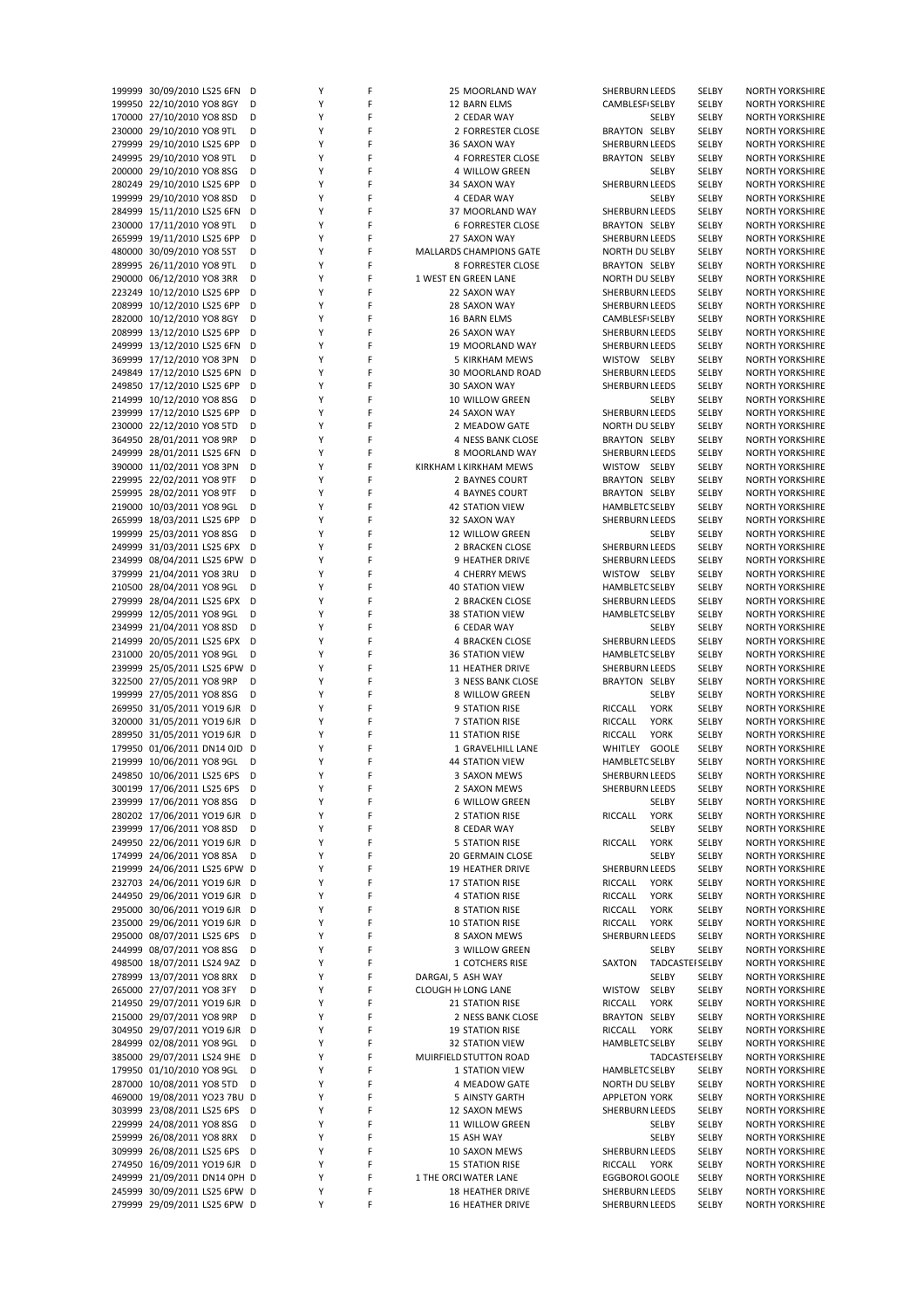| 279999 30/09/2011 LS25 6PW D | Υ      | F |                         | 14 HEATHER DRIVE<br><b>SHERBURN LEEDS</b>         |             | SELBY        | <b>NORTH YORKSHIRE</b> |
|------------------------------|--------|---|-------------------------|---------------------------------------------------|-------------|--------------|------------------------|
| 249999 13/10/2011 YO8 8RX D  | Υ      | F |                         | 9 ASH WAY                                         | SELBY       | <b>SELBY</b> | <b>NORTH YORKSHIRE</b> |
| 266000 20/10/2011 YO8 9GL    | Υ<br>D | F |                         | 34 STATION VIEW<br><b>HAMBLETC SELBY</b>          |             | <b>SELBY</b> | <b>NORTH YORKSHIRE</b> |
|                              |        |   |                         |                                                   |             |              |                        |
| 214999 28/10/2011 YO8 8SG    | Υ<br>D | F |                         | 16 WILLOW GREEN                                   | SELBY       | SELBY        | <b>NORTH YORKSHIRE</b> |
| 234999 28/10/2011 LS25 6PS D | Υ      | F |                         | <b>SHERBURN LEEDS</b><br>15 SAXON MEWS            |             | SELBY        | <b>NORTH YORKSHIRE</b> |
| 230000 31/10/2011 YO19 6JR D | Υ      | F |                         | 1 STATION RISE<br>RICCALL                         | <b>YORK</b> | <b>SELBY</b> | <b>NORTH YORKSHIRE</b> |
| 262000 01/11/2011 YO19 6JR D | Υ      | F |                         | 3 STATION RISE<br>RICCALL                         | <b>YORK</b> | SELBY        | <b>NORTH YORKSHIRE</b> |
| 435000 28/10/2011 YO8 9HP    | Υ<br>D | F |                         | <b>HAMBLETC SELBY</b><br>THE BEECH GATEFORTH LANE |             | SELBY        | <b>NORTH YORKSHIRE</b> |
|                              |        |   |                         |                                                   |             |              |                        |
| 214999 28/10/2011 YO8 8SA    | Υ<br>D | F |                         | 18 GERMAIN CLOSE                                  | SELBY       | SELBY        | <b>NORTH YORKSHIRE</b> |
| 380000 18/11/2011 YO8 9HP    | D<br>Υ | F |                         | THE BEECH GATEFORTH LANE<br><b>HAMBLETC SELBY</b> |             | SELBY        | <b>NORTH YORKSHIRE</b> |
| 360000 18/11/2011 YO8 3RU    | Υ<br>D | F |                         | WISTOW<br>5 CHERRY MEWS                           | SELBY       | SELBY        | <b>NORTH YORKSHIRE</b> |
| 241999 25/11/2011 YO8 8SG    | Υ<br>D | F |                         | 9 WILLOW GREEN                                    | SELBY       | SELBY        | <b>NORTH YORKSHIRE</b> |
|                              | Υ      | F |                         |                                                   |             |              |                        |
| 340000 28/11/2011 YO19 6JR   | D      |   |                         | <b>12 STATION RISE</b><br>RICCALL                 | <b>YORK</b> | SELBY        | <b>NORTH YORKSHIRE</b> |
| 174999 25/11/2011 YO8 8SA    | Υ<br>D | F |                         | 6 GERMAIN CLOSE                                   | SELBY       | SELBY        | <b>NORTH YORKSHIRE</b> |
| 279999 09/12/2011 LS25 6PR D | Υ      | F |                         | 2 SAXON COURT<br><b>SHERBURN LEEDS</b>            |             | SELBY        | <b>NORTH YORKSHIRE</b> |
| 325000 15/12/2011 YO8 3RU    | Υ<br>D | F |                         | 3 CHERRY MEWS<br><b>WISTOW</b>                    | SELBY       | SELBY        | <b>NORTH YORKSHIRE</b> |
| 244950 15/12/2011 YO19 6JR D | Υ      | F |                         | <b>45 STATION RISE</b><br>RICCALL                 | <b>YORK</b> | SELBY        | <b>NORTH YORKSHIRE</b> |
|                              |        |   |                         |                                                   |             |              |                        |
| 229000 16/12/2011 LS25 6PP   | Υ<br>D | F |                         | 23 SAXON WAY<br><b>SHERBURN LEEDS</b>             |             | SELBY        | <b>NORTH YORKSHIRE</b> |
| 219999 16/12/2011 YO8 8SA    | Υ<br>D | F |                         | 10 GERMAIN CLOSE                                  | SELBY       | SELBY        | <b>NORTH YORKSHIRE</b> |
| 204999 16/12/2011 YO8 8SA    | Υ<br>D | F |                         | 16 GERMAIN CLOSE                                  | SELBY       | <b>SELBY</b> | <b>NORTH YORKSHIRE</b> |
| 284999 16/12/2011 YO8 8RX    | Υ<br>D | F |                         | 7 ASH WAY                                         | SELBY       | SELBY        | <b>NORTH YORKSHIRE</b> |
|                              | Υ<br>D | F |                         |                                                   |             |              |                        |
| 199999 16/12/2011 YO8 8SG    |        |   |                         | 15 WILLOW GREEN                                   | SELBY       | SELBY        | <b>NORTH YORKSHIRE</b> |
| 222999 16/12/2011 LS25 6PP D | Υ      | F |                         | 25 SAXON WAY<br><b>SHERBURN LEEDS</b>             |             | SELBY        | <b>NORTH YORKSHIRE</b> |
| 225000 02/12/2011 DN14 0GP D | Υ      | F |                         | 3 ALL SAINTS GROVE<br>WHITLEY GOOLE               |             | SELBY        | <b>NORTH YORKSHIRE</b> |
| 249950 16/12/2011 YO19 6JR D | Υ      | F |                         | <b>39 STATION RISE</b><br>RICCALL                 | <b>YORK</b> | SELBY        | <b>NORTH YORKSHIRE</b> |
| 219999 20/12/2011 LS25 6PY D | Υ      | F |                         | SHERBURN LEEDS<br>3 BRACKEN COURT                 |             | SELBY        | <b>NORTH YORKSHIRE</b> |
|                              |        |   |                         |                                                   |             |              |                        |
| 294999 16/12/2011 YO8 8RX    | Υ<br>D | F |                         | 11 ASH WAY                                        | SELBY       | SELBY        | <b>NORTH YORKSHIRE</b> |
| 259999 16/12/2011 LS25 6PW D | Υ      | F |                         | 1 HEATHER DRIVE<br><b>SHERBURN LEEDS</b>          |             | <b>SELBY</b> | <b>NORTH YORKSHIRE</b> |
| 279999 21/12/2011 LS25 6PN D | Υ      | F |                         | 11 MOORLAND ROAD<br><b>SHERBURN LEEDS</b>         |             | SELBY        | <b>NORTH YORKSHIRE</b> |
| 284999 21/12/2011 YO8 8SB    | Υ<br>D | F |                         | 9 JESSE CLOSE                                     | SELBY       | <b>SELBY</b> | <b>NORTH YORKSHIRE</b> |
|                              | Υ<br>D | F |                         | 11 SAXON MEWS                                     |             | <b>SELBY</b> | <b>NORTH YORKSHIRE</b> |
| 299999 03/02/2012 LS25 6PS   |        |   |                         | <b>SHERBURN LEEDS</b>                             |             |              |                        |
| 532500 10/02/2012            | Υ<br>D | F | BECKETT H FAIRFAX CLOSE | APPLETON YORK                                     |             | <b>SELBY</b> | <b>NORTH YORKSHIRE</b> |
| 219999 23/02/2012 LS25 6PR D | Υ      | F |                         | 4 SAXON COURT<br><b>SHERBURN LEEDS</b>            |             | <b>SELBY</b> | <b>NORTH YORKSHIRE</b> |
| 294950 24/02/2012 LS25 5GJ   | Υ<br>D | F |                         | 5 MILFORD WAY<br>SOUTH MILLEEDS                   |             | SELBY        | <b>NORTH YORKSHIRE</b> |
| 294950 29/02/2012 LS25 5GJ   | Υ<br>D | F |                         | 1 MILFORD WAY<br>SOUTH MILLEEDS                   |             | <b>SELBY</b> | <b>NORTH YORKSHIRE</b> |
|                              |        |   |                         |                                                   |             |              |                        |
| 275000 24/02/2012            | D<br>Υ | F | MILNER CC FAIRFAX CLOSE | APPLETON YORK                                     |             | <b>SELBY</b> | <b>NORTH YORKSHIRE</b> |
| 224995 24/02/2012 DN14 0GJ D | Υ      | F |                         | 16 ALL SAINTS COURT<br>WHITLEY GOOLE              |             | SELBY        | <b>NORTH YORKSHIRE</b> |
| 235000 29/02/2012 LS25 5GJ   | Υ<br>D | F |                         | 6 MILFORD WAY<br>SOUTH MILLEEDS                   |             | SELBY        | <b>NORTH YORKSHIRE</b> |
| 445000 02/03/2012 YO23 7BU D | Υ      | F | MAYFIELD AINSTY GARTH   | <b>APPLETON YORK</b>                              |             | <b>SELBY</b> | <b>NORTH YORKSHIRE</b> |
|                              | Υ<br>D | F |                         | 3 MILFORD WAY<br>SOUTH MILLEEDS                   |             | <b>SELBY</b> | <b>NORTH YORKSHIRE</b> |
| 313452 24/02/2012 LS25 5GJ   |        |   |                         |                                                   |             |              |                        |
| 201999 16/03/2012 YO8 8RX    | Υ<br>D | F |                         | 17 ASH WAY                                        | SELBY       | <b>SELBY</b> | <b>NORTH YORKSHIRE</b> |
| 222999 16/03/2012 LS25 6PP   | Υ<br>D | F |                         | 21 SAXON WAY<br><b>SHERBURN LEEDS</b>             |             | <b>SELBY</b> | <b>NORTH YORKSHIRE</b> |
| 249950 27/02/2012 LS25 5GJ   | Υ<br>D | F |                         | SOUTH MILLEEDS<br>7 MILFORD WAY                   |             | <b>SELBY</b> | <b>NORTH YORKSHIRE</b> |
| 209995 23/03/2012 YO8 3AR    | Υ<br>D | F |                         | 3 COUPLAND CLOSE                                  | SELBY       | <b>SELBY</b> | <b>NORTH YORKSHIRE</b> |
|                              | Υ      | F |                         |                                                   |             |              |                        |
| 180000 30/03/2012 YO8 8SA    | D      |   |                         | 2 GERMAIN CLOSE                                   | SELBY       | <b>SELBY</b> | <b>NORTH YORKSHIRE</b> |
| 267999 27/03/2012 LS25 6PN D | Υ      | F |                         | SHERBURN LEEDS<br>20 MOORLAND ROAD                |             | <b>SELBY</b> | <b>NORTH YORKSHIRE</b> |
| 299995 17/04/2012 DN14 0GP D | Υ      | F |                         | WHITLEY GOOLE<br>16 ALL SAINTS GROVE              |             | SELBY        | <b>NORTH YORKSHIRE</b> |
| 276999 20/04/2012 YO8 8SB    | Υ<br>D | F |                         | 7 JESSE CLOSE                                     | SELBY       | <b>SELBY</b> | <b>NORTH YORKSHIRE</b> |
| 269995 20/04/2012 DN14 0GP D | Υ      | F |                         | 14 ALL SAINTS GROVE<br>WHITLEY GOOLE              |             | SELBY        | <b>NORTH YORKSHIRE</b> |
|                              |        |   |                         |                                                   |             |              |                        |
| 289999 05/04/2012 LS25 6PS D | Υ      | F |                         | 7 SAXON MEWS<br><b>SHERBURN LEEDS</b>             |             | SELBY        | <b>NORTH YORKSHIRE</b> |
| 209950 13/04/2012 LS25 5GJ   | D<br>Υ | F |                         | 9 MILFORD WAY<br>SOUTH MILLEEDS                   |             | SELBY        | <b>NORTH YORKSHIRE</b> |
| 171999 20/04/2012 YO8 8RX    | Υ<br>D | F |                         | 23 ASH WAY                                        | SELBY       | SELBY        | <b>NORTH YORKSHIRE</b> |
| 215000 30/04/2012 YO8 8SA D  | Υ      | F |                         | 4 GERMAIN CLOSE                                   | SELBY       | SELBY        | <b>NORTH YORKSHIRE</b> |
| 292999 30/04/2012 LS25 6PW D | Υ      | F |                         | 3 HEATHER DRIVE<br><b>SHERBURN LEEDS</b>          |             | SELBY        | <b>NORTH YORKSHIRE</b> |
|                              |        |   |                         |                                                   |             |              |                        |
| 249950 30/04/2012 YO19 6JR D | Υ      | F |                         | RICCALL YORK<br>43 STATION RISE                   |             | SELBY        | <b>NORTH YORKSHIRE</b> |
| 229995 27/04/2012 DN14 0GP D | Υ      | F |                         | 12 ALL SAINTS GROVE<br>WHITLEY GOOLE              |             | SELBY        | <b>NORTH YORKSHIRE</b> |
| 249999 27/04/2012 LS25 6PX D | Υ      | F |                         | 1 BRACKEN CLOSE<br><b>SHERBURN LEEDS</b>          |             | SELBY        | <b>NORTH YORKSHIRE</b> |
| 249999 27/04/2012 YO8 8SB D  | Υ      | F |                         | 5 JESSE CLOSE                                     | SELBY       | SELBY        | <b>NORTH YORKSHIRE</b> |
| 249995 27/04/2012 DN14 0GP D | Υ      | F |                         | WHITLEY GOOLE<br>1 ALL SAINTS GROVE               |             | SELBY        | <b>NORTH YORKSHIRE</b> |
|                              |        |   |                         |                                                   |             |              |                        |
| 219000 25/05/2012 YO19 6JR D | Υ      | F |                         | RICCALL<br><b>14 STATION RISE</b>                 | <b>YORK</b> | SELBY        | <b>NORTH YORKSHIRE</b> |
| 245950 31/05/2012 LS25 5NU D | Υ      | F |                         | 7 SOUTHLANDS CLOSE<br>SOUTH MILLEEDS              |             | SELBY        | <b>NORTH YORKSHIRE</b> |
| 249950 31/05/2012 YO19 6JR D | Υ      | F |                         | <b>16 STATION RISE</b><br>RICCALL YORK            |             | SELBY        | <b>NORTH YORKSHIRE</b> |
| 210000 31/05/2012 LS25 6PP D | Υ      | F |                         | 4 SAXON WAY<br>SHERBURN LEEDS                     |             | SELBY        | <b>NORTH YORKSHIRE</b> |
| 276999 31/05/2012 LS25 6PW D | Υ      | F |                         | 21 HEATHER DRIVE<br><b>SHERBURN LEEDS</b>         |             | SELBY        | <b>NORTH YORKSHIRE</b> |
|                              |        |   |                         |                                                   |             |              |                        |
| 221999 31/05/2012 YO8 8SA    | D<br>Υ | F |                         | 8 GERMAIN CLOSE                                   | SELBY       | SELBY        | <b>NORTH YORKSHIRE</b> |
| 220000 31/05/2012 YO8 8SB    | Υ<br>D | F |                         | 17 JESSE CLOSE                                    | SELBY       | SELBY        | <b>NORTH YORKSHIRE</b> |
| 345000 08/06/2012 YO8 6NU D  | Υ      | F | MAGNOLIA YORK ROAD      | <b>CLIFFE</b>                                     | SELBY       | SELBY        | <b>NORTH YORKSHIRE</b> |
| 250000 11/06/2012 YO8 9AX D  | Υ      | F | OAK TREE I BAFFAM LANE  |                                                   | SELBY       | SELBY        | <b>NORTH YORKSHIRE</b> |
|                              |        | F |                         |                                                   |             |              |                        |
| 271000 15/06/2012 LS25 6PS D | Υ      |   |                         | 14 SAXON MEWS<br><b>SHERBURN LEEDS</b>            |             | SELBY        | <b>NORTH YORKSHIRE</b> |
| 249999 15/06/2012 YO19 6QJ D | Υ      | F |                         | 11 STATION ROAD<br>RICCALL                        | <b>YORK</b> | SELBY        | <b>NORTH YORKSHIRE</b> |
| 205999 25/05/2012 YO8 8SB    | Υ<br>D | F |                         | 15 JESSE CLOSE                                    | SELBY       | SELBY        | <b>NORTH YORKSHIRE</b> |
| 173999 28/06/2012 YO8 8RX    | Υ<br>D | F |                         | 39 ASH WAY                                        | SELBY       | SELBY        | <b>NORTH YORKSHIRE</b> |
| 249999 21/06/2012 LS25 6PP D | Υ      | F |                         | 19 SAXON WAY<br><b>SHERBURN LEEDS</b>             |             | SELBY        | <b>NORTH YORKSHIRE</b> |
|                              |        |   |                         |                                                   |             |              |                        |
| 174999 28/06/2012 YO8 8RX D  | Υ      | F |                         | 37 ASH WAY                                        | SELBY       | SELBY        | <b>NORTH YORKSHIRE</b> |
| 215000 11/06/2012 DN14 0GP D | Υ      | F |                         | WHITLEY GOOLE<br>10 ALL SAINTS GROVE              |             | SELBY        | <b>NORTH YORKSHIRE</b> |
| 249950 29/06/2012 LS25 5GH D | Υ      | F |                         | 1 FIELD VIEW<br>SOUTH MILLEEDS                    |             | SELBY        | <b>NORTH YORKSHIRE</b> |
| 199995 27/06/2012 YO8 3AR D  | Υ      | F |                         | 2 COUPLAND CLOSE                                  | SELBY       | SELBY        | <b>NORTH YORKSHIRE</b> |
|                              |        |   |                         |                                                   |             |              |                        |
| 209999 29/06/2012 YO8 8RX D  | Υ      | F |                         | 41 ASH WAY                                        | SELBY       | SELBY        | <b>NORTH YORKSHIRE</b> |
| 324950 29/06/2012 LS25 5NU D | Υ      | F |                         | 1 SOUTHLANDS CLOSE<br>SOUTH MILLEEDS              |             | SELBY        | <b>NORTH YORKSHIRE</b> |
| 215000 29/06/2012 LS25 6PN D | Υ      | F |                         | 9 MOORLAND ROAD<br><b>SHERBURN LEEDS</b>          |             | SELBY        | <b>NORTH YORKSHIRE</b> |
| 184999 29/06/2012 YO8 8FL    | Υ<br>D | F |                         | 12 MULBERRY CLOSE                                 | SELBY       | SELBY        | <b>NORTH YORKSHIRE</b> |
| 269950 03/07/2012 YO19 6JR D |        |   |                         |                                                   |             |              |                        |
|                              | Υ      | F |                         | <b>18 STATION RISE</b><br>RICCALL                 | <b>YORK</b> | SELBY        | <b>NORTH YORKSHIRE</b> |
| 350000 20/07/2012 LS25 6JS   | Υ<br>D | F | THE MILL NEWTHORPE      | SOUTH MILLEEDS                                    |             | SELBY        | <b>NORTH YORKSHIRE</b> |
| 282999 20/07/2012 LS25 6PS D | Υ      | F |                         | 9 SAXON MEWS<br>SHERBURN LEEDS                    |             | SELBY        | <b>NORTH YORKSHIRE</b> |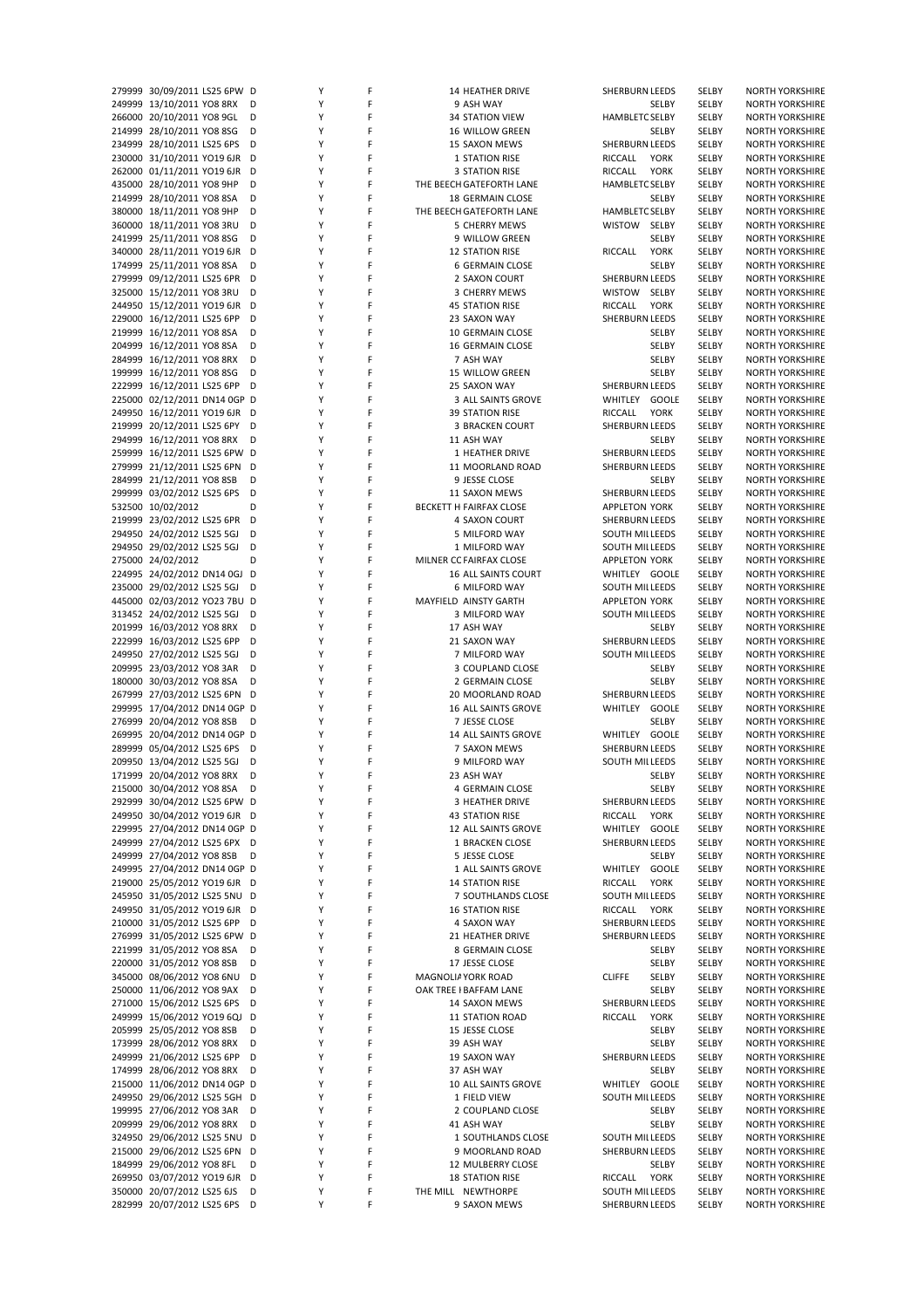|            | 189995 27/07/2012 YO8 3AR D  |                   | Υ         | F | 8 COUPLAND CLOSE              |                       | SELBY       | SELBY | <b>NORTH YORKSHIRE</b> |
|------------|------------------------------|-------------------|-----------|---|-------------------------------|-----------------------|-------------|-------|------------------------|
|            | 279995 20/07/2012 DN14 0GP D |                   | Υ         | F | 7 ALL SAINTS GROVE            | WHITLEY GOOLE         |             | SELBY | <b>NORTH YORKSHIRE</b> |
|            | 260000 03/08/2012 DN14 0GP D |                   | Υ         | F | 6 ALL SAINTS GROVE            | WHITLEY GOOLE         |             | SELBY | <b>NORTH YORKSHIRE</b> |
|            |                              |                   |           |   |                               |                       |             |       |                        |
|            | 220000 09/08/2012 YO8 8SG D  |                   | Υ         | F | 14 WILLOW GREEN               |                       | SELBY       | SELBY | <b>NORTH YORKSHIRE</b> |
|            | 279995 10/08/2012 DN14 0GP D |                   | Υ         | F | 11 ALL SAINTS GROVE           | WHITLEY GOOLE         |             | SELBY | <b>NORTH YORKSHIRE</b> |
|            | 270000 21/08/2012 YO8 8SB    | D                 | Υ         | F | 11 JESSE CLOSE                |                       | SELBY       | SELBY | <b>NORTH YORKSHIRE</b> |
|            | 264999 24/08/2012 LS25 6PS D |                   | Υ         | F | 18 SAXON MEWS                 | SHERBURN LEEDS        |             | SELBY | <b>NORTH YORKSHIRE</b> |
|            | 185000 31/08/2012 YO8 8RX D  |                   | Υ         | F | 35 ASH WAY                    |                       | SELBY       | SELBY | <b>NORTH YORKSHIRE</b> |
|            |                              |                   |           |   |                               |                       |             |       |                        |
|            | 237495 31/08/2012 DN14 0GP D |                   | Υ         | F | 9 ALL SAINTS GROVE            | WHITLEY GOOLE         |             | SELBY | <b>NORTH YORKSHIRE</b> |
| £260,151   |                              | 120 Price per sqm | £2,167.93 |   |                               |                       |             |       |                        |
|            | 55500 29/10/2010 YO8 3ED F   |                   | Υ         | L | 27 CLOG MILL GARDENS          |                       | SELBY       | SELBY | <b>NORTH YORKSHIRE</b> |
|            | 55500 29/10/2010 YO8 3ED     | – F               | Υ         | L | 35 CLOG MILL GARDENS          |                       | SELBY       | SELBY | <b>NORTH YORKSHIRE</b> |
|            |                              |                   |           |   |                               |                       |             |       |                        |
|            | 63750 29/10/2010 YO8 3EH F   |                   | Υ         | L | 66 CLOG MILL GARDENS          |                       | SELBY       | SELBY | <b>NORTH YORKSHIRE</b> |
|            | 95950 17/12/2010 YO8 3EH F   |                   | Υ         | L | 97 CLOG MILL GARDENS          |                       | SELBY       | SELBY | <b>NORTH YORKSHIRE</b> |
|            | 55000 12/01/2011 DN14 0LX F  |                   | Υ         | L | AYSGARTH HUT GREEN            | EGGBOROL GOOLE        |             | SELBY | <b>NORTH YORKSHIRE</b> |
|            | 52999 18/03/2011 YO8 3ED F   |                   | Υ         | L | 23 CLOG MILL GARDENS          |                       | SELBY       | SELBY | <b>NORTH YORKSHIRE</b> |
|            | 100000 01/04/2011 YO8 9TD F  |                   | Υ         | L | FELD HOUS MOAT WAY            | <b>BRAYTON SELBY</b>  |             | SELBY | <b>NORTH YORKSHIRE</b> |
|            | 52999 01/04/2011 YO8 3EH F   |                   | Υ         | L | 109 CLOG MILL GARDENS         |                       | SELBY       | SELBY | <b>NORTH YORKSHIRE</b> |
|            |                              |                   |           |   |                               |                       |             |       |                        |
|            | 52999 01/04/2011 YO8 3EH F   |                   | Υ         | L | 69 CLOG MILL GARDENS          |                       | SELBY       | SELBY | <b>NORTH YORKSHIRE</b> |
|            | 98360 08/04/2011 YO8 9TD     | - F               | Υ         | L | FELD HOUS MOAT WAY            | <b>BRAYTON SELBY</b>  |             | SELBY | <b>NORTH YORKSHIRE</b> |
|            | 90000 20/04/2011 YO8 9TD     | - F               | Υ         | Г | FELD HOUS MOAT WAY            | <b>BRAYTON SELBY</b>  |             | SELBY | <b>NORTH YORKSHIRE</b> |
|            | 50349 01/04/2011 YO8 3EH F   |                   | Υ         | L | 98 CLOG MILL GARDENS          |                       | SELBY       | SELBY | <b>NORTH YORKSHIRE</b> |
|            | 52999 17/06/2011 YO8 3ED F   |                   | Υ         | L | 57 CLOG MILL GARDENS          |                       | SELBY       | SELBY | <b>NORTH YORKSHIRE</b> |
|            |                              |                   |           |   |                               |                       |             |       |                        |
|            | 84500 30/06/2011 YO8 9TD F   |                   | Υ         | L | FELD HOUS MOAT WAY            | <b>BRAYTON SELBY</b>  |             | SELBY | <b>NORTH YORKSHIRE</b> |
|            | 50000 01/07/2011 YO8 3EH F   |                   | Υ         | Г | 113 CLOG MILL GARDENS         |                       | SELBY       | SELBY | <b>NORTH YORKSHIRE</b> |
|            | 50349 22/07/2011 YO8 3EH F   |                   | Υ         | Г | 111 CLOG MILL GARDENS         |                       | SELBY       | SELBY | <b>NORTH YORKSHIRE</b> |
|            | 78000 29/07/2011 YO8 9TD     | F                 | Υ         | L | FELD HOUS MOAT WAY            | <b>BRAYTON SELBY</b>  |             | SELBY | <b>NORTH YORKSHIRE</b> |
|            |                              |                   |           |   |                               |                       |             |       |                        |
|            | 78000 29/07/2011 YO8 9TD     | F                 | Υ         | Г | FELD HOUS MOAT WAY            | <b>BRAYTON SELBY</b>  |             | SELBY | <b>NORTH YORKSHIRE</b> |
|            | 52999 29/07/2011 YO8 3EH F   |                   | Υ         | L | 93 CLOG MILL GARDENS          |                       | SELBY       | SELBY | <b>NORTH YORKSHIRE</b> |
|            | 94952 26/08/2011 YO8 9TD     | -F                | Υ         | Г | FELD HOUS MOAT WAY            | <b>BRAYTON SELBY</b>  |             | SELBY | <b>NORTH YORKSHIRE</b> |
|            | 52999 26/08/2011 YO8 3ED     | - F               | Υ         | Г | 59 CLOG MILL GARDENS          |                       | SELBY       | SELBY | <b>NORTH YORKSHIRE</b> |
|            | 84500 01/09/2011 YO8 9TD F   |                   | Υ         | Г | FELD HOUS MOAT WAY            | <b>BRAYTON SELBY</b>  |             | SELBY | <b>NORTH YORKSHIRE</b> |
|            |                              |                   |           |   |                               |                       |             |       |                        |
|            | 75500 01/09/2011 YO8 9TD F   |                   | Υ         | L | FELD HOUS MOAT WAY            | <b>BRAYTON SELBY</b>  |             | SELBY | <b>NORTH YORKSHIRE</b> |
|            | 84500 01/09/2011 YO8 9TD F   |                   | Υ         | Г | FELD HOUS MOAT WAY            | <b>BRAYTON SELBY</b>  |             | SELBY | <b>NORTH YORKSHIRE</b> |
|            | 84500 12/09/2011 YO8 9TD     | F                 | Υ         | Г | FELD HOUS MOAT WAY            | <b>BRAYTON SELBY</b>  |             | SELBY | <b>NORTH YORKSHIRE</b> |
|            | 52999 30/09/2011 YO8 3ED     | $-F$              | Υ         | L | 19 CLOG MILL GARDENS          |                       | SELBY       | SELBY | <b>NORTH YORKSHIRE</b> |
|            | 52999 10/10/2011 YO8 3EH F   |                   | Υ         | L | 118 CLOG MILL GARDENS         |                       | SELBY       | SELBY | <b>NORTH YORKSHIRE</b> |
|            |                              |                   |           |   |                               |                       |             |       |                        |
|            | 52999 21/10/2011 YO8 3EH F   |                   | Υ         | L | 100 CLOG MILL GARDENS         |                       | SELBY       | SELBY | <b>NORTH YORKSHIRE</b> |
|            | 55000 22/09/2011 DN14 0LX F  |                   | Υ         | Г | AYSGARTH HUT GREEN            | <b>EGGBOROL GOOLE</b> |             | SELBY | <b>NORTH YORKSHIRE</b> |
|            | 52999 28/10/2011 YO8 3ED F   |                   | Υ         | L | 17 CLOG MILL GARDENS          |                       | SELBY       | SELBY | <b>NORTH YORKSHIRE</b> |
|            | 119950 06/12/2011 YO8 9TD F  |                   | Υ         | L | FELD HOUS MOAT WAY            | <b>BRAYTON SELBY</b>  |             | SELBY | <b>NORTH YORKSHIRE</b> |
|            | 52999 08/12/2011 YO8 3EH F   |                   | Υ         | L | 120 CLOG MILL GARDENS         |                       | SELBY       | SELBY | <b>NORTH YORKSHIRE</b> |
|            |                              |                   |           |   |                               |                       |             |       |                        |
|            | 99950 15/06/2012 YO19 6JG F  |                   | Υ         | Г | STATION CISTATION RISE        |                       | YORK        | SELBY | <b>NORTH YORKSHIRE</b> |
|            | 117000 29/06/2012 YO19 6JG F |                   | Υ         | L | STATION CISTATION RISE        |                       | <b>YORK</b> | SELBY | <b>NORTH YORKSHIRE</b> |
|            | 122950 29/06/2012 YO19 6JG F |                   | Υ         | L | STATION CISTATION RISE        |                       | <b>YORK</b> | SELBY | <b>NORTH YORKSHIRE</b> |
|            | 120000 29/06/2012 YO19 6JG F |                   | Υ         | L | STATION CISTATION RISE        |                       | <b>YORK</b> | SELBY | <b>NORTH YORKSHIRE</b> |
|            | 119950 29/06/2012 YO19 6JG F |                   | Υ         |   |                               |                       |             | SELBY |                        |
|            |                              |                   |           | L | STATION CISTATION RISE        |                       | <b>YORK</b> |       | <b>NORTH YORKSHIRE</b> |
|            | 99950 29/06/2012 YO19 6JG F  |                   | Υ         | L | STATION CISTATION RISE        |                       | <b>YORK</b> | SELBY | <b>NORTH YORKSHIRE</b> |
|            | 99950 27/07/2012 YO19 6JG F  |                   | Υ         | L | <b>STATION CISTATION RISE</b> |                       | <b>YORK</b> | SELBY | <b>NORTH YORKSHIRE</b> |
|            | 121950 27/07/2012 YO19 6JG F |                   | Y         | Г | STATION CISTATION RISE        |                       | <b>YORK</b> | SELBY | <b>NORTH YORKSHIRE</b> |
|            | 99950 20/08/2012 YO19 6JG F  |                   | Υ         | L | STATION CISTATION RISE        |                       | YORK        | SELBY | <b>NORTH YORKSHIRE</b> |
|            |                              |                   |           |   |                               |                       |             |       |                        |
|            | 96000 10/09/2012 YO19 6JG F  |                   | Υ         | Г | <b>STATION CISTATION RISE</b> |                       | <b>YORK</b> | SELBY | <b>NORTH YORKSHIRE</b> |
| £78,209.50 |                              | 50 Price per sqm  | £1,564    |   |                               |                       |             |       |                        |
|            | 169950 30/09/2010 YO8 9GN S  |                   | Υ         | F | <b>6 ST MARYS COURT</b>       | <b>HAMBLETC SELBY</b> |             | SELBY | <b>NORTH YORKSHIRE</b> |
|            | 183333 19/10/2010 LS25 6FN S |                   | Υ         | F | 27 MOORLAND WAY               | <b>SHERBURN LEEDS</b> |             | SELBY | <b>NORTH YORKSHIRE</b> |
|            |                              |                   |           |   |                               |                       |             |       |                        |
|            | 155000 12/11/2010 YO8 9TE S  |                   | Υ         | F | 80 MOAT WAY                   | <b>BRAYTON SELBY</b>  |             | SELBY | <b>NORTH YORKSHIRE</b> |
|            | 143000 19/11/2010 YO8 9GL S  |                   | Υ         | F | <b>15 STATION VIEW</b>        | HAMBLETC SELBY        |             | SELBY | <b>NORTH YORKSHIRE</b> |
|            | 184999 26/11/2010 LS25 6PP S |                   | Υ         | F | 20 SAXON WAY                  | <b>SHERBURN LEEDS</b> |             | SELBY | <b>NORTH YORKSHIRE</b> |
|            | 174995 26/11/2010 YO8 9TE S  |                   | Υ         | F | 82 MOAT WAY                   | <b>BRAYTON SELBY</b>  |             | SELBY | <b>NORTH YORKSHIRE</b> |
|            | 180000 30/11/2010 YO8 8HD S  |                   | Υ         | F | 62 BRIGG LANE                 | CAMBLESFISELBY        |             | SELBY | <b>NORTH YORKSHIRE</b> |
|            |                              |                   |           |   |                               |                       |             |       |                        |
|            | 199999 10/12/2010 YO8 3RU S  |                   | Υ         | F | 2 CHERRY MEWS                 | WISTOW SELBY          |             | SELBY | <b>NORTH YORKSHIRE</b> |
|            | 182999 16/12/2010 LS25 6FN S |                   | Υ         | F | 21 MOORLAND WAY               | SHERBURN LEEDS        |             | SELBY | <b>NORTH YORKSHIRE</b> |
|            | 235000 17/12/2010 YO23 7DN S |                   | Υ         | F | <b>GRAYSON (MAIN STREET</b>   | APPLETON YORK         |             | SELBY | <b>NORTH YORKSHIRE</b> |
|            | 164999 17/12/2010 YO8 9GL S  |                   | Υ         | F | <b>17 STATION VIEW</b>        | HAMBLETC SELBY        |             | SELBY | <b>NORTH YORKSHIRE</b> |
|            | 179999 17/12/2010 LS25 6FN S |                   | Υ         | F | 23 MOORLAND WAY               | SHERBURN LEEDS        |             | SELBY | <b>NORTH YORKSHIRE</b> |
|            |                              |                   | Υ         | F |                               |                       |             |       |                        |
|            | 177999 22/12/2010 LS25 6PP S |                   |           |   | <b>6 SAXON WAY</b>            | SHERBURN LEEDS        |             | SELBY | <b>NORTH YORKSHIRE</b> |
|            | 205000 31/01/2011 YO8 3RU S  |                   | Υ         | F | 1 CHERRY MEWS                 | WISTOW SELBY          |             | SELBY | <b>NORTH YORKSHIRE</b> |
|            | 179999 25/03/2011 LS25 6PR S |                   | Υ         | F | 5 SAXON COURT                 | SHERBURN LEEDS        |             | SELBY | <b>NORTH YORKSHIRE</b> |
|            | 174999 31/03/2011 YO8 9GL S  |                   | Υ         | F | 7 STATION VIEW                | HAMBLETC SELBY        |             | SELBY | <b>NORTH YORKSHIRE</b> |
|            | 150000 01/10/2010 YO8 9TE S  |                   | Υ         | F | 74 MOAT WAY                   | <b>BRAYTON SELBY</b>  |             | SELBY | <b>NORTH YORKSHIRE</b> |
|            |                              |                   |           |   |                               |                       |             |       |                        |
|            | 165000 15/04/2011 YO8 9GL S  |                   | Υ         | F | <b>11 STATION VIEW</b>        | HAMBLETC SELBY        |             | SELBY | <b>NORTH YORKSHIRE</b> |
|            | 124999 13/05/2011 YO8 8SA S  |                   | Υ         | F | 22 GERMAIN CLOSE              |                       | SELBY       | SELBY | <b>NORTH YORKSHIRE</b> |
|            | 184999 24/05/2011 YO8 9GL S  |                   | Υ         | F | 9 STATION VIEW                | HAMBLETC SELBY        |             | SELBY | <b>NORTH YORKSHIRE</b> |
|            | 174999 20/05/2011 YO8 8SG S  |                   | Υ         | F | 7 WILLOW GREEN                |                       | SELBY       | SELBY | <b>NORTH YORKSHIRE</b> |
|            | 223249 20/05/2011 LS25 6PS S |                   | Υ         | F | 4 SAXON MEWS                  | SHERBURN LEEDS        |             | SELBY | <b>NORTH YORKSHIRE</b> |
|            |                              |                   |           |   |                               |                       |             |       |                        |
|            | 234999 26/05/2011 LS25 6PS S |                   | Υ         | F | <b>6 SAXON MEWS</b>           | SHERBURN LEEDS        |             | SELBY | <b>NORTH YORKSHIRE</b> |
|            | 124999 14/06/2011 YO8 8SA S  |                   | Υ         | F | 24 GERMAIN CLOSE              |                       | SELBY       | SELBY | <b>NORTH YORKSHIRE</b> |
|            | 194999 24/06/2011 LS25 6PW S |                   | Υ         | F | 22 HEATHER DRIVE              | SHERBURN LEEDS        |             | SELBY | <b>NORTH YORKSHIRE</b> |
|            | 229999 27/06/2011 YO8 8SG S  |                   | Υ         | F | 5 WILLOW GREEN                |                       | SELBY       | SELBY | <b>NORTH YORKSHIRE</b> |
|            |                              |                   |           |   |                               |                       |             |       |                        |

234999 27/07/2012 YO8 8SB D Y F 1 JESSE CLOSE SELBY SELBY SELBY NORTH YORKSHIRE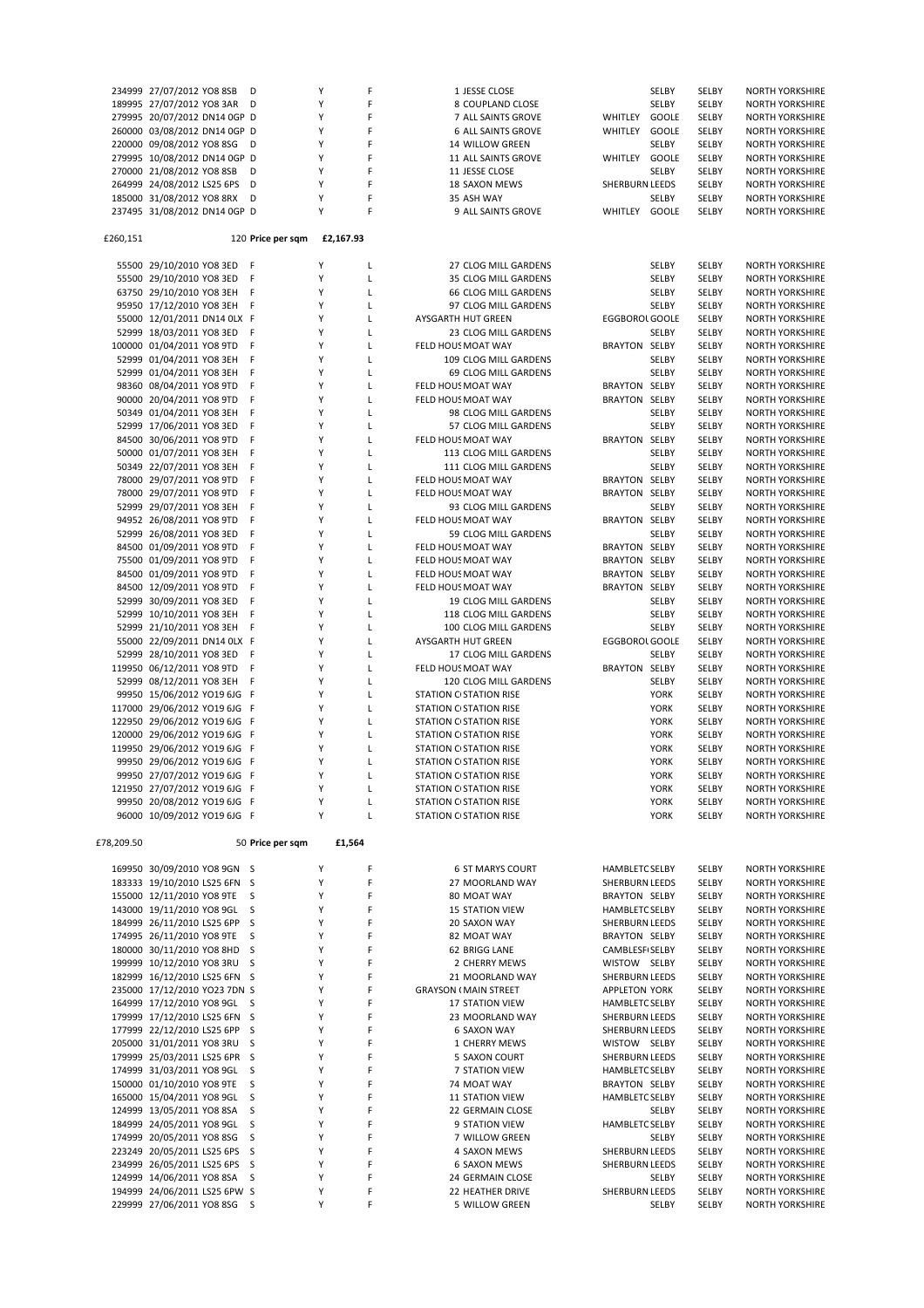|             | 139999 30/06/2011 YO8 8SA S  | Υ                 | F         | 14 GERMAIN CLOSE           | SELBY                                 | SELBY | <b>NORTH YORKSHIRE</b> |
|-------------|------------------------------|-------------------|-----------|----------------------------|---------------------------------------|-------|------------------------|
|             | 147000 30/06/2011 YO8 8RR S  | Υ                 | F         | 6 CEDAR ROAD               | SELBY                                 | SELBY | <b>NORTH YORKSHIRE</b> |
|             | 174999 24/06/2011 LS25 6PR S | Υ                 | F         | 3 SAXON COURT              | <b>SHERBURN LEEDS</b>                 | SELBY | <b>NORTH YORKSHIRE</b> |
|             | 149999 24/06/2011 YO8 8SA S  | Υ                 | F         | 12 GERMAIN CLOSE           | SELBY                                 | SELBY | <b>NORTH YORKSHIRE</b> |
|             |                              | Υ                 | F         |                            |                                       |       |                        |
|             | 194999 29/07/2011 LS25 6PW S |                   |           | 20 HEATHER DRIVE           | <b>SHERBURN LEEDS</b>                 | SELBY | <b>NORTH YORKSHIRE</b> |
|             | 169999 31/08/2011 YO8 9GH S  | Υ                 | F         | 10 ST MARYS WALK           | <b>HAMBLETC SELBY</b>                 | SELBY | <b>NORTH YORKSHIRE</b> |
|             | 179999 19/09/2011 YO8 9GL S  | Υ                 | F         | 3 STATION VIEW             | <b>HAMBLETC SELBY</b>                 | SELBY | <b>NORTH YORKSHIRE</b> |
|             | 167999 30/09/2011 YO8 9GL S  | Υ                 | F         | 5 STATION VIEW             | <b>HAMBLETC SELBY</b>                 | SELBY | <b>NORTH YORKSHIRE</b> |
|             | 184999 14/10/2011 YO8 9HY S  | Υ                 | F         | <b>61 STATION ROAD</b>     | <b>HAMBLETC SELBY</b>                 | SELBY | <b>NORTH YORKSHIRE</b> |
|             | 154999 25/11/2011 LS25 6PW S | Υ                 | F         | 10 HEATHER DRIVE           | SHERBURN LEEDS                        | SELBY | <b>NORTH YORKSHIRE</b> |
|             | 154999 28/11/2011 LS25 6PW S | Υ                 | F         | 12 HEATHER DRIVE           | <b>SHERBURN LEEDS</b>                 | SELBY | <b>NORTH YORKSHIRE</b> |
|             |                              |                   |           |                            |                                       |       |                        |
|             | 199999 02/12/2011 LS25 6PW S | Υ                 | F         | <b>6 HEATHER DRIVE</b>     | SHERBURN LEEDS                        | SELBY | <b>NORTH YORKSHIRE</b> |
|             | 160000 16/12/2011 YO8 8SB S  | Y                 | F         | 42 JESSE CLOSE             | SELBY                                 | SELBY | <b>NORTH YORKSHIRE</b> |
|             | 164999 16/12/2011 YO8 8SH S  | Υ                 | F         | 15 WILLOW GARDENS          | SELBY                                 | SELBY | <b>NORTH YORKSHIRE</b> |
|             | 199999 02/12/2011 LS25 6PW S | Υ                 | F         | 8 HEATHER DRIVE            | SHERBURN LEEDS                        | SELBY | <b>NORTH YORKSHIRE</b> |
|             | 110000 16/12/2011 YO8 8SB S  | Υ                 | F         | 38 JESSE CLOSE             | SELBY                                 | SELBY | <b>NORTH YORKSHIRE</b> |
|             | 137950 20/12/2011 YO19 6JR S | Υ                 | F         |                            |                                       |       |                        |
|             |                              |                   |           | 24 STATION RISE            | RICCALL<br><b>YORK</b>                | SELBY | <b>NORTH YORKSHIRE</b> |
|             | 175999 21/12/2011 YO8 8SB    | Υ<br>S-           | F         | 40 JESSE CLOSE             | SELBY                                 | SELBY | <b>NORTH YORKSHIRE</b> |
|             | 110000 16/12/2011 YO8 8SB S  | Υ                 | F         | 36 JESSE CLOSE             | SELBY                                 | SELBY | <b>NORTH YORKSHIRE</b> |
|             | 205000 19/12/2011 LS25 6PY S | Υ                 | F         | 2 BRACKEN COURT            | SHERBURN LEEDS                        | SELBY | <b>NORTH YORKSHIRE</b> |
|             | 131052 20/12/2011 YO19 6JR S | Υ                 | F         | 26 STATION RISE            | RICCALL YORK                          | SELBY | <b>NORTH YORKSHIRE</b> |
|             | 199999 21/12/2011 LS25 6PY S | Υ                 | F         | 1 BRACKEN COURT            | <b>SHERBURN LEEDS</b>                 | SELBY | <b>NORTH YORKSHIRE</b> |
|             | 169999 26/01/2012 YO8 9GP S  | Υ                 | F         | 2 WELLS DRIVE              | <b>HAMBLETC SELBY</b>                 | SELBY | <b>NORTH YORKSHIRE</b> |
|             |                              |                   |           |                            |                                       |       |                        |
|             | 161499 17/02/2012 YO8 8SH S  | Υ                 | F         | 11 WILLOW GARDENS          | SELBY                                 | SELBY | <b>NORTH YORKSHIRE</b> |
|             | 190000 28/02/2012 YO19 6JR S | Υ                 | F         | 22 STATION RISE            | RICCALL<br>YORK                       | SELBY | <b>NORTH YORKSHIRE</b> |
|             | 199950 10/02/2012 YO8 8GN S  | Υ                 | F         | <b>6 LONG ACRE</b>         | CAMBLESFISELBY                        | SELBY | <b>NORTH YORKSHIRE</b> |
|             | 179950 23/03/2012 LS25 5NU S | Υ                 | F         | 3 SOUTHLANDS CLOSE         | SOUTH MILLEEDS                        | SELBY | <b>NORTH YORKSHIRE</b> |
|             | 129999 26/03/2012 YO8 8RX S  | Υ                 | F         | 25 ASH WAY                 | SELBY                                 | SELBY | <b>NORTH YORKSHIRE</b> |
|             | 124999 30/03/2012 YO8 8RX S  | Υ                 | F         | 27 ASH WAY                 | SELBY                                 | SELBY | <b>NORTH YORKSHIRE</b> |
|             |                              |                   |           |                            |                                       |       |                        |
|             | 179950 12/04/2012 LS25 5GJ S | Υ                 | F         | 4 MILFORD WAY              | SOUTH MILLEEDS                        | SELBY | <b>NORTH YORKSHIRE</b> |
|             | 274950 20/04/2012 LS25 6FH S | Υ                 | F         | 1 CHURCH HILL RISE         | <b>SHERBURN LEEDS</b>                 | SELBY | <b>NORTH YORKSHIRE</b> |
|             | 170952 10/05/2012 LS25 5GJ S | Υ                 | F         | 2 MILFORD WAY              | SOUTH MILLEEDS                        | SELBY | <b>NORTH YORKSHIRE</b> |
|             | 120000 27/04/2012 WF11 9DZ S | Υ                 | F         | 86 BYRAM PARK ROAD         | <b>BYRAM</b><br><b>KNOTTINGISELBY</b> |       | <b>NORTH YORKSHIRE</b> |
|             | 182450 30/05/2012 LS25 5NU S | Υ                 | F         | 34 SOUTHLANDS CLOSE        | SOUTH MILLEEDS                        | SELBY | <b>NORTH YORKSHIRE</b> |
|             |                              | Υ                 | F         |                            |                                       |       |                        |
|             | 189950 31/05/2012 LS25 5NU S |                   |           | <b>36 SOUTHLANDS CLOSE</b> | SOUTH MILLEEDS                        | SELBY | <b>NORTH YORKSHIRE</b> |
|             | 352000 13/06/2012            | Υ<br>S            | F         | HOLDEN C(FAIRFAX CLOSE     | APPLETON YORK                         | SELBY | <b>NORTH YORKSHIRE</b> |
|             | 159999 29/06/2012 YO8 8FL S  | Υ                 | F         | 6 MULBERRY CLOSE           | SELBY                                 | SELBY | <b>NORTH YORKSHIRE</b> |
|             | 164999 29/06/2012 YO8 8FL    | Υ<br>$\mathsf{S}$ | F         | 4 MULBERRY CLOSE           | SELBY                                 | SELBY | <b>NORTH YORKSHIRE</b> |
|             | 144999 29/06/2012 YO8 8FL    | S<br>Υ            | F         | 14 MULBERRY CLOSE          | SELBY                                 | SELBY | <b>NORTH YORKSHIRE</b> |
|             | 147999 29/06/2012 YO8 8FL    | Υ<br>S            | F         | 16 MULBERRY CLOSE          | SELBY                                 | SELBY | <b>NORTH YORKSHIRE</b> |
|             | 192999 29/06/2012 YO8 8SA    | Υ<br>S.           | F         | 9 GERMAIN CLOSE            | SELBY                                 | SELBY | <b>NORTH YORKSHIRE</b> |
|             |                              |                   |           |                            |                                       |       |                        |
|             | 187999 29/06/2012 YO8 8SA    | $\mathsf{S}$<br>Υ | F         | 11 GERMAIN CLOSE           | SELBY                                 | SELBY | <b>NORTH YORKSHIRE</b> |
|             |                              |                   |           |                            |                                       |       |                        |
|             | 168950 29/06/2012 YO8 8GN S  | Υ                 | F         | 1 LONG ACRE                | CAMBLESFISELBY                        | SELBY | <b>NORTH YORKSHIRE</b> |
|             | 244950 29/06/2012 YO19 6JR S | Υ                 | F         | 20 STATION RISE            | RICCALL<br><b>YORK</b>                | SELBY | <b>NORTH YORKSHIRE</b> |
|             |                              | Υ                 |           |                            |                                       |       |                        |
|             | 175000 10/08/2012 YO8 6NN S  |                   | F         | 2 THE OLD YORK ROAD        | <b>CLIFFE</b><br>SELBY                | SELBY | <b>NORTH YORKSHIRE</b> |
|             | 179950 31/08/2012 LS25 5NU S | Y                 | F         | <b>32 SOUTHLANDS CLOSE</b> | SOUTH MILLEEDS                        | SELBY | <b>NORTH YORKSHIRE</b> |
|             |                              |                   |           |                            |                                       |       |                        |
| £176,528.00 |                              | 100 Price per sqm | £1,765.28 |                            |                                       |       |                        |
|             |                              |                   |           |                            |                                       |       |                        |
|             | 145000 30/09/2010 YO8 9GN T  | Υ                 | F         | 12 ST MARYS COURT          | <b>HAMBLETC SELBY</b>                 | SELBY | <b>NORTH YORKSHIRE</b> |
|             | 159995 19/11/2010 YO8 9TE T  | Υ                 | F         | 76 MOAT WAY                | <b>BRAYTON SELBY</b>                  | SELBY | <b>NORTH YORKSHIRE</b> |
|             | 179999 13/12/2010 LS25 6FN T | Υ                 | F         | 6 MOORLAND WAY             | SHERBURN LEEDS                        | SELBY | <b>NORTH YORKSHIRE</b> |
|             |                              |                   | F         |                            |                                       |       |                        |
|             | 169995 28/01/2011 YO8 9TE T  | Υ                 |           | 78 MOAT WAY                | BRAYTON SELBY                         | SELBY | <b>NORTH YORKSHIRE</b> |
|             | 160000 21/04/2011 YO8 9GL T  | Υ                 | F         | 24 STATION VIEW            | HAMBLETC SELBY                        | SELBY | <b>NORTH YORKSHIRE</b> |
|             | 184999 13/05/2011 LS25 6FN T | Υ                 | F         | 2 MOORLAND WAY             | SHERBURN LEEDS                        | SELBY | <b>NORTH YORKSHIRE</b> |
|             | 179500 10/06/2011 YO8 6RN T  | Υ                 | F         | 11 BADGERS WAY             | <b>CLIFFE</b><br>SELBY                | SELBY | <b>NORTH YORKSHIRE</b> |
|             | 132650 17/06/2011 YO8 9GL T  | Υ                 | F         | 26 STATION VIEW            | <b>HAMBLETC SELBY</b>                 | SELBY | <b>NORTH YORKSHIRE</b> |
|             | 174999 17/06/2011 LS25 6PQ T | Υ                 | F         | 2 MOORLAND VIEW            | SHERBURN LEEDS                        | SELBY | <b>NORTH YORKSHIRE</b> |
|             | 85000 17/06/2011 LS25 6PW T  | Υ                 | F         | 11 HEATHER DRIVE           | SHERBURN LEEDS                        | SELBY | <b>NORTH YORKSHIRE</b> |
|             | 72000 17/06/2011 LS25 6PW T  | Υ                 | F         | 15 HEATHER DRIVE           | <b>SHERBURN LEEDS</b>                 | SELBY | <b>NORTH YORKSHIRE</b> |
|             |                              |                   |           |                            |                                       |       |                        |
|             | 179999 17/06/2011 LS25 6FN T | Υ                 | F         | 4 MOORLAND WAY             | <b>SHERBURN LEEDS</b>                 | SELBY | <b>NORTH YORKSHIRE</b> |
|             | 130000 28/06/2011 LS24 9GZ T | Υ                 | F         | 61 BRIDGE CLOSE            | CHURCH FETADCASTEFSELBY               |       | <b>NORTH YORKSHIRE</b> |
|             | 165000 01/07/2011 YO8 9GL T  | Υ                 | F         | <b>30 STATION VIEW</b>     | HAMBLETC SELBY                        | SELBY | <b>NORTH YORKSHIRE</b> |
|             | 204950 22/08/2011 YO19 6JR T | Υ                 | F         | 23 STATION RISE            | RICCALL YORK                          | SELBY | <b>NORTH YORKSHIRE</b> |
|             | 139999 25/08/2011 YO8 9GL T  | Υ                 | F         | <b>13 STATION VIEW</b>     | <b>HAMBLETC SELBY</b>                 | SELBY | <b>NORTH YORKSHIRE</b> |
|             | 170000 16/12/2011 YO8 8SA T  | Υ                 | F         | 1 GERMAIN CLOSE            | SELBY                                 | SELBY | <b>NORTH YORKSHIRE</b> |
|             |                              | Υ                 |           |                            |                                       |       |                        |
|             | 123999 19/12/2011 YO8 9GL T  |                   | F         | 28 STATION VIEW            | <b>HAMBLETC SELBY</b>                 | SELBY | <b>NORTH YORKSHIRE</b> |
|             | 179999 21/12/2011 YO8 8SA T  | Υ                 | F         | 3 GERMAIN CLOSE            | SELBY                                 | SELBY | <b>NORTH YORKSHIRE</b> |
|             | 169950 04/05/2012 YO19 6JR T | Υ                 | F         | <b>32 STATION RISE</b>     | RICCALL<br><b>YORK</b>                | SELBY | <b>NORTH YORKSHIRE</b> |
|             | 160000 04/05/2012 YO19 6JR T | Υ                 | F         | <b>36 STATION RISE</b>     | <b>YORK</b><br>RICCALL                | SELBY | <b>NORTH YORKSHIRE</b> |
|             | 135000 24/05/2012 YO8 8GN T  | Υ                 | F         | 5 LONG ACRE                | CAMBLESFISELBY                        | SELBY | <b>NORTH YORKSHIRE</b> |
|             | 165000 18/05/2012 YO8 6RN T  | Υ                 | F         | 19 BADGERS WAY             | <b>CLIFFE</b><br>SELBY                | SELBY | <b>NORTH YORKSHIRE</b> |
|             |                              | Υ                 |           |                            |                                       |       |                        |
|             | 124999 25/06/2012 YO8 8SA T  |                   | F         | 15 GERMAIN CLOSE           | SELBY                                 | SELBY | <b>NORTH YORKSHIRE</b> |
|             | 126679 28/06/2012 YO8 8SA T  | Υ                 | F         | 17 GERMAIN CLOSE           | SELBY                                 | SELBY | <b>NORTH YORKSHIRE</b> |
|             | 124999 29/06/2012 YO8 8FL    | Υ<br>$\top$       | F         | 18 MULBERRY CLOSE          | SELBY                                 | SELBY | <b>NORTH YORKSHIRE</b> |
|             | 119999 29/06/2012 YO8 8FL    | Υ<br>$\top$       | F         | 20 MULBERRY CLOSE          | SELBY                                 | SELBY | <b>NORTH YORKSHIRE</b> |
|             | 150000 29/06/2012 LS25 5GH T | Υ                 | F         | 5 FIELD VIEW               | SOUTH MILLEEDS                        | SELBY | <b>NORTH YORKSHIRE</b> |
|             | 132999 29/06/2012 YO8 8SA T  | Υ                 | F         | 19 GERMAIN CLOSE           | SELBY                                 | SELBY | <b>NORTH YORKSHIRE</b> |
|             | 119999 29/06/2012 YO8 8FL T  | Υ                 | F         | 22 MULBERRY CLOSE          | SELBY                                 | SELBY | <b>NORTH YORKSHIRE</b> |
|             |                              |                   |           |                            |                                       |       |                        |
|             | 155000 31/08/2012 LS25 6AX T | Y                 | F         | 89 CHURCH HILL             | <b>SHERBURN LEEDS</b>                 | SELBY | <b>NORTH YORKSHIRE</b> |
| £149,120.00 |                              | 80 Price per sqm  | £1,864.00 |                            |                                       |       |                        |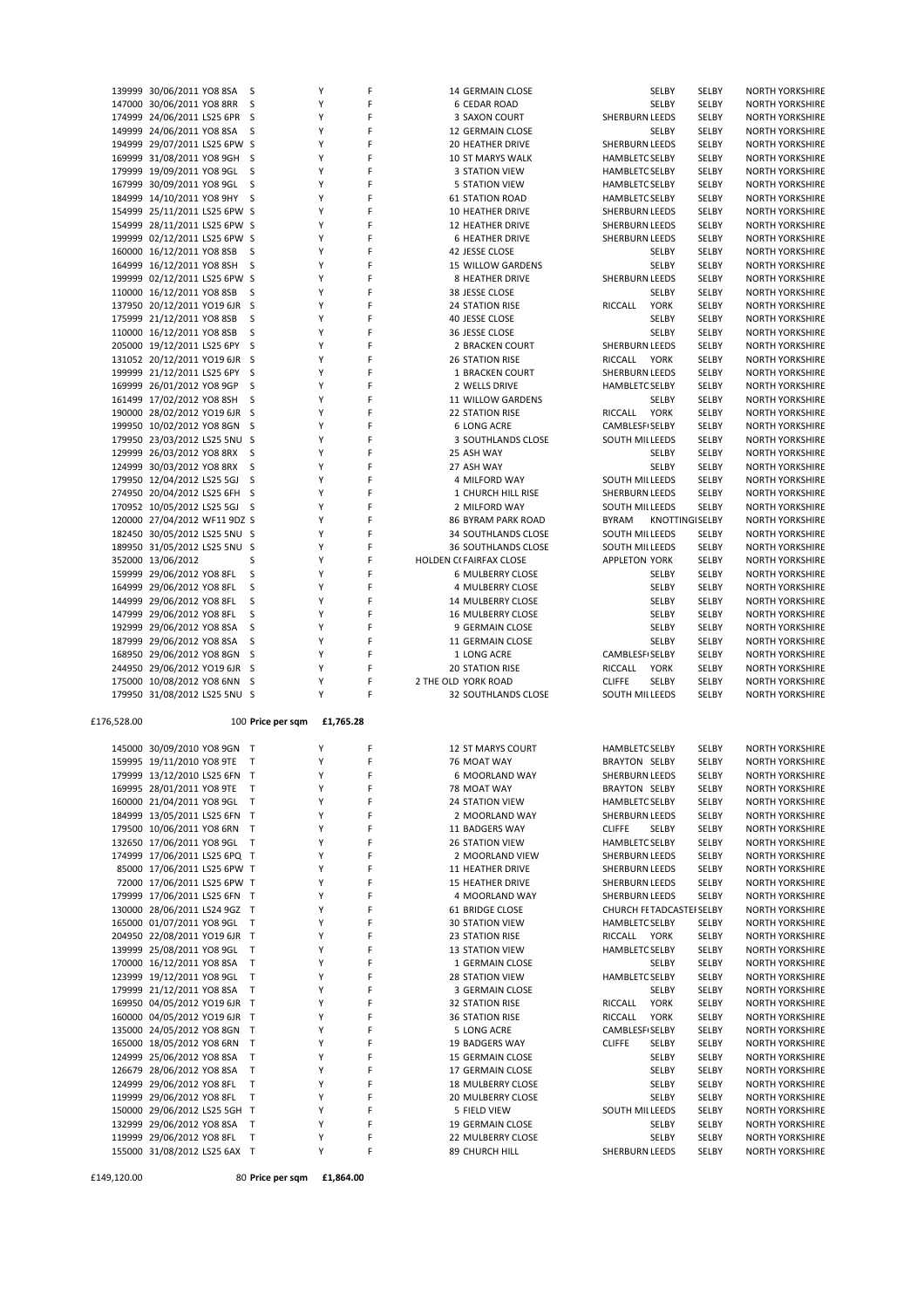

# **Appendix B Residential Viability Assessments**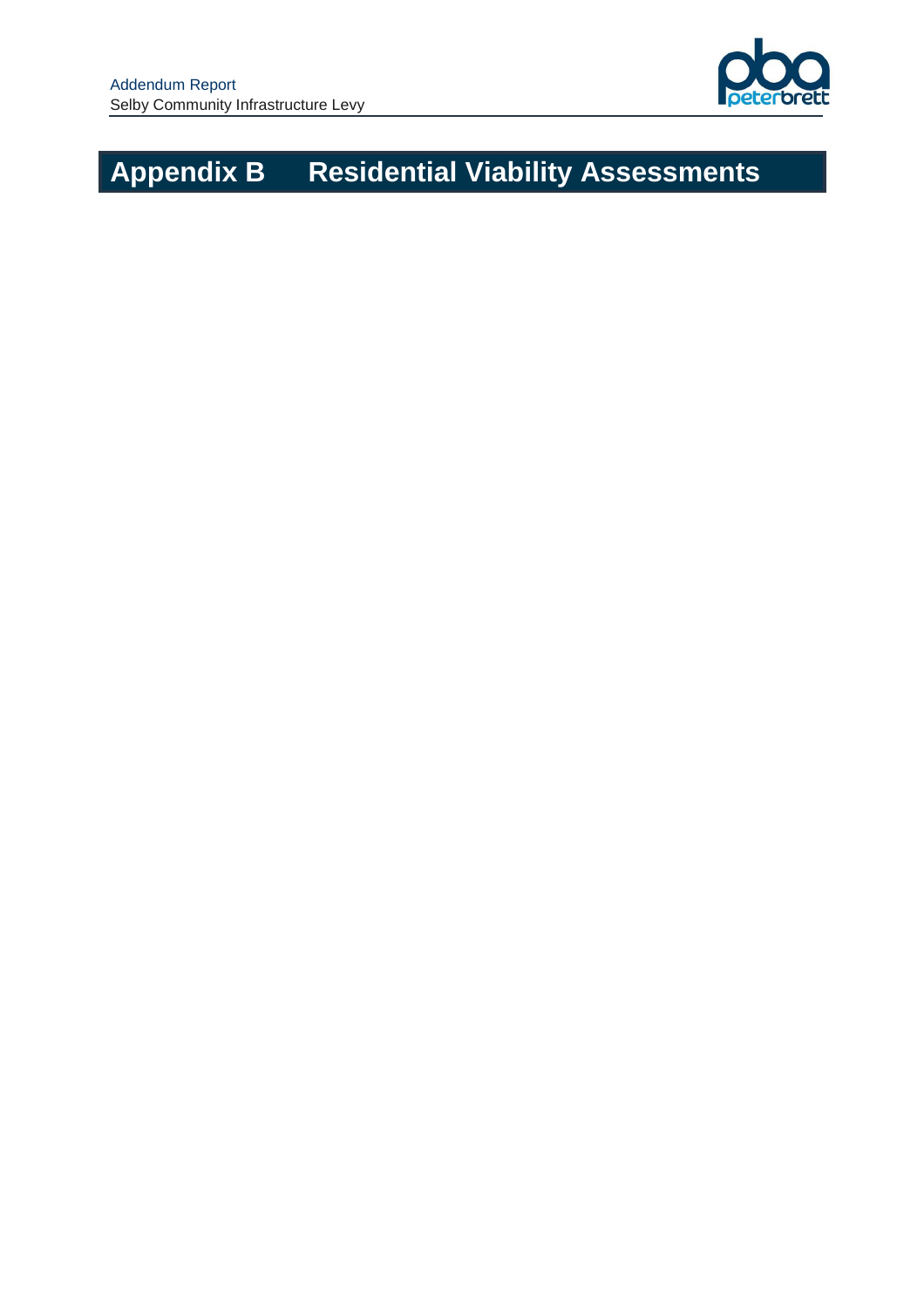| Low value<br><b>ITEM</b>        |                                                                               |                                                                           |            |                                |                             |                                      |                        |                                  |  |
|---------------------------------|-------------------------------------------------------------------------------|---------------------------------------------------------------------------|------------|--------------------------------|-----------------------------|--------------------------------------|------------------------|----------------------------------|--|
| <b>Net Site Area</b>            | 0.25                                                                          |                                                                           | £685,763   |                                |                             |                                      |                        | DOOC                             |  |
|                                 |                                                                               |                                                                           |            | per ha                         |                             |                                      |                        |                                  |  |
|                                 |                                                                               | Private                                                                   | Affordable |                                |                             |                                      |                        |                                  |  |
| Resi units<br><b>B1</b> offices | $\overline{9}$<br>$\mathbf 0$                                                 | 8.50                                                                      | 0.00       |                                |                             |                                      |                        |                                  |  |
| Retail                          | $\mathbf{0}$                                                                  |                                                                           |            |                                |                             |                                      |                        |                                  |  |
|                                 |                                                                               |                                                                           |            |                                |                             |                                      |                        |                                  |  |
| 1.0                             | <b>Development Value</b>                                                      |                                                                           |            |                                |                             |                                      |                        |                                  |  |
| 1.1                             | <b>Private Units</b>                                                          | New build houses                                                          |            | No. of units<br>8.50           | Size sq.m<br>100            | Total sq.m<br>850                    | £psm<br>£1,850         | <b>Total Value</b><br>£1,572,500 |  |
|                                 |                                                                               |                                                                           |            | 8.50                           |                             | 850                                  |                        |                                  |  |
| 1.2                             | Affordable rent                                                               | New build houses                                                          | 0%         | No. of units Size sq.m<br>0.00 | 75                          | Total sq.m<br>$\mathbf 0$            | £psm<br>£751           | <b>Total Value</b><br>£0         |  |
|                                 |                                                                               |                                                                           |            | 0.00                           |                             | $\mathbf 0$                          |                        |                                  |  |
| 1.4                             | Intermediate                                                                  | New build houses                                                          | 0%         | No. of units Size sq.m<br>0.00 | 75                          | Total sq.m<br>0                      | £psm<br>£1,295         | <b>Total Value</b><br>£0         |  |
|                                 |                                                                               |                                                                           |            | 0.00                           |                             | $\overline{0}$                       |                        |                                  |  |
|                                 | <b>Gross Development value</b>                                                |                                                                           |            |                                |                             |                                      |                        | £1,572,500                       |  |
| 2.0                             | <b>Development Cost</b>                                                       |                                                                           |            |                                |                             |                                      |                        |                                  |  |
| 2.1                             | <b>Site Acquisition</b>                                                       |                                                                           |            |                                |                             |                                      |                        |                                  |  |
| 2.1.1                           | Site value (residual land value)                                              |                                                                           |            |                                |                             |                                      |                        | £175,837                         |  |
|                                 |                                                                               |                                                                           |            |                                | <b>Less Purchaser Costs</b> |                                      | Stamp duty land tax    | 1.00%                            |  |
|                                 |                                                                               |                                                                           |            |                                |                             |                                      | Agent fee<br>Legal fee | £1,758<br>£879                   |  |
|                                 |                                                                               |                                                                           |            |                                |                             |                                      |                        |                                  |  |
| 2.3                             | <b>Build Costs</b>                                                            |                                                                           |            |                                |                             |                                      |                        | 171,441                          |  |
| 2.3.1                           | <b>Private units</b>                                                          |                                                                           |            | No. of units                   | Size sq.m                   | Total sq.m                           | Cost per sq.m          | <b>Total Costs</b>               |  |
|                                 |                                                                               | New build houses                                                          |            | 8.50<br>8.50                   | 100                         | 850<br>850                           | £850                   | £722,500.00                      |  |
| 2.3.2                           | Affordable units                                                              |                                                                           |            | No. of units                   | Size sq.m                   | Total sq.m                           | Cost per sq.m          | <b>Total Costs</b>               |  |
|                                 |                                                                               | New build houses                                                          |            | 0.00<br>0.00                   | ${\bf 75}$                  | $\mathbf 0$<br>$\overline{0}$        | £850                   | £0.00                            |  |
|                                 |                                                                               |                                                                           |            |                                |                             |                                      |                        |                                  |  |
|                                 |                                                                               |                                                                           |            |                                |                             |                                      |                        |                                  |  |
| 2.4                             | <b>Construction Costs</b>                                                     |                                                                           |            | 9                              |                             | 850                                  |                        | £722,500                         |  |
| 2.4.1                           |                                                                               | external works as a percentage of build costs                             |            |                                | 10%                         |                                      |                        | £72,250.00                       |  |
|                                 |                                                                               |                                                                           |            |                                |                             |                                      |                        |                                  |  |
| 2.5                             | <b>Professional Fees</b>                                                      |                                                                           |            |                                |                             |                                      |                        | £72,250                          |  |
| 2.5.1                           |                                                                               | as percentage of build costs and construction costs                       |            |                                | 10%                         |                                      |                        | £79,475                          |  |
|                                 |                                                                               |                                                                           |            |                                |                             |                                      |                        |                                  |  |
|                                 |                                                                               |                                                                           |            |                                |                             |                                      |                        | £79,475                          |  |
| 2.6                             | <b>Contingency</b>                                                            |                                                                           |            |                                |                             |                                      |                        |                                  |  |
| 2.6.1                           |                                                                               | as percentage of build costs and construction costs                       |            |                                | 5%                          |                                      |                        | £39,737.50                       |  |
|                                 |                                                                               |                                                                           |            |                                |                             |                                      |                        | £39,738                          |  |
| 2.7                             | <b>Developer contributions</b>                                                |                                                                           |            |                                |                             |                                      |                        |                                  |  |
| 2.7.1                           | S.106 Obligations                                                             |                                                                           |            |                                | £10,100 per unit            |                                      |                        | £85,850                          |  |
| 2.7.1                           | CIL - Low value                                                               |                                                                           |            |                                | £0                          | per sq m                             |                        | £0                               |  |
| 2.7.2                           | CIL - Moderate value                                                          |                                                                           |            |                                | £0                          | per sq m                             |                        | £0                               |  |
| 2.7.3                           | CIL - High value                                                              |                                                                           |            |                                | £0                          | per sq m                             |                        | £0                               |  |
|                                 |                                                                               |                                                                           |            |                                |                             |                                      |                        |                                  |  |
|                                 |                                                                               |                                                                           |            |                                |                             |                                      |                        | £85,850                          |  |
| 2.8<br>Residential              | Sale cost                                                                     |                                                                           |            |                                |                             |                                      |                        |                                  |  |
| 2.8.1                           | Sale agents fee                                                               |                                                                           |            |                                | 1.25%                       | B Development Value of private units |                        | £19,656                          |  |
| 2.8.2                           | Sale legal fee                                                                |                                                                           |            |                                | £600                        | per unit                             |                        | £5,100                           |  |
| 2.8.3                           | Marketing                                                                     |                                                                           |            |                                | £1,000                      | per private unit                     |                        | £8,500                           |  |
|                                 |                                                                               |                                                                           |            |                                |                             |                                      |                        | £33,256                          |  |
|                                 |                                                                               |                                                                           |            |                                |                             |                                      |                        |                                  |  |
| 3.0                             | <b>Developers' Profit</b>                                                     | <b>TOTAL DEVELOPMENT COSTS (including land)</b>                           |            |                                |                             |                                      |                        | £1,204,509                       |  |
|                                 |                                                                               |                                                                           |            |                                |                             |                                      |                        |                                  |  |
| 3.1                             |                                                                               | Developer return calculated as a percentage of development value (market) |            |                                | Rate<br>20%                 |                                      |                        | £314,500.00                      |  |
| 3.2                             | Developer return calculated as a percentage of development value (affordable) |                                                                           |            |                                | $6\%$                       |                                      |                        | £0.00                            |  |
|                                 |                                                                               |                                                                           |            |                                |                             |                                      |                        | £314,500                         |  |
|                                 |                                                                               | TOTAL PROJECT COSTS [EXCLUDING INTEREST]                                  |            |                                |                             |                                      |                        | £1,519,009                       |  |
|                                 |                                                                               | TOTAL INCOME - TOTAL COSTS [EXCLUDING INTEREST]                           |            |                                |                             |                                      |                        | £53,491                          |  |
| 4.00                            | <b>Finance Costs</b>                                                          |                                                                           |            |                                | APR                         |                                      | <b>PCM</b>             |                                  |  |
|                                 |                                                                               |                                                                           |            |                                | 7.00%                       |                                      | 0.565%                 | $-£53,491$                       |  |
|                                 |                                                                               |                                                                           |            |                                |                             |                                      |                        |                                  |  |
|                                 |                                                                               | TOTAL PROJECT COSTS [INCLUDING INTEREST]                                  |            |                                |                             |                                      |                        | £1,572,500                       |  |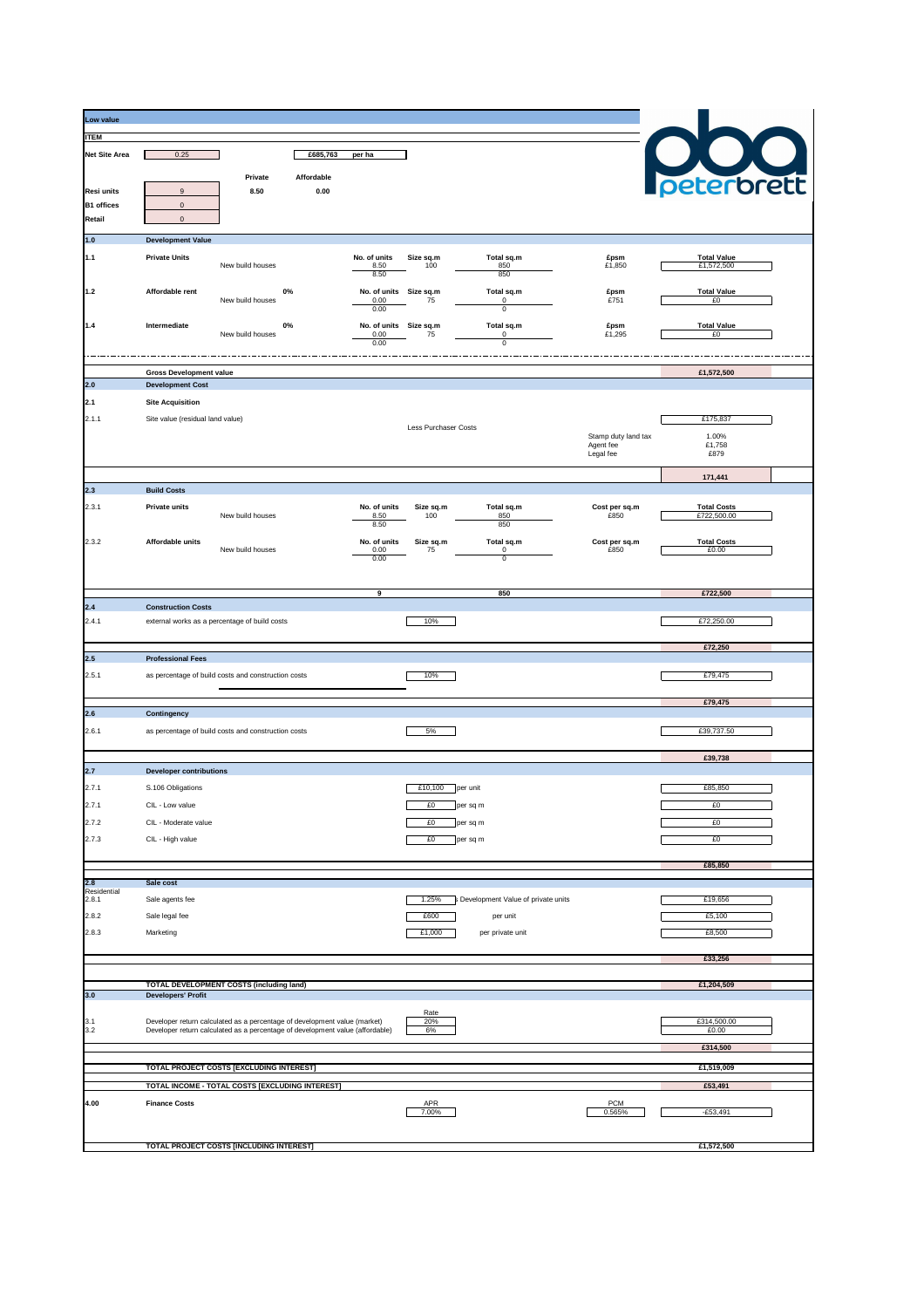| Moderate value              |                                                                                                                                                            |                  |            |                                |                             |                                      |                        |                             |  |
|-----------------------------|------------------------------------------------------------------------------------------------------------------------------------------------------------|------------------|------------|--------------------------------|-----------------------------|--------------------------------------|------------------------|-----------------------------|--|
| <b>ITEM</b>                 |                                                                                                                                                            |                  |            |                                |                             |                                      |                        |                             |  |
| <b>Net Site Area</b>        | 0.25                                                                                                                                                       |                  | £1,012,529 | per ha                         |                             |                                      |                        |                             |  |
|                             |                                                                                                                                                            | Private          | Affordable |                                |                             |                                      |                        | Deterbrett                  |  |
| Resi units                  | 8                                                                                                                                                          | 7.50             | 0.00       |                                |                             |                                      |                        |                             |  |
| <b>B1</b> offices<br>Retail | $\mathbf 0$<br>$\mathbf 0$                                                                                                                                 |                  |            |                                |                             |                                      |                        |                             |  |
| 1.0                         | <b>Development Value</b>                                                                                                                                   |                  |            |                                |                             |                                      |                        |                             |  |
| 1.1                         | <b>Private Units</b>                                                                                                                                       |                  |            | No. of units                   | Size sq.m                   | Total sq.m                           | £psm                   | <b>Total Value</b>          |  |
|                             |                                                                                                                                                            | New build houses |            | 7.50<br>7.50                   | 110                         | 825<br>825                           | £2,000                 | £1,650,000                  |  |
| $1.2$                       | Affordable rent                                                                                                                                            |                  | 0%         | No. of units Size sq.m         |                             | Total sq.m                           | £psm                   | <b>Total Value</b>          |  |
|                             |                                                                                                                                                            | New build houses |            | 0.00<br>0.00                   | 85                          | 0<br>$\overline{0}$                  | £751                   | £0                          |  |
| 1.4                         | Intermediate                                                                                                                                               | New build houses | 0%         | No. of units Size sq.m<br>0.00 | 85                          | Total sq.m<br>0                      | £psm<br>£1,400         | <b>Total Value</b><br>f()   |  |
|                             |                                                                                                                                                            |                  |            | 0.00                           |                             | 0                                    |                        |                             |  |
|                             | <b>Gross Development value</b>                                                                                                                             |                  |            |                                |                             |                                      |                        | £1,650,000                  |  |
| 2.0<br>2.1                  | <b>Development Cost</b><br><b>Site Acquisition</b>                                                                                                         |                  |            |                                |                             |                                      |                        |                             |  |
| 2.1.1                       | Site value (residual land value)                                                                                                                           |                  |            |                                |                             |                                      |                        | £265,060                    |  |
|                             |                                                                                                                                                            |                  |            |                                | <b>Less Purchaser Costs</b> |                                      | Stamp duty land tax    | 3.00%                       |  |
|                             |                                                                                                                                                            |                  |            |                                |                             |                                      | Agent fee<br>Legal fee | £2,651<br>£1,325            |  |
| 2.3                         | <b>Build Costs</b>                                                                                                                                         |                  |            |                                |                             |                                      |                        | 253,132                     |  |
| 2.3.1                       | <b>Private units</b>                                                                                                                                       |                  |            | No. of units                   | Size sq.m                   | Total sq.m                           | Cost per sq.m          | <b>Total Costs</b>          |  |
|                             |                                                                                                                                                            | New build houses |            | 7.50<br>7.50                   | 110                         | 825<br>825                           | £860                   | £709,500.00                 |  |
| 2.3.2                       | Affordable units                                                                                                                                           | New build houses |            | No. of units<br>0.00           | Size sq.m<br>85             | Total sq.m<br>0                      | Cost per sq.m<br>£850  | <b>Total Costs</b><br>£0.00 |  |
|                             |                                                                                                                                                            |                  |            | 0.00                           |                             | $\overline{0}$                       |                        |                             |  |
|                             |                                                                                                                                                            |                  |            |                                |                             |                                      |                        |                             |  |
| 2.4                         | <b>Construction Costs</b>                                                                                                                                  |                  |            | 8                              |                             | 825                                  |                        | £709,500                    |  |
| 2.4.1                       | external works as a percentage of build costs                                                                                                              |                  |            |                                | 10%                         |                                      |                        | £70,950.00                  |  |
|                             |                                                                                                                                                            |                  |            |                                |                             |                                      |                        | £70,950                     |  |
| 2.5<br>2.5.1                | <b>Professional Fees</b><br>as percentage of build costs and construction costs                                                                            |                  |            |                                | 10%                         |                                      |                        | £78,045                     |  |
|                             |                                                                                                                                                            |                  |            |                                |                             |                                      |                        |                             |  |
| 2.6                         | <b>Contingency</b>                                                                                                                                         |                  |            |                                |                             |                                      |                        | £78,045                     |  |
| 2.6.1                       | as percentage of build costs and construction costs                                                                                                        |                  |            |                                | 5%                          |                                      |                        | £39,022.50                  |  |
|                             |                                                                                                                                                            |                  |            |                                |                             |                                      |                        | £39,023                     |  |
| 2.7                         | <b>Developer contributions</b>                                                                                                                             |                  |            |                                |                             |                                      |                        |                             |  |
|                             |                                                                                                                                                            |                  |            |                                |                             |                                      |                        |                             |  |
| 2.7.1<br>2.7.1              | S.106 Obligations<br>CIL - Low value                                                                                                                       |                  |            |                                | £10,100<br>£0               | per unit<br>per sq m                 |                        | £75,750<br>£0               |  |
| 2.7.2                       | CIL - Moderate value                                                                                                                                       |                  |            |                                | £0                          | per sq m                             |                        | £0                          |  |
| 2.7.3                       | CIL - High value                                                                                                                                           |                  |            |                                | £0                          | per sq m                             |                        | £0                          |  |
|                             |                                                                                                                                                            |                  |            |                                |                             |                                      |                        |                             |  |
|                             |                                                                                                                                                            |                  |            |                                |                             |                                      |                        |                             |  |
|                             |                                                                                                                                                            |                  |            |                                |                             |                                      |                        | £75,750                     |  |
| 2.8<br>Residential          | Sale cost                                                                                                                                                  |                  |            |                                |                             |                                      |                        |                             |  |
| 2.8.1<br>2.8.2              | Sale agents fee<br>Sale legal fee                                                                                                                          |                  |            |                                | 1.25%<br>£600               | s Development Value of private units |                        | £20,625<br>£4,500           |  |
| 2.8.3                       | Marketing                                                                                                                                                  |                  |            |                                | £1,000                      | per unit<br>per private unit         |                        | £7,500                      |  |
|                             |                                                                                                                                                            |                  |            |                                |                             |                                      |                        |                             |  |
|                             |                                                                                                                                                            |                  |            |                                |                             |                                      |                        | £32,625                     |  |
| 3.0                         | TOTAL DEVELOPMENT COSTS (including land)<br><b>Developers' Profit</b>                                                                                      |                  |            |                                |                             |                                      |                        | £1,259,025                  |  |
|                             |                                                                                                                                                            |                  |            |                                | Rate                        |                                      |                        |                             |  |
| 3.1<br>3.1                  | Developer return calculated as a percentage of development value (market)<br>Developer return calculated as a percentage of development value (affordable) |                  |            |                                | 20%<br>6%                   |                                      |                        | £330,000.00<br>£0.00        |  |
|                             |                                                                                                                                                            |                  |            |                                |                             |                                      |                        | £330,000                    |  |
|                             |                                                                                                                                                            |                  |            |                                |                             |                                      |                        |                             |  |
|                             | TOTAL PROJECT COSTS [EXCLUDING INTEREST]                                                                                                                   |                  |            |                                |                             |                                      |                        | £1,589,025                  |  |
|                             | TOTAL INCOME - TOTAL COSTS [EXCLUDING INTEREST]                                                                                                            |                  |            |                                |                             |                                      |                        | £60,975                     |  |
| 4.00                        | <b>Finance Costs</b>                                                                                                                                       |                  |            |                                | APR<br>7.00%                |                                      | <b>PCM</b><br>0.565%   | $-£60,975$                  |  |
|                             |                                                                                                                                                            |                  |            |                                |                             |                                      |                        |                             |  |
|                             | <b>TOTAL PROJECT COSTS [INCLUDING INTEREST]</b>                                                                                                            |                  |            |                                |                             |                                      |                        | £1,650,000                  |  |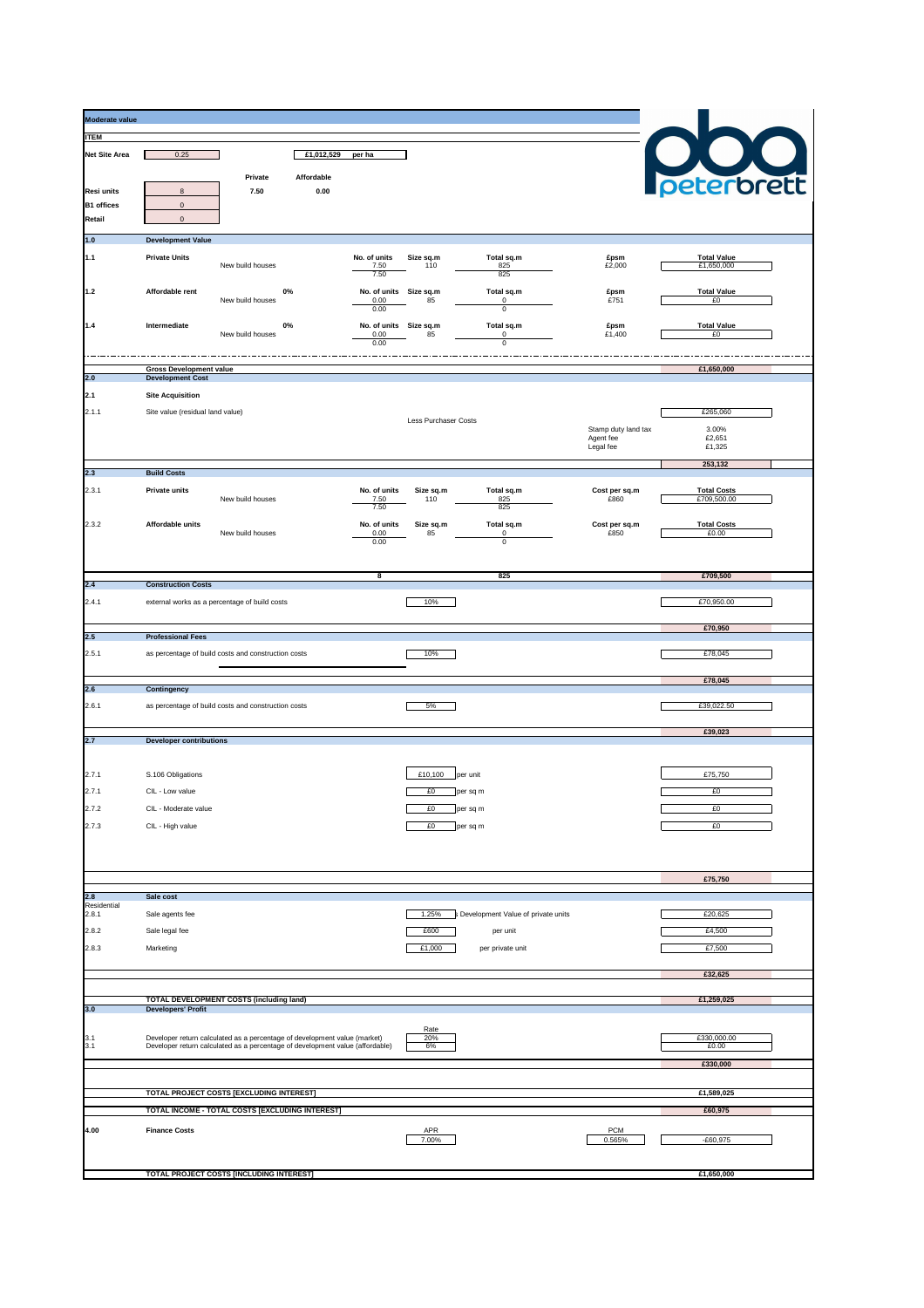| <b>High value</b>    |                                                                               |                  |            |                                |                             |                                      |                                  |                             |
|----------------------|-------------------------------------------------------------------------------|------------------|------------|--------------------------------|-----------------------------|--------------------------------------|----------------------------------|-----------------------------|
| <b>ITEM</b>          |                                                                               |                  |            |                                |                             |                                      |                                  |                             |
|                      |                                                                               |                  |            |                                |                             |                                      |                                  |                             |
| <b>Net Site Area</b> | 0.25                                                                          |                  | £1,408,162 | per ha                         |                             |                                      |                                  | peterbrett                  |
|                      |                                                                               | Private          | Affordable |                                |                             |                                      |                                  |                             |
| Resi units           | $\overline{7}$                                                                | 6.50             | 0.00       |                                |                             |                                      |                                  |                             |
| <b>B1</b> offices    | $\mathbf 0$                                                                   |                  |            |                                |                             |                                      |                                  |                             |
| Retail               | $\mathbf 0$                                                                   |                  |            |                                |                             |                                      |                                  |                             |
| 1.0                  | <b>Development Value</b>                                                      |                  |            |                                |                             |                                      |                                  |                             |
| 1.1                  | <b>Private Units</b>                                                          |                  |            | No. of units                   | Size sq.m                   | Total sq.m                           | £psm                             | <b>Total Value</b>          |
|                      |                                                                               | New build houses |            | 6.50<br>6.50                   | 125                         | 813<br>813                           | £2,150                           | £1,746,875                  |
|                      |                                                                               |                  |            |                                |                             |                                      |                                  |                             |
| $1.2$                | Affordable rent                                                               | New build houses | 0%         | No. of units<br>0.00           | Size sq.m<br>75             | Total sq.m<br>0                      | £psm<br>£751                     | <b>Total Value</b><br>£0    |
|                      |                                                                               |                  |            | 0.00                           |                             | $\overline{0}$                       |                                  |                             |
| 1.4                  | Intermediate                                                                  | New build houses | 0%         | No. of units Size sq.m<br>0.00 | 75                          | Total sq.m<br>0                      | £psm<br>£1,505                   | <b>Total Value</b><br>£0    |
|                      |                                                                               |                  |            | 0.00                           |                             | 0                                    |                                  |                             |
|                      |                                                                               |                  |            |                                |                             |                                      |                                  |                             |
| 2.0                  | <b>Gross Development value</b><br><b>Development Cost</b>                     |                  |            |                                |                             |                                      |                                  | £1,746,875                  |
| 2.1                  | <b>Site Acquisition</b>                                                       |                  |            |                                |                             |                                      |                                  |                             |
| 2.1.1                | Site value (residual land value)                                              |                  |            |                                |                             |                                      |                                  | £368,629                    |
|                      |                                                                               |                  |            |                                | <b>Less Purchaser Costs</b> |                                      |                                  | 3.00%                       |
|                      |                                                                               |                  |            |                                |                             |                                      | Stamp duty land tax<br>Agent fee | £3,686                      |
|                      |                                                                               |                  |            |                                |                             |                                      | Legal fee                        | £1,843                      |
| 2.3                  | <b>Build Costs</b>                                                            |                  |            |                                |                             |                                      |                                  | 352,040                     |
| 2.3.1                | Private units                                                                 |                  |            | No. of units                   | Size sq.m                   | Total sq.m                           | Cost per sq.m                    | <b>Total Costs</b>          |
|                      |                                                                               | New build houses |            | 6.50                           | 125                         | 813                                  | £870                             | £706,875.00                 |
|                      |                                                                               |                  |            | 6.50                           |                             | 813                                  |                                  |                             |
| 2.3.2                | Affordable units                                                              | New build houses |            | No. of units<br>0.00           | Size sq.m<br>85             | Total sq.m<br>0                      | Cost per sq.m<br>£850            | <b>Total Costs</b><br>£0.00 |
|                      |                                                                               |                  |            | 0.00                           |                             | $\overline{0}$                       |                                  |                             |
|                      |                                                                               |                  |            |                                |                             |                                      |                                  |                             |
|                      |                                                                               |                  |            | $\overline{7}$                 |                             | 813                                  |                                  | £706,875                    |
| 2.4                  | <b>Construction Costs</b>                                                     |                  |            |                                |                             |                                      |                                  |                             |
| 2.4.1                | external works as a percentage of build costs                                 |                  |            |                                | 10%                         |                                      |                                  | £70,687.50                  |
|                      |                                                                               |                  |            |                                |                             |                                      |                                  | £70,688                     |
| 2.5                  | <b>Professional Fees</b>                                                      |                  |            |                                |                             |                                      |                                  |                             |
| 2.5.1                | as percentage of build costs and construction costs                           |                  |            |                                | 10%                         |                                      |                                  | £77,756                     |
|                      |                                                                               |                  |            |                                |                             |                                      |                                  |                             |
| 2.6                  | Contingency                                                                   |                  |            |                                |                             |                                      |                                  | £77,756                     |
| 2.6.1                | as percentage of build costs and construction costs                           |                  |            |                                | 5%                          |                                      |                                  | £38,878.13                  |
|                      |                                                                               |                  |            |                                |                             |                                      |                                  |                             |
|                      |                                                                               |                  |            |                                |                             |                                      |                                  | £38,878                     |
| 2.7                  | <b>Developer contributions</b>                                                |                  |            |                                |                             |                                      |                                  |                             |
|                      |                                                                               |                  |            |                                |                             |                                      |                                  |                             |
| 2.7.1                | S.106 Obligations                                                             |                  |            |                                | £10,100                     | per unit                             |                                  | £65,650                     |
| 2.7.1                | CIL - Low value                                                               |                  |            |                                | £0                          | per sq m                             |                                  | £0                          |
| 2.7.2                | CIL - Moderate value                                                          |                  |            |                                | £0                          | per sq m                             |                                  | £0                          |
| 2.7.3                | CIL - High value                                                              |                  |            |                                | £0                          | per sq m                             |                                  | £0                          |
|                      |                                                                               |                  |            |                                |                             |                                      |                                  |                             |
|                      |                                                                               |                  |            |                                |                             |                                      |                                  |                             |
|                      |                                                                               |                  |            |                                |                             |                                      |                                  | £65,650                     |
| 2.8                  | Sale cost                                                                     |                  |            |                                |                             |                                      |                                  |                             |
| Residential          |                                                                               |                  |            |                                |                             |                                      |                                  |                             |
| 2.8.1                | Sale agents fee                                                               |                  |            |                                | 1.25%                       | s Development Value of private units |                                  | £21,836                     |
| 2.8.2                | Sale legal fee                                                                |                  |            |                                | £600                        | per unit                             |                                  | £3,900                      |
| 2.8.3                | Marketing                                                                     |                  |            |                                | £1,000                      | per private unit                     |                                  | £6,500                      |
|                      |                                                                               |                  |            |                                |                             |                                      |                                  | £32,236                     |
|                      |                                                                               |                  |            |                                |                             |                                      |                                  |                             |
|                      | <b>TOTAL DEVELOPMENT COSTS (including land)</b>                               |                  |            |                                |                             |                                      |                                  | £1,344,123                  |
| 3.0                  | <b>Developers' Profit</b>                                                     |                  |            |                                |                             |                                      |                                  |                             |
| 3.1                  | Developer return calculated as a percentage of development value (market)     |                  |            |                                | Rate<br>20%                 |                                      |                                  | £349,375.00                 |
| 3.1                  | Developer return calculated as a percentage of development value (affordable) |                  |            |                                | 6%                          |                                      |                                  | £0.00                       |
|                      |                                                                               |                  |            |                                |                             |                                      |                                  | £349,375                    |
|                      |                                                                               |                  |            |                                |                             |                                      |                                  |                             |
|                      | TOTAL PROJECT COSTS [EXCLUDING INTEREST]                                      |                  |            |                                |                             |                                      |                                  | £1,693,498                  |
|                      | TOTAL INCOME - TOTAL COSTS [EXCLUDING INTEREST]                               |                  |            |                                |                             |                                      |                                  | £53,377                     |
| 4.00                 | <b>Finance Costs</b>                                                          |                  |            |                                | <b>APR</b>                  |                                      | <b>PCM</b>                       |                             |
|                      |                                                                               |                  |            |                                | 7.00%                       |                                      | 0.565%                           | $-E53,377$                  |
|                      |                                                                               |                  |            |                                |                             |                                      |                                  |                             |
|                      | TOTAL PROJECT COSTS [INCLUDING INTEREST]                                      |                  |            |                                |                             |                                      |                                  | £1,746,875                  |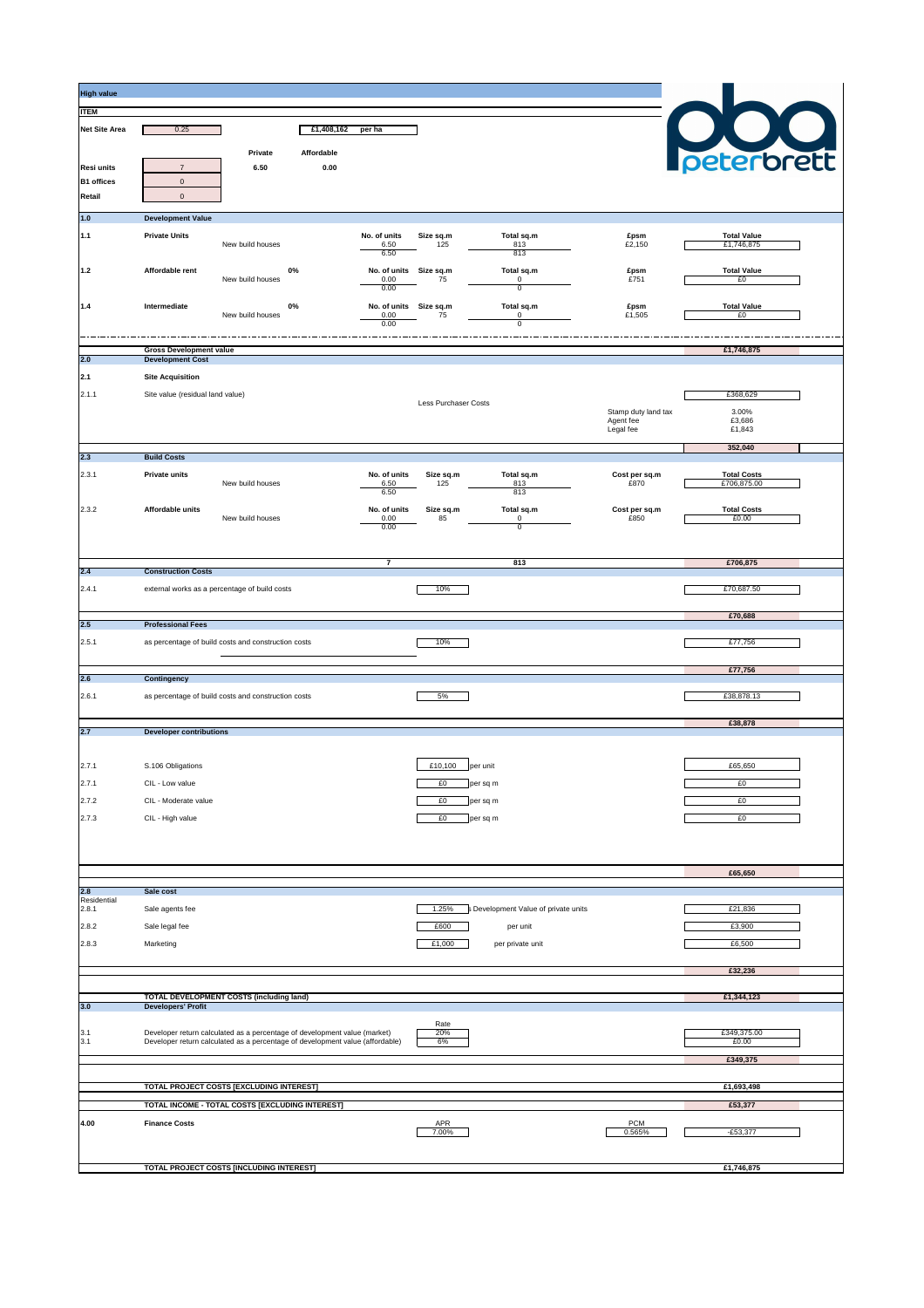| Low value                |                                  |                                                                               |                                |                             |                                    |                        |                                  |  |
|--------------------------|----------------------------------|-------------------------------------------------------------------------------|--------------------------------|-----------------------------|------------------------------------|------------------------|----------------------------------|--|
| <b>ITEM</b>              |                                  |                                                                               |                                |                             |                                    |                        | Deterbrett                       |  |
| <b>Net Site Area</b>     | 0.95                             | £541,758                                                                      | per ha                         |                             |                                    |                        |                                  |  |
|                          |                                  | Private<br>Affordable                                                         |                                |                             |                                    |                        |                                  |  |
| Resi units<br>B1 offices | 38<br>$\mathbf 0$                | 22.80<br>15.20                                                                |                                |                             |                                    |                        |                                  |  |
| Retail                   | $\mathsf 0$                      |                                                                               |                                |                             |                                    |                        |                                  |  |
|                          |                                  |                                                                               |                                |                             |                                    |                        |                                  |  |
| 1.0                      | <b>Development Value</b>         |                                                                               |                                |                             |                                    |                        |                                  |  |
| 1.1                      | <b>Private Units</b>             | New build houses                                                              | No. of units<br>22.80<br>22.80 | Size sq.m<br>100            | Total sq.m<br>2,280<br>2280        | £psm<br>£1,850         | <b>Total Value</b><br>£4,218,000 |  |
|                          | Affordable rent                  | 24%                                                                           | No. of units Size sq.m         |                             |                                    |                        |                                  |  |
| 1.2                      |                                  | New build houses                                                              | $\frac{9.12}{9.12}$            | 75                          | Total sq.m<br>684<br>684           | £psm<br>£751           | <b>Total Value</b><br>£513,684   |  |
|                          | Intermediate                     | 16%                                                                           |                                |                             | Total sq.m                         |                        | <b>Total Value</b>               |  |
| 1.4                      |                                  | New build houses                                                              | No. of units Size sq.m<br>6.08 | 75                          | 456                                | £psm<br>£1,295         | £590,520                         |  |
|                          |                                  |                                                                               | 6.08                           |                             | 456                                |                        |                                  |  |
|                          | <b>Gross Development value</b>   |                                                                               |                                |                             |                                    |                        | £5,322,204                       |  |
| 2.0                      | <b>Development Cost</b>          |                                                                               |                                |                             |                                    |                        |                                  |  |
| 2.1                      | <b>Site Acquisition</b>          |                                                                               |                                |                             |                                    |                        |                                  |  |
| 2.1.1                    | Site value (residual land value) |                                                                               |                                | <b>Less Purchaser Costs</b> |                                    |                        | £544,624                         |  |
|                          |                                  |                                                                               |                                |                             |                                    | Stamp duty land tax    | 4.00%                            |  |
|                          |                                  |                                                                               |                                |                             |                                    | Agent fee<br>Legal fee | £5,446<br>£2,723                 |  |
|                          |                                  |                                                                               |                                |                             |                                    |                        | 514,670                          |  |
| 2.3                      | <b>Build Costs</b>               |                                                                               |                                |                             |                                    |                        |                                  |  |
| 2.3.1                    | <b>Private units</b>             |                                                                               | No. of units                   | Size sq.m                   | Total sq.m                         | Cost per sq.m          | <b>Total Costs</b>               |  |
|                          |                                  | New build houses                                                              | 22.80<br>22.80                 | 100                         | 2,280<br>2280                      | £830                   | £1,892,400.00                    |  |
| 2.3.2                    | Affordable units                 |                                                                               | No. of units                   | Size sq.m                   | Total sq.m                         | Cost per sq.m          | <b>Total Costs</b>               |  |
|                          |                                  | New build houses                                                              | 15.20<br>15.20                 | 75                          | 1,140<br>1140                      | £830                   | £946,200.00                      |  |
|                          |                                  |                                                                               |                                |                             |                                    |                        |                                  |  |
|                          |                                  |                                                                               | 38                             |                             | 3,420                              |                        | £2,838,600                       |  |
| 2.4                      | <b>Construction Costs</b>        |                                                                               |                                |                             |                                    |                        |                                  |  |
| 2.4.1                    |                                  | external works as a percentage of build costs                                 |                                | 10%                         |                                    |                        | £283,860.00                      |  |
|                          |                                  |                                                                               |                                |                             |                                    |                        | £283,860                         |  |
| 2.5                      | <b>Professional Fees</b>         |                                                                               |                                |                             |                                    |                        |                                  |  |
| 2.5.1                    |                                  | as percentage of build costs and construction costs                           |                                | 10%                         |                                    |                        | £312,246                         |  |
|                          |                                  |                                                                               |                                |                             |                                    |                        |                                  |  |
| 2.6                      | <b>Contingency</b>               |                                                                               |                                |                             |                                    |                        | £312,246                         |  |
| 2.6.1                    |                                  | as percentage of build costs and construction costs                           |                                | $5\%$                       |                                    |                        | £156,123.00                      |  |
|                          |                                  |                                                                               |                                |                             |                                    |                        |                                  |  |
|                          |                                  |                                                                               |                                |                             |                                    |                        | £156,123                         |  |
| 2.7                      | <b>Developer contributions</b>   |                                                                               |                                |                             |                                    |                        |                                  |  |
| 2.7.1                    | S.106 Obligations                |                                                                               |                                | £500                        | per unit                           |                        | £11,400                          |  |
| 2.7.1                    | CIL - Low value                  |                                                                               |                                | £0                          | per sq m                           |                        | £0                               |  |
| 2.7.2                    | CIL - Moderate value             |                                                                               |                                | £0                          | per sq m                           |                        | £0                               |  |
| 2.7.3                    | CIL - High value                 |                                                                               |                                | £0                          | per sq m                           |                        | £0                               |  |
|                          |                                  |                                                                               |                                |                             |                                    |                        | £11,400                          |  |
| 2.8                      | Sale cost                        |                                                                               |                                |                             |                                    |                        |                                  |  |
| Residential<br>2.8.1     | Sale agents fee                  |                                                                               |                                | 1.25%                       | Development Value of private units |                        | £52,725                          |  |
| 2.8.2                    | Sale legal fee                   |                                                                               |                                | £600                        | per unit                           |                        | £22,800                          |  |
| 2.8.3                    | Marketing                        |                                                                               |                                | £1,000                      | per private unit                   |                        | £22,800                          |  |
|                          |                                  |                                                                               |                                |                             |                                    |                        |                                  |  |
|                          |                                  |                                                                               |                                |                             |                                    |                        | £98,325                          |  |
|                          |                                  | <b>TOTAL DEVELOPMENT COSTS (including land)</b>                               |                                |                             |                                    |                        | £4,215,224                       |  |
| 3.0                      | <b>Developers' Profit</b>        |                                                                               |                                |                             |                                    |                        |                                  |  |
| 3.1                      |                                  | Developer return calculated as a percentage of development value (market)     |                                | Rate<br>20%                 |                                    |                        | £843,600.00                      |  |
| 3.2                      |                                  | Developer return calculated as a percentage of development value (affordable) |                                | 6%                          |                                    |                        | £66,252.24                       |  |
|                          |                                  |                                                                               |                                |                             |                                    |                        | £909,852                         |  |
|                          |                                  | TOTAL PROJECT COSTS [EXCLUDING INTEREST]                                      |                                |                             |                                    |                        | £5,125,076                       |  |
|                          |                                  | TOTAL INCOME - TOTAL COSTS [EXCLUDING INTEREST]                               |                                |                             |                                    |                        | £197,128                         |  |
| 4.00                     | <b>Finance Costs</b>             |                                                                               |                                | APR                         |                                    | <b>PCM</b>             |                                  |  |
|                          |                                  |                                                                               |                                | 7.00%                       |                                    | 0.565%                 | $-£197,128$                      |  |
|                          |                                  |                                                                               |                                |                             |                                    |                        |                                  |  |
|                          |                                  | TOTAL PROJECT COSTS [INCLUDING INTEREST]                                      |                                |                             |                                    |                        | £5,322,204                       |  |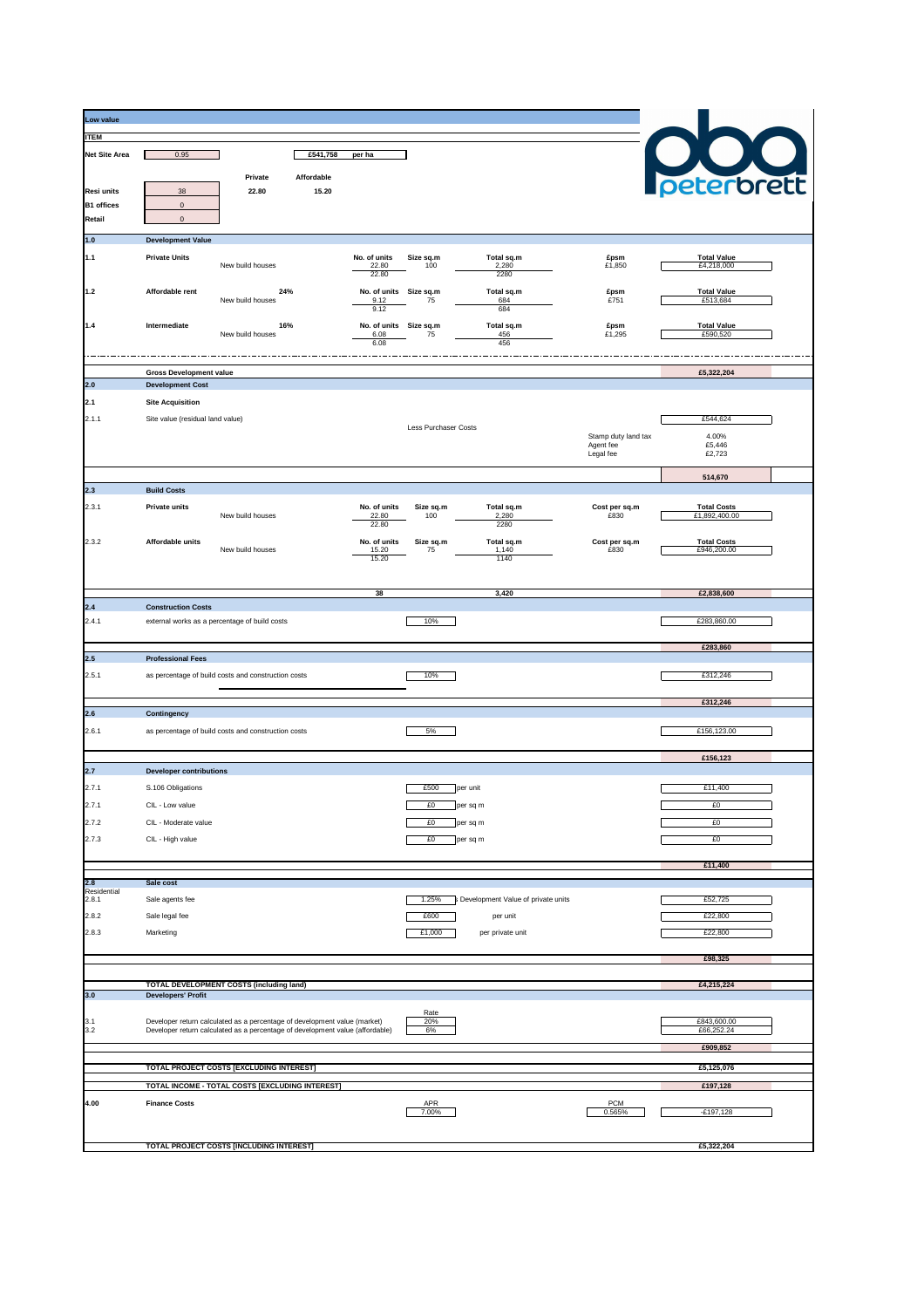| <b>Moderate value</b>       |                                                    |                                                                                                                                                            |            |                                |                      |                                      |                        |                                |  |
|-----------------------------|----------------------------------------------------|------------------------------------------------------------------------------------------------------------------------------------------------------------|------------|--------------------------------|----------------------|--------------------------------------|------------------------|--------------------------------|--|
| <b>ITEM</b>                 |                                                    |                                                                                                                                                            |            |                                |                      |                                      |                        |                                |  |
| <b>Net Site Area</b>        | 0.95                                               |                                                                                                                                                            | £796,984   | per ha                         |                      |                                      |                        | DOOD                           |  |
|                             |                                                    | Private                                                                                                                                                    | Affordable |                                |                      |                                      |                        |                                |  |
| Resi units                  | 33                                                 | 19.95                                                                                                                                                      | 13.30      |                                |                      |                                      |                        |                                |  |
| <b>B1 offices</b><br>Retail | $\pmb{0}$<br>$\mathbf 0$                           |                                                                                                                                                            |            |                                |                      |                                      |                        |                                |  |
| 1.0                         | <b>Development Value</b>                           |                                                                                                                                                            |            |                                |                      |                                      |                        |                                |  |
| 1.1                         | <b>Private Units</b>                               |                                                                                                                                                            |            | No. of units                   | Size sq.m            | Total sq.m                           | £psm                   | <b>Total Value</b>             |  |
|                             |                                                    | New build houses                                                                                                                                           |            | 19.95<br>19.95                 | 110                  | 2,195<br>2195                        | £2,000                 | £4,389,000                     |  |
| $1.2$                       | Affordable rent                                    | 24%<br>New build houses                                                                                                                                    |            | No. of units Size sq.m<br>7.98 | 85                   | Total sq.m<br>678                    | £psm<br>£751           | <b>Total Value</b><br>£509,403 |  |
|                             |                                                    |                                                                                                                                                            |            | 7.98                           |                      | 678                                  |                        |                                |  |
| 1.4                         | Intermediate                                       | 16%<br>New build houses                                                                                                                                    |            | No. of units Size sq.m<br>5.32 | 85                   | Total sq.m<br>452                    | £psm<br>£1,400         | <b>Total Value</b><br>£633,080 |  |
|                             |                                                    |                                                                                                                                                            |            | 5.32                           |                      | 452                                  |                        |                                |  |
|                             | <b>Gross Development value</b>                     |                                                                                                                                                            |            |                                |                      |                                      |                        | £5,531,483                     |  |
| 2.0<br>2.1                  | <b>Development Cost</b><br><b>Site Acquisition</b> |                                                                                                                                                            |            |                                |                      |                                      |                        |                                |  |
| 2.1.1                       | Site value (residual land value)                   |                                                                                                                                                            |            |                                |                      |                                      |                        | £801,201                       |  |
|                             |                                                    |                                                                                                                                                            |            |                                | Less Purchaser Costs |                                      | Stamp duty land tax    | 4.00%                          |  |
|                             |                                                    |                                                                                                                                                            |            |                                |                      |                                      | Agent fee<br>Legal fee | £8,012<br>£4,006               |  |
|                             |                                                    |                                                                                                                                                            |            |                                |                      |                                      |                        | 757,135                        |  |
| 2.3<br>2.3.1                | <b>Build Costs</b><br><b>Private units</b>         |                                                                                                                                                            |            | No. of units                   | Size sq.m            | Total sq.m                           | Cost per sq.m          | <b>Total Costs</b>             |  |
|                             |                                                    | New build houses                                                                                                                                           |            | 19.95<br>19.95                 | 110                  | 2,195<br>2195                        | £840                   | £1,843,380.00                  |  |
| 2.3.2                       | Affordable units                                   |                                                                                                                                                            |            | No. of units                   | Size sq.m            | Total sq.m                           | Cost per sq.m          | <b>Total Costs</b>             |  |
|                             |                                                    | New build houses                                                                                                                                           |            | 13.30<br>13.30                 | 85                   | 1,131<br>1131                        | £830                   | £938,315.00                    |  |
|                             |                                                    |                                                                                                                                                            |            |                                |                      |                                      |                        |                                |  |
| 2.4                         | <b>Construction Costs</b>                          |                                                                                                                                                            |            | 33                             |                      | 3,325                                |                        | £2,781,695                     |  |
| 2.4.1                       |                                                    | external works as a percentage of build costs                                                                                                              |            |                                | 10%                  |                                      |                        | £278,169.50                    |  |
|                             |                                                    |                                                                                                                                                            |            |                                |                      |                                      |                        |                                |  |
| 2.5                         | <b>Professional Fees</b>                           |                                                                                                                                                            |            |                                |                      |                                      |                        | £278,170                       |  |
| 2.5.1                       |                                                    | as percentage of build costs and construction costs                                                                                                        |            |                                | 10%                  |                                      |                        | £305,986                       |  |
|                             |                                                    |                                                                                                                                                            |            |                                |                      |                                      |                        | £305,986                       |  |
| 2.6                         | Contingency                                        |                                                                                                                                                            |            |                                |                      |                                      |                        |                                |  |
| 2.6.1                       |                                                    | as percentage of build costs and construction costs                                                                                                        |            |                                | 5%                   |                                      |                        | £152,993.23                    |  |
| 2.7                         | <b>Developer contributions</b>                     |                                                                                                                                                            |            |                                |                      |                                      |                        | £152,993                       |  |
|                             |                                                    |                                                                                                                                                            |            |                                |                      |                                      |                        |                                |  |
| 2.7.1                       | S.106 Obligations                                  |                                                                                                                                                            |            |                                | £500                 | per unit                             |                        | £9,975                         |  |
| 2.7.1                       | CIL - Low value                                    |                                                                                                                                                            |            |                                | £0                   | per sq m                             |                        | £0                             |  |
| 2.7.2                       | CIL - Moderate value                               |                                                                                                                                                            |            |                                | £0                   | per sq m                             |                        | £0                             |  |
| 2.7.3                       | CIL - High value                                   |                                                                                                                                                            |            |                                | £0                   | per sq m                             |                        | £0                             |  |
|                             |                                                    |                                                                                                                                                            |            |                                |                      |                                      |                        |                                |  |
|                             |                                                    |                                                                                                                                                            |            |                                |                      |                                      |                        |                                |  |
|                             |                                                    |                                                                                                                                                            |            |                                |                      |                                      |                        | £9,975                         |  |
| 2.8<br>Residential<br>2.8.1 | Sale cost                                          |                                                                                                                                                            |            |                                | 1.25%                | B Development Value of private units |                        | £54,863                        |  |
| 2.8.2                       | Sale agents fee<br>Sale legal fee                  |                                                                                                                                                            |            |                                | £600                 | per unit                             |                        | £19,950                        |  |
| 2.8.3                       | Marketing                                          |                                                                                                                                                            |            |                                | £1,000               | per private unit                     |                        | £19,950                        |  |
|                             |                                                    |                                                                                                                                                            |            |                                |                      |                                      |                        |                                |  |
| 3.0                         | <b>Developers' Profit</b>                          |                                                                                                                                                            |            |                                |                      |                                      |                        |                                |  |
|                             |                                                    |                                                                                                                                                            |            |                                | Rate                 |                                      |                        |                                |  |
| 3.1<br>3.2                  |                                                    | Developer return calculated as a percentage of development value (market)<br>Developer return calculated as a percentage of development value (affordable) |            |                                | 20%<br>6%            |                                      |                        | £877,800.00<br>£68,549.00      |  |
|                             |                                                    |                                                                                                                                                            |            |                                |                      |                                      |                        | £946,349                       |  |
|                             |                                                    |                                                                                                                                                            |            |                                |                      |                                      |                        |                                |  |
|                             |                                                    | TOTAL PROJECT COSTS [EXCLUDING INTEREST]<br>TOTAL INCOME - TOTAL COSTS [EXCLUDING INTEREST]                                                                |            |                                |                      |                                      |                        | £5,327,066<br>£204,418         |  |
| 4.00                        | <b>Finance Costs</b>                               |                                                                                                                                                            |            |                                | APR                  |                                      | <b>PCM</b>             |                                |  |
|                             |                                                    |                                                                                                                                                            |            |                                | 7.00%                |                                      | 0.565%                 | $-E204,418$                    |  |
|                             |                                                    |                                                                                                                                                            |            |                                |                      |                                      |                        |                                |  |
|                             |                                                    | TOTAL PROJECT COSTS [INCLUDING INTEREST]                                                                                                                   |            |                                |                      |                                      |                        | £5,531,483                     |  |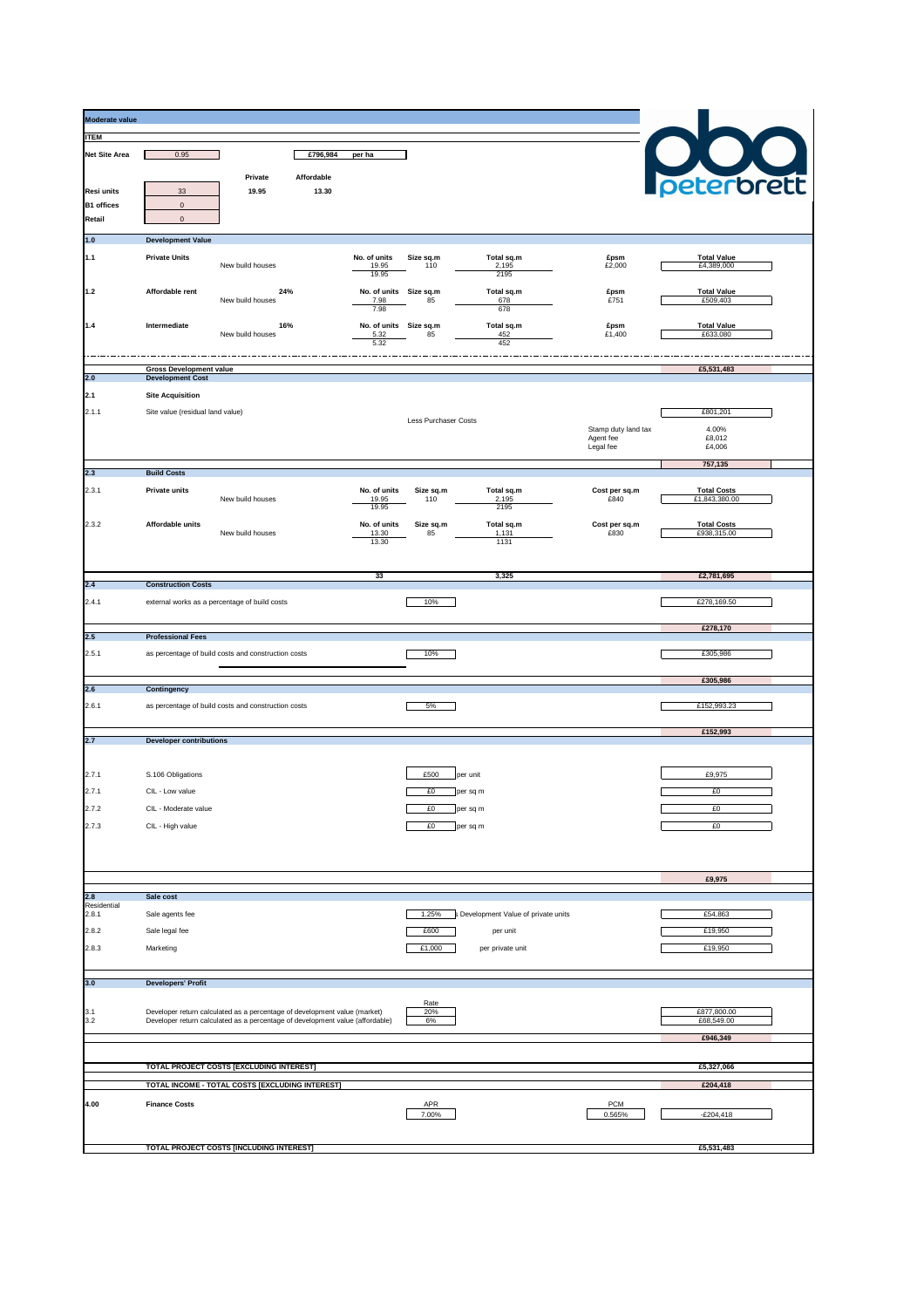| <b>High value</b>           |                                                                                                                                                            |                  |            |                                        |                      |                                             |                                               |                                     |
|-----------------------------|------------------------------------------------------------------------------------------------------------------------------------------------------------|------------------|------------|----------------------------------------|----------------------|---------------------------------------------|-----------------------------------------------|-------------------------------------|
| <b>ITEM</b>                 |                                                                                                                                                            |                  |            |                                        |                      |                                             |                                               |                                     |
| <b>Net Site Area</b>        | 0.95                                                                                                                                                       |                  | £1,064,792 | per ha                                 |                      |                                             |                                               | peterbrett                          |
|                             |                                                                                                                                                            | Private          | Affordable |                                        |                      |                                             |                                               |                                     |
| Resi units                  | 29                                                                                                                                                         | 17.10            | 11.40      |                                        |                      |                                             |                                               |                                     |
| <b>B1 offices</b><br>Retail | $\mathbf 0$<br>$\pmb{0}$                                                                                                                                   |                  |            |                                        |                      |                                             |                                               |                                     |
| $1.0$                       | <b>Development Value</b>                                                                                                                                   |                  |            |                                        |                      |                                             |                                               |                                     |
| 1.1                         | <b>Private Units</b>                                                                                                                                       |                  |            | No. of units                           | Size sq.m            | Total sq.m                                  | £psm                                          | <b>Total Value</b>                  |
|                             |                                                                                                                                                            | New build houses |            | 17.10<br>17.10                         | 125                  | 2,138<br>2138                               | £2,150                                        | £4,595,625                          |
| $1.2$                       | Affordable rent                                                                                                                                            | New build houses | 24%        | No. of units Size sq.m<br>6.84         | 85                   | Total sq.m<br>581                           | £psm<br>£751                                  | <b>Total Value</b><br>£436,631      |
|                             |                                                                                                                                                            |                  |            | 6.84                                   |                      | 581                                         |                                               |                                     |
| $1.4$                       | Intermediate                                                                                                                                               | New build houses | 16%        | No. of units Size sq.m<br>4.56<br>4.56 | 85                   | Total sq.m<br>388<br>388                    | £psm<br>£1,505                                | <b>Total Value</b><br>£583,338      |
|                             | <b>Gross Development value</b>                                                                                                                             |                  |            |                                        |                      |                                             |                                               | £5,615,594                          |
| 2.0                         | <b>Development Cost</b>                                                                                                                                    |                  |            |                                        |                      |                                             |                                               |                                     |
| 2.1                         | <b>Site Acquisition</b>                                                                                                                                    |                  |            |                                        |                      |                                             |                                               |                                     |
| 2.1.1                       | Site value (residual land value)                                                                                                                           |                  |            |                                        | Less Purchaser Costs |                                             |                                               | £1,070,426                          |
|                             |                                                                                                                                                            |                  |            |                                        |                      |                                             | Stamp duty land tax<br>Agent fee<br>Legal fee | 4.00%<br>£10,704<br>£5,352          |
|                             |                                                                                                                                                            |                  |            |                                        |                      |                                             |                                               | 1,011,553                           |
| 2.3                         | <b>Build Costs</b>                                                                                                                                         |                  |            |                                        |                      |                                             |                                               |                                     |
| 2.3.1                       | <b>Private units</b>                                                                                                                                       | New build houses |            | No. of units<br>17.10<br>17.10         | Size sq.m<br>125     | Total sq.m<br>2,138<br>2138                 | Cost per sq.m<br>£850                         | <b>Total Costs</b><br>£1,816,875.00 |
| 2.3.2                       | Affordable units                                                                                                                                           |                  |            | No. of units                           | Size sq.m            | Total sq.m                                  | Cost per sq.m                                 | <b>Total Costs</b>                  |
|                             |                                                                                                                                                            | New build houses |            | 11.40<br>11.40                         | 85                   | 969<br>969                                  | £830                                          | £804,270.00                         |
|                             |                                                                                                                                                            |                  |            |                                        |                      |                                             |                                               |                                     |
| 2.4                         | <b>Construction Costs</b>                                                                                                                                  |                  |            | 29                                     |                      | 3,107                                       |                                               | £2,621,145                          |
| 2.4.1                       | external works as a percentage of build costs                                                                                                              |                  |            |                                        | 10%                  |                                             |                                               | £262,114.50                         |
|                             |                                                                                                                                                            |                  |            |                                        |                      |                                             |                                               |                                     |
| 2.5                         | <b>Professional Fees</b>                                                                                                                                   |                  |            |                                        |                      |                                             |                                               | £262,115                            |
| 2.5.1                       | as percentage of build costs and construction costs                                                                                                        |                  |            |                                        | 10%                  |                                             |                                               | £288,326                            |
| 2.6                         | Contingency                                                                                                                                                |                  |            |                                        |                      |                                             |                                               | £288,326                            |
| 2.6.1                       | as percentage of build costs and construction costs                                                                                                        |                  |            |                                        | 5%                   |                                             |                                               | £144,162.98                         |
|                             |                                                                                                                                                            |                  |            |                                        |                      |                                             |                                               | £144,163                            |
| 2.7                         | <b>Developer contributions</b>                                                                                                                             |                  |            |                                        |                      |                                             |                                               |                                     |
| 2.7.1                       | S.106 Obligations                                                                                                                                          |                  |            |                                        | £500                 | per unit                                    |                                               | £8,550                              |
| 2.7.1                       | CIL - Low value                                                                                                                                            |                  |            |                                        | £0                   | per sq m                                    |                                               | £0                                  |
| 2.7.2                       | CIL - Moderate value                                                                                                                                       |                  |            |                                        | £0                   | per sq m                                    |                                               | £0                                  |
| 2.7.3                       | CIL - High value                                                                                                                                           |                  |            |                                        | £0                   | per sq m                                    |                                               | £0                                  |
|                             |                                                                                                                                                            |                  |            |                                        |                      |                                             |                                               |                                     |
|                             |                                                                                                                                                            |                  |            |                                        |                      |                                             |                                               |                                     |
|                             |                                                                                                                                                            |                  |            |                                        |                      |                                             |                                               | £8,550                              |
| 2.8<br>Residential          | Sale cost                                                                                                                                                  |                  |            |                                        |                      |                                             |                                               |                                     |
| 2.8.1                       | Sale agents fee                                                                                                                                            |                  |            |                                        | 1.25%                | <b>B</b> Development Value of private units |                                               | £57,445                             |
| 2.8.2                       | Sale legal fee                                                                                                                                             |                  |            |                                        | £600                 | per unit                                    |                                               | £17,100                             |
| 2.8.3                       | Marketing                                                                                                                                                  |                  |            |                                        | £1,000               | per private unit                            |                                               | £17,100                             |
|                             |                                                                                                                                                            |                  |            |                                        |                      |                                             |                                               | £91,645                             |
|                             | <b>TOTAL DEVELOPMENT COSTS (including land)</b>                                                                                                            |                  |            |                                        |                      |                                             |                                               | £4,427,496                          |
| 3.0                         | <b>Developers' Profit</b>                                                                                                                                  |                  |            |                                        |                      |                                             |                                               |                                     |
| $\frac{3.1}{3.2}$           | Developer return calculated as a percentage of development value (market)<br>Developer return calculated as a percentage of development value (affordable) |                  |            |                                        | Rate<br>20%<br>6%    |                                             |                                               | £919,125.00<br>£61,198.16           |
|                             |                                                                                                                                                            |                  |            |                                        |                      |                                             |                                               | £980,323                            |
|                             | TOTAL PROJECT COSTS [EXCLUDING INTEREST]                                                                                                                   |                  |            |                                        |                      |                                             |                                               | £5,407,820                          |
|                             | TOTAL INCOME - TOTAL COSTS [EXCLUDING INTEREST]                                                                                                            |                  |            |                                        |                      |                                             |                                               | £207,775                            |
| 4.00                        | <b>Finance Costs</b>                                                                                                                                       |                  |            |                                        | APR<br>7.00%         |                                             | <b>PCM</b><br>0.565%                          | $-£207,775$                         |
|                             | TOTAL PROJECT COSTS [INCLUDING INTEREST]                                                                                                                   |                  |            |                                        |                      |                                             |                                               | £5,615,594                          |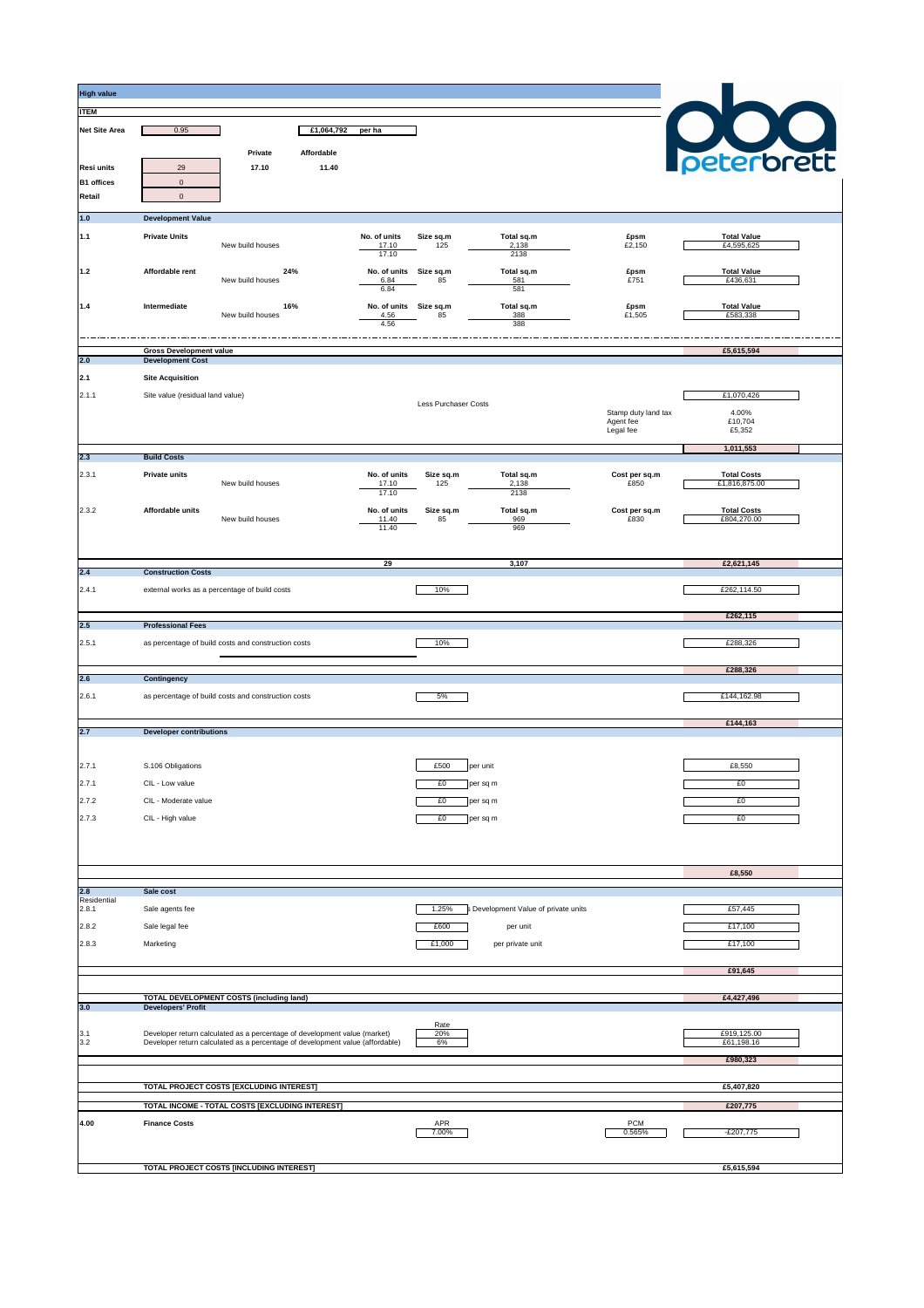| Low value                       |                                  |                                                                               |            |                        |                             |                                      |                                  |                                     |  |
|---------------------------------|----------------------------------|-------------------------------------------------------------------------------|------------|------------------------|-----------------------------|--------------------------------------|----------------------------------|-------------------------------------|--|
| <b>ITEM</b>                     |                                  |                                                                               |            |                        |                             |                                      |                                  |                                     |  |
| <b>Net Site Area</b>            | 3.50                             |                                                                               | £532,382   | per ha                 |                             |                                      |                                  | Deterbrett                          |  |
|                                 |                                  |                                                                               |            |                        |                             |                                      |                                  |                                     |  |
|                                 |                                  | Private                                                                       | Affordable |                        |                             |                                      |                                  |                                     |  |
| Resi units<br><b>B1</b> offices | 140<br>$\mathbf 0$               | 84.00                                                                         | 56.00      |                        |                             |                                      |                                  |                                     |  |
| Retail                          | $\mathbf{0}$                     |                                                                               |            |                        |                             |                                      |                                  |                                     |  |
| 1.0                             | <b>Development Value</b>         |                                                                               |            |                        |                             |                                      |                                  |                                     |  |
| 1.1                             | <b>Private Units</b>             |                                                                               |            | No. of units           | Size sq.m                   | Total sq.m                           | £psm                             | <b>Total Value</b>                  |  |
|                                 |                                  | New build houses                                                              |            | 84.00<br>84.00         | 100                         | 8,400<br>8400                        | £1,850                           | £15,540,000                         |  |
| 1.2                             | Affordable rent                  | 24%                                                                           |            | No. of units Size sq.m |                             | Total sq.m                           | £psm                             | <b>Total Value</b>                  |  |
|                                 |                                  | New build houses                                                              |            | 33.60<br>33.60         | 75                          | 2,520<br>2520                        | £751                             | £1,892,520                          |  |
| 1.4                             | Intermediate                     | 16%                                                                           |            | No. of units Size sq.m |                             | Total sq.m                           | £psm                             | <b>Total Value</b>                  |  |
|                                 |                                  | New build houses                                                              |            | 22.40<br>22.40         | 75                          | 1,680<br>1680                        | £1,295                           | £2,175,600                          |  |
|                                 |                                  |                                                                               |            |                        |                             |                                      |                                  |                                     |  |
|                                 | <b>Gross Development value</b>   |                                                                               |            |                        |                             |                                      |                                  | £19,608,120                         |  |
| 2.0                             | <b>Development Cost</b>          |                                                                               |            |                        |                             |                                      |                                  |                                     |  |
| 2.1                             | <b>Site Acquisition</b>          |                                                                               |            |                        |                             |                                      |                                  |                                     |  |
| 2.1.1                           | Site value (residual land value) |                                                                               |            |                        | <b>Less Purchaser Costs</b> |                                      |                                  | £1,971,785                          |  |
|                                 |                                  |                                                                               |            |                        |                             |                                      | Stamp duty land tax<br>Agent fee | 4.00%<br>£19,718                    |  |
|                                 |                                  |                                                                               |            |                        |                             |                                      | Legal fee                        | £9,859                              |  |
|                                 |                                  |                                                                               |            |                        |                             |                                      |                                  | 1,863,337                           |  |
| 2.3                             | <b>Build Costs</b>               |                                                                               |            |                        |                             |                                      |                                  |                                     |  |
| 2.3.1                           | <b>Private units</b>             | New build houses                                                              |            | No. of units<br>84.00  | Size sq.m<br>100            | Total sq.m<br>8,400                  | Cost per sq.m<br>£810            | <b>Total Costs</b><br>£6,804,000.00 |  |
|                                 |                                  |                                                                               |            | 84.00                  |                             | 8400                                 |                                  |                                     |  |
| 2.3.2                           | Affordable units                 | New build houses                                                              |            | No. of units<br>56.00  | Size sq.m<br>75             | Total sq.m<br>4,200                  | Cost per sq.m<br>£810            | <b>Total Costs</b><br>£3,402,000.00 |  |
|                                 |                                  |                                                                               |            | 56.00                  |                             | 4200                                 |                                  |                                     |  |
|                                 |                                  |                                                                               |            |                        |                             |                                      |                                  |                                     |  |
| 2.4                             | <b>Construction Costs</b>        |                                                                               |            | 140                    |                             | 12,600                               |                                  | £10,206,000                         |  |
| 2.4.1                           |                                  | external works as a percentage of build costs                                 |            |                        | 10%                         |                                      |                                  | £1,020,600.00                       |  |
|                                 |                                  |                                                                               |            |                        |                             |                                      |                                  |                                     |  |
| 2.5                             | <b>Professional Fees</b>         |                                                                               |            |                        |                             |                                      |                                  | £1,020,600                          |  |
| 2.5.1                           |                                  | as percentage of build costs and construction costs                           |            |                        | 10%                         |                                      |                                  | £1,122,660                          |  |
|                                 |                                  |                                                                               |            |                        |                             |                                      |                                  |                                     |  |
| 2.6                             | <b>Contingency</b>               |                                                                               |            |                        |                             |                                      |                                  | £1,122,660                          |  |
| 2.6.1                           |                                  | as percentage of build costs and construction costs                           |            |                        | 5%                          |                                      |                                  | £561,330.00                         |  |
|                                 |                                  |                                                                               |            |                        |                             |                                      |                                  |                                     |  |
|                                 |                                  |                                                                               |            |                        |                             |                                      |                                  | £561,330                            |  |
| 2.7                             | <b>Developer contributions</b>   |                                                                               |            |                        |                             |                                      |                                  |                                     |  |
| 2.7.1                           | S.106 Obligations                |                                                                               |            |                        | £2,000 per unit             |                                      |                                  | £168,000                            |  |
| 2.7.1                           | CIL - Low value                  |                                                                               |            |                        | £0                          | per sq m                             |                                  | £0                                  |  |
| 2.7.2                           | CIL - Moderate value             |                                                                               |            |                        | £0                          | per sq m                             |                                  | £0                                  |  |
| 2.7.3                           | CIL - High value                 |                                                                               |            |                        | £0                          | per sq m                             |                                  | £0                                  |  |
|                                 |                                  |                                                                               |            |                        |                             |                                      |                                  | £168,000                            |  |
| 2.8                             | Sale cost                        |                                                                               |            |                        |                             |                                      |                                  |                                     |  |
| Residential<br>2.8.1            | Sale agents fee                  |                                                                               |            |                        | 1.25%                       | B Development Value of private units |                                  | £194,250                            |  |
| 2.8.2                           | Sale legal fee                   |                                                                               |            |                        | £600                        | per unit                             |                                  | £84,000                             |  |
| 2.8.3                           | Marketing                        |                                                                               |            |                        | £1,000                      | per private unit                     |                                  | £84,000                             |  |
|                                 |                                  |                                                                               |            |                        |                             |                                      |                                  | £362,250                            |  |
|                                 |                                  |                                                                               |            |                        |                             |                                      |                                  |                                     |  |
| 3.0                             | <b>Developers' Profit</b>        | <b>TOTAL DEVELOPMENT COSTS (including land)</b>                               |            |                        |                             |                                      |                                  | £15,304,177                         |  |
|                                 |                                  |                                                                               |            |                        | Rate                        |                                      |                                  |                                     |  |
| 3.1                             |                                  | Developer return calculated as a percentage of development value (market)     |            |                        | 20%                         |                                      |                                  | £3,108,000.00                       |  |
| 3.1                             |                                  | Developer return calculated as a percentage of development value (affordable) |            |                        | 6%                          |                                      |                                  | £244,087.20                         |  |
|                                 |                                  |                                                                               |            |                        |                             |                                      |                                  | £3,352,087                          |  |
|                                 |                                  | TOTAL PROJECT COSTS [EXCLUDING INTEREST]                                      |            |                        |                             |                                      |                                  | £18,656,264                         |  |
|                                 |                                  | TOTAL INCOME - TOTAL COSTS [EXCLUDING INTEREST]                               |            |                        |                             |                                      |                                  | £951,856                            |  |
| 4.00                            | <b>Finance Costs</b>             |                                                                               |            |                        | APR<br>7.00%                |                                      | <b>PCM</b><br>0.565%             | $-£951,856$                         |  |
|                                 |                                  |                                                                               |            |                        |                             |                                      |                                  |                                     |  |
|                                 |                                  | TOTAL PROJECT COSTS [INCLUDING INTEREST]                                      |            |                        |                             |                                      |                                  | £19,608,120                         |  |
|                                 |                                  |                                                                               |            |                        |                             |                                      |                                  |                                     |  |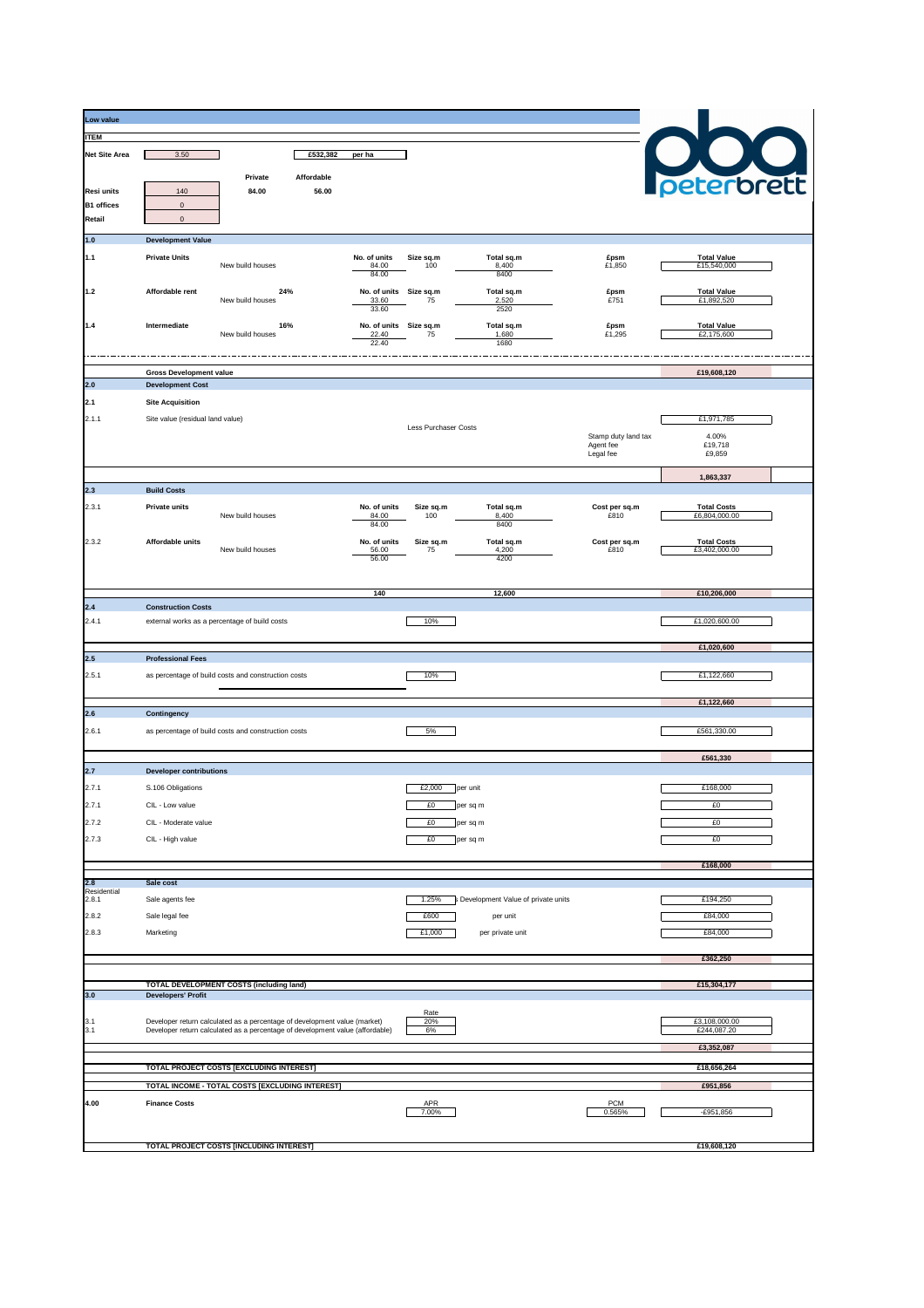| <b>Moderate value</b> |                                            |                                                                                                                                                            |            |                                          |                      |                                           |                                               |                                     |  |
|-----------------------|--------------------------------------------|------------------------------------------------------------------------------------------------------------------------------------------------------------|------------|------------------------------------------|----------------------|-------------------------------------------|-----------------------------------------------|-------------------------------------|--|
| <b>ITEM</b>           |                                            |                                                                                                                                                            |            |                                          |                      |                                           |                                               |                                     |  |
| <b>Net Site Area</b>  | 3.50                                       |                                                                                                                                                            | £798,301   | per ha                                   |                      |                                           |                                               | Deterbrett                          |  |
|                       |                                            | Private                                                                                                                                                    | Affordable |                                          |                      |                                           |                                               |                                     |  |
| Resi units            | 123                                        | 73.50                                                                                                                                                      | 49.00      |                                          |                      |                                           |                                               |                                     |  |
| <b>B1 offices</b>     | $\pmb{0}$                                  |                                                                                                                                                            |            |                                          |                      |                                           |                                               |                                     |  |
| Retail                | $\mathbf 0$                                |                                                                                                                                                            |            |                                          |                      |                                           |                                               |                                     |  |
| 1.0                   | <b>Development Value</b>                   |                                                                                                                                                            |            |                                          |                      |                                           |                                               |                                     |  |
| 1.1                   | <b>Private Units</b>                       | New build houses                                                                                                                                           |            | No. of units<br>73.50<br>73.50           | Size sq.m<br>110     | Total sq.m<br>8,085<br>8085               | £psm<br>£2,000                                | <b>Total Value</b><br>£16,170,000   |  |
| 1.2                   | Affordable rent                            | 24%<br>New build houses                                                                                                                                    |            | No. of units Size sq.m<br>29.40<br>29.40 | 85                   | Total sq.m<br>2,499<br>2499               | £psm<br>£751                                  | <b>Total Value</b><br>£1,876,749    |  |
| 1.4                   | Intermediate                               | 16%<br>New build houses                                                                                                                                    |            | No. of units Size sq.m<br>19.60<br>19.60 | 85                   | Total sq.m<br>1,666<br>1666               | £psm<br>£1,400                                | <b>Total Value</b><br>£2,332,400    |  |
|                       | <b>Gross Development value</b>             |                                                                                                                                                            |            |                                          |                      |                                           |                                               | £20,379,149                         |  |
| 2.0                   | <b>Development Cost</b>                    |                                                                                                                                                            |            |                                          |                      |                                           |                                               |                                     |  |
| 2.1                   | <b>Site Acquisition</b>                    |                                                                                                                                                            |            |                                          |                      |                                           |                                               |                                     |  |
| 2.1.1                 | Site value (residual land value)           |                                                                                                                                                            |            |                                          | Less Purchaser Costs |                                           |                                               | £2,956,672                          |  |
|                       |                                            |                                                                                                                                                            |            |                                          |                      |                                           | Stamp duty land tax<br>Agent fee<br>Legal fee | 4.00%<br>£29,567<br>£14,783         |  |
|                       |                                            |                                                                                                                                                            |            |                                          |                      |                                           |                                               | 2,794,055                           |  |
| 2.3<br>2.3.1          | <b>Build Costs</b><br><b>Private units</b> |                                                                                                                                                            |            | No. of units                             | Size sq.m            | Total sq.m                                | Cost per sq.m                                 | <b>Total Costs</b>                  |  |
|                       |                                            | New build houses                                                                                                                                           |            | 73.50<br>73.50                           | 110                  | 8,085<br>8085                             | £820                                          | £6,629,700.00                       |  |
| 2.3.2                 | Affordable units                           | New build houses                                                                                                                                           |            | No. of units<br>49.00                    | Size sq.m<br>85      | Total sq.m<br>4,165                       | Cost per sq.m<br>£810                         | <b>Total Costs</b><br>£3,373,650.00 |  |
|                       |                                            |                                                                                                                                                            |            | 49.00                                    |                      | 4165                                      |                                               |                                     |  |
|                       |                                            |                                                                                                                                                            |            |                                          |                      |                                           |                                               |                                     |  |
| 2.4                   | <b>Construction Costs</b>                  |                                                                                                                                                            |            | 123                                      |                      | 12,250                                    |                                               | £10,003,350                         |  |
| 2.4.1                 |                                            | external works as a percentage of build costs                                                                                                              |            |                                          | 10%                  |                                           |                                               | £1,000,335.00                       |  |
| 2.5                   | <b>Professional Fees</b>                   |                                                                                                                                                            |            |                                          |                      |                                           |                                               | £1,000,335                          |  |
| 2.5.1                 |                                            | as percentage of build costs and construction costs                                                                                                        |            |                                          | 10%                  |                                           |                                               | £1,100,369                          |  |
|                       |                                            |                                                                                                                                                            |            |                                          |                      |                                           |                                               | £1,100,369                          |  |
| 2.6                   | Contingency                                |                                                                                                                                                            |            |                                          |                      |                                           |                                               |                                     |  |
| 2.6.1                 |                                            | as percentage of build costs and construction costs                                                                                                        |            |                                          | 5%                   |                                           |                                               | £550,184.25                         |  |
|                       |                                            |                                                                                                                                                            |            |                                          |                      |                                           |                                               | £550,184                            |  |
| 2.7                   | <b>Developer contributions</b>             |                                                                                                                                                            |            |                                          |                      |                                           |                                               |                                     |  |
| 2.7.1                 | S.106 Obligations                          |                                                                                                                                                            |            |                                          | £2,000               | per unit                                  |                                               | £147,000                            |  |
| 2.7.1                 | CIL - Low value                            |                                                                                                                                                            |            |                                          | £0                   | per sq m                                  |                                               | £0                                  |  |
| 2.7.2                 | CIL - Moderate value                       |                                                                                                                                                            |            |                                          | £0                   | per sq m                                  |                                               | £0                                  |  |
| 2.7.3                 |                                            |                                                                                                                                                            |            |                                          | £0                   |                                           |                                               | £0                                  |  |
|                       | CIL - High value                           |                                                                                                                                                            |            |                                          |                      | per sq m                                  |                                               |                                     |  |
|                       |                                            |                                                                                                                                                            |            |                                          |                      |                                           |                                               |                                     |  |
|                       |                                            |                                                                                                                                                            |            |                                          |                      |                                           |                                               |                                     |  |
|                       |                                            |                                                                                                                                                            |            |                                          |                      |                                           |                                               | £147,000                            |  |
| 2.8<br>Residential    | Sale cost                                  |                                                                                                                                                            |            |                                          |                      |                                           |                                               |                                     |  |
| 2.8.1                 | Sale agents fee                            |                                                                                                                                                            |            |                                          | 1.25%                | <b>Development Value of private units</b> |                                               | £202,125                            |  |
| 2.8.2                 | Sale legal fee                             |                                                                                                                                                            |            |                                          | £600                 | per unit                                  |                                               | £73,500                             |  |
| 2.8.3                 | Marketing                                  |                                                                                                                                                            |            |                                          | £1,000               | per private unit                          |                                               | £73,500                             |  |
|                       |                                            |                                                                                                                                                            |            |                                          |                      |                                           |                                               |                                     |  |
| 3.0                   | <b>Developers' Profit</b>                  |                                                                                                                                                            |            |                                          |                      |                                           |                                               |                                     |  |
| 3.1<br>3.1            |                                            | Developer return calculated as a percentage of development value (market)<br>Developer return calculated as a percentage of development value (affordable) |            |                                          | Rate<br>20%<br>6%    |                                           |                                               | £3,234,000.00<br>£252,548.94        |  |
|                       |                                            |                                                                                                                                                            |            |                                          |                      |                                           |                                               | £3,486,549                          |  |
|                       |                                            |                                                                                                                                                            |            |                                          |                      |                                           |                                               |                                     |  |
|                       |                                            | TOTAL PROJECT COSTS [EXCLUDING INTEREST]                                                                                                                   |            |                                          |                      |                                           |                                               | £19,430,967                         |  |
|                       |                                            | TOTAL INCOME - TOTAL COSTS [EXCLUDING INTEREST]                                                                                                            |            |                                          |                      |                                           |                                               | £948,182                            |  |
| 4.00                  | <b>Finance Costs</b>                       |                                                                                                                                                            |            |                                          | APR<br>7.00%         |                                           | <b>PCM</b><br>0.565%                          | $-£948,182$                         |  |
|                       |                                            | TOTAL PROJECT COSTS [INCLUDING INTEREST]                                                                                                                   |            |                                          |                      |                                           |                                               | £20,379,149                         |  |
|                       |                                            |                                                                                                                                                            |            |                                          |                      |                                           |                                               |                                     |  |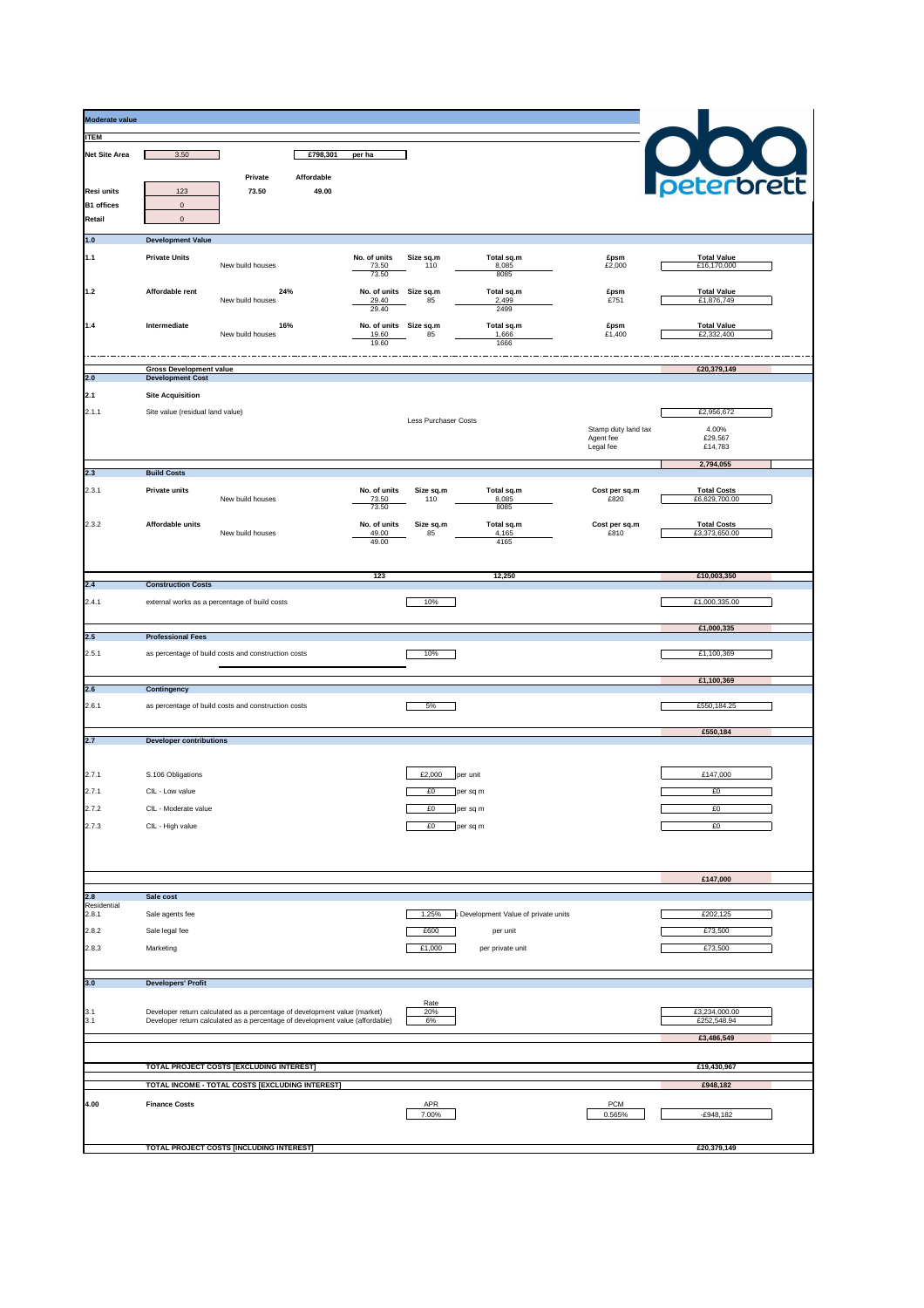| <b>High value</b>           |                                               |                                                                               |                        |                      |                                      |                                  |                                     |
|-----------------------------|-----------------------------------------------|-------------------------------------------------------------------------------|------------------------|----------------------|--------------------------------------|----------------------------------|-------------------------------------|
| <b>ITEM</b>                 |                                               |                                                                               |                        |                      |                                      |                                  |                                     |
| <b>Net Site Area</b>        | 3.50                                          | £1,068,108                                                                    | per ha                 |                      |                                      |                                  | peterbrett                          |
|                             |                                               | Private<br>Affordable                                                         |                        |                      |                                      |                                  |                                     |
| <b>Resi units</b>           | 105                                           | 63.00<br>42.00                                                                |                        |                      |                                      |                                  |                                     |
| <b>B1 offices</b>           | $\mathbf 0$                                   |                                                                               |                        |                      |                                      |                                  |                                     |
| Retail                      | $\pmb{0}$                                     |                                                                               |                        |                      |                                      |                                  |                                     |
| 1.0                         | <b>Development Value</b>                      |                                                                               |                        |                      |                                      |                                  |                                     |
| 1.1                         | <b>Private Units</b>                          |                                                                               | No. of units           | Size sq.m            | Total sq.m                           | £psm                             | <b>Total Value</b>                  |
|                             |                                               | New build houses                                                              | 63.00<br>63.00         | 125                  | 7,875<br>7875                        | £2,150                           | £16,931,250                         |
| $1.2$                       | Affordable rent                               | 24%                                                                           | No. of units Size sq.m |                      | Total sq.m                           | £psm                             | <b>Total Value</b>                  |
|                             |                                               | New build houses                                                              | 25.20<br>25.20         | 85                   | 2,142<br>2142                        | £751                             | £1,608,642                          |
|                             | Intermediate                                  | 16%                                                                           | No. of units Size sq.m |                      | Total sq.m                           |                                  | <b>Total Value</b>                  |
| 1.4                         |                                               | New build houses                                                              | 16.80<br>16.80         | 85                   | 1,428<br>1428                        | £psm<br>£1,505                   | £2,149,140                          |
|                             |                                               |                                                                               |                        |                      |                                      |                                  |                                     |
|                             | <b>Gross Development value</b>                |                                                                               |                        |                      |                                      |                                  | £20,689,032                         |
| 2.0                         | <b>Development Cost</b>                       |                                                                               |                        |                      |                                      |                                  |                                     |
| 2.1                         | <b>Site Acquisition</b>                       |                                                                               |                        |                      |                                      |                                  |                                     |
| 2.1.1                       | Site value (residual land value)              |                                                                               |                        | Less Purchaser Costs |                                      |                                  | £3,955,954                          |
|                             |                                               |                                                                               |                        |                      |                                      | Stamp duty land tax<br>Agent fee | 4.00%<br>£39,560                    |
|                             |                                               |                                                                               |                        |                      |                                      | Legal fee                        | £19,780                             |
| 2.3                         | <b>Build Costs</b>                            |                                                                               |                        |                      |                                      |                                  | 3,738,377                           |
| 2.3.1                       | <b>Private units</b>                          |                                                                               | No. of units           | Size sq.m            | Total sq.m                           | Cost per sq.m                    | <b>Total Costs</b>                  |
|                             |                                               | New build houses                                                              | 63.00<br>63.00         | 125                  | 7,875<br>7875                        | £830                             | £6,536,250.00                       |
|                             |                                               |                                                                               |                        |                      |                                      |                                  |                                     |
| 2.3.2                       | Affordable units                              | New build houses                                                              | No. of units<br>42.00  | Size sq.m<br>85      | Total sq.m<br>3,570                  | Cost per sq.m<br>£810            | <b>Total Costs</b><br>£2,891,700.00 |
|                             |                                               |                                                                               | 42.00                  |                      | 3570                                 |                                  |                                     |
|                             |                                               |                                                                               |                        |                      |                                      |                                  |                                     |
| 2.4                         | <b>Construction Costs</b>                     |                                                                               | 105                    |                      | 11,445                               |                                  | £9,427,950                          |
| 2.4.1                       | external works as a percentage of build costs |                                                                               |                        | 10%                  |                                      |                                  | £942,795.00                         |
|                             |                                               |                                                                               |                        |                      |                                      |                                  |                                     |
| 2.5                         | <b>Professional Fees</b>                      |                                                                               |                        |                      |                                      |                                  | £942,795                            |
| 2.5.1                       |                                               | as percentage of build costs and construction costs                           |                        | 10%                  |                                      |                                  | £1,037,075                          |
|                             |                                               |                                                                               |                        |                      |                                      |                                  |                                     |
| 2.6                         | Contingency                                   |                                                                               |                        |                      |                                      |                                  | £1,037,075                          |
|                             |                                               |                                                                               |                        |                      |                                      |                                  |                                     |
| 2.6.1                       |                                               | as percentage of build costs and construction costs                           |                        | 5%                   |                                      |                                  | £518,537.25                         |
|                             |                                               |                                                                               |                        |                      |                                      |                                  | £518,537                            |
| 2.7                         | <b>Developer contributions</b>                |                                                                               |                        |                      |                                      |                                  |                                     |
|                             |                                               |                                                                               |                        |                      |                                      |                                  |                                     |
| 2.7.1                       | S.106 Obligations                             |                                                                               |                        | £2,000               | per unit                             |                                  | £126,000                            |
| 2.7.1                       | CIL - Low value                               |                                                                               |                        | £0                   | per sq m                             |                                  | £0                                  |
| 2.7.2                       | CIL - Moderate value                          |                                                                               |                        | £0                   | per sq m                             |                                  | £0                                  |
| 2.7.3                       | CIL - High value                              |                                                                               |                        | £0                   | per sq m                             |                                  | £0                                  |
|                             |                                               |                                                                               |                        |                      |                                      |                                  |                                     |
|                             |                                               |                                                                               |                        |                      |                                      |                                  |                                     |
|                             |                                               |                                                                               |                        |                      |                                      |                                  | £126,000                            |
| 2.8<br>Residential<br>2.8.1 | Sale cost                                     |                                                                               |                        |                      |                                      |                                  |                                     |
|                             | Sale agents fee                               |                                                                               |                        | 1.25%                | B Development Value of private units |                                  | £211,641                            |
| 2.8.2                       | Sale legal fee                                |                                                                               |                        | £600                 | per unit                             |                                  | £63,000                             |
| 2.8.3                       | Marketing                                     |                                                                               |                        | £1,000               | per private unit                     |                                  | £63,000                             |
|                             |                                               |                                                                               |                        |                      |                                      |                                  |                                     |
|                             |                                               |                                                                               |                        |                      |                                      |                                  | £337,641                            |
|                             |                                               | <b>TOTAL DEVELOPMENT COSTS (including land)</b>                               |                        |                      |                                      |                                  | £16,128,374                         |
| 3.0                         | <b>Developers' Profit</b>                     |                                                                               |                        |                      |                                      |                                  |                                     |
|                             |                                               | Developer return calculated as a percentage of development value (market)     |                        | Rate<br>20%          |                                      |                                  | £3,386,250.00                       |
| $\frac{3.1}{3.1}$           |                                               | Developer return calculated as a percentage of development value (affordable) |                        | 6%                   |                                      |                                  | £225,466.92                         |
|                             |                                               |                                                                               |                        |                      |                                      |                                  | £3,611,717                          |
|                             |                                               | TOTAL PROJECT COSTS [EXCLUDING INTEREST]                                      |                        |                      |                                      |                                  | £19,740,091                         |
|                             |                                               |                                                                               |                        |                      |                                      |                                  |                                     |
|                             |                                               | TOTAL INCOME - TOTAL COSTS [EXCLUDING INTEREST]                               |                        |                      |                                      |                                  | £948,941                            |
| 4.00                        | <b>Finance Costs</b>                          |                                                                               |                        | APR<br>7.00%         |                                      | <b>PCM</b><br>0.565%             | $-E948,941$                         |
|                             |                                               |                                                                               |                        |                      |                                      |                                  |                                     |
|                             |                                               | TOTAL PROJECT COSTS [INCLUDING INTEREST]                                      |                        |                      |                                      |                                  | £20,689,032                         |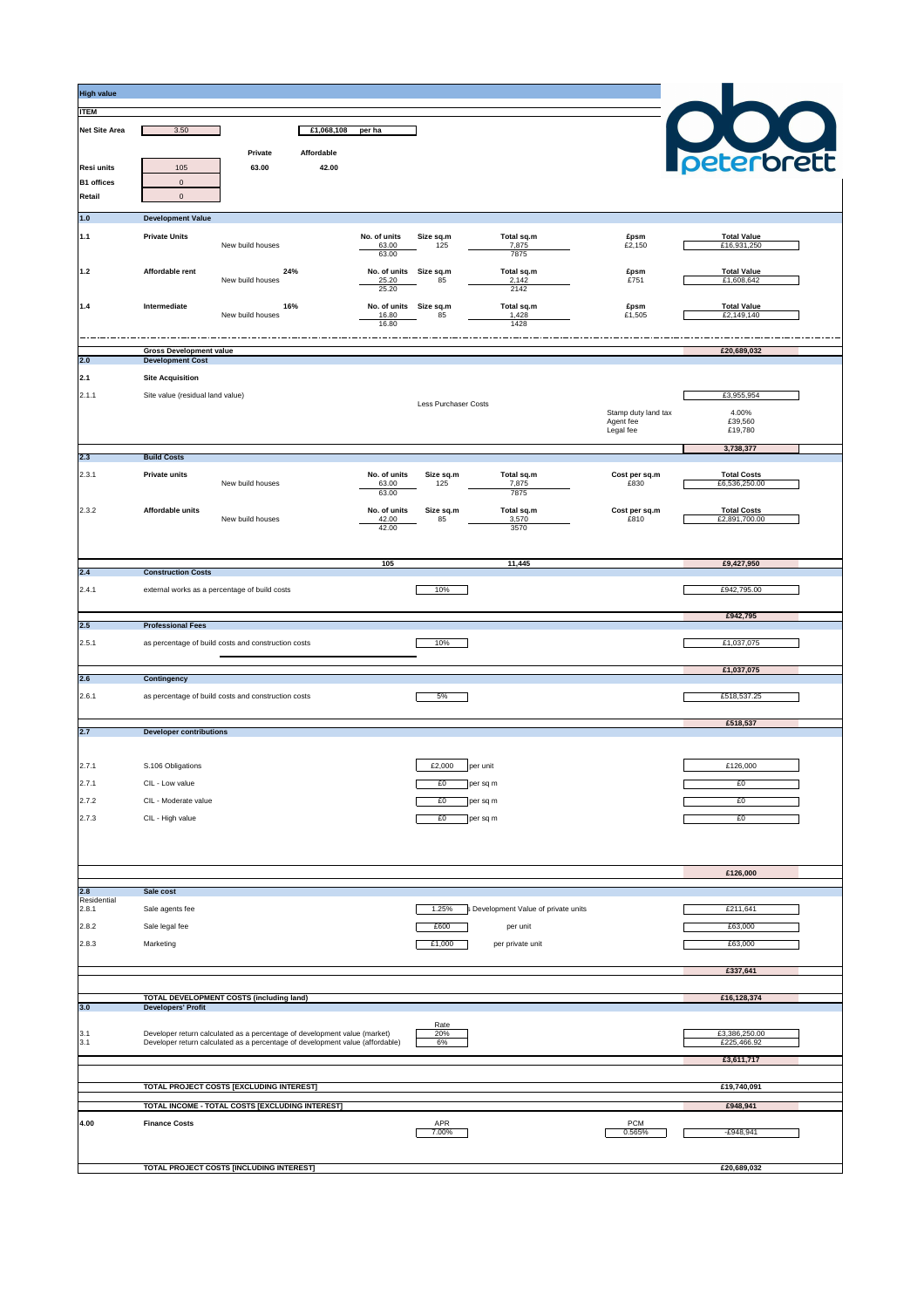

# **Appendix C Non-Residential Market Data**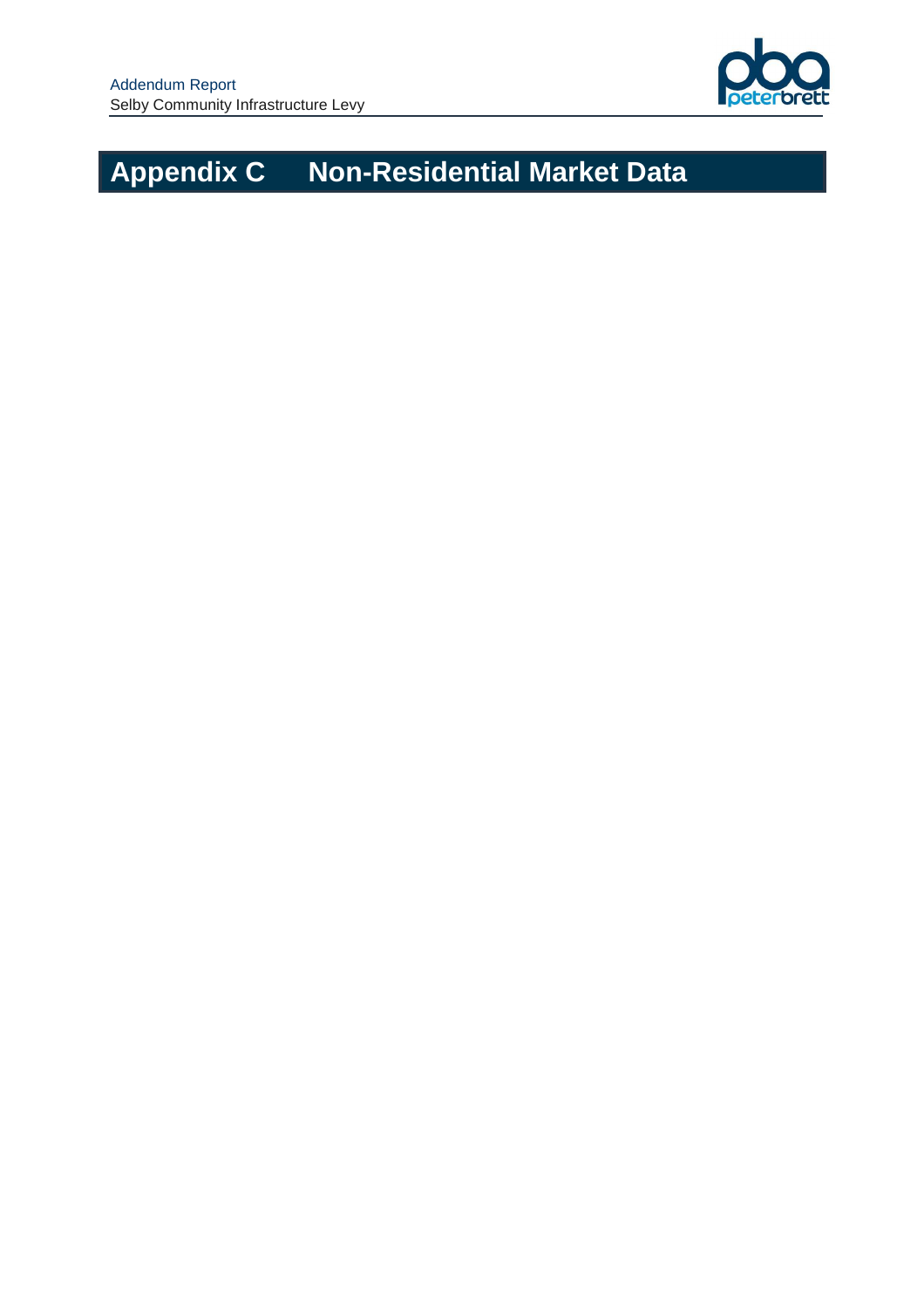|                                               |                       |                                         |                   |                 |                     |                                      |                       |                  |           |                  | ale Price | Achieved | <b>Achieved Rent</b>        | Achieved Rent (£     | <b>Asking</b> |           | Asking Rent (£ Asking Rent |                                                                                                                                                                                                                                                                                                                                                                                                                                                                                                                                                                                                                                                                                                                                       |
|-----------------------------------------------|-----------------------|-----------------------------------------|-------------------|-----------------|---------------------|--------------------------------------|-----------------------|------------------|-----------|------------------|-----------|----------|-----------------------------|----------------------|---------------|-----------|----------------------------|---------------------------------------------------------------------------------------------------------------------------------------------------------------------------------------------------------------------------------------------------------------------------------------------------------------------------------------------------------------------------------------------------------------------------------------------------------------------------------------------------------------------------------------------------------------------------------------------------------------------------------------------------------------------------------------------------------------------------------------|
| <b>uilding</b>                                | reet                  | Estate Park                             |                   | ostcode         | <b>Event Date</b>   | <b>Jse Code</b>                      | Grade                 | <b>Deal Type</b> | Size SqFt | <b>Size Salv</b> |           | ent (£)  | £ per Sa Ft)                | er Sa M)             | \ent (£)      | er Sa Ft) | E per Sa M)                |                                                                                                                                                                                                                                                                                                                                                                                                                                                                                                                                                                                                                                                                                                                                       |
| Prospect House                                | Selby Road            | Hut Green                               | Goole             |                 | DN14 0LX 02/12/2011 | <b>B1 OFFICE/</b><br><b>BUSINESS</b> | Second Hand           | Letting          | 1,017     | 94               | ۱/a       | 8,500    | 8.36                        | 89.99                | 8,500         | 8.36      | 89.97                      | An undisclosed tenant has taken 1,017 sq ft (94.48 sq m) of office space from Scorodale Ltd on a three year<br>lease at £8,500 pa, equating to £8.36 psf (£89.96 psm), subject to an option to a 12 month break. Screetor<br>acted on behalf of Scorodale Ltd. The quoting rent was £8,500 pa, equating to £8.36 psf (£89.96 psm).                                                                                                                                                                                                                                                                                                                                                                                                    |
| <b>Blackwood Hall</b><br><b>Business Park</b> | Cornelius<br>Causeway | Jnit 8-12                               | North<br>Duffield | YO8 5DD         | 01/01/2012          | <b>B1 OFFICE/</b><br><b>BUSINESS</b> | Second Hand           | Letting          | 870       | 81               |           | 3,602    | 4.14                        | 44.56                | 5,655         | 6.5       | 69.96                      | An undisclosed tenant has taken 870 sq ft (80.83 sq m) of office space at Unit 8 from Blackwood Hall on a one<br>year lease at £3,600 pa, equating to £4.14 psf (£44.54 psm. Blackwood Hall represented themselves. Two<br>months rent-free period was agreed. The quoting rent was £5,655 pa, equating to £6.50 psf (£70.09 psm)                                                                                                                                                                                                                                                                                                                                                                                                     |
| <b>Blackwood Hall</b><br><b>Business Park</b> | Cornelius<br>Causeway | Unit 8-12                               | North<br>Duffield | YO8 5DD         | 01/01/2012          | <b>B1 OFFICE/</b><br><b>BUSINESS</b> | Second Hand           | Letting          | 381       | 35               | ۱/a       | 2,861    | 7.51                        | 80.84                | 2,861         | 7.51      | 80.82                      | An undisclosed tenant has taken 381 sq ft (35.40 sq m) of office space at Unit 9 from Blackwood Hall on a one<br>year lease at £2,860 pa, equating to £7.51 psf (£80.80 psm). Blackwood Hall represented themselves. The                                                                                                                                                                                                                                                                                                                                                                                                                                                                                                              |
|                                               | <b>Abbey Court</b>    | Unit 1-16 Selby<br>Business Park        | Selby             | YO8 8LZ         | 09/05/2012          | <b>B1 OFFICE/</b><br><b>BUSINESS</b> | New or<br>refurbished | Letting          | 1,415     | 131              | n/a       | 8,500    | 6.01                        | 64.69                | 19,103        | 13.5      | 145.31                     | Morgan Lambert Ltd has taken 1,415 sq ft (131 sq m) of ground and first floor office space at Unit 2 Selby<br>Business Park from Priority Sites Ltd on a new five year FRI lease at £8,500 pa in year one, equating to £6.01<br>psf (£64.66 psm), rising to £12,000 pa in year two, equating to £8.48 psf (£91.28 psm), rising to £14,000<br>pa in year three, equating to £9.89 psf (£106.50 psm), rising to £17,500 pa in year four, equating to £12.0<br>psf (£129.32 psm), rising to £18,000 pa in year five, equating to £12.72 psf (£136.93 psm). McBeath                                                                                                                                                                       |
|                                               | <b>Abbey Court</b>    | Unit 1-16 Selby<br>Business Park        | Selby             | <b>YO8 8LZ</b>  | 31/01/2012          | <b>B1 OFFICE/</b><br><b>BUSINESS</b> | New or<br>refurbished | Letting          | 1,867     | 173              | n/a       | 14,189   |                             | 81.81                | 25,205        | 13.5      | 145.32                     | Skills Network Ltd has taken 1,867 sq ft (173 sq m) of ground and first floor office space at Unit 14 Selby<br>Business Park from Priority Sites Ltd on a new five year FRI lease at £14,189 pa in year one, equating to<br>ţ7.60 psf (£81.80 psm), rising to £17,000 pa in year two, equating to £9.11 psf (£98.01 psm), rising to<br>$\hat{A}E20,500$ pa in year three, equating to $\hat{A}E10.98$ psf ( $\hat{A}E118.19$ psm), rising to $\hat{A}E23,500$ pa in years four and five<br>equating to £12.59 psf (£135.49 psm). McBeath Property Consultants Ltd acted on behalf of Priority Sites                                                                                                                                   |
|                                               | 10 Park Street        |                                         | Selby             | YO8 0PW         | 01/12/2011          | <b>B1 OFFICE/</b><br><b>BUSINESS</b> | Second Hand           | Letting          | 1,622     | 151              |           |          | Not disclosed Not disclosed | <b>Not disclosed</b> | 12,000        |           | 79.63                      | An undisclosed tenant has taken 1,622 sq ft (151 sq m) of ground and first floor office space at 10 Park Street<br>on a new lease on confidential terms. Briggs Burley acted on behalf of the landlord. The quoting rent was                                                                                                                                                                                                                                                                                                                                                                                                                                                                                                          |
|                                               | <b>Abbey Court</b>    | Unit 1-16 Selby<br><b>Business Park</b> | Selby             | <b>YO8 8LZ</b>  | 31/10/2011          | <b>B1 OFFICE/</b><br><b>BUSINESS</b> | New or<br>refurbished | Letting          | 3,801     | 353              | n/a       | 38,010   |                             | 107.64               | 51,314        | 13.5      | 145.32                     | Doosan Power Systems Ltd has taken 3,801 sq ft (353 sq m) of ground and first floor office space at Units Six<br>and Eight Selby Business Court from Priority Sites Ltd on a 10 year lease at £38,010 pa in year one, equating t<br>$\hat{A}E10.00$ psf ( $\hat{A}E107.64$ psm), rising to $\hat{A}E41.811$ pa in year two, equating to $\hat{A}E11.00$ per sq ft (118.40 per sq m<br>rising to £45,612 pa in year three, equating to £12.00 per sq ft (£129.17 per sq m), rising to £47,512.50 p<br>in years four and five, equating to £12.50 per sq ft (£134.55 per sq m), subject to a rent review in 2016 and<br>an option to break in 2014 and 2017. McBeath Property Consultants Ltd acted on behalf of Priority Sites Ltd. Si |
|                                               | <b>Abbey Court</b>    | Unit 1-16 Selby<br>Business Park        | Selby             | YO8 8LZ         | 27/04/2011          | <b>B1 OFFICE/</b><br><b>BUSINESS</b> | New or<br>refurbished | Letting          | 2,449     | 228              | n/a       | 15,919   |                             | 69.97                | 33,062        | 13.5      | 145.31                     | The Skills Network has taken 2,449 sq ft (228 sq m) of office space from Priority Sites Ltd on a five year lease at<br>A£15,919 pa, equating to A£6.50 psf (A£69.97 psm) in year one, rising to A£20,817 pa, equating to A£8.50 psf<br>$(\hat{A}E91.50 \text{ psm})$ in year two and to $\hat{A}E25.715$ pa, equating to $\hat{A}E10.50$ psf $(\hat{A}E113.02 \text{ psm})$ in year three and to<br>A£30,613 pa, equating to A£12.50 psf (A£134.55 psm) in year four with an option to break in year three.<br>McBeath Property Consultants Ltd acted on behalf of Priority Sites Ltd. The tenant represented themselves. Th                                                                                                          |
| Micklegate House                              | 67 Micklegate         |                                         | Selby             | YO8 4EA         | 01/03/2011          | <b>B1 OFFICE/</b><br><b>BUSINESS</b> | Second Hand           | Freehold<br>Sold | 2,829     | 263              | 135,000   | n/a      | n/a                         | n/a                  | n/a           | n/a       | n/a                        | An undisclosed purchaser has bought the freehold interest in 2,829 sq ft (263 sq m) of office space from<br>Begbies Traynor Ltd for £135,000. King Sturge acted on behalf of the vendor. Achieved price confirmed by                                                                                                                                                                                                                                                                                                                                                                                                                                                                                                                  |
|                                               | 3 Abbey Place         |                                         | Selby             | YO8 4PF         | 01/11/2010          | <b>B1 OFFICE/</b><br><b>BUSINESS</b> | Second Hand           | Letting          | 666       | 62               |           |          | Not disclosed Not disclosed | Not disclosed        | 6,000         | 9.01      | 96.98                      | An undisclosed tenant has taken 666 sq ft (62 sq m) of ground and first floor office space from an undisclosed<br>landlord on confidential terms. Stephensons Estate Agents acted on behalf of the landlord. The quoting rent<br>was £6.000 pa, equating to £9.01 psf (£96.97 psm). Deal information confirmed by Alison at Stephensons                                                                                                                                                                                                                                                                                                                                                                                               |
| <b>Commer House</b>                           | <b>Station Road</b>   | Tadcaster<br><b>Enterprise Park</b>     | Tadcaster         | <b>LS24 9JF</b> | 01/06/2010          | <b>B1 OFFICE/</b><br><b>BUSINESS</b> | New or<br>refurbished | Letting          | 3,602     | 335              | n/a       |          | Not disclosed Not disclosed | Not disclosed        | 46,826        |           |                            | An undisclosed tenant has taken 3,602 sq ft (335 sq m) of office space on confidential terms. Sanderson<br>Not Disclosed Weatherall acted on behalf of the landlord. The quoting rent was £46,826.00 pa, equating to £13.00 psf<br>(£139.93 psm). (CoStar Research 28/06/2010)                                                                                                                                                                                                                                                                                                                                                                                                                                                        |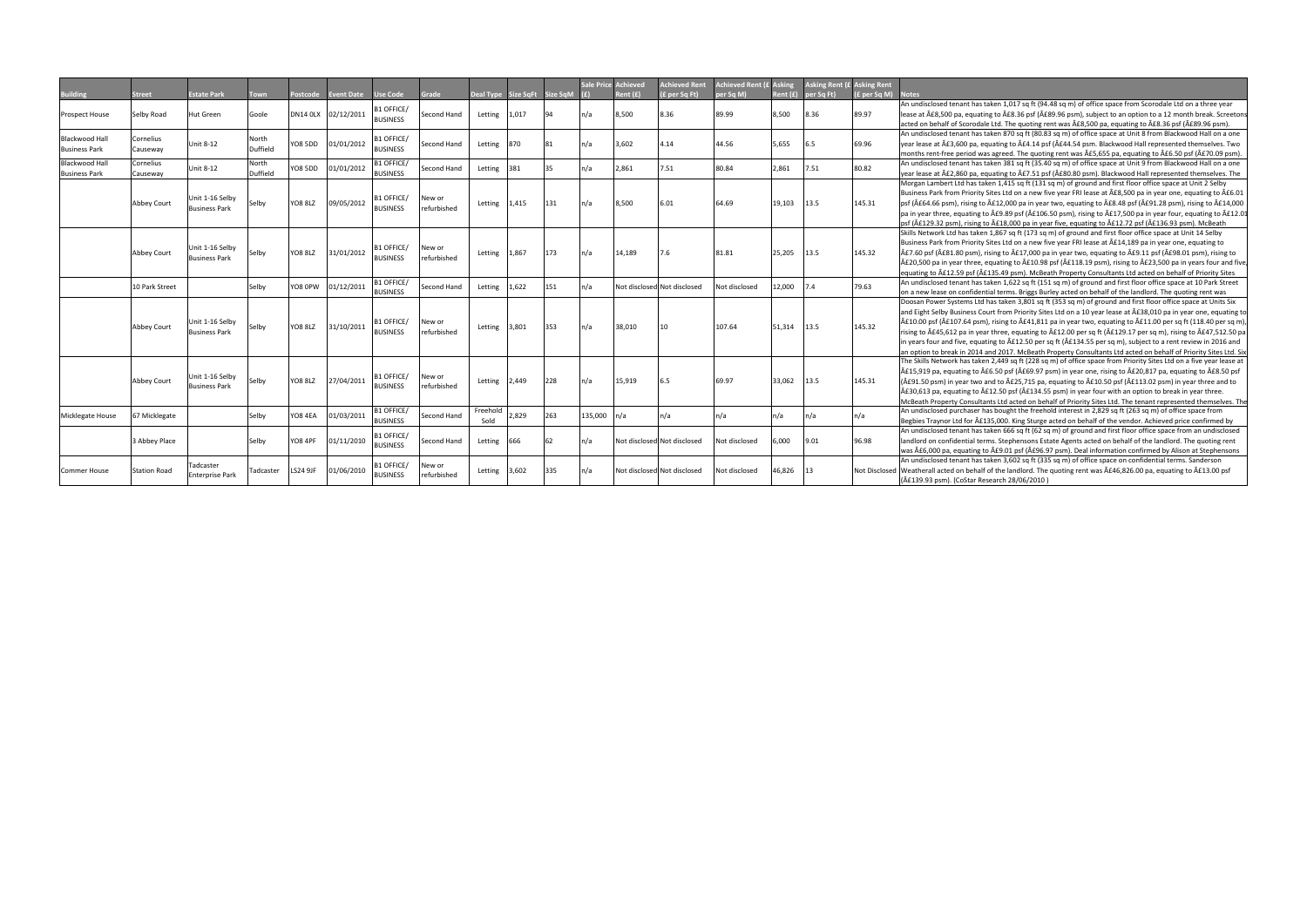Tomorrows Resources Ltd has taken 922 sq ft (85.6 sq m) of industrial/warehouse space within Unit 9 from d Ltd Partnership on a three year lease at £2,190 pa, equating to £2.38 psf ( $\hat{A}E25.57$  psm) and rising to  $\hat{A}E4.380$  pa, equating to  $\hat{A}E4.75$  psf ( $\hat{A}E51.13$  psm) from 29th September 2012. A eriod was agreed. Ashtenne Industrial Fund Ltd Partnership was unrepresented. Tomorrows Resources Ltd was unrepresented. The quoting rent was £4,500 pa, equating to £4.88 psf rent confirmed by Ashtenne Industrial Fund Ltd Partnership. (CoStar Research

ken 1,005 (93 sq m) of industrial/warehouse space within Units 12, 14, 15 & 23 from Ashtenne Industrial Fund Ltd Partnership on a three year lease at £1,800 pa, equating to £1.79 psf lndustrial Fund Ltd Partnership was unrepresented. Mr Edward Wilson was unrepresented. Achieved rent confirmed by Shirley Rodley at Ashtenne Industrial Fund Ltd Partnership.  $(2012)$ 

aken 1,005 (93 sq m) of workshop space within Units 12, 14, 15 & 23 from Ashtenne ership on a three year lease at  $\hat{A}f1.800$  pa, equating to  $\hat{A}f1.79$  psf ( $\hat{A}f19.28$  psm). I Ltd Partnership was unrepresented. Mr Edward Wilson was unrepresented. Achieved rent confirmed by Shirley Rodley at Ashtenne Industrial Fund Ltd Partnership. (CoStar Research

ken 1,500 sq ft (139.35 sq m) of industrial space within unit 11 from Ashtenne Industrial Fund Ltd Partnership on a three-year lease at £2,000 pa, equating to £1.33 psf (£14.35 psm). Ashtenne Industrial Fund Ltd Partnership represented themselves. Ridgewood Plants were unrepresented. The quoting rent was £5,250pa, equating to £3.50 psf (£37.67 psm). Achieved rent confirmed by Shirley Rodley at Ashtenne Industrial Fund Ltd Partnership . (CoStar Research 26/08/2011 )

has taken 864 sq ft (80 sq m) of industrial space within unit 19 from Ashtenne Industrial Fund Ltd Partnership on a three year lease at  $\hat{A}\hat{\epsilon}1$ ,410 pa, equating to  $\hat{A}\hat{\epsilon}1.63$  psf ( $\hat{A}\hat{\epsilon}17.57$  psm). **I Ltd Partnership was unrepresented. Mr Christopher Garside was unrepresented.** The quoting rent was  $\hat{A}E1,700$  pa, equating to  $\hat{A}E1.97$  psf ( $\hat{A}E21.18$  psm). Achieved rent confirmed by Shirley extrial Fund Ltd Partnership. (CoStar Research 01/11/2011 )

 $\mathbf{F}$  760 sq ft (70.60 sq m) of industrial space within unit 16 from Ashtenne industrial a three-year lease at £3,650 pa, equating to £4.80 psf (£51.70 psm). Ashtenne Industrial Fund Ltd Partnership represented themselves. PHS Compliance were unrepresented. The quoting rent was £3,800 pa, equating to £5.00 psf (£53.82 psm). Achieved rent confirmed by Shirley Rodley at Ltd Partnership. (CoStar Research 23/06/2011 )

| Building                            | <b>Street</b>         | <b>Estate Park</b>                                                     | Town        | Postcode        | <b>Event Date</b> | <b>Use Code</b>              | Grade                 | Deal Type | <b>Size SqFt</b> | Size<br>SqM | Sale Price (£) | <b>Achieved Rent</b> | <b>Achieved Rent</b><br>(£ per Sq Ft) | <b>Achieved Rent</b><br>(£ per Sq M) | Asking Rent (£) | Asking Rent (£<br>per Sq Ft) | Asking Rent (£ per Sq M) | <b>Notes</b>                                                                                                                                                                                 |
|-------------------------------------|-----------------------|------------------------------------------------------------------------|-------------|-----------------|-------------------|------------------------------|-----------------------|-----------|------------------|-------------|----------------|----------------------|---------------------------------------|--------------------------------------|-----------------|------------------------------|--------------------------|----------------------------------------------------------------------------------------------------------------------------------------------------------------------------------------------|
| <b>Escrick Business</b><br>Park     | Escrick               | Unit A-F                                                               | Escrick     | YO19 6ED        | 02/08/2010        | GENERAL<br><b>INDUSTRIAL</b> | New or<br>refurbished | Letting   | 1,407            | 131         | n/a            | Not disclosed        | Not disclosed                         | Not disclosed                        | 9,497           | 6.75                         | Not Disclosed            | An undisclosed tenant ha:<br>Blacks Property acted on<br>psm). (CoStar Research 0:                                                                                                           |
| North Point<br><b>Business Park</b> | Selby Road            | Unit 6                                                                 | Goole       | <b>DN14 0LX</b> | 01/08/2011        | INDUSTRIAL/<br>WAREHOUSE     | Second Hand           | Letting   | 5,107            | 474         | n/a            | Not disclosed        | Not disclosed                         | Not disclosed                        | 25,535          |                              | 53.82                    | An undisclosed tenant has<br>undisclosed landlord. AW<br>equating to £5.00 psf (Â                                                                                                            |
| North Point<br><b>Business Park</b> | Selby Road            | Unit 7                                                                 | Goole       | <b>DN14 0LX</b> | 16/04/2011        | INDUSTRIAL/<br>WAREHOUSE     | Second Hand           | Letting   | 5,107            | 474         | n/a            | 26,812               | 5.25                                  | 56.51                                | 30,500          | 5.97                         | 64.28                    | an undisclosed tenant has<br>on a ten year lease at £2<br>five. AWS acted on behalf<br>unrepresented. The quoti<br>confirmed by Nick Arunde                                                  |
|                                     | Fernley Green<br>Road | Units 11 - 21                                                          | Knottingley | <b>WF11 8DH</b> | 07/09/2012        | WAREHOUSING                  | Second Hand           | Letting   | 333              | 31          | n/a            | 999                  |                                       | 32.29                                | 1,382           | 4.15                         | 44.67                    | Mr Alan Booth has taken<br>Industrial Fund Limited Pa<br>No breaks or reviews wer<br>representation. Mr Alan E<br>(£44.67 psm). Achieved                                                     |
|                                     | Fernley Green<br>Road | Units 11 - 21                                                          | Knottingley | <b>WF11 8DH</b> | 21/08/2012        | WAREHOUSING                  | Second Hand           | Letting   | 400              | 37          | n/a            | 1,000                | 2.5                                   | 26.91                                | 1,800           | 4.5                          | 48.44                    | Yorkshire Commercial Sol<br>Ashtenne Industrial Fund<br>(£26.91 psm). No breaks<br>represented themselves i<br>rent was £4,500 pa, equ<br>Fund Limited Partnership.                          |
|                                     | Fernley Green<br>Road | Units 11 - 21                                                          | Knottingley | <b>WF11 8DH</b> | 29/05/2012        | WAREHOUSING                  | Second Hand           | Letting   | 140              | 13          | n/a            | 624                  | 4.46                                  | 48.01                                | 650             | 4.64                         | 49.96                    | Anthony Charles Dye has<br>Industrial Fund Limited Pa<br>psm). No breaks or reviev<br>themselves in the transac<br>equating to £4.64 psf (Â<br>Partnership.                                  |
|                                     | Fernley Green<br>Road | <b>Units 8-10</b>                                                      | Knottingley | <b>WF11 8DH</b> | 02/04/2012        | INDUSTRIAL/<br>WAREHOUSE     | Second Hand           | Letting   | 1,000            | 93          | n/a            | 2,250                | 2.25                                  | 24.22                                | 5,000           |                              | 53.82                    | GCM Landscapes Ltd has<br>Ashtenne Industrial Fund<br>(£24.22 psm) and rising<br>2012. A rent-free period u<br>was unrepresented. GCM<br>£5.00 psf (£53.82 psm)<br>C. (CoStar Research 09/05 |
|                                     | Fernley Green<br>Road | <b>Units 8-10</b>                                                      | Knottingley | <b>WF11 8DH</b> | 23/02/2012        | INDUSTRIAL/<br>WAREHOUSE     | Second Hand           | Letting   | 922              | 86          | n/a            | 2,190                | 2.38                                  | 25.62                                | 4,500           | 4.88                         | 52.53                    | <b>Tomorrows Resources Ltd</b><br>Ashtenne Industrial Fund<br>(£25.57 psm) and rising<br>three month rent-free pe<br><b>Tomorrows Resources Ltd</b><br>(£52.54 psm). Achieved<br>19/03/2012) |
|                                     | Road                  | Fernley Green Units 11 - 21 Knottingley WF11 8DH 01/02/2012 MDUSTRIAL/ |             |                 |                   | WAREHOUSE                    | econd Hand            | Letting   | 1,005            | 93          | n/a            | 1.800                | 1.79                                  | 19.27                                | Not Disclosed   | <b>Not Disclosed</b>         | Not Disclosed            | Mr Edward Wilson has tal<br>from Ashtenne Industrial<br>(£19.28 psm). Ashtenne<br>unrepresented. Achieved<br>(CoStar Research 20/02/2                                                        |
|                                     | Fernley Green<br>Road | Units 23 - 24                                                          | Knottingley | <b>WF11 8DH</b> | 01/02/2012        | INDUSTRIAL/<br>WAREHOUSE     | Second Hand           | Letting   | 1,005            | 93          | n/a            | 1,800                | 1.79                                  | 19.27                                | Not Disclosed   | Not Disclosed                | Not Disclosed            | Mr Edward Wilson has tal<br>Industrial Fund Ltd Partne<br>Ashtenne Industrial Fund<br>Achieved rent confirmed<br>20/02/2012)                                                                 |
|                                     | Fernley Green<br>Road | Units 11 - 21                                                          | Knottingley | <b>WF11 8DH</b> | 08/08/2011        | INDUSTRIAL/<br>WAREHOUSE     | Second Hand           | Letting   | 1,500            | 139         | n/a            | 2,000                | 1.33                                  | 14.32                                | 5,250           | 3.5                          | 37.67                    | Ridgewood Plant have tak<br>Industrial Fund Ltd Partne<br>Ashtenne Industrial Fund<br>The quoting rent was £5<br>Rodley at Ashtenne Indus                                                    |
|                                     | Fernley Green<br>Road | Units 11 - 21                                                          | Knottingley | <b>WF11 8DH</b> | 01/08/2011        | INDUSTRIAL/<br>WAREHOUSE     | Second Hand           | Letting   | 864              | 80          | n/a            | 1,410                | 1.63                                  | 17.55                                | 1,700           | 1.97                         | 21.18                    | Mr Christopher Garside h<br>Industrial Fund Ltd Partne<br>Ashtenne Industrial Fund<br>The quoting rent was £1<br>Rodley at Ashtenne Indus                                                    |
|                                     | Fernley Green<br>Road | Units 11 - 21                                                          | Knottingley | <b>WF11 8DH</b> | 14/04/2011        | INDUSTRIAL/<br>WAREHOUSE     | Second Hand           | Letting   | 760              | 71          | n/a            | 3,650                | 4.8                                   | 51.67                                | 3,800           |                              | 53.82                    | PHS Compliance have take<br>Fund Ltd Partnership on a<br>Industrial Fund Ltd Partne<br>rent was £3,800 pa, equ<br>Ashtenne Industrial Fund                                                   |

as taken 1,407 sq ft (131 sq m) of industrial space at unit I on confidential terms.<br>I behalf of the landlord. The quoting rent was £9,497 pa, equating to £7 psf (£73  $01/11/2010$ )

is taken 5,107 sq ft (474.46 sq m) of industrial space within Unit 6 from an<br>/S acted on behalf of the undisclosed landlord. The quoting rent was £25,535 pa,<br>λ£53.82 psm). (CoStar Research 18/08/2011 )

is taken 5,017 sq ft (474 sq m) of Industrial floor space in unit 7 from Mr Tony Burke  $26.812$  pa, equating to  $\hat{A}$ £5.25 psf ( $\hat{A}$ £56.50 psm), subject to a rent review in year If of Mr Tony Burke. six months rent-free period was agreed. The tenant was ing rent was £30,500 pa, equating to £6 psf (£64 psm). Achieved rent el at AWS. (CoStar Research 16/06/2011 )

333 sq ft (31 sq m) of industrial space within units 13 & 15 from Ashtenn Industrial Fund Limited Partnership on a three -year lease at £1,000 pa, equating to £3 psf (£32.32 psm). re agreed. Ashtenne Industrial Fund Limited Partnership had no external representation. Mr Alan Booth was unrepresented. The quoting rent was £1,382 pa, equating to £4.15 psf rent confirmed by Ashtenne Industrial Fund Limited Partnership. EPC Rating- D.

lutions has taken 400 sq ft (37 sq m) of industrial space within unit 12 from Ashtenne Industrial Fund Limited Partnership on a three-year lease at  $\hat{A}E1,000$  pa, equating to  $\hat{A}E2.50$  psf s or reviews were agreed. Ashtenne Industrial Fund Limited Partnership represented themselves in the transaction. Yorkshire Commercial Solutions was unrepresented. The quoting rent was £4,500 pa, equating to £4.50 psf (£121 psm). Achieved rent confirmed by Ashtenne Industrial

taken 140 sq ft (13 sq m) of industrial space within unit 14 from Ashtenne Industrial Fund Limited Partnership on a three-year lease at £624 pa, equating to £4.46 psf (£47.98 ws were agreed. Ashtenne Industrial Fund Limited Partnership represented themselves in the transaction. Anthony Charles Dye was unrepresented. The quoting rent was £649 pa,  $\hat{A}$ £50 psm). Achieved rent confirmed by Ashtenne Industrial Fund Limited

taken 1,000 sq ft (93 sq m) of industrial/warehouse space within Unit 8 from Ashtenne Industrial Fund Ltd Partnership on a three year lease at £2,250 pa, equating to £2.25 psf ( $\hat{A}E24.22$  psm) and rising to  $\hat{A}E4,380$  pa, equating to  $\hat{A}E4.38$  psf ( $\hat{A}E47.15$  psm) from 29th of September 2012. A rent-free period until the 23rd of May 2012 was agreed. Ashtenne Industrial Fund Ltd Partnership 1 Landscapes Ltd was unrepresented. The quoting rent was £5,000 pa, equating to £5.00 psf (£53.82 psm). Achieved rent confirmed by Ashtenne Industrial Fund Ltd Partnership. EPC Rating: .<br>5/2012 )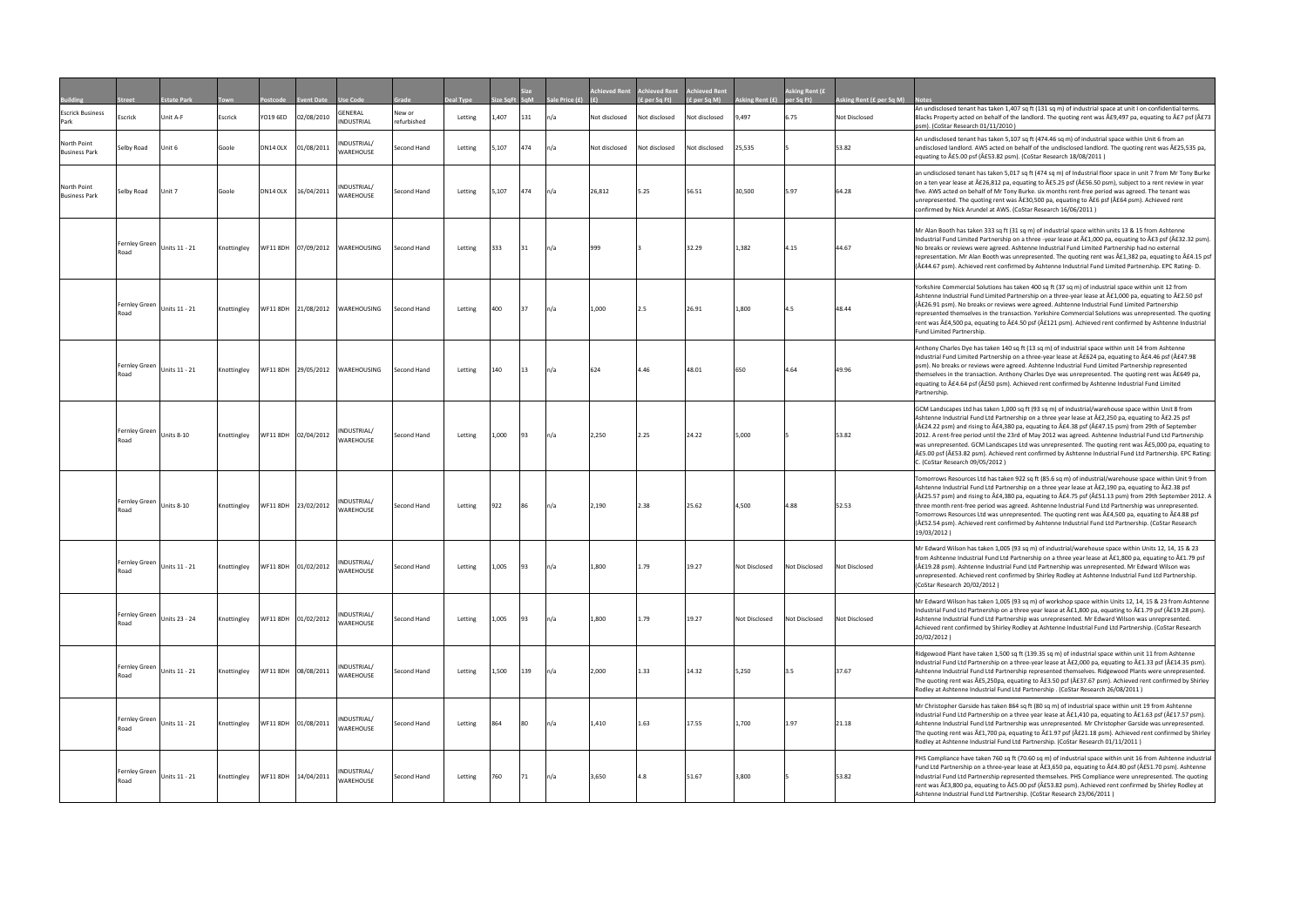Mr John Poulter has taken 846 sq ft (76 sq m) of industrial space at Unit 19 from Ashtenne Industrial Fund e year lease at £900 pa, equating to £1.06 psf (£11.45 psm). Ashtenne Industrial Fund Ltd Partnership acted on behalf of themselves. The quoting rent was £1,700 pa, equating to £2.00 psf (£21.63 psm). Achieved rent confirmed by Shirley Rodley at Ashtenne Industrial Fund Ltd earch 08/12/2010 )

en 1,000 sq ft (93 sq m) of industrial space at Unit 8 from Ashtenne Industrial Fund e year lease at £3,800 pa, equating to £3.80 psf (£40.90 psm). Ashtenne Industrial Fund Ltd Partnerhsip acted on behalf of themselves. The quoting rent was £5,000 pa, equating to £5.00 psf (£53.82 psm). Achieved rent confirmed by Shirley Rodley at Ashtenne Industrial Fund Ltd Parch 15/10/2010 )

taken 193 sq ft (18 sq m) of industrial space at Unit 13 from Ashtenne Industrial Fund Ltd Partnership on a three year lease at £800 pa, equating to £4.15 psf (£44.62 psm). Ashtenne Industrial Fund Ltd Partnership acted on behalf of themsleves. The quoting rent was £800 pa, equating to £4.15 psf (£44.62 psm). Achieved rent confirmed by Shirley Rodley at Ashtenne Industrial Fund Ltd Parch 15/10/2010 )

10 sq ft (13 sq m) of industrial space at Unit 15 from Ashtenne Industrial Fund Ltd ear lease at £650 pa, which equates to £4.64 psf (£49.89 psm). Ashtenne Industrial Fund Ltd Partnership acted on behalf of themselves. The quoting rent was £650 pa, equating to £4.64 psf (£49.98 psm). Achieved rent confirmed by Shirley Rodley at Ashtenne Industrial Fund Ltd Parch 16/09/2010 )

760 sq ft (70 sq m) of industrial space at Unit 16 from Ashtenne Industrial Fund Ltd ear lease at £3,610 pa, which equates to £4.75 psf (£51.13 psm). Ashtenne Industrial Fund Ltd Partnership acted on behalf on themselves. The quoting rent was £3,800 pa, equating to £5.00 psf (£53.82 psm). Achieved rent confirmed by Shirley Rodley at Ashtenne Industrial Fund Ltd Parch 16/09/2010 )

Vouel has taken 1,000 sq ft (92 sq m) of industrial space at Unit 5 from Ashtenne Industrial Fund Ltd Partership on a three year lease at £4,500 pa, equating to £4.50 psf (£48.44 psm). Ashtenne Industrial Fund Ltd Partership represented themselves. The quoting rent was £5,000 pa, equating to £5.00 psf (£53.82 psm). Achieved rent confirmed by Gemma Guy at Ashtenne Industrial Fund Ltd Parch 19/08/2010 )

O00 sq ft (92 sq m) of industrial space at Unit 9 from Ashtenne Industrial Fund Ltd Partnership on a three year lease at £4,500 pa, equating to £4.50 psf (£48.44 psm). Ashtenne Industrial Fund Ltd Partnership represented themselves. The quoting rent was  $\hat{A}E$ 5,000 pa, equating to  $\hat{A}E$ 5.00 psf rent confirmed by Gemma Guy at Ashtenne Industrial Fund Ltd Partnership.  $(2010)$ 

1,000 sq ft (92 sq m) of industrial space at Unit 4 Fernley Green Industrial Estate from Ashtenne Industrial Fund Ltd Partenrship on a three year lease at £5,000 pa, equating to £5.00 psf e Industrial Fund Ltd Partnership represented themsleves in this transaction. The quoting rent was £5,000 pa, equating to £5.00 psf (£53.82 psm). Achieved rent confirmed by Shirley strial Fund Ltd Partnership. (CoStar Research 13/04/2010)

ft (13 sq m) of industrial space at Unit 14 Fernley Green Industrial Estate from Ashtenne Industrial Fund Ltd Partnership on a three year lease at £650 pa, equating to £4.64 psf (£49.98 I Fund Ltd Partnership represented themselves in this transaction. The quoting rent was £650 pa, equating to £4.64 psf (£49.98 psm). Achieved rent confirmed by Shirley Rodley at Ashtenne Industrial Fund Ltd Partnership. (CoStar Research 21/05/2010 )

as taken 4,515 sq ft (419 sq m) of industrial space within Unit 2 from an undisclosed landlord on confidential terms. Blacks Property Consultants acted on behalf of the landlord. The quoting rent was £18,060 pa, equating to £4.00 psf (£43.06 psm). Deal information confirmed by Andrew Hedley ltants.

9.376 sq ft (12,948 sq m) of industrial space from Evander Properties on a 17 year lease at an equivalent to £627,192 pa, equating to £4.50 psf (£48.42 psm) with a rent review in year five. acted on behalf of Evander Properties. GVA acted on behalf of Optare PLC. 30 months rent-free period was agreed. The quoting rent was  $\hat{A}E627,192$  pa, equating to  $\hat{A}E4.50$  psf ( $\hat{A}E48.42$ production. Achieved rent confirmed by Josie Crossland at DTZ.

An unnamed tenant has taken 3,185 sq ft (295.9 sq m) of ground-floor industrial space from Blackwood Hall  $\hat{A}$ £15.988.70 pa, equating to  $\hat{A}$ £5.02 psf ( $\hat{A}$ £54.03 psm). Blackwood Hall were self represented. The tenant was unrepresented. The quoting rent was  $\hat{A}$ £15,988.70 pa, equating to  $\hat{A}$ £5.02 psf rent confirmed by Walter Wright at Blackwood Hall.

An undisclosed tenant has taken 528 sq ft (49 sq m) of industrial space at Unit 7A Blackwood Hall Business Park from Blackwood Hall on a new month-to-month FRI lease at £3,000 pa, equating to £5.68 psf (£61.16 psm). Blackwood Hall represented themselves. The quoting rent was £2,640 pa, equating to ex.<br>E53.500 psi (£53.92 psi (£53.82 ps). Achieved rent confirmed by Walter Wright at Blackwood Hall.

as taken 2,800 sq ft (260 sq m) of industrial space at Unit 2 Blackwood Hall Business Park from Blackwood Hall on a new three year FRI lease at £11,200 pa, equating to £4.00 psf (£43.06 preak in 2013. Blackwood Hall represented themselves. One month rent-free period nt confirmed by Walter Wright at Blackwood Hall.

|                                        | <b>Fernley Green</b><br>Road | Units 11 - 21                        | Knottingley            | <b>WF11 8DH</b> | 01/11/2010 | INDUSTRIAL/<br>WAREHOUSE        | Second Hand           | Letting | 140                | 13  | n/a | 350           | 2.5           | 26.91         | 650           | 4.64          | Not Disclosed | Response Recovery has ta<br>Fund Ltd Partnership on a<br>Industrial Fund Ltd Partne<br>£4.64 psf (£26.91 psm)<br>Partnership. (CoStar Rese    |
|----------------------------------------|------------------------------|--------------------------------------|------------------------|-----------------|------------|---------------------------------|-----------------------|---------|--------------------|-----|-----|---------------|---------------|---------------|---------------|---------------|---------------|-----------------------------------------------------------------------------------------------------------------------------------------------|
|                                        | <b>Fernley Green</b><br>Road | Units 11 - 21                        | Knottingley            | <b>WF11 8DH</b> | 06/10/2010 | INDUSTRIAL/<br>WAREHOUSE        | Second Hand           | Letting | 846                | 79  | n/a | 900           | 1.06          | 11.41         | 1,700         | 2.01          | Not Disclosed | Mr John Poulter has taker<br>Ltd Partnership on a three<br>Industrial Fund Ltd Partne<br>£2.00 psf (£21.63 psm)<br>Partnership. (CoStar Rese  |
|                                        | <b>Fernley Green</b><br>Road | <b>Units 8-10</b>                    | Knottingley            | <b>WF11 8DH</b> | 27/09/2010 | INDUSTRIAL/<br>WAREHOUSE        | Second Hand           | Letting | 1,000              | 93  | n/a | 3,800         | 3.8           | 40.9          | 5,000         |               | Not Disclosed | Asprey Radiators has take<br>Ltd Partnership on a three<br>Industrial Fund Ltd Partne<br>£5.00 psf (£53.82 psm)<br>Partnership. (CoStar Rese  |
|                                        | <b>Fernley Green</b><br>Road | Units 11 - 21                        | Knottingley            | WF11 8DH        | 22/09/2010 | INDUSTRIAL/<br>WAREHOUSE        | Second Hand           | Letting | 193                | 18  | n/a | 800           | 4.15          | 44.67         | 800           | 4.15          | Not Disclosed | Miss Sarah Webster has t<br>Fund Ltd Partnership on a<br>Industrial Fund Ltd Partne<br>£4.15 psf (£44.62 psm)<br>Partnership. (CoStar Rese    |
|                                        | <b>Fernley Green</b><br>Road | Units 11 - 21                        | Knottingley            | <b>WF11 8DH</b> | 01/09/2010 | INDUSTRIAL/<br>WAREHOUSE        | Second Hand           | Letting | 140                | 13  | n/a | 650           | 4.64          | 49.94         | 650           | 4.64          | Not Disclosed | Mr Ty Critty has taken 14<br>Partnership on a three ye<br>Industrial Fund Ltd Partne<br>£4.64 psf (£49.98 psm)<br>Partnership. (CoStar Rese   |
|                                        | <b>Fernley Green</b><br>Road | Units 11 - 21                        | Knottingley            | WF11 8DH        | 03/08/2010 | INDUSTRIAL/<br>WAREHOUSE        | Second Hand           | Letting | 760                | 71  | n/a | 3,610         | 4.75          | 51.13         | 3,800         |               | Not Disclosed | Mr Paul Kedge has taken<br>Partnership on a three ye<br>Industrial Fund Ltd Partne<br>to £5.00 psf (£53.82 ps<br>Partnership. (CoStar Rese    |
|                                        | <b>Fernley Green</b><br>Road | <b>Units 2 - 5</b>                   | Knottingley            | <b>WF11 8DH</b> | 12/07/2010 | INDUSTRIAL/<br>WAREHOUSE        | Second Hand           | Letting | 1,000              | 93  | n/a | 4,500         | 4.5           | 48.44         | 5,000         |               | Not Disclosed | Elaine Wetherill & Piers V<br>Industrial Fund Ltd Parter<br>Ashtenne Industrial Fund<br>to £5.00 psf (£53.82 ps<br>Partnership. (CoStar Rese  |
|                                        | <b>Fernley Green</b><br>Road | <b>Units 8-10</b>                    | Knottingley            | <b>WF11 8DH</b> | 12/07/2010 | INDUSTRIAL/<br>WAREHOUSE        | Second Hand           | Letting | 1,000              | 93  | n/a | 4,500         | 4.5           | 48.44         | 5,000         |               | Not Disclosed | S & S Cabling has taken 1,<br>Partnership on a three ye<br>Fund Ltd Partnership repr<br>(£53.82 psm). Achieved<br>(CoStar Research 19/08/2    |
|                                        | <b>Fernley Green</b><br>Road | <b>Units 2 - 5</b>                   | Knottingley            | <b>WF11 8DH</b> | 01/04/2010 | INDUSTRIAL/<br>WAREHOUSE        | Second Hand           | Letting | 1,000              | 93  | n/a | 5,000         |               | 53.82         | 5,000         |               | Not Disclosed | Elmet Services has taken:<br>from Ashtenne Industrial<br>(£53.82 psm). Ashtenne<br>quoting rent was £5,000<br>Rodley at Ashtenne Indus        |
|                                        | Fernley Green<br>Road        | Units 11 - 21                        | Knottingley            | <b>WF11 8DH</b> | 26/02/2010 | INDUSTRIAL/<br>WAREHOUSE        | Second Hand           | Letting | 140                | 13  | n/a | 650           | 4.64          | 49.94         | 650           | 4.64          | Not Disclosed | Mr Kay has taken 140 sq f<br>Ashtenne Industrial Fund<br>psm). Ashtenne Industrial<br>was £650 pa, equating to<br>Ashtenne Industrial Fund    |
|                                        | <b>Bypass Park</b><br>Estate | Unit 1-2 Bypass<br>Park Estate       | Leeds                  | <b>LS25 6EP</b> | 01/09/2011 | <b>WAREHOUSING</b>              | Second Hand           | Letting | 4,515              | 419 | n/a | Not disclosed | Not disclosed | Not disclosed | 18,060        |               | 43.06         | An undisclosed tenant has<br>landlord on confidential t<br>rent was £18,060 pa, eq<br>at Blacks Property Consul                               |
| Sherburn 140                           | Hurricane Way                | Sherburn<br><b>Distribution Park</b> | Leeds                  | <b>LS25 6PB</b> |            | 06/04/2011 WAREHOUSING          | New or<br>Refurbished | Letting | 139,376 12,948 n/a |     |     | 627,192       | 4.5           | 48.44         | 627,192       | 4.5           | 48.44         | Optare PLC has taken 139<br>lease at an equivalent to<br>DTZ and CB Richard Ellis a<br>months rent-free period \<br>psm). Achieved rent confi |
| Blackwoodhall<br><b>Business Park</b>  | Cornelius<br>Causeway        | Unit 6-7a                            | North Duffield YO8 5DD |                 | 02/08/2012 | WAREHOUSING                     | Second Hand           | Letting | 3,185              | 296 | n/a | 15,989        | 5.02          | 54.04         | 15,989        | 5.02          | 54.04         | An unnamed tenant has t<br>on a three-year lease at Â<br>represented. The tenant v<br>(£54.03 psm). Achieved                                  |
| Blackwoodhall<br><b>Business Park</b>  | Cornelius<br>Causeway        | Unit 6-7a                            | North Duffield YO8 5DD |                 | 12/03/2012 | INDUSTRIAL/<br><b>WAREHOUSE</b> | Second Hand           | Letting | 528                | 49  | n/a | 2,999         | 5.68          | 61.14         | 2,640         |               | 53.82         | An undisclosed tenant ha:<br>Park from Blackwood Hall<br>(£61.16 psm). Blackwoo<br>£5.00 psf (£53.82 psm)                                     |
| Blackwood Hall<br><b>Business Park</b> | Cornelius<br>Causeway        | Units 1-4                            | North Duffield YO8 5DD |                 | 12/03/2012 | INDUSTRIAL/<br>WAREHOUSE        | Not disclosed         | Letting | 2,800              | 260 | n/a | 11,200        |               | 43.06         | Not Disclosed | Not Disclosed | Not Disclosed | An undisclosed tenant has<br>Park from Blackwood Hall<br>psm), with an option to b<br>was agreed. Achieved ren                                |

aken 140 sq ft (13 sq m) of industrial space at Unit 14 from Ashtenne Industrial Fund Ltd Partnership on a three year lease at £650 pa, equating to £4.64 psf (£26.91 psm). Ashtenne Industrial Fund Ltd Partnership acted on behalf of themsleves. The quoting rent was £650 pa, equating to £4.64 psf (£26.91 psm). Achieved rent confirmed by Shirley Rodley at Ashtenne Industrial Fund Ltd Parch 08/12/2010 )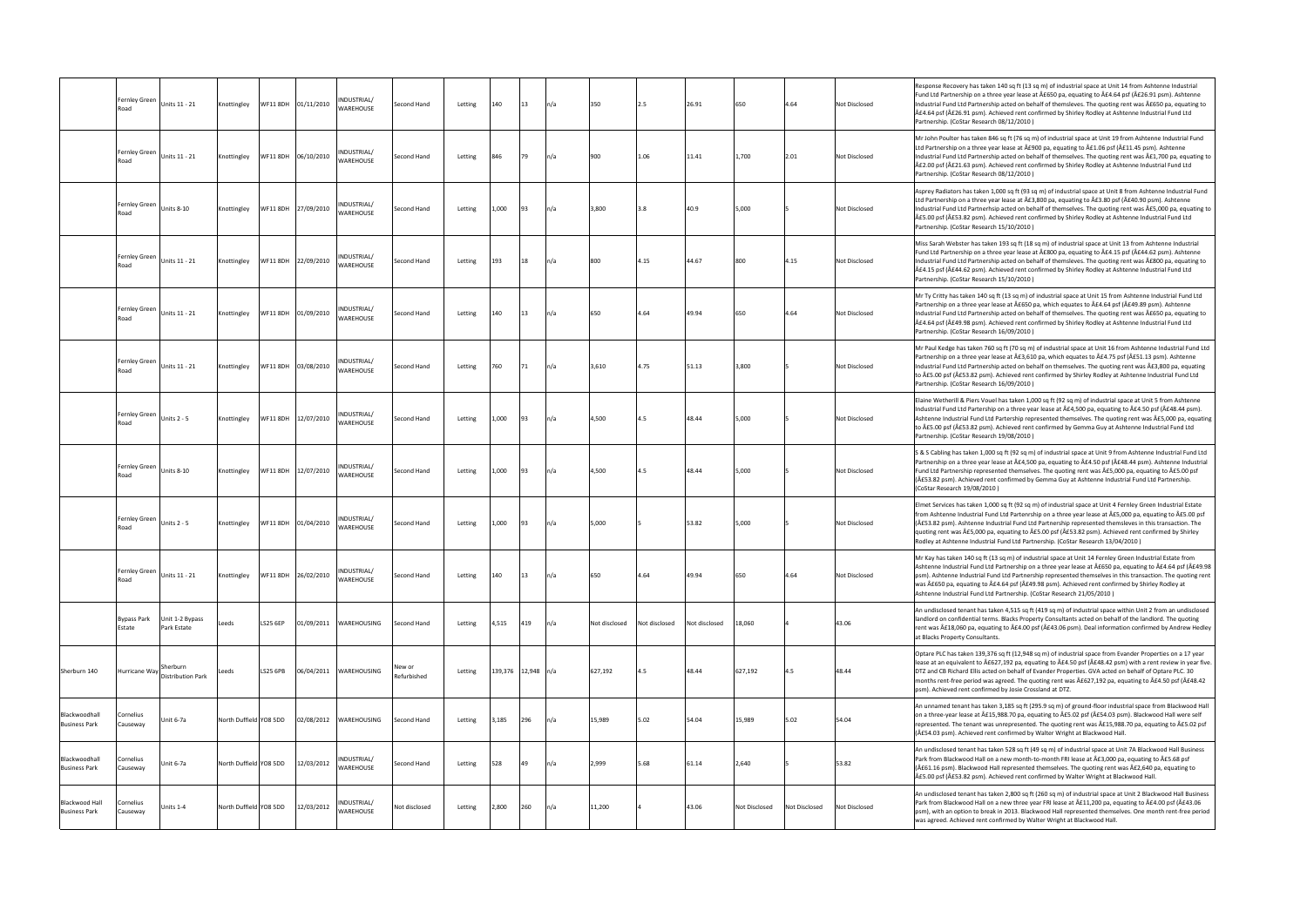| Blackwood Hall<br><b>Business Park</b>   | Cornelius<br>Causeway | Units 5a-C                                     | North Duffield YO8 5DD |          | 01/03/2012         | INDUSTRIAL/<br>WAREHOUSE                                      | Second Hand            | Letting                    | 2,255          | 209                | n/a        | 11,275        |                             | 53.82         | 11,275               |                      | 53.82         | An undisclosed tenant has taken 2,255 sq ft (209 sq m) of industrial space at Unit 5B Blackwood Hall<br>Business Park from Blackwood Hall on a new three year FRI lease at £11,275 pa, equating to £5.00 psf<br>(£53.82 psm), subject to a rent review in 2015 and an option to break in 2015. Blackwood Hall represented<br>themselves. The quoting rent was £11,275 pa, equating to £5.00 psf (£53.82 psm). Achieved rent<br>confirmed by Walter Wright at Blackwood Hall.                                                                                                                  |
|------------------------------------------|-----------------------|------------------------------------------------|------------------------|----------|--------------------|---------------------------------------------------------------|------------------------|----------------------------|----------------|--------------------|------------|---------------|-----------------------------|---------------|----------------------|----------------------|---------------|-----------------------------------------------------------------------------------------------------------------------------------------------------------------------------------------------------------------------------------------------------------------------------------------------------------------------------------------------------------------------------------------------------------------------------------------------------------------------------------------------------------------------------------------------------------------------------------------------|
| <b>Riccall Grange</b>                    | King Rudding<br>Lane  | Unit C-D                                       | Riccall                | YO19 6QL | 01/02/2011         | NDUSTRIAL/<br><b><i>NAREHOUSE</i></b>                         | Second Hand            | Letting                    | 3,940          | 366                | n/a        | Not disclosed | Not disclosed               | Not disclosed | 16,800               | 4.26                 | Not Disclosed | An undisclosed tenant has taken 3,927 sq ft (365 sq m) of industrial space from an undisclosed landlord.<br>Blacks Property Consultants acted on behalf of the landlord. The quoting rent was £16,800 pa, equating t<br>£4.26 psf (£45.90 psm). Deal information confirmed by Andrew Hedley at Blacks Property Consultants.<br>(CoStar Research 25/03/2011)                                                                                                                                                                                                                                   |
|                                          | Selby Road            | Unit D1 Whitemoor<br>Business Park             | Selby                  | YO8 6EG  | 01/05/2012         | NDUSTRIAL/<br><b><i>NAREHOUSE</i></b>                         | Second Hand            | Letting                    | l,826          | 170                | n/a        | Not disclosed | Not disclosed               | Not disclosed | Not Disclosed        | Not Disclosed        | Not Disclosed | An undisclosed tenant has taken 1,826 sq ft (170 sq m) of industrial space within unit D1. Lambert Smith<br>Hampton and Blacks Property Consultants acted on behalf of the landlord. Details confirmed by Lambert<br>Smith Hampton. (CoStar Research 22/05/2012)                                                                                                                                                                                                                                                                                                                              |
|                                          | 29 Flaxley<br>Road    |                                                | Selby                  | VO8 0BW  | 01/12/2011         | LIGHT INDUSTRIAL                                              | Second Hand            | Letting                    | 3,697          | 343                | n/a        | Not disclosed | Not disclosed               | Not disclosed | 20,000               | 5.41                 | 58.23         | An undisclosed tenant has taken 3,697 sq ft (343 sq m) of industrial space and offices at 29 Flaxley Road on a<br>new lease on confidential terms. Briggs Burley acted on behalf of the landlord. The quoting rent was<br>£20,000 pa, equating to £5.41 psf (£58.23 psm). Details confirmed by John Burley at Briggs Burley.<br>(CoStar Research 03/05/2012)                                                                                                                                                                                                                                  |
|                                          | <b>Station Road</b>   | Units 1-8 Station<br>Road Business<br>Centre   | Selby                  | YO8 4NW  | 02/05/2011         | NDUSTRIAL/<br>WAREHOUSE                                       | Under<br>Refurbishment | Letting                    | 2,200          | 204                | n/a        | Not disclosed | Not disclosed               | Not disclosed | 9,000                | 4.09                 | 44.03         | An undisclosed tenant has taken 2,200 sq ft in unit 1 of industrial space from Cleveland House Estates on<br>confidential terms. Briggs Burley acted on behalf of Cleveland House Estates. Confirmed by John Burley at<br>Briggs Burley. (CoStar Research 06/05/2011)                                                                                                                                                                                                                                                                                                                         |
|                                          | Bawtry Road           | Unit 2 Bawtry Road<br>Industrial Estate        | Selby                  | YO8 8NB  | 01/03/2011         | INDUSTRIAL/<br>WAREHOUSE                                      | Second Hand            | Letting                    | 1,180          | 388                | n/a        | 22,000        | 5.26                        | 56.62         | 22,000               | 5.26                 | 56.65         | An undisclosed tenant has taken 4,180 sq ft (388 sq m) of industrial space from an undisclosed landlord on<br>assignment of an existing lease expiring in February 2018 at £22,000 pa, rent passing, equating to £5.26<br>psf (£56.65 psm). Blacks Property Consultants acted on behalf of the assignor. The quoting rent was<br>£22,000 pa, equating to £5.26 psf (£56.65 psm). Deal information confirmed by Andrew Hedley at Blacks<br>Property Consultants. (CoStar Research 25/03/2011)                                                                                                  |
|                                          | 4-6 Brook<br>Street   |                                                | Selby                  | YO8 4AR  | 02/08/2010         | INDUSTRIAL/<br>WAREHOUSE                                      | Site with Agents       | Freehold Sold              | 20,908         | 1,942              | 350,000    | n/a           | n/a                         |               |                      | n/a                  |               | A local investor has purchased the freehold interest in 20,908 sq ft (1,942 sq m) of development space for<br>A£350,000. Landwood Group acted on behalf of the vendor. The local investor was unrepresented. Begbies<br>Traynor were the LPA receivers appointed. The quoting price was ££350,000. Achieved price confirmed<br>by Oliver Basger at Landwood Group. (CoStar Research 26/08/2010)                                                                                                                                                                                               |
|                                          | Vivars Way            | Jnit C3 Vivars<br>Industrial Centre            | Selby                  | YO8 8BE  | 01/05/2010         | NDUSTRIAL/<br><b>NAREHOUSE</b>                                | New or<br>refurbished  | Letting                    | ,488           | 138                | n/a        | ,000          | 6.05                        | 65.12         | 9,000                | 6.05                 | Not Disclosed | Haycock & Haigh Pipework Ltd has taken 1,488 sq ft (138 sq m) of industrial space at unit C3 from an<br>undisclosed landlord on a three-year lease at £9,000 pa, equating to £6 psf (£65 psm). Briggs & Burley<br>acted on behalf of the landlord. Haycock & Haigh Pipework Ltd was unrepresented. The quoting rent was<br>£9,000 pa, equating to £6 psf (£65 psm). Achieved rent confirmed by John Burley at Briggs & Burley.<br>(CoStar Research 14/05/2010)                                                                                                                                |
| Mars                                     | Hurricane<br>Close    | Cosmic Park                                    | Sherburn I<br>Elmet    | S25 6PB  | 20/09/2011         | INDUSTRIAL/<br>WAREHOUSE                                      | Second Hand            | Freehold Sold 27,060       |                | 2,514              | 1,449,875  | n/a           | n/a                         |               |                      | n/a                  |               | WEC Group Ltd has purchased the freehold interest in 27,060 sq ft (2,514 sq m) of industrial space from<br>Gladman Developments Ltd for £1,449,874.80. DTZ and Gent Visick Property LLP acted on behalf of<br>Gladman Developments Ltd. WEC Group Ltd was unrepresented. Achieved price confirmed by DTZ. (CoStar<br>Research 06/10/2011)                                                                                                                                                                                                                                                     |
|                                          | Seafox Court          | Unit 9 Cosmic Parl                             | Sherburn<br>Elmet      | S25 6NG  | 01/08/2011         | NDUSTRIAL/<br>WAREHOUSE                                       | Second Hand            | Freehold Sold 5,889        |                | 547                | 320,000    | n/a           | n/a                         |               |                      | n/a                  |               | Harrison Beds has purchased the freehold interest in 5,889 sq ft (547 sq m) of industrial space from Wilkes<br>Property Wakefield Ltd for £320,000. DTZ acted on behalf of Wilkes Property Wakefield Ltd. Achieved price<br>confirmed by Josie Crossland at DTZ. (CoStar Research 09/09/2011)                                                                                                                                                                                                                                                                                                 |
| Sainsburys<br>Distribution<br>Warehouse  | Bishopdyke<br>Road    |                                                | Sherburn In<br>Elmet   | S25 6JH  | 25/05/2011         | <b>DISTRIBUTION</b><br>WAREHOUSE:<br>INDUSTRIAL/<br>WAREHOUSE | Not disclosed          | Freehold<br>nvestment Sold | 586,241 54,463 |                    | 43,340,000 | n/a           | n/a                         |               |                      |                      |               | Ekistics Property Advisors LLP on behalf of the Ekistics Property Investors 1 LP fund has purchased the<br>freehold interest in a 586,241 sq ft (54,463.6 sq m) distribution warehouse from Matrix Group Ltd for<br>£43,340,000 as an investment, reflecting a net initial yield of 6.35%. The property is let to Sainsburys<br>Supermarkets Ltd for an unexpired term of 15.5 years, with a fixed rental increase in May 2013, and<br>produces a passing annual rent of £2,912,933. Knight Frank represented Ekistics Property Advisors LLP (the<br>purchaser). (CoStar Verified 04/07/2011) |
| The Maltings                             | Fenton Lane           | Unit 3a-B                                      | Sherburn In<br>Elmet   |          | S25 6EZ 01/05/2011 | WAREHOUSING                                                   | Second Hand            | Letting                    | 4.147          | 385                | n/a        |               | Not disclosed Not disclosed | Not disclosed | 11.404               | 2.75                 | 29.6          | An undisclosed tenant has taken 4,147 sq ft (467.77 sq m) of office space from an undisclosed landlord on a<br>confidential lease. Lambert Smith Hampton acted on behalf of the landlord. The quoting rent was £11,404<br>pa, equating to £2.75 psf (£29.60 psm). Deal information confirmed by Katie Ward at Lambert Smith<br>Hampton.                                                                                                                                                                                                                                                       |
|                                          | Lancaster<br>Close    | Units 1-7 Sherburn<br>Networkcentre            | Sherburn In<br>Elmet   | S25 6NS  | 01/03/2011         | INDUSTRIAL/<br>WAREHOUSE                                      | Second Hand            | Letting                    | L,745          | 162                | n/a        | Not disclosed | Not disclosed               | Not disclosed | <b>Not Disclosed</b> | Not Disclosed        | Not Disclosed | An undisclosed tenant has taken 1,745 sq ft (162.12 sq m) of industrial warehouse space within Unit 6<br>Lancaster Court on confidential terms. Network Space Ltd acted on behalf of Langtree Group Plc. Letting<br>confirmed by Jo Bedford at Network Space Ltd.                                                                                                                                                                                                                                                                                                                             |
| Sherburn<br>Networkcentre                | Lancaster<br>Close    | <b>Units 8-10</b><br>Sherburn<br>Networkcentre | Sherburn In<br>Elmet   | S25 6NS  | 01/01/2011         | WAREHOUSING                                                   | Second Hand            | Letting                    | 3,151          | 293                | n/a        | Not disclosed | Not disclosed               | Not disclosed | Not Disclosed        | Not Disclosed        | Not Disclosed | An undisclosed tenant has taken 3,151 sq ft (293 sq m) of industrial space at unit 9 on undisclosed lease<br>terms. Network Space Ltd acted on behalf of the landlord. Letting confirmed by Jo Bedford at Network Space                                                                                                                                                                                                                                                                                                                                                                       |
| Orion                                    | Seafox Court          | <b>Cosmic Park</b>                             | Sherburn I<br>Elmet    | S25 6NG  | 23/12/2010         | INDUSTRIAL/<br>WAREHOUSE                                      | New or<br>refurbished  | Freehold Sold 28,482       |                | 2,646              | 1,450,000  | n/a           | n/a                         |               |                      | n/a                  |               | Cromwell Polythene has purchased the freehold interest in 28,482 sq ft (2,646 sq m) of industrial space from<br>Gladman Developments Ltd for £1,450,000. DTZ and Gladmane Developments Ltd acted on behalf of<br>Gladman Developments Ltd. The quoting price was £1,851,330. Achieved price confirmed by Josie<br>Crossland at DTZ. (CoStar Research 17/01/2011)                                                                                                                                                                                                                              |
| Vickers Building                         | Hurricane<br>Close    |                                                | Sherburn In<br>Elmet   | S25 6PB  | 23/12/2010         | INDUSTRIAL/<br>WAREHOUSE                                      | Second Hand            | Freehold Sold 17,534       |                | 1,629              | 800,000    | n/a           | n/a                         | n/a           | n/a                  | n/a                  |               | Powerlink Machine (UK) Ltd has purchased the freehold interest in 17,534 sq ft (1,629 sq m) of industrial<br>space from Cromwell Polythene for £800,000. DTZ acted on behalf of the vendor. Achieved price confirmed<br>by Josie Crossland at DTZ. (CoStar Research 17/01/2011)                                                                                                                                                                                                                                                                                                               |
| Sherburn 666<br><b>Distribution Park</b> | urricane Way          |                                                | Sherburn In<br>Elmet   | S25 6NG  | 01/11/2010         | WAREHOUSING                                                   | New or<br>Refurbished  | Letting                    |                | 666,898 61,956 n/a |            | 3,001,041     | 4.5                         | 48.44         | 2,834,317            | 4.25                 | Not Disclosed | Debenhams PLC has taken 666,898 sq ft (61,956 sq m) of industrial space from Evander Properties on a 27<br>year lease at £3,001,041 pa, equating to £4.50 psf (£48.44 psm), subject to a five yearly rent review, it is<br>understood that no breaks option were agreed. DTZ and CB Richard Ellis acted on behalf of Evander<br>Properties. Debenhams PLC was unrepresented. The quoting rent was £2,834,317 pa, equating to £4.25<br>psf (£45.75 psm). Achieved rent confirmed by Mike Baugh at DTZ.                                                                                         |
| Sherburn<br>Networkcentre                | Lancaster<br>Close    | Units 8-10<br>Sherburn<br>Networkcentre        | Sherburn In<br>Elmet   | S25 6NS  | 01/01/2010         | WAREHOUSING                                                   | Second Hand            | Letting                    | 3,165          | 294                | n/a        | Not disclosed | Not disclosed               | Not disclosed | Not Disclosed        | <b>Not Disclosed</b> | Not Disclosed | An undisclosed tenant has taken 3,165 sq ft (294 sq m) of industrial space at unit 8 on undisclosed lease<br>terms. Network Space Ltd acted on behalf of the landlord. Letting confirmed by Jo Bedford at Network Space                                                                                                                                                                                                                                                                                                                                                                       |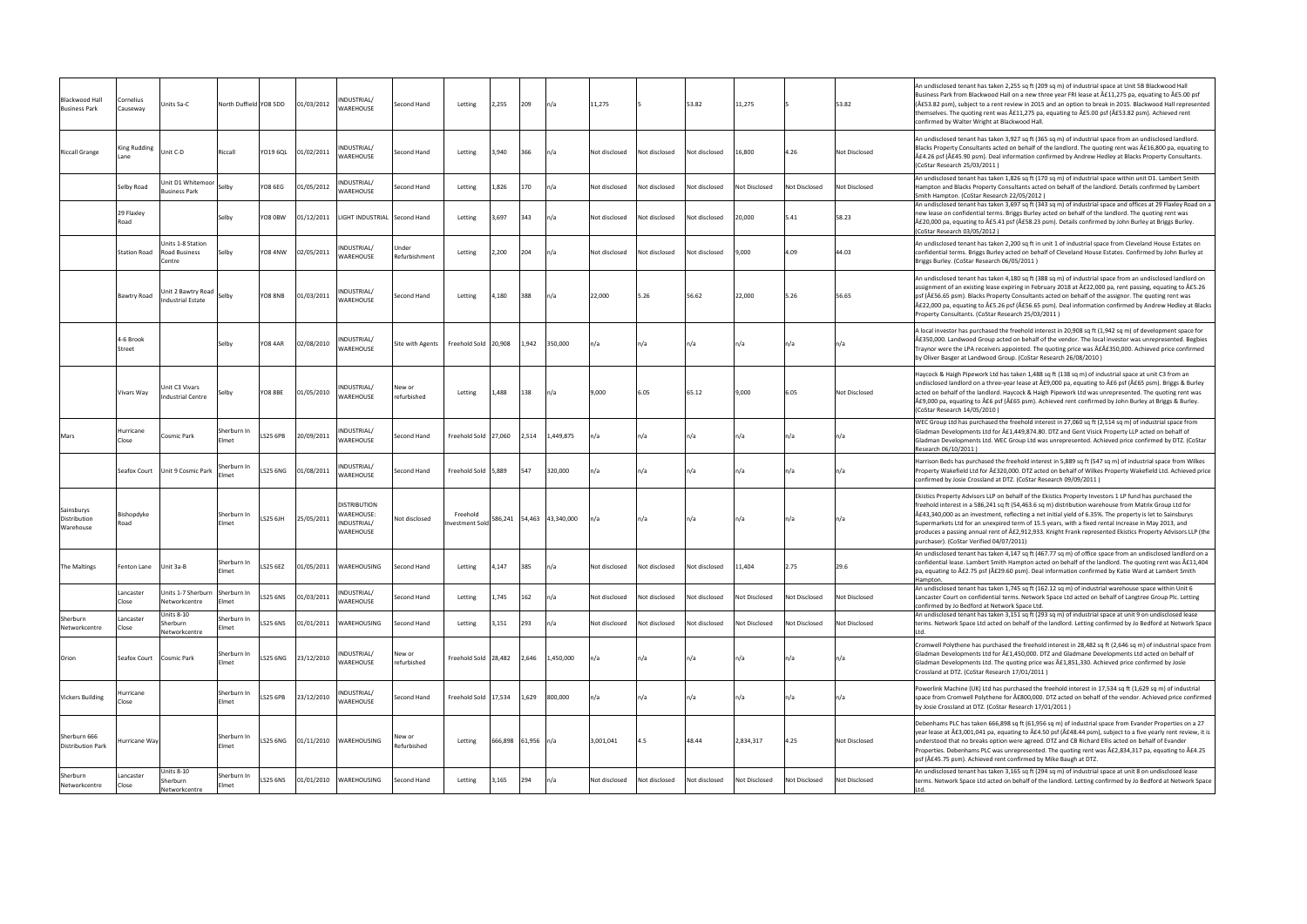Lambert Engineering Ltd has taken 7,500 sq ft (696 sq m) of industrial space at Units 1-3 from Mr Don<br>Copley on a ten year lease at £32,000 pa, equating to £4.27 psf (£49.93 psm), subject to a rent review in<br>year five. Ltd was unrepresented. Achieved rent confirmed by Malcolm Stuart at Malcolm Stuart Property Consultants

An undisclosed tenant has taken 3,927 sq ft (365 sq m) of industrial space from an undisclosed landlord.<br>Blacks Property Consultants acted on behalf of the landlord. Deal information confirmed by Andrew Hedley<br>at Blacks Pr

| <b>Wilton House</b> | <b>Station Road</b> | Units 1-3 The<br><b>Estate Office</b> | Tadcaster | <b>LS24 9SG</b> | 02/04/2012          | INDUSTRIAL/<br><b>WAREHOUSE</b> | Second Hand | Letting | 7,500 | 697 | n/a | 32.000        | 4.27          | 45.96         | Not Disclosed | Not Disclosed        | Not Disclosed | Lambert Engineering Ltd has taken<br>Copley on a ten year lease at £32,<br>year five. Malcolm Stuart Property<br>Ltd was unrepresented. Achieved r<br>LLP. (CoStar Research 02/05/2012) |
|---------------------|---------------------|---------------------------------------|-----------|-----------------|---------------------|---------------------------------|-------------|---------|-------|-----|-----|---------------|---------------|---------------|---------------|----------------------|---------------|-----------------------------------------------------------------------------------------------------------------------------------------------------------------------------------------|
|                     |                     | King Rudding Units 6-7                | York      | YO19 6QL        | 01/02/2011 WORKSHOP |                                 | Second Hand | Letting | 3,927 | 365 | n/a | Not disclosed | Not disclosed | Not disclosed | Not Disclosed | <b>Not Disclosed</b> | Not Disclosed | An undisclosed tenant has taken 3,<br><b>Blacks Property Consultants acted</b><br>at Blacks Property Consultants. (Co                                                                   |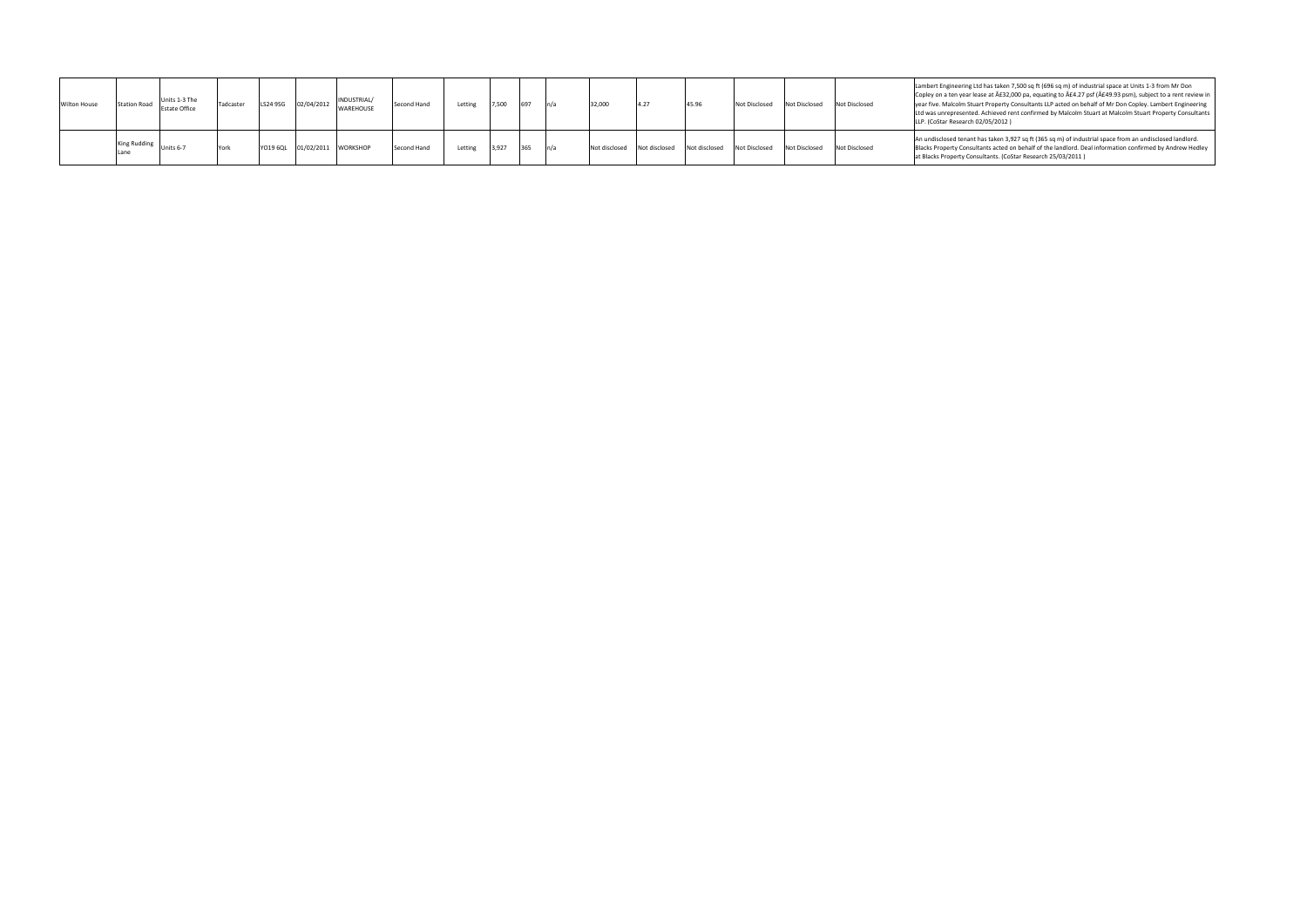taken 973 sq ft (90.39 sq m) of ground-floor retail space from Tesco PLC on a ten-year lease at £17,500 pa, equating to £ 11.96 psf, subject to a rent review in year five. Sanderson Weatherall acted esco PLC. Legat Owen acted on behalf of Barnardos. The quoting rent was unknown. Confirmed by Richard Webster at Sanderson Weatherall (CoStar Research 07/07/2010 ) An undisclosed purchaser has purchased the freehold interest in 2,300 sq ft (214 sq m) of retail space from

d tenant has taken 2,212 sq ft (206 sq m) of ground floor retail space at 31-33 Finkle Street o ntial lease. Briggs Burley acted on behalf of the landlord. The quoting rent was £29,000 pa. Details confirmed by John Burley at Briggs Burley. (CoStar Research 03/05/2012 ) An undisclosed tenant has taken 1,170 sq ft (108.70 sq m) of retail space at 16 Finkle Street on a three year

an undisclosed vendor. Fawley Watson Booth acted on behalf of the vendor. The quoting price was £175,000. Achieved price confirmed by Jacqui Muller at Fawley Watson Booth. (CoStar Research

 $2/2011$ ) Cash Converters Ltd has taken 2,490 sq ft (231.33 sq m) of retail space from ATC Property Ltd on a 15 year 000 pa, subject to a rent review in years five and ten, and an option to break in year ten. rcial acted on behalf of ATC Property Ltd. Reid Rose Gregory acted on behalf of Cash Converters Ltd. The quoting rent was £27,500 pa. Deal confirmed by Graham Coward at Reid Rose

lease at £14,500 pa. Blacks Property Consultants acted on behalf of the landlord. The quoting rent was £14,500 pa. Achieved rent confirmed by Andrew Hedley at Blacks Property Consultants. (CoStar Research

d tenant has taken 973 sq ft (90 sq m) of ground and first floor retail space at 62 Gowthorpe e on confidential terms. Briggs Burley acted on behalf of the landlord. The quoting rent was £9,500 pa. Details confirmed by John Burley at Briggs Burley. (CoStar Research 03/05/2012 ) An undisclosed buyer has purchased the freehold interest in 1,537 sq ft (142.8 sq m) of retail, public house space from Punch Taverns Ltd for £79,500. Colliers International acted on behalf of Punch Taverns Ltd. The sunrepresented. Achieved price confirmed by Clair McGowan at Colliers International. (CoStar

d buyer has purchased the freehold interest in 1,114 sq ft (103.49 sq m) of retail, public hous terprise Inns Plc for £157,000. Colliers International acted on behalf of Enterprise Inns Plc. The purchaser was the formed by Clair was unrepresented. The quoting price was  $250,000$ . Achieved price confirmed by Clair McGowan at Colliers International. (CoStar Research 05/12/2011 )

d tenant has taken 913 sq ft (84.82 sq m) of retail space within unit 16 from an undisclosed landlord on a temporary lease on confidential terms for a term of one year. Reesdenton Ltd acted on behalf of the landlord. The quoting rent was £20,000 pa, equating to £21.91 psf (£235.79 psm). Deal onfirmed by Matt Smith at Reesdenton. (CoStar Research 15/08/2011 )

ons has taken 1,118 sq ft (103 sq m) of retail space at 21 Market Cross from Dransfield Properties Ltd on a ten year lease at £16,500 pa in years one and two, rising to £17,000 pa in years three<br>and four, then to £17,500 pa in year five and finally rising to £18,500 pa in years six to ten. Reesdenton Ltd acted on behalf of Dransfield Properties. R K Harris & Sons was unrepresented. The quoting rent was £19,500 pa. Achieved rent confirmed by Matt Smith at Reesdenton Ltd. (CoStar Research 06/10/2011 )

sely has purchased the freehold interest in 3,832 sq ft (356 sq m) of retail space from St Johr Ambulance for £160,000. Strutt & Parker and Stephensons Estate Agents acted on behalf of St Johns Ir Steven Mosely was unrepresented. The quoting price was £160,000. Achieved price confirmed by Lynn Preston at Strutt & Parker. (CoStar Research 12/09/2011 )

An undisclosed purchaser has bought the freehold interest in 1,638 sq ft (152 sq m) of retail space from enderal Taverns for £85,000. Christie & Co acted on behalf of Admiral Taverns. The purchaser was unrepresneted. The quoting price was £125,000. (CoStar Research 29/07/2011 )<br>An undiclosed tenant has taken 1,893 sq ft (89 sq m) of retail space on confidential terms. Carter Towler acted on behalf of the landlord. The quoting rent was £35,000 pa, equating to £18.48 psf (£199 psm).

(ch 14/04/2011 ) Kodak Ltd has taken 583 sq ft (54 sq m) of retail space from an undisclosed landlord. Blacks property Consultants acted on behalf of the landlord. The quoting rent was  $\hat{A}E10,300$  pa, equating to  $\hat{A}E17.67$  psf n). Deal information confirmed by Andrew Hedley at Blacks Property Consultants. (CoStar B/2011)

d purchaser has purchased the freehold interest in 815 sq ft (75 sq m) of public house retail space from an undisclosed vendor in an auction by Eddisons Commercial (Holdings) Ltd for an undisclosed nternational acted on behalf of the vendor. The quoting price was £145,000. Deal confirm by Olivia Hughes at Colliers International. (CoStar Research 06/05/2011 )

is has taken 1,118 sq ft (104 sq m) of retail space at 21 Market Cross from Dransfield Properties Ltd on a confidential leasehold agreement. The quoting rent was £22,500 pa, equating to £28.99 psf (£312.10 psm). Deal confirmed by Ian Crutchley at Reesdenton. (CoStar Research 17/11/2010

d tenant has taken 1,763 sq ft (163 sq m) of retail space on confidential terms. Carter Towler f of the landlord. The quoting rent was  $\hat{A}E29,500$  pa, equating to  $\hat{A}E16.73$  psf ( $\hat{A}E180$  psm). (CoStar Research 09/11/2010 ) An undisclosed tenant has taken 704 sq ft (65 sq m) of retail space on confidential terms.Feather Smailes &

Scales acted on behalf of the landlord. The quoting rent was  $\hat{A}E7,950$  pa, equating to  $\hat{A}E11.29$  psf ( $\hat{A}E121.55$ Research 30/09/2010 )

es has taken 1,163 sq ft (108 sq m) of retail space from Dransfield Properties Ltd at Unit 2 Market Cross Shopping Centre on a ten year lease at £18,750 pa, equating to £22.72 psf (£244.63 psm), subject to a rent review and an option to break in year five. The headline Zone A rent for the shopping pximately £32.50. Reesdenton acted on behalf of Dransfield Properties Ltd. Six months rent free period was agreed. Property Complete acted on behalf of Grainger Games. The quoting rent was equating to £27.27 psf (£293.56 psm). Achieved rent confirmed by Ian Crutchley at Reesdenton. (CoStar Research 28/06/2010 )

Fireform The Shop Investment - Guide Price  $\hat{A}$ £200,000 -  $\hat{A}$ £250,000. The property, which is located in a Conservation Area, is arranged on ground and one upper floor to provide a ground floor shop unit with ancillary storage on the first floor above which benefits from rear access to Abbey Walk. An undisclosed tenant has taken 1,376 sq ft (128 sq m) of retail space on confidential terms. Brackenridge Hanson Tate acted on behalf of the landlord. The quoting rent was £24,500 pa, equating to £28.85 psf n). (CoStar Research 02/07/2010 )

| ailding                                | treet No. | reet                   | Town       | ostcode        | vent Date         | <b>Use Code</b>                              | Grade            | <b>Deal Type</b>                       | Size SqFt     | Size SqM      | Sale Price (£) | chieved Rent  |                             | $\Delta$ chieved Rent (£ per Sq Ft) Achieved Rent (£ per Sq M) | Asking Rent (£) | Asking Rent (£ per Sq Ft) | Asking Rent (£ per Sq M) | Votes                                  |
|----------------------------------------|-----------|------------------------|------------|----------------|-------------------|----------------------------------------------|------------------|----------------------------------------|---------------|---------------|----------------|---------------|-----------------------------|----------------------------------------------------------------|-----------------|---------------------------|--------------------------|----------------------------------------|
|                                        |           |                        |            |                |                   |                                              |                  |                                        |               |               |                |               |                             |                                                                |                 |                           |                          |                                        |
|                                        |           |                        |            |                |                   |                                              |                  |                                        |               |               |                |               |                             |                                                                |                 |                           |                          | Barnardos has<br>at $ÅE17,500$ pa      |
| Retail Premises Adjacent To            |           |                        |            |                | 21/06/2010 TOWN   | RETAIL OUT OF                                | Second           |                                        |               |               |                | 17,500        | 11.96                       | 128.74                                                         |                 | Not Disclosed             | Not Disclosed            | on behalf of Te<br>Confirmed by F      |
| New Tesco Express                      |           | Doncaster Road Brayton |            | YO8 9EG        |                   |                                              | Hand             | Letting                                | 1,463         | 136           | n/a            |               |                             |                                                                | Not Disclosed   |                           |                          | An undisclosed                         |
|                                        |           |                        |            |                |                   |                                              | Second           |                                        |               |               |                |               |                             |                                                                |                 |                           |                          | an undisclosed<br>£175,000. Acl        |
| Red Lion                               |           | Ings Lane              | Kellington |                |                   | DN14 0NT 01/01/2010 PUBLIC HOUSE             | Hand             | Freehold Sold                          | 2,300         | 214           | 175,000        | n/a           | n/a                         | ٦/a                                                            | n/a             | ה/ו                       | ٦/a                      | 02/02/2010)                            |
|                                        |           |                        |            |                |                   |                                              |                  |                                        |               |               |                |               |                             |                                                                |                 |                           |                          | An undisclosed                         |
|                                        |           |                        |            |                |                   | <b>RETAIL HIGH</b>                           | Second           |                                        |               |               |                |               |                             |                                                                |                 |                           |                          | a new confider                         |
|                                        | $31 - 33$ | Micklegate             | Selby      | YO8 4EA        |                   | 01/12/2011 STREET UNIT                       | Hand             | Letting                                | 2,212         | 205           | n/a            |               | Not disclosed Not disclosed | Not disclosed                                                  | 29,000          | 13.11                     | 141.12                   | Details confirm<br>An undisclosed      |
|                                        |           |                        |            |                |                   |                                              |                  |                                        |               |               |                |               |                             |                                                                |                 |                           |                          | lease at £14,5                         |
|                                        |           | Finkle Street          | Selby      | YO8 4DS        |                   | <b>RETAIL HIGH</b><br>01/12/2011 STREET UNIT | Second<br>Hand   | Letting                                | 1,170         | 109           | n/a            | 14,500        | 12.39                       | 133.37                                                         | 14,500          | Not Disclosed             | 133.39                   | £14,500 pa. A<br>27/01/2012)           |
|                                        |           |                        |            |                |                   |                                              |                  |                                        |               |               |                |               |                             |                                                                |                 |                           |                          |                                        |
|                                        |           |                        |            |                |                   | <b>RETAIL HIGH</b>                           | Second           |                                        |               |               |                |               |                             |                                                                |                 |                           |                          | An undisclosed<br>on a new lease       |
|                                        |           | Gowthorpe              | Selby      |                |                   | YO8 4ET  01/12/2011  STREET UNIT             | Hand             | Letting                                | 973           | 90            | n/a            |               | Not disclosed Not disclosed | Not disclosed                                                  | 9,500           | 9.76                      | 105.1                    | £9,500 pa. De                          |
|                                        |           |                        |            |                |                   |                                              |                  |                                        |               |               |                |               |                             |                                                                |                 |                           |                          | An undisclosed<br>space from Pur       |
|                                        |           |                        |            |                |                   | RETAIL OUT OF                                | Second           |                                        |               |               |                |               |                             |                                                                |                 |                           |                          | purchaser was                          |
| Highwayman Tavern                      |           | Ousegate               | Selby      | <b>YO8 8BL</b> | 01/11/2011 TOWN   |                                              | Hand             | Freehold Sold                          | 1,537         | 143           | 79,500         | n/a           | n/a                         | n/a                                                            | n/a             | n/a                       | n/a                      | Research 05/12<br>Cash Converter       |
|                                        |           |                        |            |                |                   |                                              |                  |                                        |               |               |                |               |                             |                                                                |                 |                           |                          | lease at £24,0                         |
|                                        |           |                        |            |                |                   | <b>RETAIL HIGH</b>                           | Second           |                                        |               |               |                |               |                             |                                                                |                 |                           |                          | Savills Commer<br>Converters Ltd.      |
|                                        |           | Gowthorpe              | Selby      |                |                   | YO8 4ET 31/10/2011 STREET UNIT               | Hand             | Letting                                | 3,171         | 295           | n/a            | 24,000        | 7.57                        | 81.48                                                          | 27,500          | 8.67                      | 93.35                    | Gregory.                               |
|                                        |           |                        |            |                |                   |                                              |                  |                                        |               |               |                |               |                             |                                                                |                 |                           |                          | An undisclosed                         |
|                                        |           |                        |            |                |                   |                                              |                  |                                        |               |               |                |               |                             |                                                                |                 |                           |                          | space from Ent                         |
| Unicorn Inn                            |           | Bondgate               | Selby      | <b>YO8 3LS</b> | 01/09/2011 TOWN   | RETAIL OUT OF                                | Second<br>Hand   | Freehold Sold                          | 1,114         | 103           | 157,000        | n/a           | n/a                         | n/a                                                            | n/a             | n/a                       | ה/ו                      | The purchaser<br>McGowan at C          |
|                                        |           |                        |            |                |                   |                                              |                  |                                        |               |               |                |               |                             |                                                                |                 |                           |                          |                                        |
|                                        |           |                        |            |                |                   |                                              |                  |                                        |               |               |                |               |                             |                                                                |                 |                           |                          | An undisclosed<br>landlord on a t      |
| <b>Market Cross Shopping</b>           |           |                        |            |                |                   | <b>SHOPPING</b>                              | Second           |                                        |               |               |                |               |                             |                                                                |                 |                           |                          | of the landlord                        |
| Centre                                 | 16 - 25   | <b>Market Cross</b>    | Selby      | YO8 OJS        | 01/08/2011 CENTRE |                                              | Hand             | Letting                                | 913           | 85            | n/a            |               | Not disclosed Not disclosed | Not disclosed                                                  | 20,000          | 21.91                     | 235.79                   | information co                         |
|                                        |           |                        |            |                |                   |                                              |                  |                                        |               |               |                |               |                             |                                                                |                 |                           |                          | R K Harris & So                        |
|                                        |           |                        |            |                |                   |                                              |                  |                                        |               |               |                |               |                             |                                                                |                 |                           |                          | Properties Ltd<br>and four, then       |
| Market Cross Shopping                  |           |                        |            |                |                   | <b>RETAIL HIGH</b>                           | Second           |                                        |               |               |                |               |                             |                                                                |                 |                           |                          | Ltd acted on be                        |
| Centre                                 | .6 - 25   | Market Cross           | Selby      | YO8 OJS        | 01/08/2011        | <b>STREET UNIT</b>                           | Hand             | Letting                                | 1,118         | 104           | n/a            | 16,500        | 14.76                       | 158.88                                                         | 19,500          | 17.44                     | 187.73                   | £19,500 pa. A                          |
|                                        |           |                        |            |                |                   |                                              |                  |                                        |               |               |                |               |                             |                                                                |                 |                           |                          | Mr Steven Mos                          |
|                                        |           |                        |            |                |                   | <b>RETAIL HIGH</b>                           | Second           |                                        |               |               |                |               |                             |                                                                |                 |                           |                          | Ambulance for<br>Ambulance. Mi         |
|                                        |           | Ousegate               | Selby      |                |                   | YO8 4NH  01/08/2011  STREET UNIT             | Hand             | Freehold Sold                          | 3,832         | 356           | 160,000        | n/a           | n/a                         | n/a                                                            | n/a             | ר/a                       | n/a                      | confirmed by L                         |
|                                        |           |                        |            |                |                   |                                              |                  |                                        |               |               |                |               |                             |                                                                |                 |                           |                          | An undisclosed                         |
|                                        |           |                        |            |                |                   | RETAIL OUT OF                                | Second           |                                        |               |               |                |               |                             |                                                                |                 |                           |                          | <b>Admiral Taverr</b>                  |
| Friendship Inn                         |           | Millgate               | Selby      | YO8 3LE        | 29/06/2011        | <b>TOWN</b>                                  | Hand             | Freehold Sold                          | 1,638         | 152           | 85,000         | n/a           | In/a                        | n/a                                                            | n/a             | n/a                       |                          | unrepresneted<br>An undiclosed         |
|                                        |           |                        |            |                |                   | <b>RETAIL HIGH</b><br><b>STREET UNIT</b>     | Second           |                                        |               |               |                |               |                             |                                                                | 35,000          |                           |                          | acted on behal                         |
|                                        |           | Market Place           | Selby      | YO8 OPB        | 01/04/2011        |                                              | Hand             | Letting                                | 1,893         | 176           | n/a            | Not disclosed | Not disclosed               | Not disclosed                                                  |                 | 18.49                     | 199.01                   | (CoStar Resear<br>Kodak Ltd has t      |
|                                        |           |                        |            |                |                   | <b>RETAIL HIGH</b>                           | Second           |                                        |               |               |                |               |                             |                                                                |                 |                           |                          | Consultants act<br>(£190.17 psm        |
|                                        | 19 - 21a  | <b>Finkle Street</b>   | Selby      | YO8 4DT        |                   | 01/04/2011 STREET UNIT                       | Hand             | Letting                                | 583           | 54            | n/a            |               | Not disclosed Not disclosed | Not disclosed                                                  | 10,300          | 17.67                     | 190.18                   | Research 23/05                         |
|                                        |           |                        |            |                |                   |                                              |                  |                                        |               |               |                |               |                             |                                                                |                 |                           |                          | An undisclosed                         |
|                                        |           |                        |            |                |                   |                                              |                  |                                        |               |               |                |               |                             |                                                                |                 |                           |                          | space from an                          |
| Bay Horse Inn                          |           | Micklegate             | Selby      | YO8 4EJ        |                   | <b>RETAIL HIGH</b><br>01/04/2011 STREET UNIT | Second<br>Hand   | <b>Auction Sale</b>                    | Not disclosed | Not disclosed | Not disclosed  | n/a           | n/a                         | n/a                                                            | n/a             | n/a                       | n/a                      | price. Colliers I<br>by Olivia Hughe   |
|                                        |           |                        |            |                |                   |                                              | Not              | Freehold Investment                    |               |               |                |               |                             |                                                                |                 |                           |                          |                                        |
|                                        | 2         | <b>Finkle Street</b>   | Selby      | TOO 8OY        |                   | 31/03/2011 MIXED RETAIL                      | disclosed        | Sold at Auction                        | 2,144         | 199           | 156,000        | n/a           | n/a                         | n/a                                                            | n/a             | n/a                       | n/a                      | n/a<br>Mr William Ellis                |
|                                        |           |                        |            |                |                   |                                              |                  |                                        |               |               |                |               |                             |                                                                |                 |                           |                          | Properties Ltd                         |
| <b>Market Cross Shopping</b><br>Centre | 16 - 25   | <b>Market Cross</b>    | Selby      | YO8 OJS        |                   | <b>RETAIL HIGH</b><br>02/11/2010 STREET UNIT | Second<br>Hand   | Letting                                | 776           |               | n/a            |               | Not disclosed Not disclosed | Not disclosed                                                  | 22,500          | 28.99                     | Not Disclosed            | £28.99 psf (Â:                         |
|                                        |           |                        |            |                |                   |                                              |                  |                                        |               |               |                |               |                             |                                                                |                 |                           |                          | An undisclosed                         |
|                                        |           | Abbey Walk             | Selby      | YO8 4DZ        |                   | 01/11/2010 RESTAURANT                        | Second<br>Hand   | Letting                                | 1,763         | 164           | n/a            | Not disclosed | Not disclosed               | Not disclosed                                                  | 29,500          | 16.73                     | Not Disclosed            | acted on behal<br>(CoStar Resear       |
|                                        |           |                        |            |                |                   |                                              |                  |                                        |               |               |                |               |                             |                                                                |                 |                           |                          | An undisclosed                         |
|                                        |           | Finkle Street          | Selby      | YO8 4DT        |                   | <b>RETAIL HIGH</b><br>31/07/2010 STREET UNIT | Second<br>Hand   | Letting                                | 704           |               | n/a            |               | Not disclosed Not disclosed | Not disclosed                                                  | 7,950           | 11.29                     | Not Disclosed            | Scales acted or<br>psm). (CoStar F     |
|                                        |           |                        |            |                |                   |                                              |                  |                                        |               |               |                |               |                             |                                                                |                 |                           |                          |                                        |
|                                        |           |                        |            |                |                   |                                              |                  |                                        |               |               |                |               |                             |                                                                |                 |                           |                          | <b>Grainger Game</b><br>Market Cross S |
|                                        |           |                        |            |                |                   |                                              |                  |                                        |               |               |                |               |                             |                                                                |                 |                           |                          | subject to a rer                       |
|                                        |           |                        |            |                |                   |                                              |                  |                                        |               |               |                |               |                             |                                                                |                 |                           |                          | centre is appro<br>free period wa:     |
| <b>Market Cross Shopping</b>           |           |                        |            |                |                   | <b>RETAIL HIGH</b>                           | Second           |                                        |               |               |                |               |                             |                                                                |                 |                           |                          | £22,500 pa, e                          |
| Centre                                 | $1 - 8$   | Market Cross Selby     |            | YO8 OJS        |                   | 14/06/2010 STREET UNIT                       | Hand             | Letting                                | 1,163         | 108           | n/a            | 26,435        | 22.73                       | 244.67                                                         | 31,715          | 27.27                     | 293.52                   | Reesdenton. (C                         |
|                                        |           |                        |            |                |                   |                                              |                  |                                        |               |               |                |               |                             |                                                                |                 |                           |                          | Freehold Shop                          |
|                                        | 38b       | Gowthorpe              | Selby      | YO8 0ET        |                   | 17/05/2010 MIXED RETAIL                      | Not<br>disclosed | Freehold Investment<br>Sold at Auction | Not disclosed | Not disclosed | 255,000        | n/a           | n/a                         | n/a                                                            | n/a             | ר/a                       | ı/a                      | Conservation A<br>ancillary storag     |
|                                        |           |                        |            |                |                   | <b>RETAIL HIGH</b>                           |                  |                                        |               |               |                |               |                             |                                                                |                 |                           |                          | An undisclosed                         |
|                                        | $6 - 18$  | Gowthorpe              | Selby      |                |                   | YO8 4ET  01/05/2010  STREET UNIT             | Second<br>Hand   | Letting                                | 849           | 79            | n/a            |               | Not disclosed Not disclosed | Not disclosed                                                  | 24,500          | 28.86                     | Not Disclosed            | Hanson Tate ad<br>(£310.62 psm         |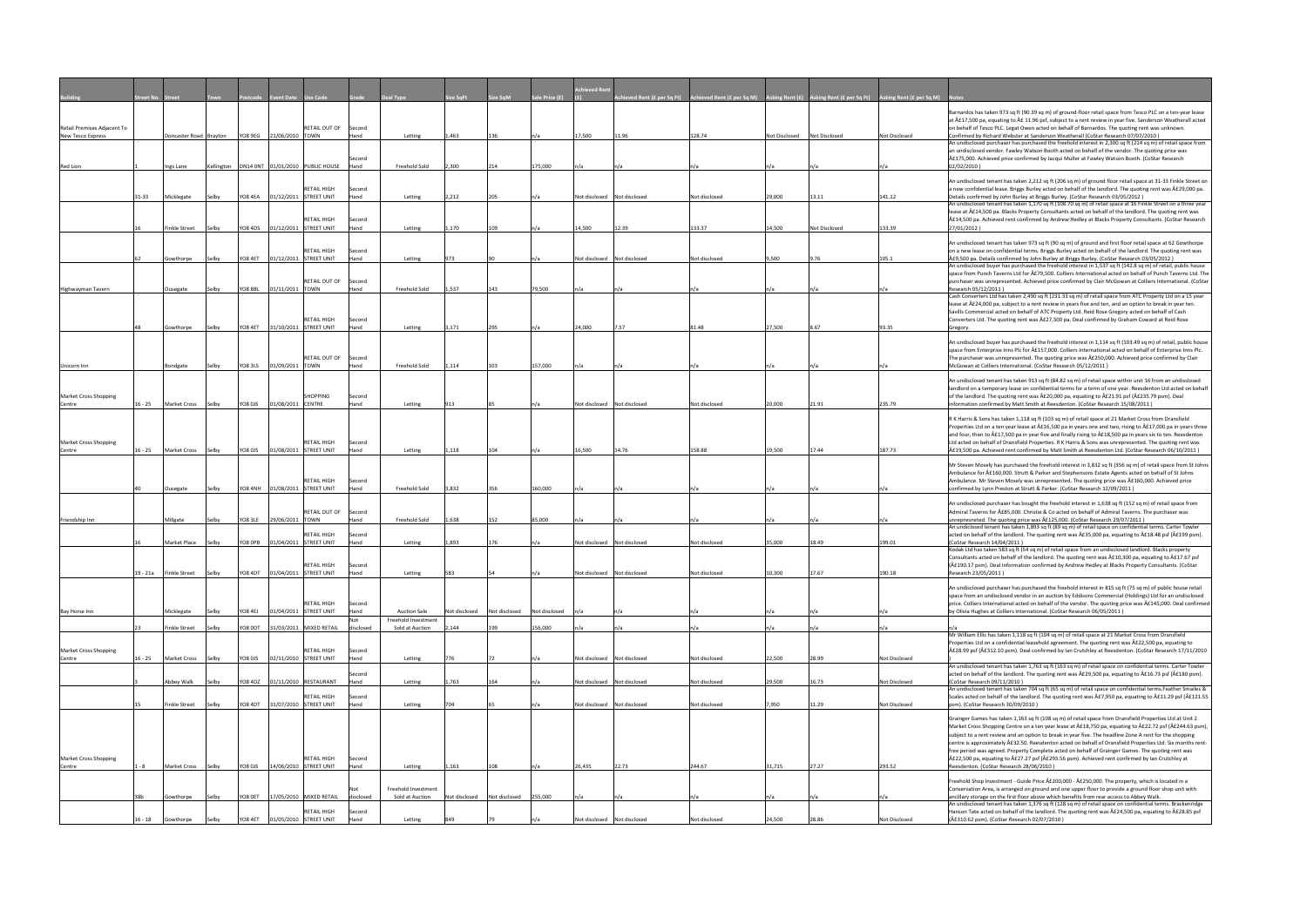| Bar Pm           | 81-83 | Micklegate           | Selby                |                 | YO8 4ED 01/02/2010 PUBLIC HOUSE Hand                 | Second         | Freehold Sold | 1,400         |                                 | 170,000 |                             |               |      |       |               | An undisclosed purchaser has purchased t<br>retail space from an undisclosed vendor fo<br>The purchaser was unrepresented. The qu<br>Stansmore at Christie & Co. (CoStar Resear                                                 |
|------------------|-------|----------------------|----------------------|-----------------|------------------------------------------------------|----------------|---------------|---------------|---------------------------------|---------|-----------------------------|---------------|------|-------|---------------|---------------------------------------------------------------------------------------------------------------------------------------------------------------------------------------------------------------------------------|
|                  |       | Low Street           | Sherburn In<br>Elmet | <b>LS25 6BA</b> | <b>RETAIL HIGH</b><br>19/04/2010 STREET UNIT         | Second<br>Hand | Letting       |               |                                 |         | Not disclosed Not disclosed | Not disclosed | ,000 | 11.86 | Not Disclosed | An undisclosed tenant has taken 590 sq ft<br>confidential leasehold agreement. Adair Pa<br>£7,000 pa, equating to £11.86 psf (£12                                                                                               |
| Coach And Horses |       | Commercial<br>Street |                      |                 | Tadcaster LS24 8AA 25/03/2010 PUB/WINE BAR disclosed |                | Freehold Sold | Not disclosed | Not disclosed Not disclosed n/a |         |                             |               |      |       |               | On the instructions of Enterprise Inns plc. 7<br>a prominent site with good frontage onto (<br>positioned enabling it to draw in both pass<br>Comprising bar, front lounge, pool room, I<br>three bedroom living accommodation. |

An undisclosed purchaser has purchased the freehold interest in 1,200 sq ft (111 sq m) of public house<br>retail space from an undisclosed vendor for around £170,000. Christie & Co acted on behalf of the vendor. The purchaser was unrepresented. The quoting price was £175,000. Achieved price confirmed by Martin<br>Stansmore at Christie & Co. (CoStar Research 22/03/2010 )

An undisclosed tenant has taken 590 sq ft (55 sq m) of retail space from an undisclosed landlord on a confidential leasehold agreement. Adair Paxton acted on behalf of the landlord. The quoting rent was £7,000 pa, equating to £11.86 psf (£127.71 psm). Deal confirmed by Matt Mitchell at Adair Paxton.

On the instructions of Enterprise Inns plc. The property comprises a vacant public house premises occupying<br>a prominent site with good frontage onto Commercial Street, adjoining the town's Bus Station, well-<br>positioned ena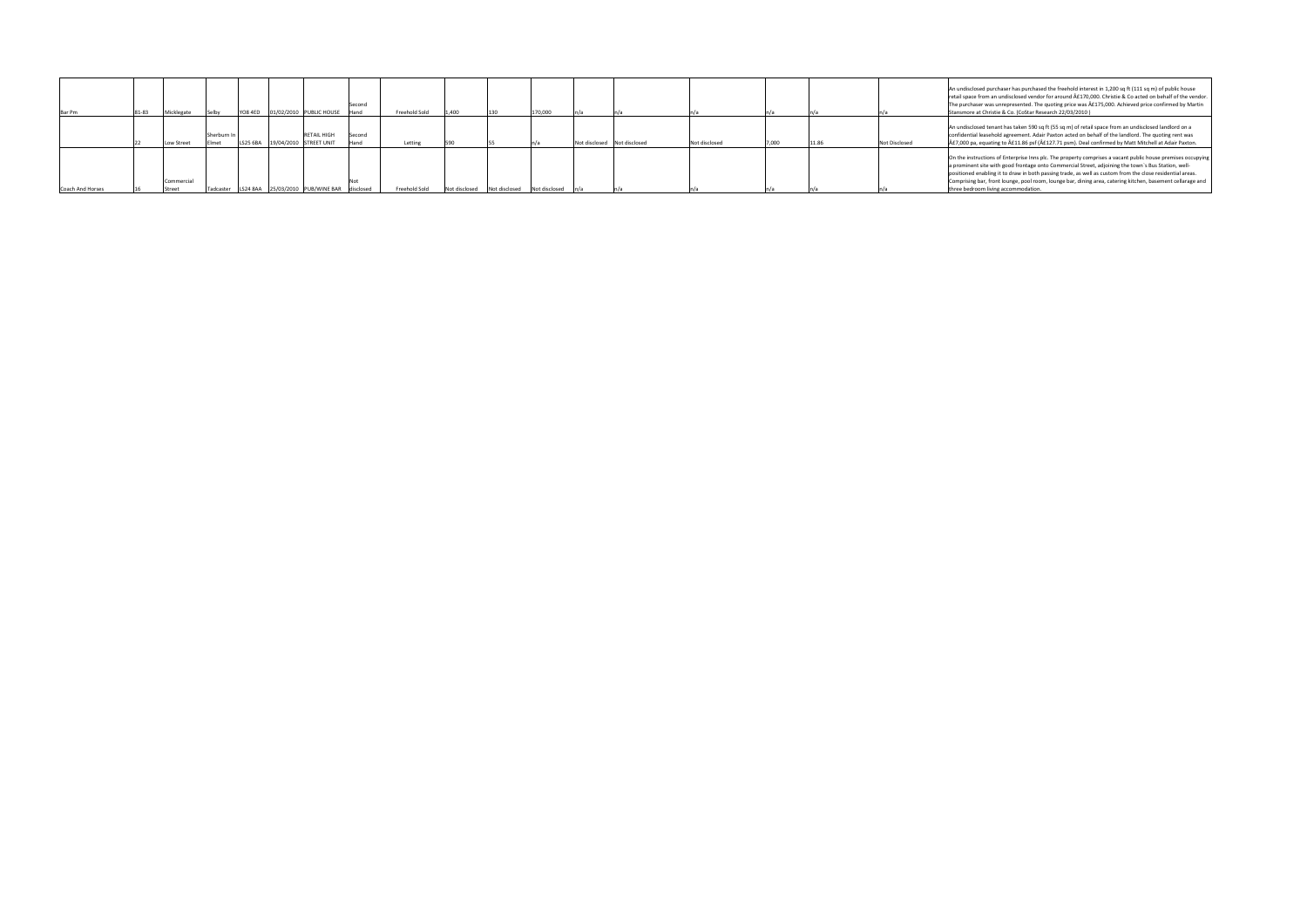

# **Appendix D Non-Residential Viability Assessment**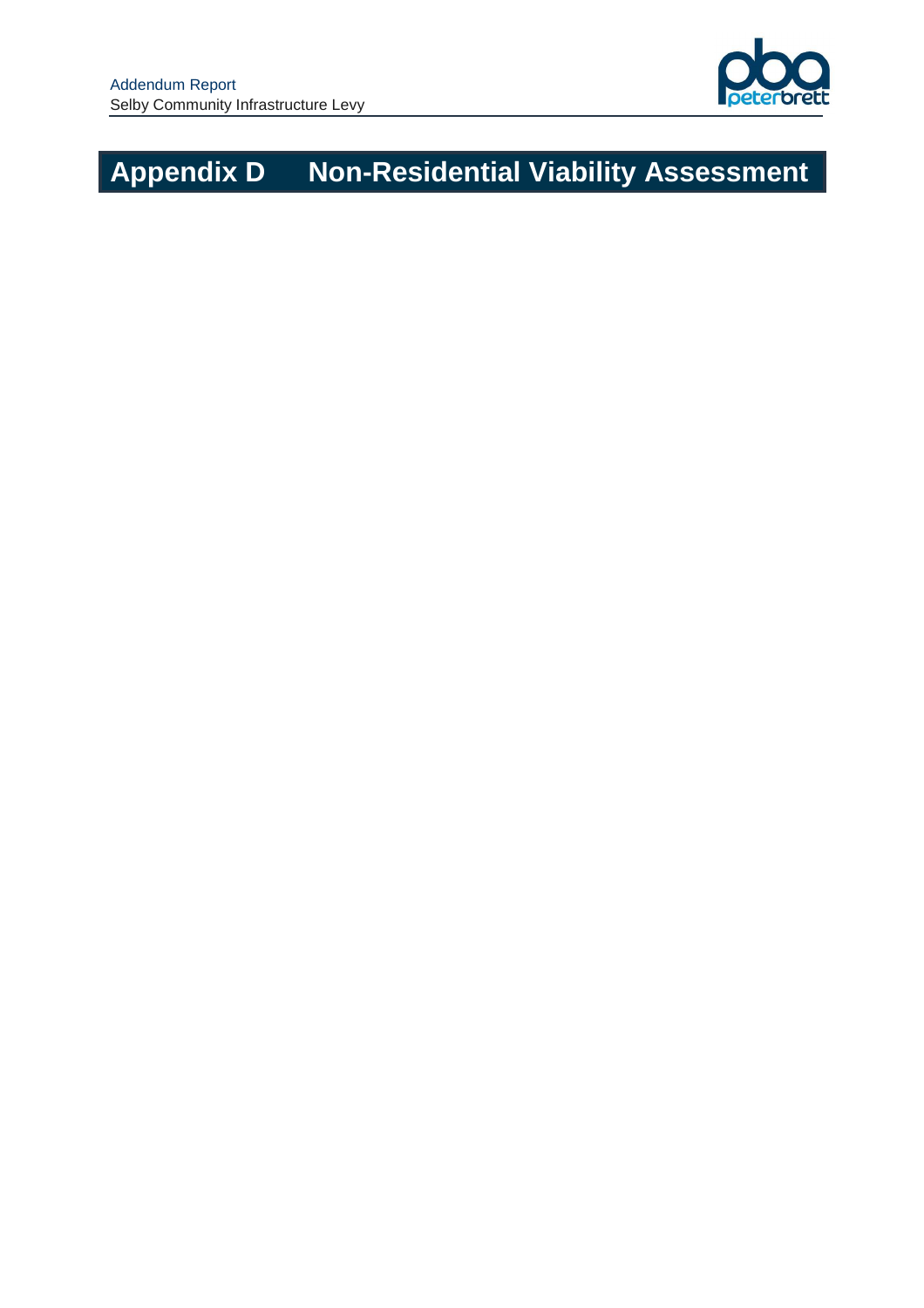| <b>Town Centre Office</b> |                                                  |                                                 |                    |                         |                      |                              |                                         |
|---------------------------|--------------------------------------------------|-------------------------------------------------|--------------------|-------------------------|----------------------|------------------------------|-----------------------------------------|
| <b>ITEM</b>               |                                                  | residual value                                  |                    |                         |                      |                              |                                         |
| <b>Net Site Area</b>      | 0.25                                             | $-£17,875,315$                                  | per ha             |                         |                      |                              | peterbrett                              |
|                           |                                                  |                                                 |                    |                         |                      |                              |                                         |
| $1.0$                     | <b>Development Value</b>                         |                                                 |                    |                         |                      |                              |                                         |
| 1.1                       | Town Centre Office                               | No. of units<br>1                               | Size sq.m<br>5100  | Rent<br>£130            | Yield<br>9.0%        | Value per Unit<br>£7,366,667 | <b>Total Value</b><br>£7,366,667        |
|                           |                                                  |                                                 |                    |                         | No. of months        | Rent free period<br>12       | Adjusted for rent free<br>£6,758,409.79 |
|                           |                                                  |                                                 |                    |                         |                      | Less Purchaser Costs         | £497,250                                |
|                           |                                                  |                                                 |                    |                         |                      | Adjusted cap value           | £6,261,160                              |
|                           |                                                  | $\mathbf{1}$                                    | 5,100              |                         |                      |                              | £6,261,160                              |
| 2.0                       | <b>Development Cost</b>                          |                                                 |                    |                         |                      |                              |                                         |
| 2.1                       | <b>Site Acquisition</b>                          |                                                 |                    |                         |                      |                              |                                         |
| 2.1.1                     | Site Value                                       |                                                 |                    |                         |                      | Less Purchaser Costs         | $-E4,548,426$<br>1.75%                  |
|                           |                                                  |                                                 |                    |                         |                      |                              | -£4,468,828.76                          |
| 2.2                       | <b>Build Costs</b>                               |                                                 |                    |                         |                      |                              |                                         |
| 2.2.1                     | Town Centre Office                               | No. of units<br>$\mathbf{1}$                    | Size sq.m<br>6,000 | Cost per sq.m<br>£1,240 |                      |                              | <b>Total Costs</b><br>£7,440,000        |
|                           |                                                  |                                                 |                    |                         |                      |                              | £7,440,000                              |
| 2.3                       | <b>Externals</b>                                 |                                                 |                    |                         |                      |                              |                                         |
| 2.3.1                     | External works as a percentage of build costs    |                                                 | 10.0%              |                         |                      |                              | £744,000                                |
| 2.4                       | <b>Professional Fees</b>                         |                                                 |                    |                         |                      |                              | £744,000                                |
| 2.4.1                     | as percentage of build costs & externals         |                                                 | 10%                |                         |                      |                              | £818,400                                |
|                           |                                                  |                                                 |                    |                         |                      |                              | £818,400                                |
| 2.5                       | Contingency                                      |                                                 |                    |                         |                      |                              |                                         |
| 2.5.1                     | Based upon percentage of construction costs      |                                                 | 5%                 |                         |                      |                              | £450,120                                |
| 2.6                       | <b>CIL</b>                                       |                                                 |                    |                         |                      |                              |                                         |
| 2.6.1<br>2.6.1            | Residual S106<br>CIL                             |                                                 |                    | £0<br>£10               | per sq m<br>per sq m |                              | £0<br>£60,000                           |
| 2.6                       | Sale costs                                       |                                                 |                    |                         |                      |                              | £450,120                                |
| 2.6.1                     | Marketing costs                                  |                                                 |                    | £25,000                 |                      |                              | £25,000                                 |
| 2.6.2                     | Letting agent fee                                |                                                 |                    | 10%                     | of rent              |                              | £66,300                                 |
| 2.6.3                     | Letting legal fees                               |                                                 |                    | 5%                      | of rent              |                              | £33,150                                 |
|                           |                                                  |                                                 |                    |                         |                      |                              | £124,450                                |
|                           |                                                  |                                                 |                    |                         |                      |                              |                                         |
|                           | TOTAL DEVELOPMENT COSTS                          |                                                 |                    |                         |                      |                              | £5,108,141                              |
| 3.0                       | <b>Developers' Profit</b>                        |                                                 |                    |                         |                      |                              |                                         |
| 3.1                       | Based upon percentage of total development costs |                                                 | Rate<br>20%        |                         |                      |                              | £1,021,628.25                           |
|                           |                                                  |                                                 |                    |                         |                      |                              | £1,021,628                              |
|                           |                                                  | TOTAL PROJECT COSTS [EXCLUDING INTEREST]        |                    |                         |                      |                              | £6,129,769                              |
|                           |                                                  |                                                 |                    |                         |                      |                              |                                         |
|                           |                                                  | TOTAL INCOME - TOTAL COSTS [EXCLUDING INTEREST] |                    |                         |                      |                              | £131,390                                |
| 4.00                      | <b>Finance Costs</b>                             | APR<br>7.00%                                    |                    |                         |                      | <b>PCM</b><br>0.565%         | $-E131,390$                             |
|                           |                                                  |                                                 |                    |                         |                      |                              |                                         |
|                           |                                                  | TOTAL PROJECT COSTS [INCLUDING INTEREST]        |                    |                         |                      |                              | £6,261,160                              |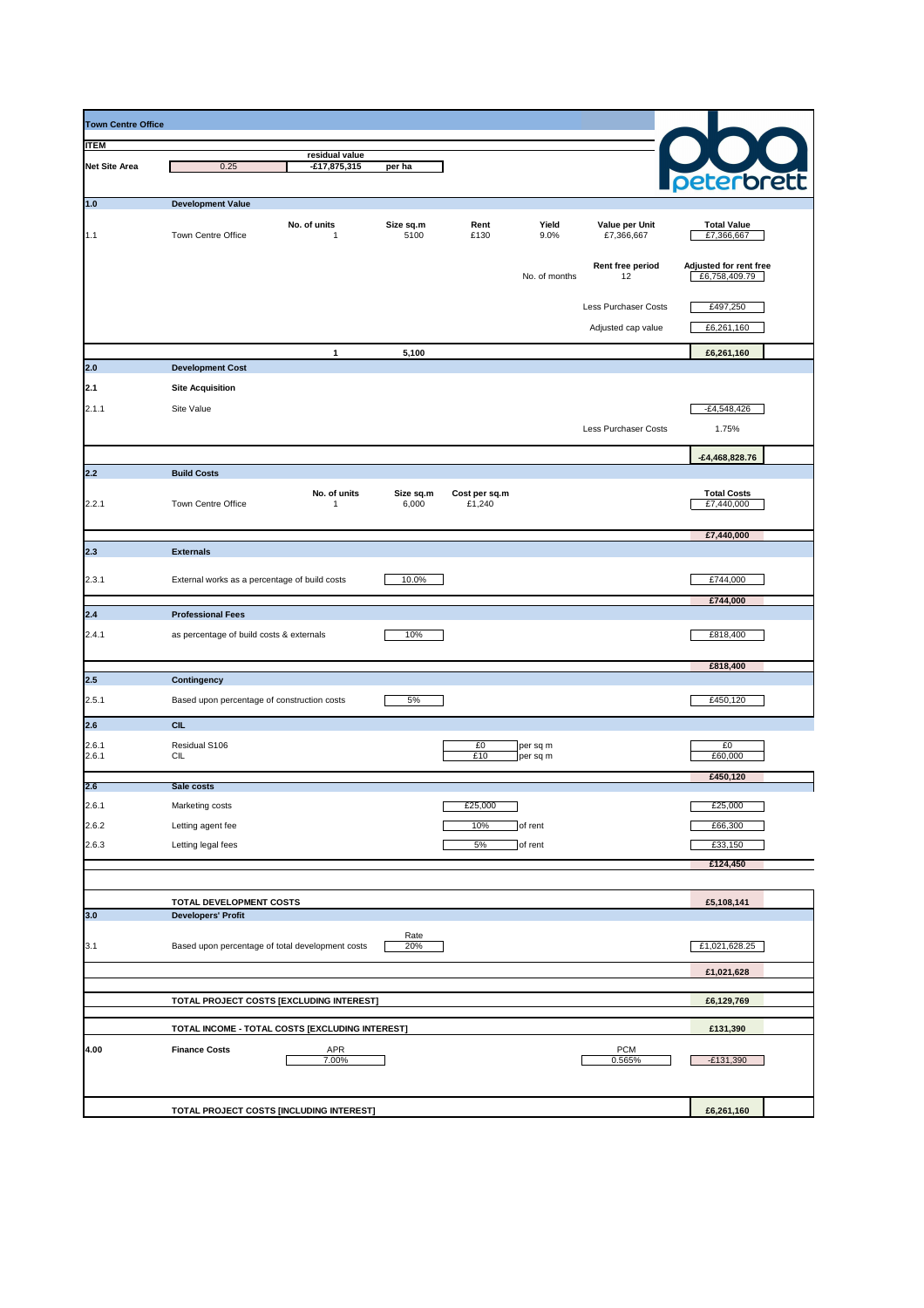| <b>Business Park Office</b> |                                                      |                              |                    |                         |                |                              |                                         |
|-----------------------------|------------------------------------------------------|------------------------------|--------------------|-------------------------|----------------|------------------------------|-----------------------------------------|
| <b>ITEM</b>                 |                                                      | residual value               |                    |                         |                |                              |                                         |
| <b>Net Site Area</b>        | 0.50                                                 | $-£3,685,406$                | per ha             |                         |                |                              | peterbrett                              |
| $1.0$                       | <b>Development Value</b>                             |                              |                    |                         |                |                              |                                         |
| 1.1                         | <b>Business Park Office</b>                          | No. of units<br>$\mathbf{1}$ | Size sq.m<br>3400  | Rent<br>£130            | Yield<br>8.50% | Value per Unit<br>£5,200,000 | <b>Total Value</b><br>£5,200,000        |
|                             |                                                      |                              |                    |                         | No. of months  | Rent free period<br>12       | Adjusted for rent free<br>£4,792,626.73 |
|                             |                                                      |                              |                    |                         |                | Less Purchaser Costs         | £351,000                                |
|                             |                                                      |                              |                    |                         |                | Adjusted cap value           | £4,441,627                              |
|                             |                                                      | $\mathbf{1}$                 | 3,400              |                         |                |                              | £4,441,627                              |
| 2.0                         | <b>Development Cost</b>                              |                              |                    |                         |                |                              |                                         |
| 2.1                         | <b>Site Acquisition</b>                              |                              |                    |                         |                |                              |                                         |
| 2.1.1                       | Site Value                                           |                              |                    |                         |                |                              | $-E1,875,525$                           |
|                             |                                                      |                              |                    |                         |                | Less Purchaser Costs         | 1.75%                                   |
|                             |                                                      |                              |                    |                         |                |                              | $-£1,842,703$                           |
| 2.2                         | <b>Build Costs</b>                                   |                              |                    |                         |                |                              |                                         |
| 2.2.1                       | <b>Business Park Office</b>                          | No. of units<br>$\mathbf{1}$ | Size sq.m<br>4,000 | Cost per sq.m<br>£1,050 |                |                              | <b>Total Costs</b><br>£4,200,000        |
|                             |                                                      |                              |                    |                         |                |                              | £4,200,000                              |
| 2.3                         | <b>Externals</b>                                     |                              |                    |                         |                |                              |                                         |
| 2.3.1                       | as percentage of build costs                         |                              | 10.00%             |                         |                |                              | £420,000                                |
| 2.4                         | <b>Professional Fees</b>                             |                              |                    |                         |                |                              | £420,000                                |
| 2.4.1                       | as percentage of build costs & externals             |                              | 10%                |                         |                |                              | £462,000                                |
|                             |                                                      |                              |                    |                         |                |                              |                                         |
| 2.5                         | Contingency                                          |                              |                    |                         |                |                              | £462,000                                |
| 2.5.1                       | Based upon percentage of construction costs          |                              | 5%                 |                         |                |                              | £254.100                                |
| 2.6                         | <b>CIL</b>                                           |                              |                    |                         |                |                              |                                         |
| 2.6.1                       | Residual S106                                        |                              |                    | £100                    | per sq m       |                              | £400,000                                |
| 2.6.1                       | Office CIL                                           |                              |                    | £10                     | per sq m       |                              | £40,000                                 |
|                             |                                                      |                              |                    |                         |                |                              | £294,100                                |
| 2.6                         | Sale costs                                           |                              |                    |                         |                |                              |                                         |
| 2.6.1                       | Marketing costs                                      |                              |                    | £25,000                 | of rent        |                              | £25,000                                 |
| 2.6.2<br>2.6.3              | Letting agent fee<br>Letting legal fees              |                              |                    | 10%<br>5%               | of rent        |                              | £44,200<br>£22,100                      |
|                             |                                                      |                              |                    |                         |                |                              | £91,300                                 |
|                             |                                                      |                              |                    |                         |                |                              |                                         |
|                             |                                                      |                              |                    |                         |                |                              |                                         |
| 3.0                         | TOTAL DEVELOPMENT COSTS<br><b>Developers' Profit</b> |                              |                    |                         |                |                              | £3,624,697                              |
| 3.1                         | Based upon percentage of total development costs     |                              | Rate<br>20%        |                         |                |                              | £724,939                                |
|                             |                                                      |                              |                    |                         |                |                              |                                         |
|                             |                                                      |                              |                    |                         |                |                              | £724,939                                |
|                             | <b>TOTAL PROJECT COSTS [EXCLUDING INTEREST]</b>      |                              |                    |                         |                |                              | £4,349,636                              |
|                             | TOTAL INCOME - TOTAL COSTS [EXCLUDING INTEREST]      |                              |                    |                         |                |                              | £91,990                                 |
| 4.00                        | <b>Finance Costs</b>                                 |                              | APR<br>7.00%       |                         |                | <b>PCM</b><br>0.565%         | $-E91,990$                              |
|                             |                                                      |                              |                    |                         |                |                              |                                         |
|                             | TOTAL PROJECT COSTS [INCLUDING INTEREST]             |                              |                    |                         |                |                              | £4,441,627                              |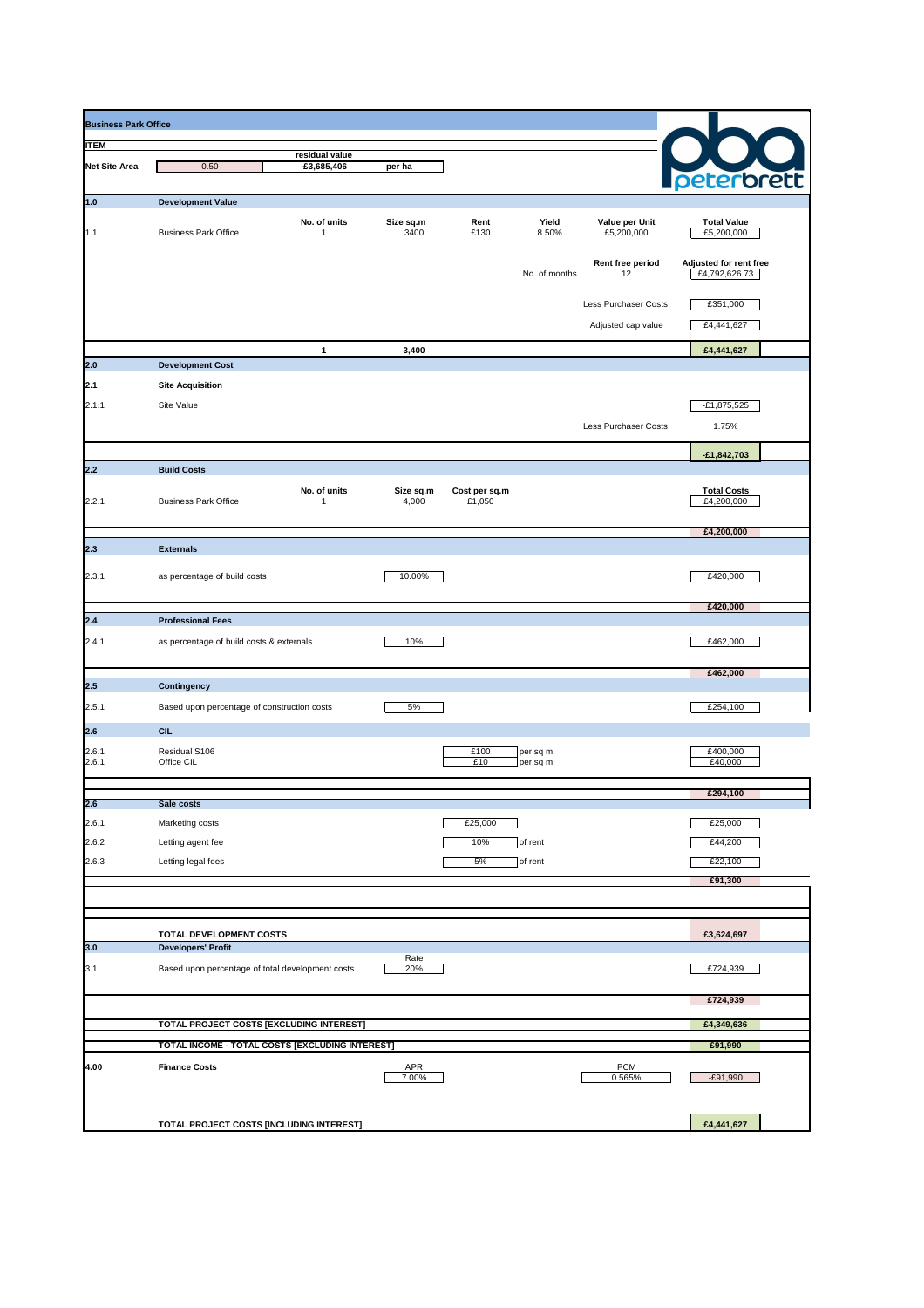| <b>Industrial</b>    |                                                  |                                                 |                    |                       |               |                      |                                  |  |
|----------------------|--------------------------------------------------|-------------------------------------------------|--------------------|-----------------------|---------------|----------------------|----------------------------------|--|
| <b>ITEM</b>          |                                                  |                                                 |                    |                       |               |                      |                                  |  |
| <b>Net Site Area</b> | 1.00                                             | residual value<br>$-£578,983$                   | per ha             |                       |               |                      |                                  |  |
|                      |                                                  |                                                 |                    |                       |               |                      | peterbrett                       |  |
| 1.0                  | <b>Development Value</b>                         |                                                 |                    |                       |               |                      |                                  |  |
|                      |                                                  | No. of units                                    | Size sq.m          | Rent                  | Yield         | Value per Unit       | <b>Total Value</b>               |  |
| 1.1                  | Industrial                                       | 1                                               | 3800               | £60                   | 8.8%          | £2,605,714           | £2,605,714                       |  |
|                      |                                                  |                                                 |                    |                       |               | Rent free period     | Adjusted for rent free           |  |
|                      |                                                  |                                                 |                    |                       | No. of months | 12                   | £2,396,059.11                    |  |
|                      |                                                  |                                                 |                    |                       |               | Less Purchaser Costs | £175,886                         |  |
|                      |                                                  |                                                 |                    |                       |               | Adjusted cap value   | £2,220,173<br>£0                 |  |
|                      |                                                  | $\mathbf{1}$                                    | 3,800              |                       |               |                      | £2,220,173                       |  |
| 2.0                  | <b>Development Cost</b>                          |                                                 |                    |                       |               |                      |                                  |  |
| 2.1                  | <b>Site Acquisition</b>                          |                                                 |                    |                       |               |                      |                                  |  |
| 2.1.1                | Site Value                                       |                                                 |                    |                       |               |                      | $-£589,296$                      |  |
|                      |                                                  |                                                 |                    |                       |               | Less Purchaser Costs | 1.75%                            |  |
|                      |                                                  |                                                 |                    |                       |               |                      |                                  |  |
|                      |                                                  |                                                 |                    |                       |               |                      | £578,983.30                      |  |
| 2.2                  | <b>Build Costs</b>                               |                                                 |                    |                       |               |                      |                                  |  |
| 2.2.1                | Industrial                                       | No. of units<br>$\mathbf{1}$                    | Size sq.m<br>4,000 | Cost per sq.m<br>£450 |               |                      | <b>Total Costs</b><br>£1,800,000 |  |
|                      |                                                  |                                                 |                    |                       |               |                      |                                  |  |
|                      |                                                  |                                                 |                    |                       |               |                      | £1,800,000                       |  |
| 2.3                  | <b>Externals</b>                                 |                                                 |                    |                       |               |                      |                                  |  |
| 2.3.1                | External works as a percentage of build costs    |                                                 | 10.0%              |                       |               |                      | £180,000                         |  |
|                      |                                                  |                                                 |                    |                       |               |                      | £180,000                         |  |
| 2.4                  | <b>Professional Fees</b>                         |                                                 |                    |                       |               |                      |                                  |  |
| 2.4.1                | as percentage of build costs & externals         |                                                 | 10%                |                       |               |                      | £198,000                         |  |
|                      |                                                  |                                                 |                    |                       |               |                      |                                  |  |
|                      |                                                  |                                                 |                    |                       |               |                      | £198,000                         |  |
| 2.5                  | Contingency                                      |                                                 |                    |                       |               |                      |                                  |  |
| 2.5.1                | Based upon percentage of construction costs      |                                                 | 5%                 |                       |               |                      | £108,900                         |  |
| 2.6                  | <b>CIL</b>                                       |                                                 |                    |                       |               |                      |                                  |  |
| 2.6.1                | Residual S106                                    |                                                 |                    | £10                   | per sq m      |                      | £40,000<br>£40,000               |  |
| 2.6.1                | Industrial CIL                                   |                                                 |                    | £10                   | per sq m      |                      |                                  |  |
| 2.6                  | Sale costs                                       |                                                 |                    |                       |               |                      | £148,900                         |  |
| 2.6.1                | Marketing costs                                  |                                                 |                    | £25,000               |               |                      | £25,000                          |  |
| 2.6.2                | Letting agent fee                                |                                                 |                    | 10%                   | of rent       |                      | £22,800                          |  |
| 2.6.3                | Letting legal fees                               |                                                 |                    | 5%                    | of rent       |                      | £11,400                          |  |
|                      |                                                  |                                                 |                    |                       |               |                      | £59,200                          |  |
|                      |                                                  |                                                 |                    |                       |               |                      |                                  |  |
|                      | TOTAL DEVELOPMENT COSTS                          |                                                 |                    |                       |               |                      | £1,807,117                       |  |
| 3.0                  | <b>Developers' Profit</b>                        |                                                 |                    |                       |               |                      |                                  |  |
|                      |                                                  |                                                 | Rate               |                       |               |                      |                                  |  |
| 3.1                  | Based upon percentage of total development costs |                                                 | 20%                |                       |               |                      | £361,423.34                      |  |
|                      |                                                  |                                                 |                    |                       |               |                      | £361,423                         |  |
|                      |                                                  |                                                 |                    |                       |               |                      |                                  |  |
|                      |                                                  | TOTAL PROJECT COSTS [EXCLUDING INTEREST]        |                    |                       |               |                      | £2,168,540                       |  |
|                      |                                                  | TOTAL INCOME - TOTAL COSTS [EXCLUDING INTEREST] |                    |                       |               |                      | £51,633                          |  |
| 4.00                 | <b>Finance Costs</b>                             | APR                                             |                    |                       |               | <b>PCM</b>           |                                  |  |
|                      |                                                  | 7.00%                                           |                    |                       |               | 0.565%               | $-£51,633$                       |  |
|                      |                                                  |                                                 |                    |                       |               |                      |                                  |  |
|                      |                                                  |                                                 |                    |                       |               |                      |                                  |  |
|                      |                                                  | TOTAL PROJECT COSTS [INCLUDING INTEREST]        |                    |                       |               |                      | £2,220,173                       |  |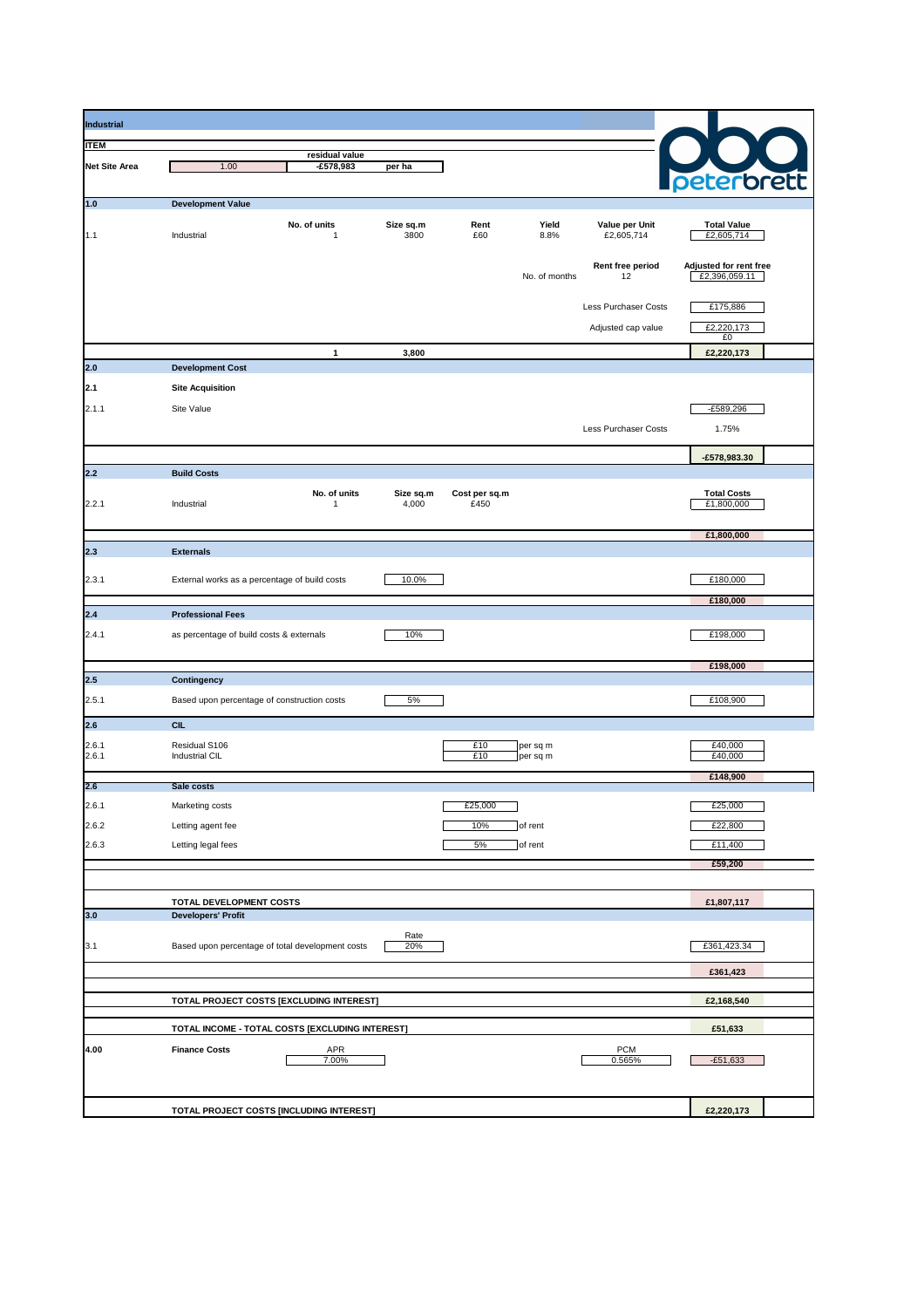| <b>High Street Comparison Retail</b> |                                                    |                   |               |                      |                      |                        |
|--------------------------------------|----------------------------------------------------|-------------------|---------------|----------------------|----------------------|------------------------|
| <b>ITEM</b>                          | residual value                                     |                   |               |                      |                      |                        |
| <b>Net Site Area</b>                 | £8,423,120<br>0.50                                 | per ha            |               |                      |                      | peterbrett             |
|                                      |                                                    |                   |               |                      |                      |                        |
| 1.0                                  | <b>Development Value</b><br>No. of units           |                   |               | Yield                | Value per Unit       | <b>Total Value</b>     |
| 1.1                                  | High Street Comparison Retai<br>$\overline{1}$     | Size sq.m<br>5100 | Rent<br>£250  | 7.5%                 | £17,000,000          | £17,000,000            |
|                                      |                                                    |                   |               |                      | Rent free period     | Adjusted for rent free |
|                                      |                                                    |                   |               | No. of months        | 12                   | £15,813,953.49         |
|                                      |                                                    |                   |               |                      | Less Purchaser Costs | £1,147,500             |
|                                      |                                                    |                   |               |                      | Adjusted cap value   | £14,666,453            |
|                                      | $\mathbf{1}$                                       | 5,100             |               |                      |                      | £0<br>£14,666,453      |
| 2.0                                  | <b>Development Cost</b>                            |                   |               |                      |                      |                        |
| 2.1                                  | <b>Site Acquisition</b>                            |                   |               |                      |                      |                        |
| 2.1.1                                | Site Value                                         |                   |               |                      |                      | £4,516,418             |
|                                      |                                                    |                   |               |                      | Less Purchaser Costs | 6.75%                  |
|                                      |                                                    |                   |               |                      |                      | £4,211,559.86          |
| 2.2                                  | <b>Build Costs</b>                                 |                   |               |                      |                      |                        |
|                                      | No. of units                                       | Size sq.m         | Cost per sq.m |                      |                      | <b>Total Costs</b>     |
| 2.2.1                                | High Street Comparison Retai<br>$\mathbf{1}$       | 6,000             | £910          |                      |                      | £5,460,000             |
|                                      |                                                    |                   |               |                      |                      | £5,460,000             |
| 2.3                                  | <b>Externals</b>                                   |                   |               |                      |                      |                        |
| 2.3.1                                | External works as a percentage of build costs      | 10.0%             |               |                      |                      | £546,000               |
|                                      |                                                    |                   |               |                      |                      | £546,000               |
| 2.4                                  | <b>Professional Fees</b>                           |                   |               |                      |                      |                        |
| 2.4.1                                | as percentage of build costs & externals           | 10%               |               |                      |                      | £600,600               |
|                                      |                                                    |                   |               |                      |                      | £600,600               |
| 2.5                                  | Contingency                                        |                   |               |                      |                      |                        |
| 2.5.1                                | Based upon percentage of construction costs        | 5%                |               |                      |                      | £330,330               |
| 2.6                                  | <b>CIL</b>                                         |                   |               |                      |                      |                        |
| 2.6.1<br>2.6.1                       | Residual S106<br>High Street Comparison Retail CIL |                   | £0<br>£0      | per sq m<br>per sq m |                      | £0<br>£0               |
|                                      |                                                    |                   |               |                      |                      | £330,330               |
| 2.6                                  | Sale costs                                         |                   |               |                      |                      |                        |
| 2.6.1                                | Marketing costs                                    |                   | £25,000       |                      |                      | £25,000                |
| 2.6.2                                | Letting agent fee<br>Letting legal fees            |                   | 10%           | of rent              |                      | £127,500<br>£63,750    |
| 2.6.3                                |                                                    |                   | 5%            | of rent              |                      | £216,250               |
|                                      |                                                    |                   |               |                      |                      |                        |
|                                      | TOTAL DEVELOPMENT COSTS                            |                   |               |                      |                      | £11,364,740            |
| 3.0                                  | <b>Developers' Profit</b>                          |                   |               |                      |                      |                        |
| 3.1                                  | Based upon percentage of total development costs   | Rate<br>20%       |               |                      |                      | £2,272,947.97          |
|                                      |                                                    |                   |               |                      |                      |                        |
|                                      |                                                    |                   |               |                      |                      | £2,272,948             |
|                                      | TOTAL PROJECT COSTS [EXCLUDING INTEREST]           |                   |               |                      |                      | £13,637,688            |
|                                      | TOTAL INCOME - TOTAL COSTS [EXCLUDING INTEREST]    |                   |               |                      |                      | £1,028,766             |
| 4.00                                 | <b>Finance Costs</b><br>APR                        |                   |               |                      | <b>PCM</b>           |                        |
|                                      | 7.00%                                              |                   |               |                      | 0.565%               | $-E1,028,766$          |
|                                      |                                                    |                   |               |                      |                      |                        |
|                                      | TOTAL PROJECT COSTS [INCLUDING INTEREST]           |                   |               |                      |                      | £14,666,453            |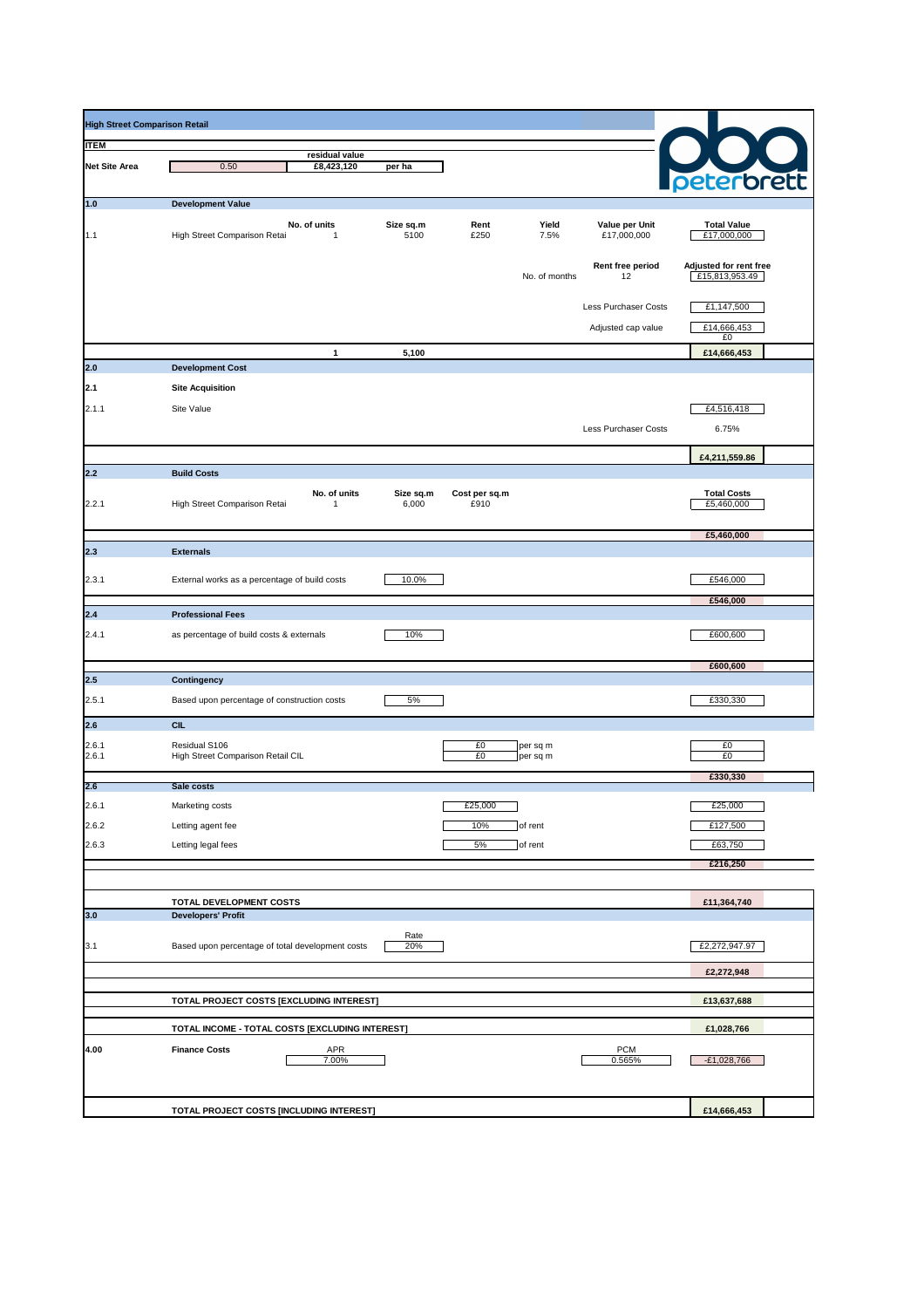| <b>Retail Warehouse</b> |                                                                               |                              |                    |                       |                      |                              |                                         |
|-------------------------|-------------------------------------------------------------------------------|------------------------------|--------------------|-----------------------|----------------------|------------------------------|-----------------------------------------|
| <b>ITEM</b>             |                                                                               | residual value               |                    |                       |                      |                              |                                         |
| <b>Net Site Area</b>    | 1.00                                                                          | £2,132,472                   | per ha             |                       |                      |                              | peterbrett                              |
| $1.0$                   | <b>Development Value</b>                                                      |                              |                    |                       |                      |                              |                                         |
| 1.1                     | Retail Warehouse                                                              | No. of units<br>$\mathbf{1}$ | Size sq.m<br>3800  | Rent<br>£140          | Yield<br>7.25%       | Value per Unit<br>£7,337,931 | <b>Total Value</b><br>£7,337,931        |
|                         |                                                                               |                              |                    |                       | No. of months        | Rent free period<br>9        | Adjusted for rent free<br>£6,962,667.40 |
|                         |                                                                               |                              |                    |                       |                      | Less Purchaser Costs         | £495,310                                |
|                         |                                                                               |                              |                    |                       |                      | Adjusted cap value           | £6,467,357                              |
|                         |                                                                               | $\mathbf{1}$                 | 3,800              |                       |                      |                              | £6,467,357                              |
| 2.0                     | <b>Development Cost</b>                                                       |                              |                    |                       |                      |                              |                                         |
| 2.1                     | <b>Site Acquisition</b>                                                       |                              |                    |                       |                      |                              |                                         |
| 2.1.1                   | Site Value                                                                    |                              |                    |                       |                      |                              | £2,286,834                              |
|                         |                                                                               |                              |                    |                       |                      | Less Purchaser Costs         | 6.75%                                   |
| 2.2                     | <b>Build Costs</b>                                                            |                              |                    |                       |                      |                              | £2,132,472                              |
| 2.2.1                   | Retail Warehouse                                                              | No. of units<br>$\mathbf{1}$ | Size sq.m<br>4,000 | Cost per sq.m<br>£535 |                      |                              | <b>Total Costs</b><br>£2,140,000        |
|                         |                                                                               |                              |                    |                       |                      |                              | £2,140,000                              |
| 2.3                     | <b>Externals</b>                                                              |                              |                    |                       |                      |                              |                                         |
| 2.3.1                   | as percentage of build costs                                                  |                              | 10.00%             |                       |                      |                              | £214,000                                |
|                         |                                                                               |                              |                    |                       |                      |                              | £214,000                                |
| 2.4                     | <b>Professional Fees</b>                                                      |                              |                    |                       |                      |                              |                                         |
| 2.4.1                   | as percentage of build costs & externals                                      |                              | 10%                |                       |                      |                              | £235,400                                |
| 2.5                     | Contingency                                                                   |                              |                    |                       |                      |                              | £235,400                                |
| 2.5.1                   | Based upon percentage of construction costs                                   |                              | 5%                 |                       |                      |                              | £129,470                                |
| 2.6                     | <b>CIL</b>                                                                    |                              |                    |                       |                      |                              |                                         |
| 2.6.1<br>2.6.1          | Residual S106<br>Retail Warehouse CIL                                         |                              |                    | £0<br>£50             | per sq m<br>per sq m |                              | £0<br>£200,000                          |
|                         |                                                                               |                              |                    |                       |                      |                              |                                         |
| 2.6                     | Sale costs                                                                    |                              |                    |                       |                      |                              | £329,470                                |
| 2.6.1                   | Marketing costs                                                               |                              |                    | £25,000               |                      |                              | £25,000                                 |
| 2.6.2                   | Letting agent fee                                                             |                              |                    | 10%                   | of rent              |                              | £53,200                                 |
| 2.6.3                   | Letting legal fees                                                            |                              |                    | 5%                    | of rent              |                              | £26,600                                 |
|                         |                                                                               |                              |                    |                       |                      |                              | £104,800                                |
|                         |                                                                               |                              |                    |                       |                      |                              |                                         |
|                         | TOTAL DEVELOPMENT COSTS                                                       |                              |                    |                       |                      |                              | £5,156,142                              |
| 3.0<br>3.1              | <b>Developers' Profit</b><br>Based upon percentage of total development costs |                              | Rate<br>20%        |                       |                      |                              | £1,031,228                              |
|                         |                                                                               |                              |                    |                       |                      |                              | £1,031,228                              |
|                         |                                                                               |                              |                    |                       |                      |                              |                                         |
|                         | <b>TOTAL PROJECT COSTS [EXCLUDING INTEREST]</b>                               |                              |                    |                       |                      |                              | £6,187,371                              |
|                         | TOTAL INCOME - TOTAL COSTS [EXCLUDING INTEREST]                               |                              |                    |                       |                      |                              | £279,986                                |
| 4.00                    | <b>Finance Costs</b>                                                          |                              | APR<br>7.00%       |                       |                      | <b>PCM</b><br>0.565%         | $-E279,986$                             |
|                         |                                                                               |                              |                    |                       |                      |                              |                                         |
|                         | TOTAL PROJECT COSTS [INCLUDING INTEREST]                                      |                              |                    |                       |                      |                              | £6,467,357                              |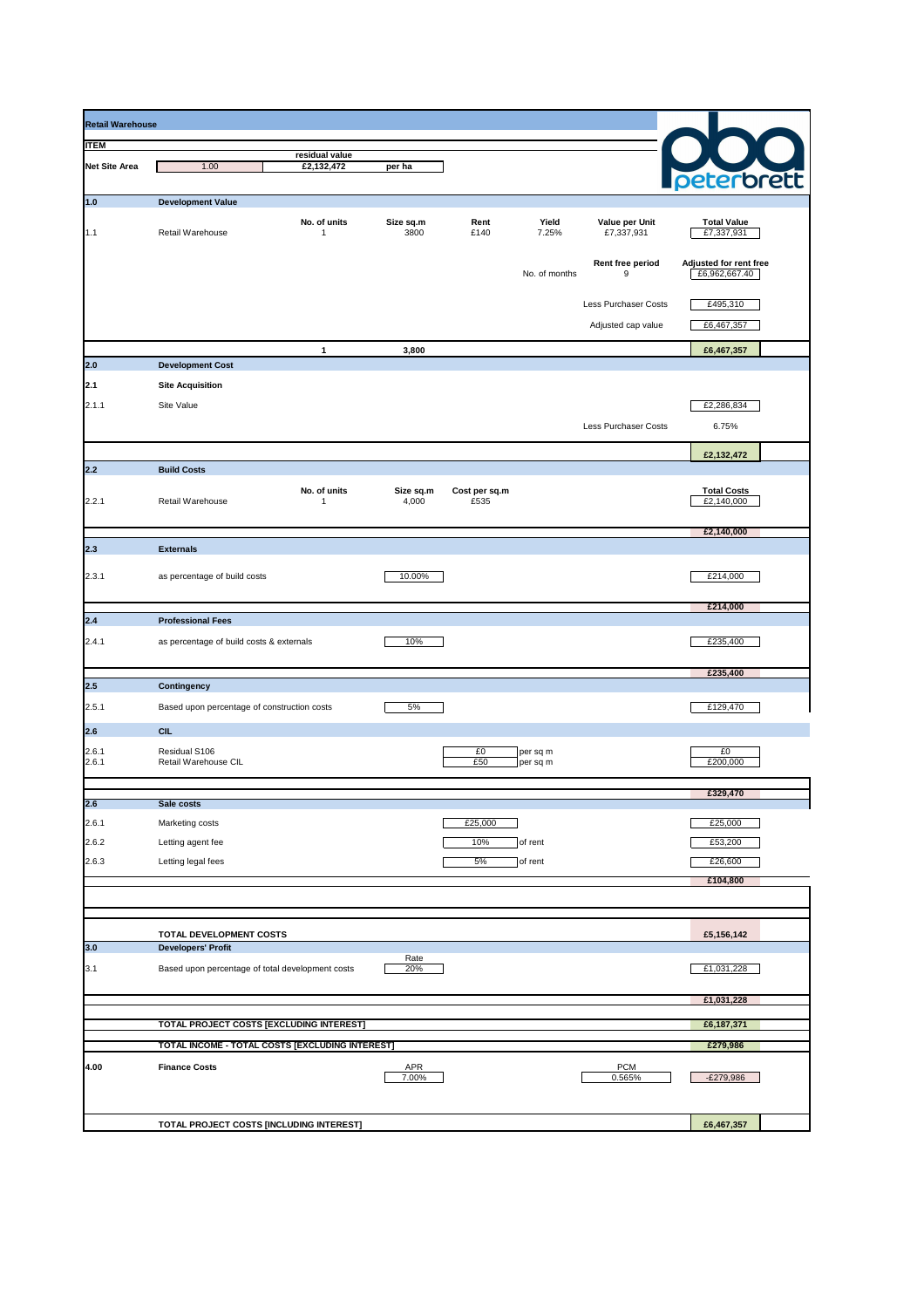| <b>Supermarket</b>   |                                                                               |                              |                    |                         |                      |                               |                                          |
|----------------------|-------------------------------------------------------------------------------|------------------------------|--------------------|-------------------------|----------------------|-------------------------------|------------------------------------------|
| <b>ITEM</b>          |                                                                               | residual value               |                    |                         |                      |                               |                                          |
| <b>Net Site Area</b> | 1.00                                                                          | £3,311,057                   | per ha             |                         |                      |                               | peterbrett                               |
| $1.0$                | <b>Development Value</b>                                                      |                              |                    |                         |                      |                               |                                          |
| 1.1                  | Supermarket                                                                   | No. of units<br>$\mathbf{1}$ | Size sq.m<br>3800  | Rent<br>£200            | Yield<br>5.50%       | Value per Unit<br>£13,818,182 | <b>Total Value</b><br>£13,818,182        |
|                      |                                                                               |                              |                    |                         | No. of months        | Rent free period<br>9         | Adjusted for rent free<br>£13,274,297.85 |
|                      |                                                                               |                              |                    |                         |                      | Less Purchaser Costs          | £932,727                                 |
|                      |                                                                               |                              |                    |                         |                      | Adjusted cap value            | £12,341,571                              |
|                      |                                                                               | $\mathbf{1}$                 | 3,800              |                         |                      |                               | £12,341,571                              |
| 2.0                  | <b>Development Cost</b>                                                       |                              |                    |                         |                      |                               |                                          |
| 2.1                  | <b>Site Acquisition</b>                                                       |                              |                    |                         |                      |                               |                                          |
| 2.1.1                | Site Value                                                                    |                              |                    |                         |                      |                               | £3,550,731                               |
|                      |                                                                               |                              |                    |                         |                      | Less Purchaser Costs          | 6.75%                                    |
|                      |                                                                               |                              |                    |                         |                      |                               | £3,311,057                               |
| 2.2                  | <b>Build Costs</b>                                                            |                              |                    |                         |                      |                               |                                          |
| 2.2.1                | Supermarket                                                                   | No. of units<br>$\mathbf{1}$ | Size sq.m<br>4,000 | Cost per sq.m<br>£1,160 |                      |                               | <b>Total Costs</b><br>£4,640,000         |
|                      |                                                                               |                              |                    |                         |                      |                               | £4,640,000                               |
| 2.3                  | <b>Externals</b>                                                              |                              |                    |                         |                      |                               |                                          |
| 2.3.1                | as percentage of build costs                                                  |                              | 10.00%             |                         |                      |                               | £464,000                                 |
| 2.4                  | <b>Professional Fees</b>                                                      |                              |                    |                         |                      |                               | £464,000                                 |
| 2.4.1                | as percentage of build costs & externals                                      |                              | 10%                |                         |                      |                               | £510,400                                 |
|                      |                                                                               |                              |                    |                         |                      |                               | £510,400                                 |
| 2.5                  | Contingency                                                                   |                              |                    |                         |                      |                               |                                          |
| 2.5.1                | Based upon percentage of construction costs                                   |                              | 5%                 |                         |                      |                               | £280,720                                 |
| 2.6                  | <b>CIL</b>                                                                    |                              |                    |                         |                      |                               |                                          |
| 2.6.1<br>2.6.1       | Residual S106<br>Supermarket CIL                                              |                              |                    | £0<br>£100              | per sq m<br>per sq m |                               | £0<br>£400,000                           |
|                      |                                                                               |                              |                    |                         |                      |                               | £680,720                                 |
| 2.6                  | Sale costs                                                                    |                              |                    |                         |                      |                               |                                          |
| 2.6.1<br>2.6.2       | Marketing costs                                                               |                              |                    | £25,000                 | of rent              |                               | £25,000<br>£76,000                       |
| 2.6.3                | Letting agent fee<br>Letting legal fees                                       |                              |                    | 10%<br>5%               | of rent              |                               | £38,000                                  |
|                      |                                                                               |                              |                    |                         |                      |                               | £139,000                                 |
|                      |                                                                               |                              |                    |                         |                      |                               |                                          |
|                      |                                                                               |                              |                    |                         |                      |                               |                                          |
|                      | TOTAL DEVELOPMENT COSTS                                                       |                              |                    |                         |                      |                               | £9,745,177                               |
| 3.0                  | <b>Developers' Profit</b><br>Based upon percentage of total development costs |                              | Rate               |                         |                      |                               | £1,949,035                               |
| 3.1                  |                                                                               |                              | 20%                |                         |                      |                               | £1,949,035                               |
|                      |                                                                               |                              |                    |                         |                      |                               |                                          |
|                      | <b>TOTAL PROJECT COSTS [EXCLUDING INTEREST]</b>                               |                              |                    |                         |                      |                               | £11,694,212                              |
|                      | TOTAL INCOME - TOTAL COSTS [EXCLUDING INTEREST]                               |                              |                    |                         |                      |                               | £647,358                                 |
| 4.00                 | <b>Finance Costs</b>                                                          |                              | APR<br>7.00%       |                         |                      | <b>PCM</b><br>0.565%          | $-E647,358$                              |
|                      | TOTAL PROJECT COSTS [INCLUDING INTEREST]                                      |                              |                    |                         |                      |                               | £12,341,571                              |
|                      |                                                                               |                              |                    |                         |                      |                               |                                          |